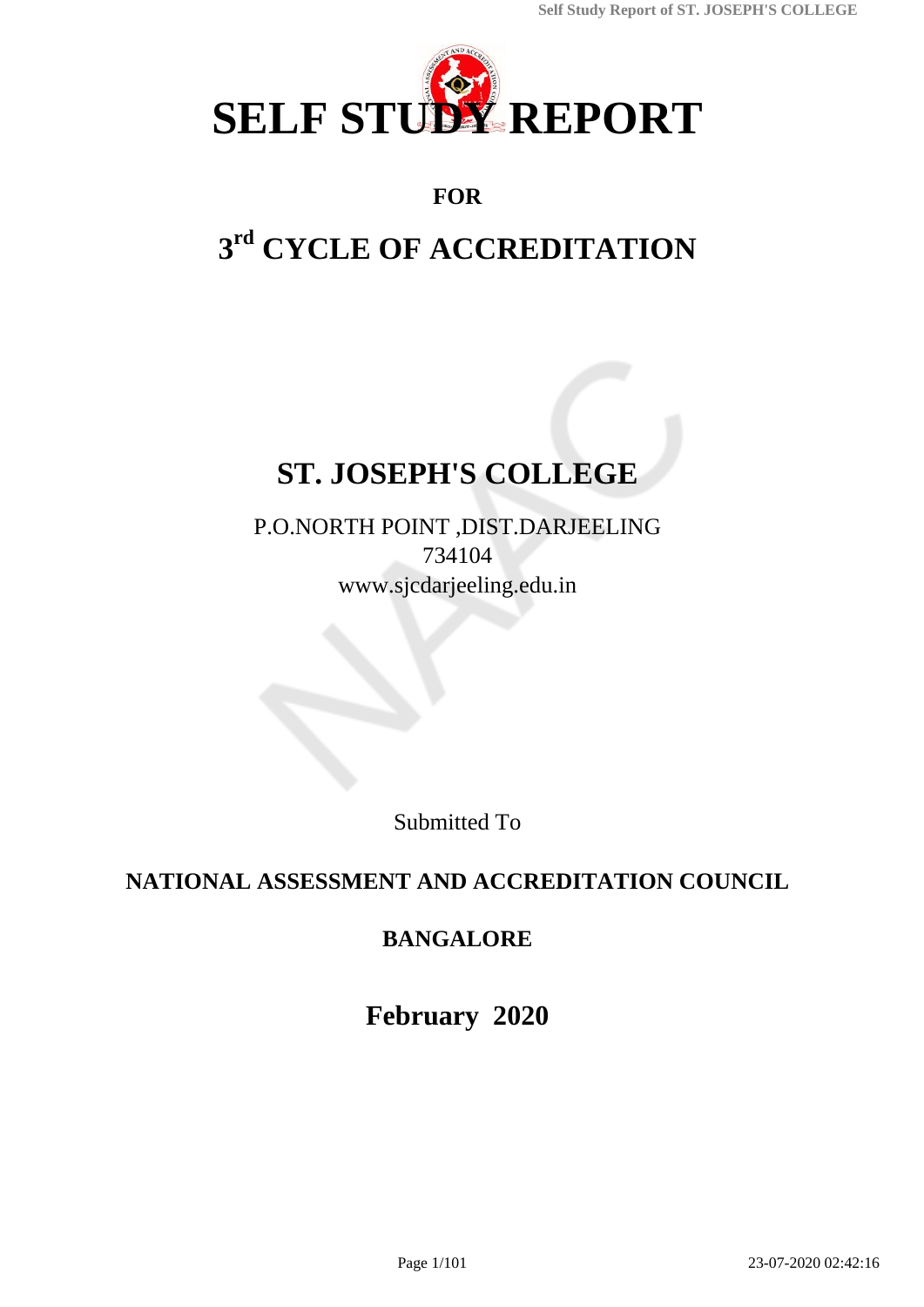# **1. EXECUTIVE SUMMARY**

# **1.1 INTRODUCTION**

St Joseph's College, North Point, Darjeeling is a Christian Minority Institution managed by the '**Darjeeling Jesuits of North Bengal'**, situated along the Lebong Cart Road on the outskirts of Darjeeling town. It was established in the year 1927and affiliated initially to the University of Calcutta. With the establishment of the University of North Bengal in 1962, the College was affiliated to it. St. Joseph's College is a co-educational Institute offering UG and PG courses and is recognised under 2(f) and 12 (b) Act of UGC in 1972 and receives assistance from the government. It is spread over an area of 6.26 acres and the Motto is **Sursum Corda**: "Lift up your Hearts". The College was re-accredited by NAAC with 'A' Grade (2nd Cycle) in 2015 on a four point scale.

With regard to Curricular Aspects, the institution enriches the curriculum provided by the University. Teachinglearning system is geared towards enhancing positive behavioural transformation of the students, focusing on participatory teaching and mentoring systems. The institution retains experienced teachers, inculcating values towards promotion of scientific temper, critical enquiry, ethics in research and publication. Teaching-Learning infrastructure of the institution is one of the best, with ICT and audio-visual based initiatives, focus on creation of infrastructure for co/extra-curricular activities. Student Progression is given priority through continuous scaling of behavioural transformation through various support systems. Upward academic mobility of the students is promoted through career guidance and counselling. The institution follows a decentralised governance structure for efficiency, effectiveness and transparency, simultaneously promoting participatory administration and governance with regard to various stakeholders. The major objective of the institution is the all-round development of students based on four major criterion: to strive for intellectual competence by imparting quality education innovatively; to strive for promotion of the potentials of our staff and students creatively; to help our staff and students nurture healthy values and play the role of catalyst in their character and spiritual formation; and, finally to strive to form men and women of substance and integrity, credentials and credibility, equipped to fulfill social responsibilities and remain commitment towards social equity and the nation building process.

#### **Vision**

Rooted in the Ignatian Charism of forming men and women for others, St. Joseph's College, North Point, Darjeeling strives towards fostering academic excellence and promotion of a humane society.

#### **Mission**

The following constitute the Mission of the Institution:

- To ensure Academic Quality in Higher Education.
- To ensure access and equity to all the deserving and meritorious students with a preference for the poor and marginalized sections irrespective of cast and creed.
- To strive for intellectual endeavour that facilitates collaboration, problem solving, critical and creative thinking through diverse teaching-learning processes and methods.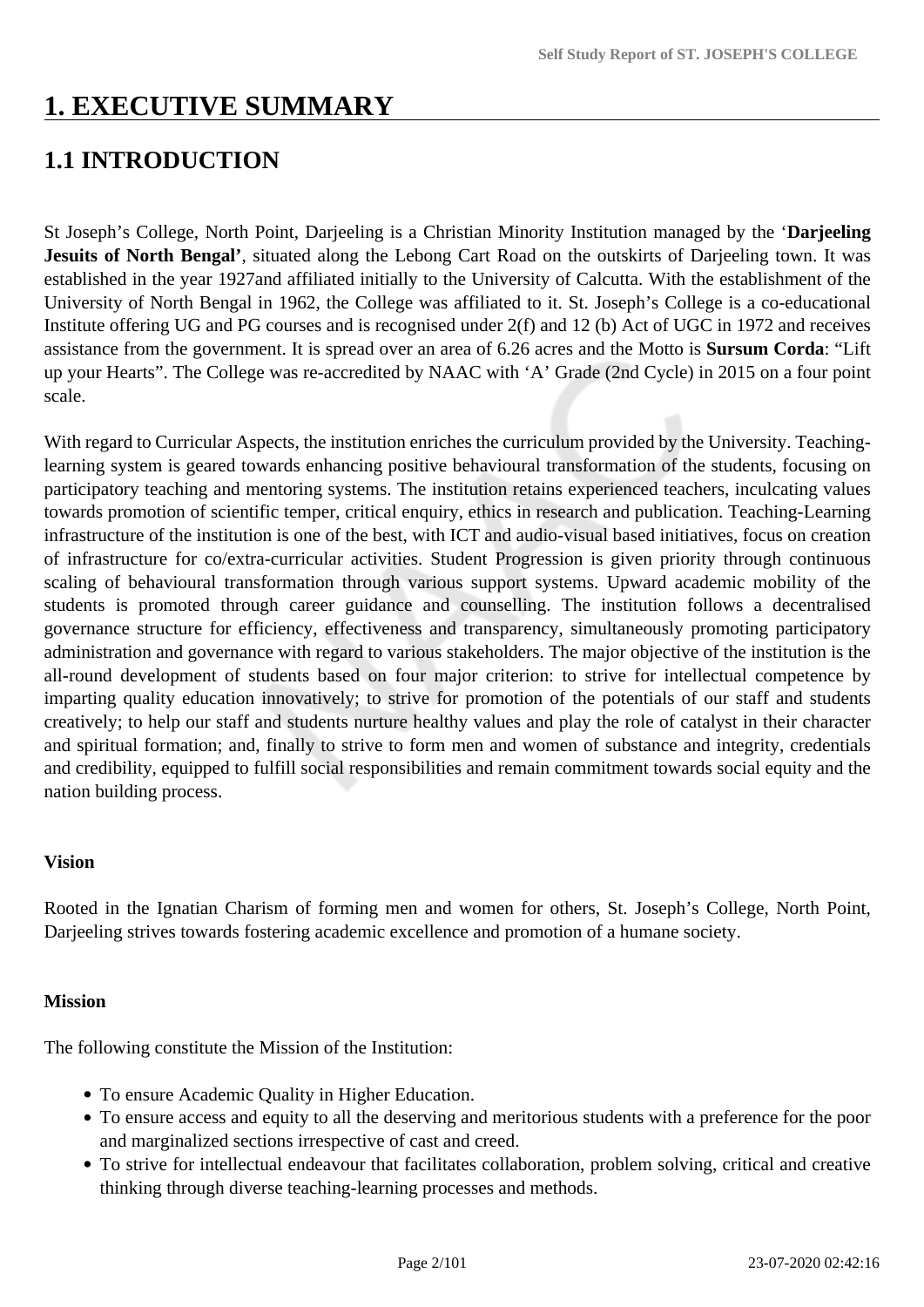- To promote pluricultural values aimed at integration of all stakeholders in the campus.
- To nurture leadership qualities among the students to become agents of social change.
- To collaborate and network with institutions of higher learning and other agencies for expansion and promotion of quality education.
- To contribute to the well-being of the nation and its people in the spirit of *Sursum Corda* (Lift up your Hearts), the motto of the College.

The institutional Mission is to be accomplished based on the following Value Framework:

• To foster an environment for the passionate pursuit of academic and intellectual excellence.

• To accompany each other in his /her journey to self-discovery through the promotion of holistic development of the person.

- To form young men and women of competence, commitment, conscience and compassion.
- To instil values of self- discipline, teamwork and collaboration among the staff and students.
- To promote academic exchange and sharing of knowledge with institutions of higher learning and research.

# **1.2 Strength, Weakness, Opportunity and Challenges(SWOC)**

#### **Institutional Strength**

- Qualified and committed teaching faculty.
- Responsive, accountable and decentralized administration.
- Active and engaged alumni association through participation in co curricular activities.
- Pedagogy that combines conceptual learning with insights from field-study. along with interventions from leading experts and academicians in the form of guest and special lectures.
- Sufficient teaching-learning classrooms, Seminar Halls, Auditorium and Examination Halls equipped with ICT facilities.
- Professional teacher-student relationships with focus on mentoring and development of emotional quotient of the student.
- Laboratory facilities for relevant subjects along with Incubation Center.
- Spirit of fraternity among the students, staff and teachers.
- Purified drinking water facilities for staff and students.
- Zero tolerance to ragging, sexual, physical and mental harassment
- Sensitive towards gender and equity
- Fully equipped Central Library and Departmental Libraries.
- Cultural, linguistic and religious diversity.
- Sensitive towards poor and marginalized students with respect to admissions, scholarships and other non-financial support.
- Minimization of dropouts through remedial tutoring and accompaniment.
- Provision of add-on and integrated courses in preparation of state and national level competitive examinations.
- Safe and secure campus with CCTV facilities and guarded entry-exit points.
- Rain water harvesting and water management.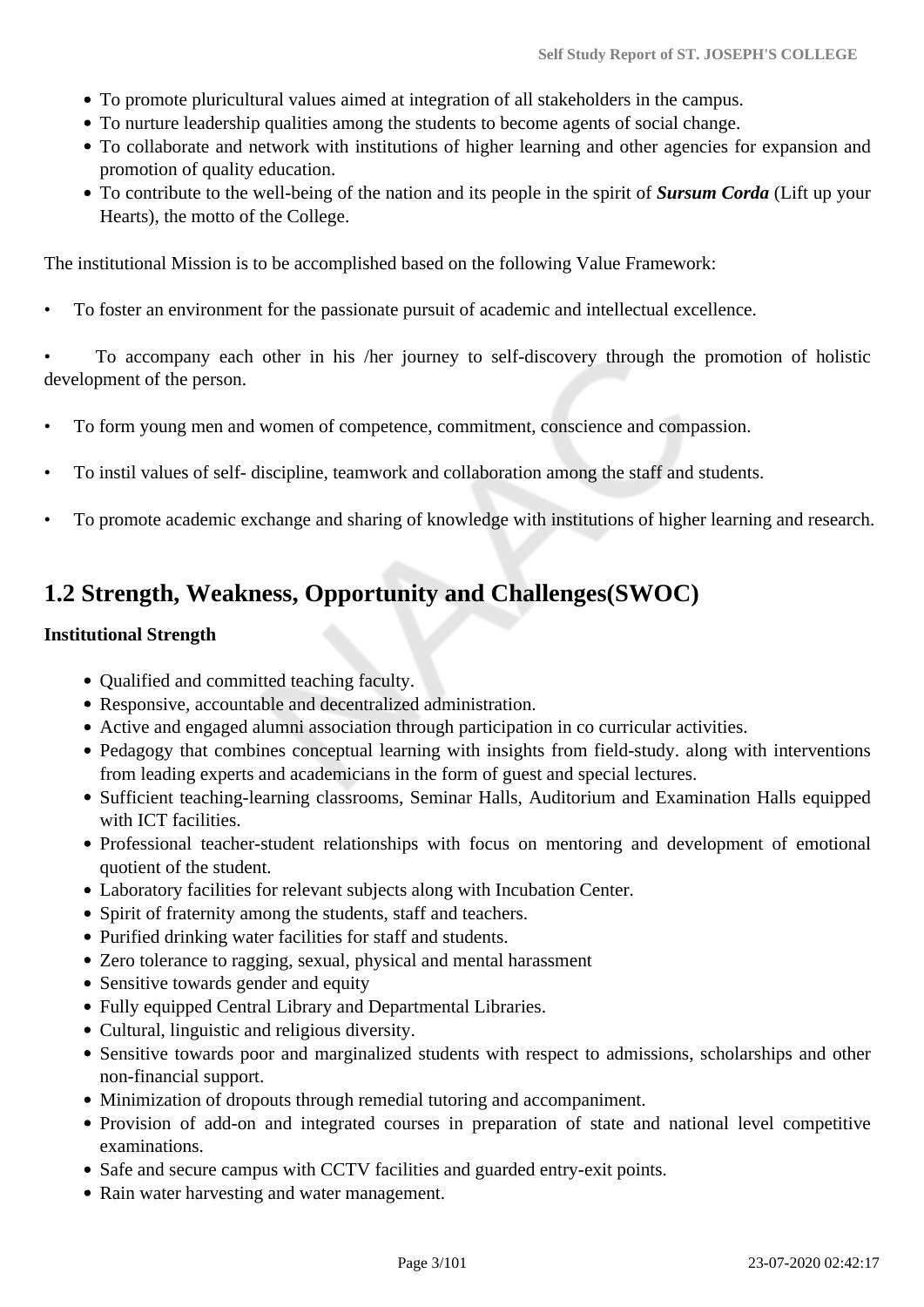- Parking facilities for staff and students.
- First Aid emergency response through College Infirmiry.

#### **Institutional Weakness**

- Remote geographical location.
- Limited Industry-academic collaborations.
- Limited Internet and Wi-Fi connectivity due to location.
- Lack of user friendly and interactive Website.
- No scope for physical expansion of campus area at current location.
- No scope for independent design of the syllabus.
- Vocational training.
- Lack of financial support to the staff for attending Seminars and Workshops.

#### **Institutional Opportunity**

- Internship in firms
- Digitalized ID cards
- Music fests
- Social awareness and outreach
- PG Block and Departments
- Career courses
- Job placements
- Collaboration with police and NGOs to address anti-social activities

#### **Institutional Challenge**

- To bridge the academic gap from school education to that of College education
- Addressing issues of LGBTQ and specially-abled students
- Preparedness for artificial and natural disasters
- Innovation with regard to pre-given University syllabus
- Setting up a functioning solid waste management system
- Usage of more renewable sources of energy
- Developing strategies for greater consultative activities among faculty

# **1.3 CRITERIA WISE SUMMARY**

#### **Curricular Aspects**

The Institution ensures effective curriculum delivery through a well-planned and documented process. As far as the core academic curriculum is concerned, the College is not directly involved in its framing and participation is limited in the form of invitations by the University. The curriculum being fixed by the University, the College can only device innovative methods as to its effective delivery, by adding course-wise instructional objectives, the outcome of which is continuously evaluated through CIE and at the end of the Semester. The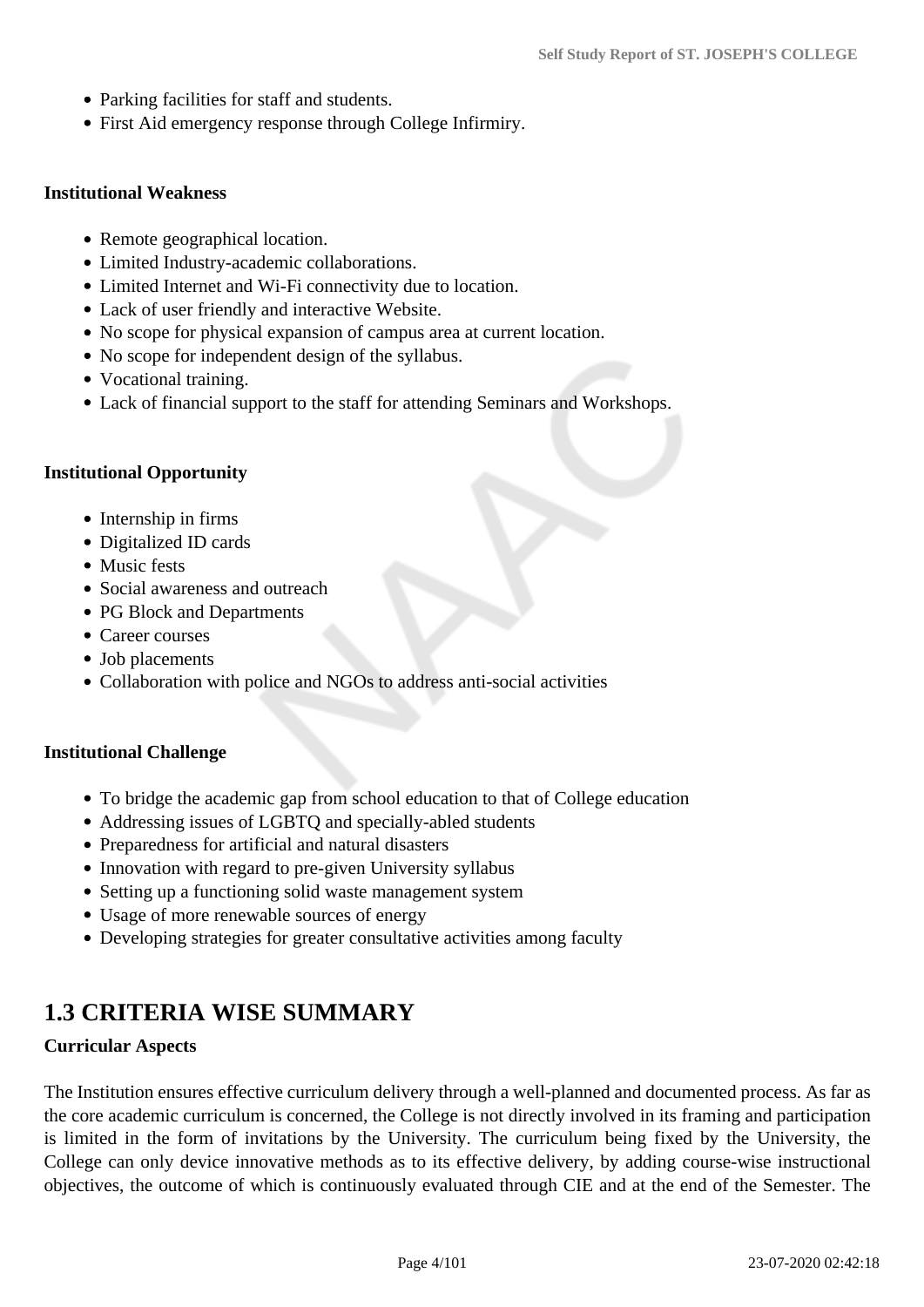core fundamentals remain the same but the teachers constantly device novel methods of instructional techniques and strategies to improve the learning experience of the students. There is sufficient academic flexibility through the spirited implementation of the CBCS where, for instance, a Science student can study subjects such as Economics or Geography. The College performs the curriculum delivery in phases. In the first phases the familiar method of lectures, including ICT enabled audio-visual aids like films and documentaries focusing on problem-solving and constructive approaches of teaching-learning is used. The regular lectures are then enriched by Special Lectures and Invited Lectures by faculties of allied Departments as well as external academicians and experts . The students are encouraged to participate in Student Seminars, Peer Teaching, Role Playing, Projects and Group Discussions. Some Departments also carry out extensive Field Studies and Excursions that promote experiential learning. These techniques are employed to empower students, engage, and motivate them. The various strategies mentioned above allow the teachers to assess the diverse learning capabilities of the students and the effectiveness of the curriculum delivery techniques. The diverse needs of the students are addressed not only through classroom teaching but also through mentoring. The results are discussed regularly at the Departmental and the Teacher's Council level. There are also the annual examinations and the semester end examinations. Apart from these, the student's learning is also assessed through assignments given at the end of each topic and the regular Unit Tests taken which forms part of the CIE. These results are accordingly discussed with the students for necessary action.

#### **Teaching-learning and Evaluation**

The College has a diverse and differentiated student composition, drawing from within the state, from other states, and also from neighbouring countries like Nepal and Bhutan. With a teacher student ratio of 1: 37 and a robust faculty composition where 42 percent faculty hold PhD the College is a najor attraction for propsective students. Coupled with principles of gender equity, regular academic audits and upgraded infrastructure, strives towards an inclusive, the College promotes participatory and holistic approach to teaching - learning. The Institution assesses the learning levels of students after admission and organises special programmes to address them. The Institution organises Induction Programmes for freshers and Remedial/tutorial classes for improvement of the academic performance of the slow learners, absentees and students participating in sports and other activities. The institution implements initiatives for promotion of innovation and creativity in the teaching -learning process. The College also aims to develop critical and scientific temper by encouraging students to participate in Seminars, Workshops, debates, project works, field studies and others. Student centric learning methods are implemented to ensure student satisfaction. To ensure that the learners receive the benefits of first-hand learning experiences, necessary arrangements for field visits, household surveys, educational trips and excursions are made. The creative aspect of the learners are given a free flow by providing appropriate opportunities to them. The Institution also monitors the achievements of the learning outcomes by taking the feedback of the faculty members by students at the end of the academic session. The graduating students additionally provide feedback and suggestions on the learning outcomes of their respective courses through a questionnaire at the time of leaving the College. The responses are assessed and used positively to bring in constructive changes in those areas that require urgent attention. The evaluation system is partly scheduled and monitored by the University and partly by the Institute. As a part of Continuous Internal Evaluation (CIE) at the institutional level, the institute conducts unit tests and pre-university test every semester. The answer scripts are given back to the students after evaluation for their information, providing sufficient transparency and accountability.

#### **Research, Innovations and Extension**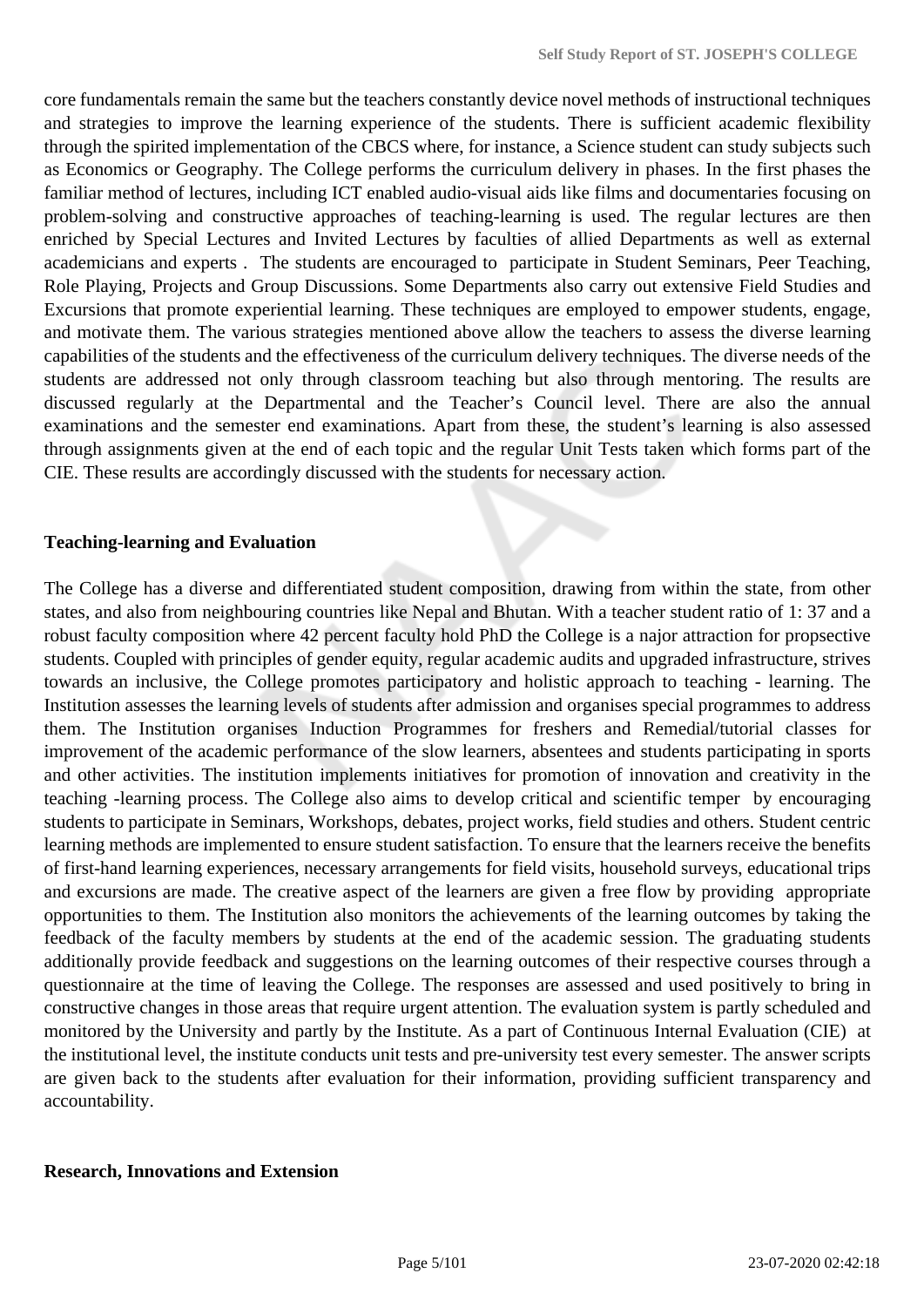St. Joseph's College has been engaging actively in research and publication. In the last five years, the College received grants to the tune of Rs. 12.065 lakhs for Minor Research Projects (MRP) from the UGC. A good number of teachers of the College have been recognized as PhD research guides. Under the guidance of the Research Cell, faculty members have published research papers in numerous UGC notified and peer reviewed journals. Further, several Chapters have been contributed by the faculties in edited volumes. The teachers have also authored and edited books. The College has pioneered in publishing student centric text books for the new CBCS syllabus authored by the faculty members. The College has, over the past five years, organized a number of Workshops, Seminars and Conferences, including on areas like Universal Human Values, Intellectual Property Rights, and Ethics in Research. The institution has created an ecosystem for innovations including Incubation Centre and other initiatives for creation and transfer of knowledge. Incubation Center enables the students to get hands on experiences and training on the various instrumentations, innovative activities like projects, seminars and workshops and obtain a comprehensive and integrated knowledge on the basics and applied sciences. The Common Instrumentation Center established by the College strives to promote active research in the natural and biological sciences with an optimum use of resources. Further, the College has signed MoUs with various institutions and organisations, both within and outside India, and has engaged in international collaborative research with institutions like the Royal University of Bhutan. The College organises a host of extension activities to sensitise students about various social, cultural, economic, national, international and regional issues. The aim of these activities is to provide opportunities to the students to develop a holistic understanding of complex issues. Most of these activities are carried out by various Clubs instituted in the College like Nature Club, Women Empowerment and Anti-Harassment Cell in collaboration with the NGOs. Further the College has a registered and vibrant units of NSS and NCC. In the last five years the College has organised roughly sixty extension programmes.

#### **Infrastructure and Learning Resources**

An institution with over 92 years of history, St Joseph's College has been able to evolve and create a sustained and improved infrastructure for both teaching-learning and for co-curricular and extra-curricular activities. Both its physical and non-physical infrastructure is maintained efficiently by the Jesuit Fathers with an unfailing lay collaboration. St Joseph's College is equipped with numerous indoor and outdoor infrastructures for these events. For outdoor events, two play grounds namely St Joseph School football stadium and volley ball court established in 1888 are used. For indoor games like Badminton and Table Tennis, the College is equipped with 1920 sq. ft. Stanford Hall. There is also a 600 sq. ft. Gymnasium and around 5600 sq. ft. Campion Hall for Yoga classes. The College also has five spacious and well-furnished Halls to conduct examinations. The Matteo Ricci (III) Hall established in 2019 with an area of 1050 sq. ft. is used exclusively for conducting research activities. We have three ICT enabled Seminar Halls covering 900 sq. ft. 1200 sq. ft. and 1200 sq. ft. respectively for conducting academic workshops and conferences. Stanford Hall with area covering 1920 sq. ft. and Campion Hall of area covering 5600 sq. ft. are exclusively used for conducting various events. We also have four halls with an area of 150, 150, 600 and 600 sq. ft. for St Joseph's College Learning Centre (SJCLC) which was established in August 2019 to provide for learning opportunities for IAS, NEET and JEE examinations. The institute also has five Common Rooms for students. There is one Student Councillor room of 100 sq. ft. area and one room for NCC Office of 450 sq. ft. below the Post Graduate English Department. The College has an Infirmary covering an area of 300 sq. ft. and is equipped with all the necessary first aid facilities such as beds, wheel-chair, stretcher, nebulizer and others. Further, the College has other learning resources like a well-furnished Fr John Whelan Central Library, respective Departmental Libraries, e-books repositories, Inflibnet access, lecture videos, external lectures and Wi-Fi internet connectivity as parts and parcel of diverse learning resources.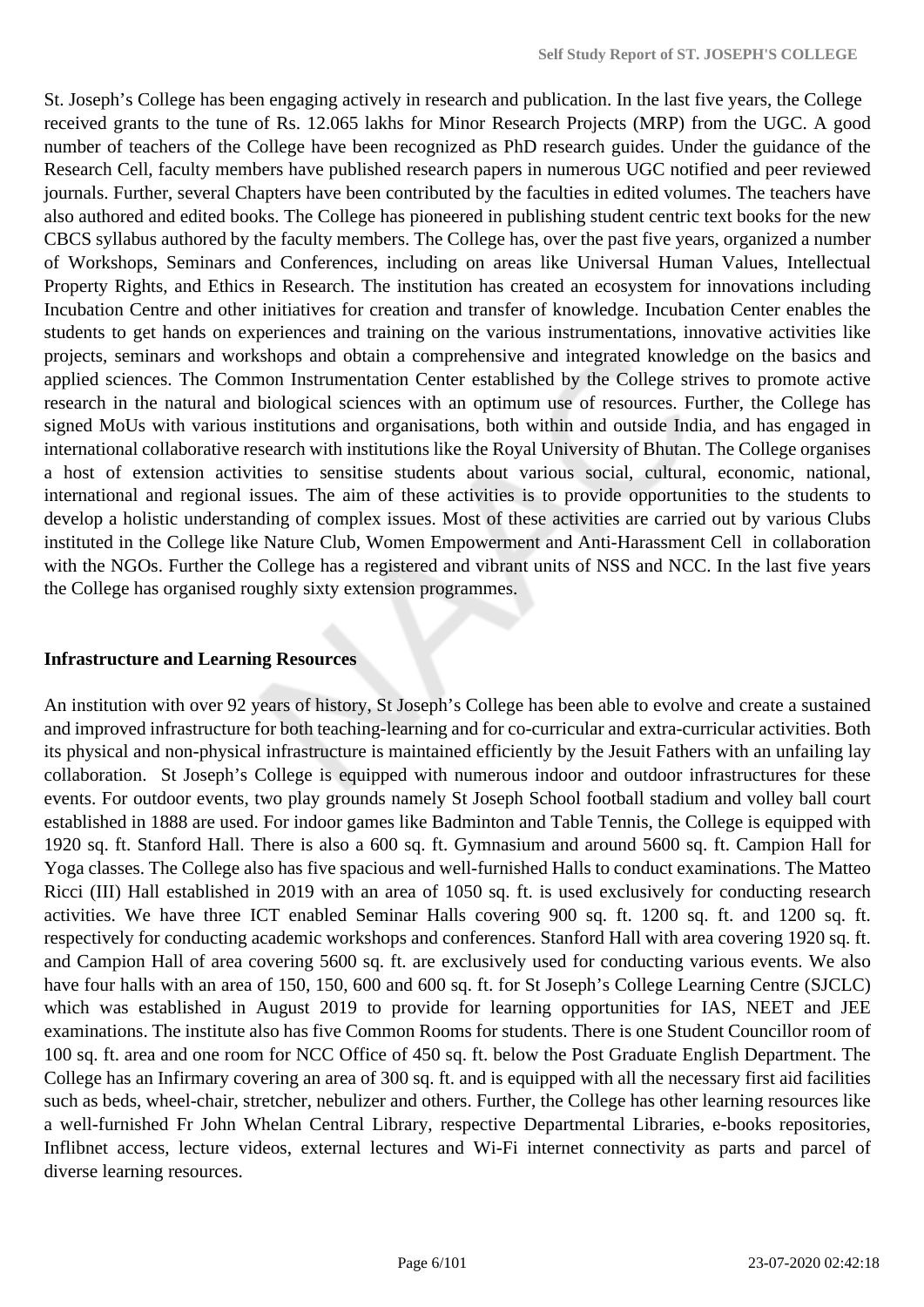#### **Student Support and Progression**

St Joseph's College caters to the needs of students located at different cross sections of the society. A sizeable number of her students are first generation learners belonging to social and economic fringes like the tea plantations which are either non-performing, sick or closed. The College believes in social equity and social justice and provides equal access to all her students irrespective of their socio-economic, cultural or other backgrounds. The College provides institutional free-ships to the students from financially weaker sections of the society. The College also facilitates the students to avail governmental and other scholarships as and when available. Facilities to support the differently-abled students are also a priority for the College. The mechanism of student support begins with a transparent and online admission process and with a priority for the disadvantaged students and continues through a student's entry into the College through Induction Programmes. The support system extends both to the classroom situations and beyond it in the forms of mentoring, tutoring, counselling and through remedial coaching. Students' creative talents are nurtured and encouraged through their participation in various Clubs and Committees which organizes events and creates an atmosphere of healthy competition in the campus, resulting in an average of four to five students emerging as University medallists each year. The College has also instituted its own medals and cash awards for meritorious students that further contributes to students' progression. The College organises various leadership training programmes for the students where the leadership skills and social responsibility are sharpened through their participation in the functioning of the Student Council. Career counselling sessions and career fairs are organized on a routine basis so that the students get a clear idea of their choice of careers. Cultural and Sports activities form an integral part of the Ignatian Pedagogical Paradigm that guides the Jesuit way of education. These efforts of the institution expose the students to the society and social needs and contribute towards the holistic formation of individual students, transforming them into competitive and responsible 'men and women for others' —a wholesome youth contributing towards national integrity and nation building.

#### **Governance, Leadership and Management**

The College follows a system of participative management. In the Governing Body, two members from the teaching faculty, one member each from parent body and representatives of other stakeholders are included. In the administrative body, Vice-Principals, Dean of Students, Deans of Arts, Science and Commerce, Director of Self-Financing Departments, hostel Directors, Secretary of Teachers Council including Student Council Head play crucial role in formulating the policies and its execution. The structure of the administrative body is dynamic. New offices are created as and when needs arise. On administrative matters, members of the Governing Body, Principal, Vice-Principal (Administrative), Staff Welfare Committee work in tandem. Vice-Principal (Academic) assists the Principal in planning and implementing the programmes for teaching-learning and other developmental activities in consultation with IQAC. The Dean of Student Affairs assists the Principal in implementing and coordinating all leadership and personality development activities of the College and serves as the primary administrative node for students in both postgraduate and under-graduate programmes with regard to the University. The Deans of Arts, Science and Commerce assist the Vice-Principal (Academic) in planning and implementation of master schedule for the internal evaluations. Financial matters in relation to salary settlement, liaison between GTA, DPI (Government of W.B), and Higher Education Council (W.B) are handled by the Vice-Principal (Administrative). College and UGC funds are maintained by the Office of the Bursar with supervision by the Principal. Development expenses are decided by Principal in consultation with the members of the Governing Body and Bursar. Each Department is asked to place their academic plan, outreach programmes, and research activities in consultation with IQAC. The HoDs are empowered to look into the allotment of classes, CIE of students and other activities. Staff development activities like attending Orientation Program, Refresher Course, presenting papers in seminars, and conferences are monitored by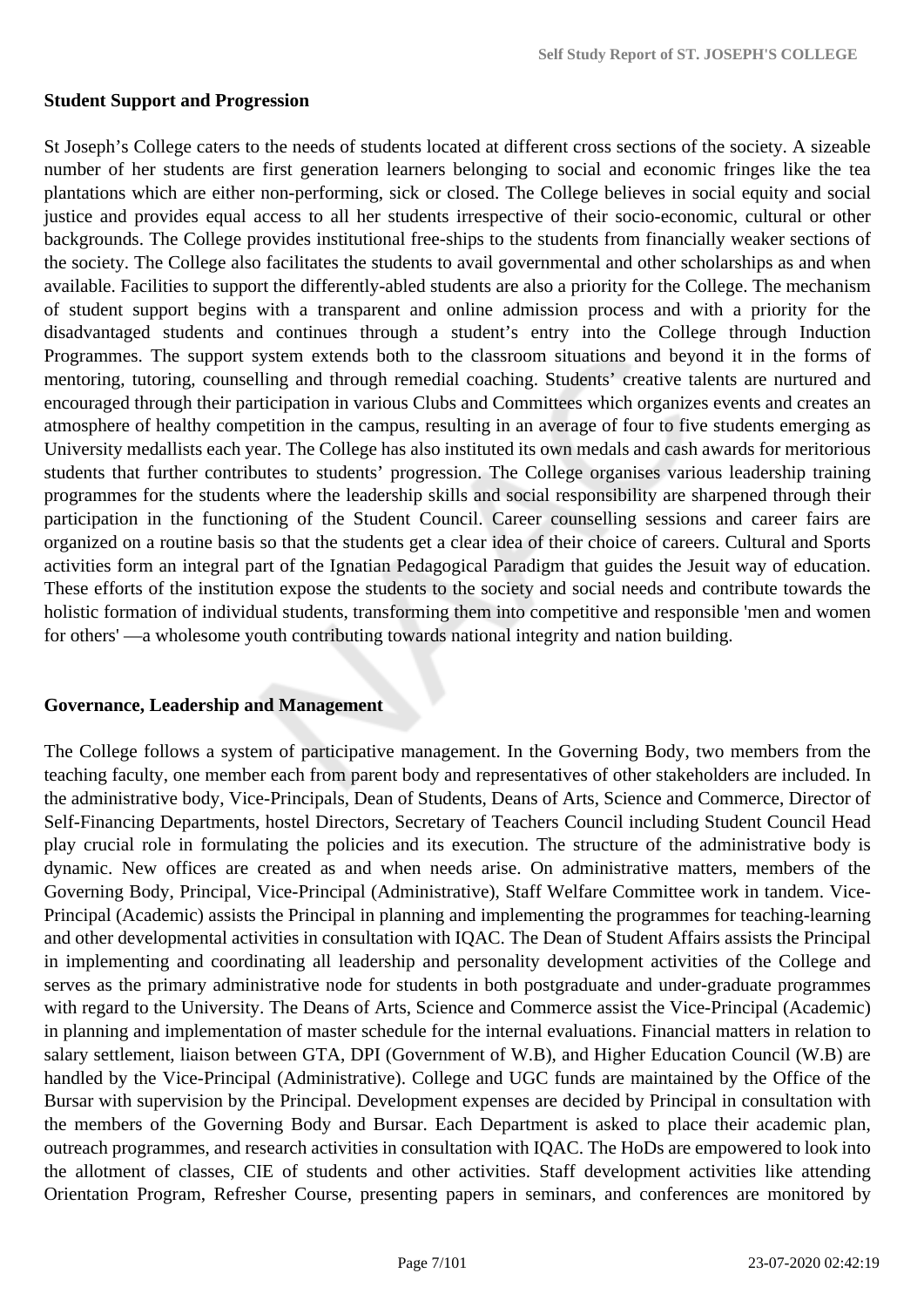IQAC. The institution practices collective and accountable decision-making at each stage of policy making – from planning, formulation, dissemination and finally towards implementation and feedback. Hence, the College follows a well-designed decentralised system of leadership, governance and management resulting in transparency, effectiveness and efficiency.

#### **Institutional Values and Best Practices**

St Joseph's College adheres to strong institutional value framework in terms of realising its stated 'vision' and 'mission'. The institution is committed to gender equity and sensitivity and sustainable development framework. The College conducts sustained gender equity and gender sensitising programmes like *Awareness Programme against Human Trafficking and Child Sexual Abuse*, *Workshop for Alcohol Abuse and Domestic Violence Awareness, Workshop on Gender Sensitization Issues in the College, Seminar on Concept and Meaning of Gendered Violence, Workshop and Seminar on Balance for Better, among others;* assures gender security and safety (through College sentry and installation of CCTV Cameras), provision of separate Common Rooms for women students, promotes awareness on gender and environmental issues, and practices gender-friendly and eco-sustainable activities in imparting value-based education to its students.

The institution, to this end, goes for periodic gender and green audits. Use of energy saving LED bulbs, practices of waste minimization and management, rain water harvesting and regulation of water use, and 'Clean and Green Campus' initiatives are conducted for making the campus environment friendly. These initiatives are further given a boost through attempts at behavioural transformation of the staff and students by way of a handbook of code of conduct in the institution, handbooks and brochures on human values and professional ethics . Similarly, a host of activities are conducted to promote national consciousness and communal harmony, thereby contributing towards nation building. This is further supplemented and practiced by invoking and implementing the values espoused by programs such as NCC, NSS, *Unnat Bharat Abhiyan, Swach Bharat Abhiyan* including Rotary.

Finally, best practices adopted by the institution in the recent years strive towards creation of eco-friendly, sustainable, humane and a just society. These are drawn from the differentiated value frameworks mentioned above. Academically these include a robust mentoring and evaluation system, use of ICT and visual media, and a progressive teacher-student dynamics extending beyond the classroom. These include informal consultancy to the larger society with regard to soil testing, safe water techniques related to water-borne diseases, environmental conservancy, clean Himalaya initiatives, flood and disaster relief and others.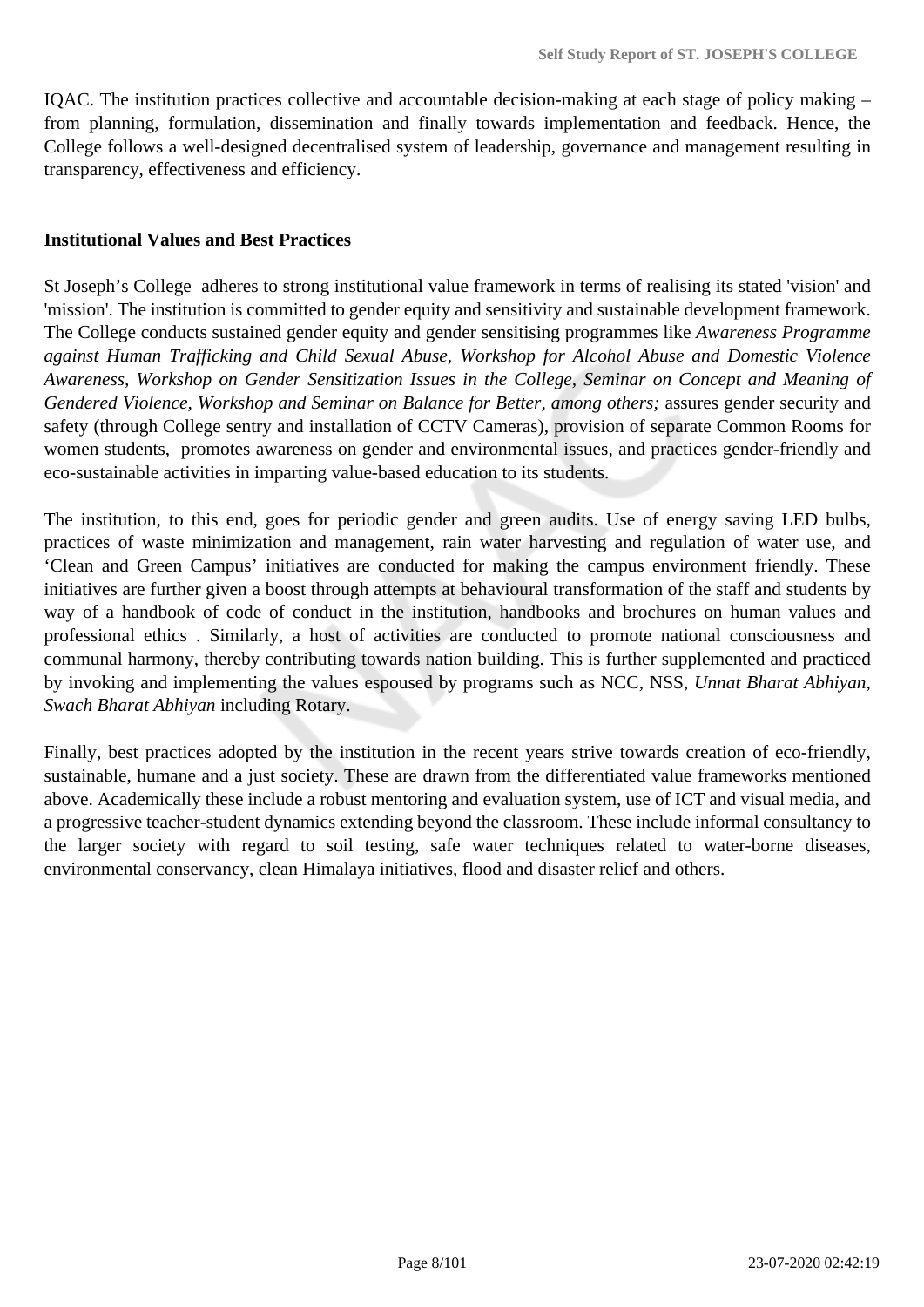# **2. PROFILE**

# **2.1 BASIC INFORMATION**

| Name and Address of the College |                                  |  |
|---------------------------------|----------------------------------|--|
| Name                            | <b>ST. JOSEPH'S COLLEGE</b>      |  |
| Address                         | P.O.North Point, Dist.Darjeeling |  |
| City                            | Darjeeling                       |  |
| <b>State</b>                    | West Bengal                      |  |
| Pin                             | 734104                           |  |
| Website                         | www.sjcdarjeeling.edu.in         |  |

| <b>Contacts for Communication</b> |                               |                                          |               |                          |                            |
|-----------------------------------|-------------------------------|------------------------------------------|---------------|--------------------------|----------------------------|
| <b>Designation</b>                | <b>Name</b>                   | <b>Telephone with</b><br><b>STD Code</b> | <b>Mobile</b> | Fax                      | <b>Email</b>               |
| Principal                         | <b>Fr Donatus</b><br>Kujur SJ | 0354-2252550                             | 9933806759    | 0354-225255              | principaldarj@yah<br>00.1n |
| Associate<br>Professor            | Padam Nepal                   | $\overline{\phantom{0}}$                 | 7908748260    | $\overline{\phantom{a}}$ | padamnepal@gmai<br>1.com   |

| <b>Status of the Institution</b> |                                              |
|----------------------------------|----------------------------------------------|
| <b>Institution Status</b>        | Grant-in-aid, Self Financing and Constituent |

| <b>Type of Institution</b> |                |
|----------------------------|----------------|
| By Gender                  | Co-education   |
| By Shift                   | Regular<br>Day |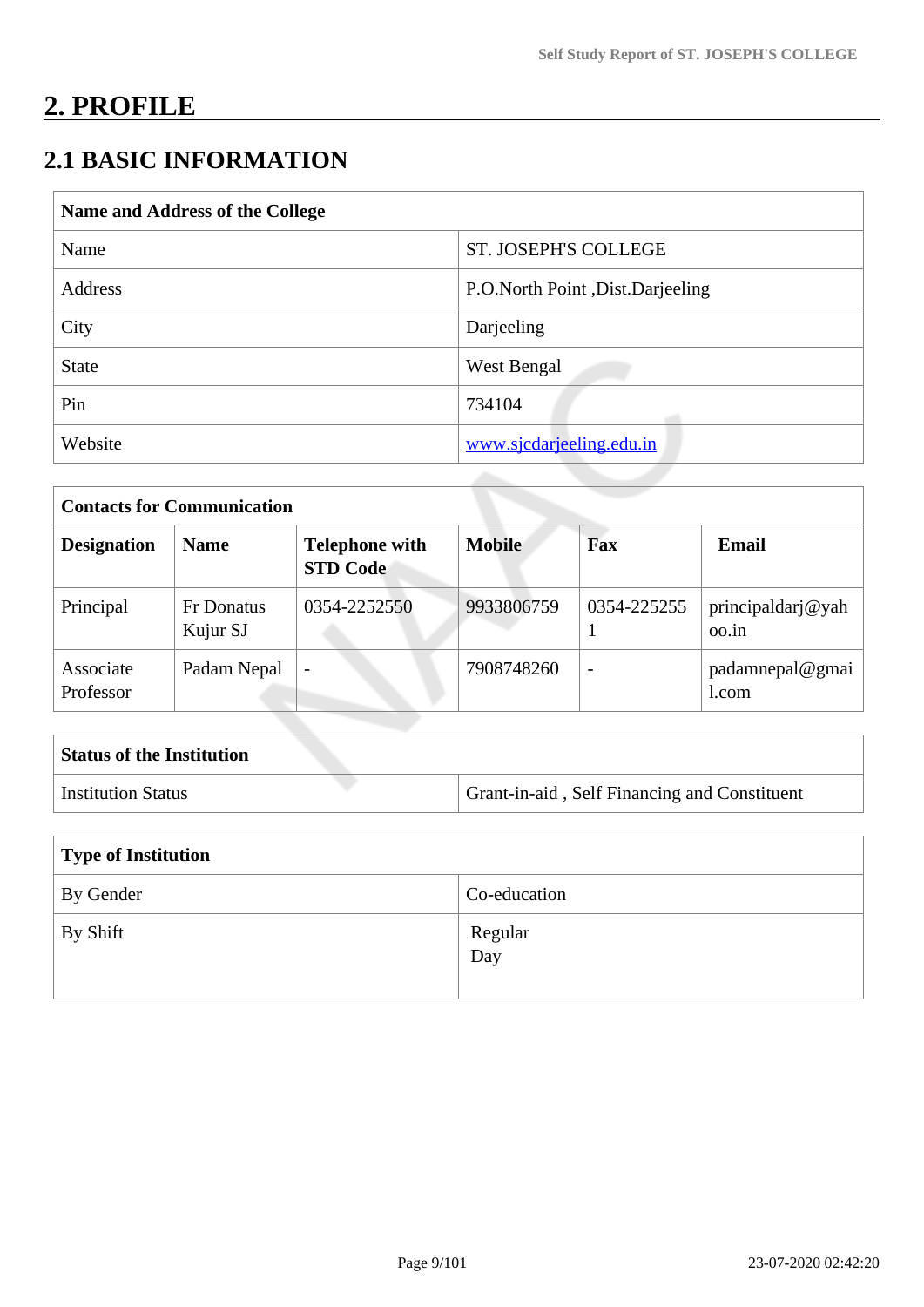| <b>Recognized Minority institution</b>     |                                         |  |
|--------------------------------------------|-----------------------------------------|--|
| If it is a recognized minroity institution | Yes<br>minority certificate SJC (1).pdf |  |
| If Yes, Specify minority status            |                                         |  |
| Religious                                  | <b>CHRISTIAN</b>                        |  |
| Linguistic                                 |                                         |  |
| Any Other                                  |                                         |  |

| <b>Establishment Details</b>         |              |
|--------------------------------------|--------------|
| Date of establishment of the college | $01-01-1927$ |

 **University to which the college is affiliated/ or which governs the college (if it is a constituent college)**

| <b>State</b> | University name            | <b>Document</b>      |
|--------------|----------------------------|----------------------|
| West Bengal  | University of North Bengal | <b>View Document</b> |

| <b>Details of UGC recognition</b> |             |                      |  |
|-----------------------------------|-------------|----------------------|--|
| <b>Under Section</b>              | <b>Date</b> | <b>View Document</b> |  |
| 2f of UGC                         | 28-10-2003  | <b>View Document</b> |  |
| 12B of UGC                        | 28-10-2003  | <b>View Document</b> |  |

| Details of recognition/approval by stationary/regulatory bodies like<br>AICTE, NCTE, MCI, DCI, PCI, RCI etc(other than UGC)                                                                                                               |  |  |  |  |
|-------------------------------------------------------------------------------------------------------------------------------------------------------------------------------------------------------------------------------------------|--|--|--|--|
| <b>Validity in</b><br>Day, Month and<br><b>Remarks</b><br><b>Recognition/App</b><br><b>Statutory</b><br>roval details Inst<br>year(dd-mm-<br><b>Regulatory</b><br>months<br><b>Authority</b><br>itution/Departme<br>yyyy)<br>nt programme |  |  |  |  |
| No contents                                                                                                                                                                                                                               |  |  |  |  |

| <b>Details of autonomy</b>                                                                                                           |                |
|--------------------------------------------------------------------------------------------------------------------------------------|----------------|
| Does the affiliating university Act provide for<br>conferment of autonomy (as recognized by the<br>UGC), on its affiliated colleges? | N <sub>0</sub> |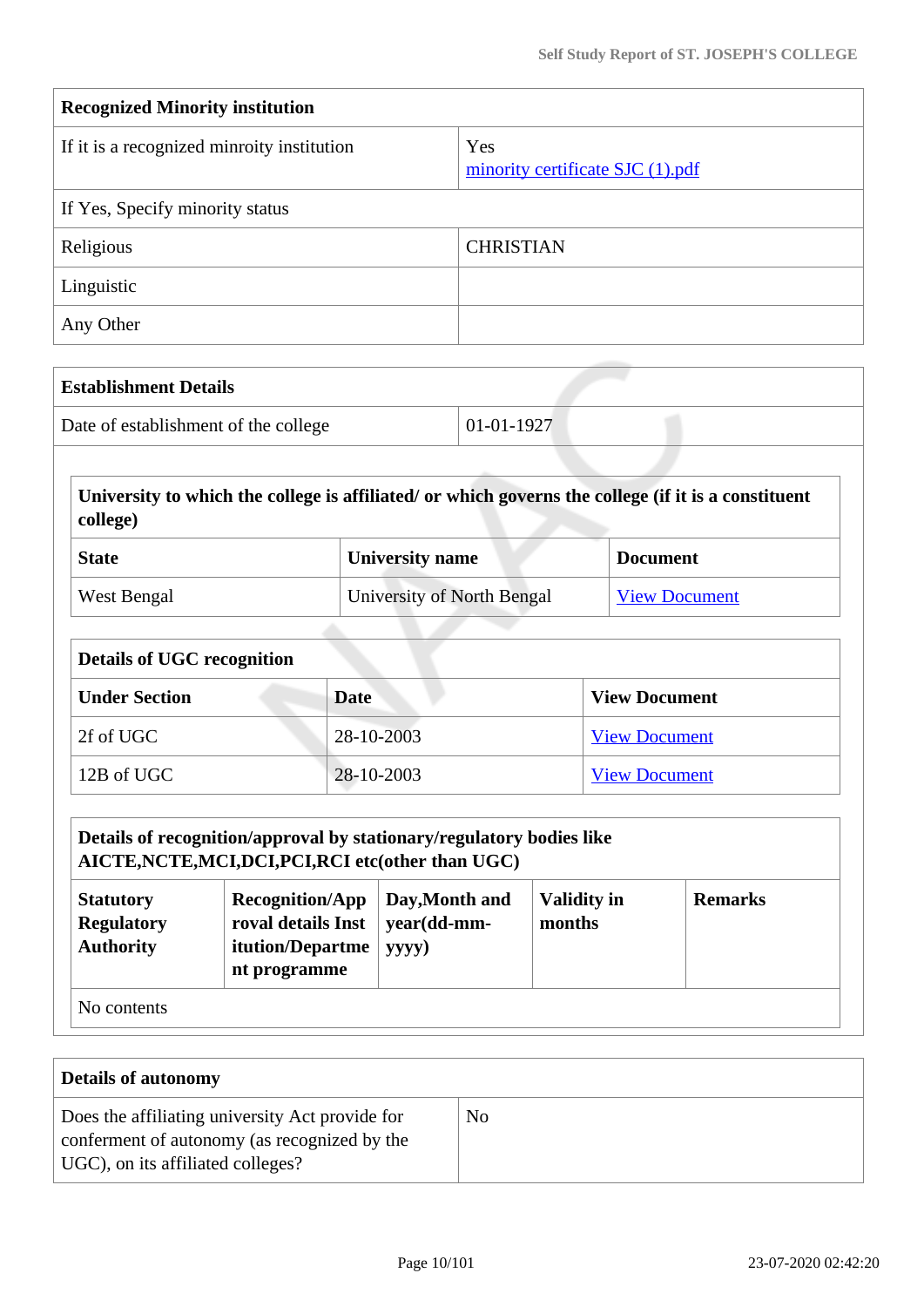| <b>Recognitions</b>                                                                  |     |
|--------------------------------------------------------------------------------------|-----|
| Is the College recognized by UGC as a College<br>with Potential for Excellence(CPE)? | No  |
| Is the College recognized for its performance by<br>any other governmental agency?   | No. |

| <b>Location and Area of Campus</b> |                                     |           |                                |                             |
|------------------------------------|-------------------------------------|-----------|--------------------------------|-----------------------------|
| <b>Campus Type</b>                 | <b>Address</b>                      | Location* | <b>Campus Area</b><br>in Acres | Built up Area in<br>sq.mts. |
| Main campus<br>area                | P.O.North Point<br>,Dist.Darjeeling | Hill      | 6.2                            | 9106.17                     |

# **2.2 ACADEMIC INFORMATION**

|                           | Details of Programmes Offered by the College (Give Data for Current Academic year) |                                     |                                      |                                        |                                      |                                             |  |
|---------------------------|------------------------------------------------------------------------------------|-------------------------------------|--------------------------------------|----------------------------------------|--------------------------------------|---------------------------------------------|--|
| <b>Programme</b><br>Level | Name of Pr<br>ogramme/C<br>ourse                                                   | <b>Duration</b> in<br><b>Months</b> | Entry<br>Qualificatio<br>$\mathbf n$ | <b>Medium of</b><br><b>Instruction</b> | <b>Sanctioned</b><br><b>Strength</b> | No.of<br><b>Students</b><br><b>Admitted</b> |  |
| <b>UG</b>                 | BA, Bengali                                                                        | 36                                  | <b>Class XII</b><br>passed           | Bengali                                | 10                                   | $\overline{0}$                              |  |
| <b>UG</b>                 | <b>BBA, Busine</b><br>ss Administr<br>ation                                        | 36                                  | <b>Class XII</b><br>passed           | English                                | 48                                   | 44                                          |  |
| <b>UG</b>                 | BA, English                                                                        | 36                                  | Class XII<br>Passed                  | English                                | 130                                  | 129                                         |  |
| <b>UG</b>                 | BA, English                                                                        | 36                                  | <b>Class XII</b><br>passed           | English                                | 62                                   | 62                                          |  |
| <b>UG</b>                 | BA, Economi<br>$\mathbf{c}\mathbf{s}$                                              | 36                                  | <b>Class XII</b><br>passed           | English                                | 62                                   | 41                                          |  |
| <b>UG</b>                 | BA, Economi<br>$\mathbf{c}\mathbf{s}$                                              | 36                                  | <b>Class XII</b><br>passed           | English                                | 10                                   | $\overline{4}$                              |  |
| <b>UG</b>                 | BA, Geograp<br>hy                                                                  | 36                                  | <b>Class XII</b><br>passed           | English                                | 10                                   | $\overline{0}$                              |  |
| <b>UG</b>                 | BA, Geograp<br>hy                                                                  | 36                                  | Class XII<br>passed                  | English                                | 40                                   | 40                                          |  |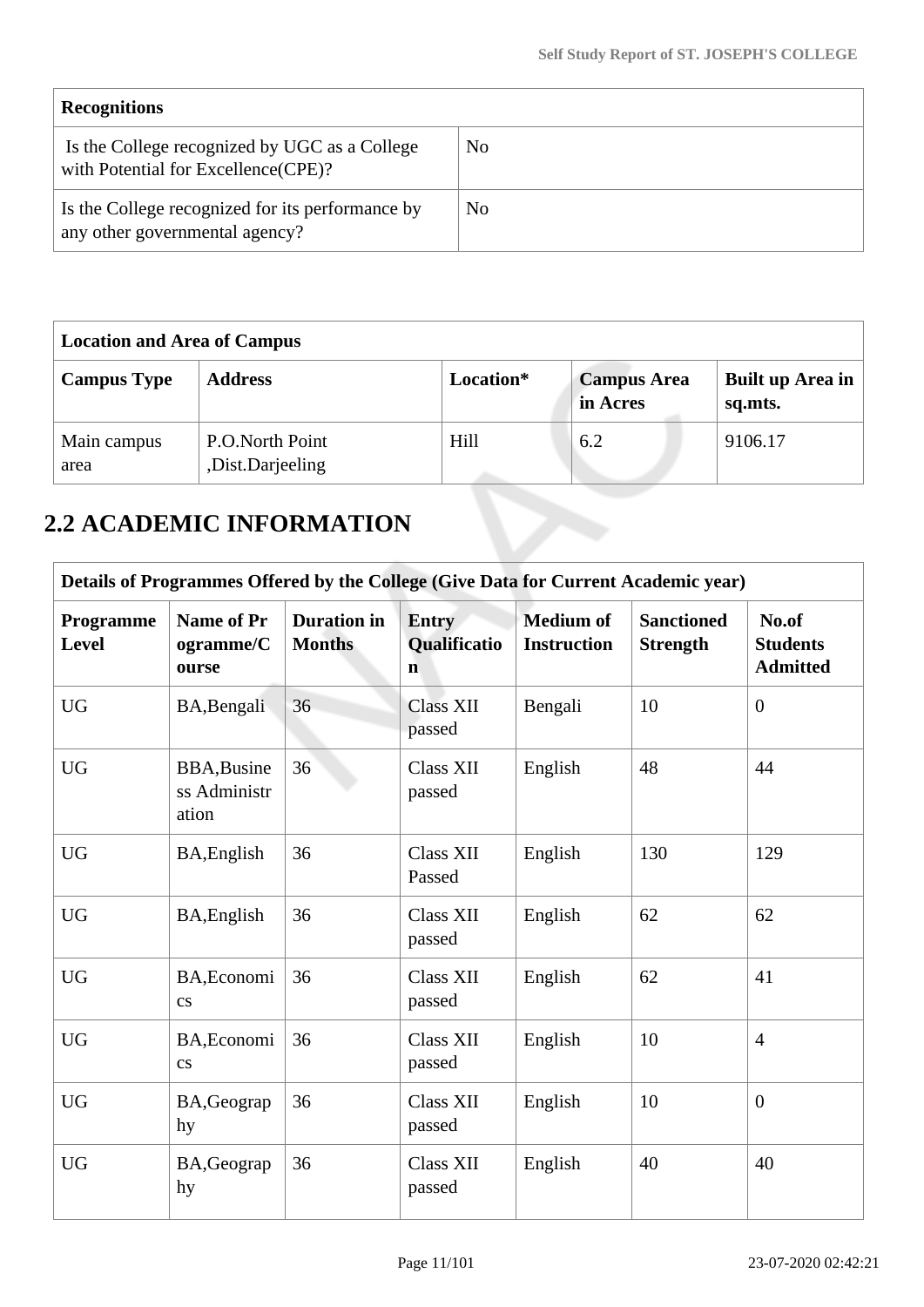| <b>UG</b>              | BA, Hindi                                              | 36 | <b>Class XII</b><br>passed | Hindi   | 10  | 6   |
|------------------------|--------------------------------------------------------|----|----------------------------|---------|-----|-----|
| <b>UG</b>              | <b>BA, History</b>                                     | 36 | Class XII<br>passed        | English | 62  | 62  |
| <b>UG</b>              | <b>BA, History</b>                                     | 36 | Class XII<br>passed        | English | 110 | 108 |
| <b>UG</b>              | BA, Nepali                                             | 36 | <b>Class XII</b><br>passed | Nepali  | 20  | 13  |
| <b>UG</b>              | BA, Nepali                                             | 36 | Class XII<br>passed        | Nepali  | 50  | 49  |
| <b>UG</b>              | <b>BA, Political</b><br>Science                        | 36 | Class XII<br>passed        | English | 62  | 62  |
| <b>UG</b>              | <b>BA, Political</b><br>Science                        | 36 | Class XII<br>passed        | English | 60  | 56  |
| <b>UG</b>              | <b>BA, Mass Co</b><br>mmunication<br>And<br>Journalism | 36 | <b>Class XII</b><br>passed | English | 15  | 13  |
| <b>UG</b>              | <b>BA, Mass Co</b><br>mmunication<br>And<br>Journalism | 36 | <b>Class XII</b><br>passed | English | 62  | 62  |
| <b>UG</b>              | BA, Sociolog<br>y                                      | 36 | Class XII<br>passed        | English | 35  | 31  |
| $\mathbf{U}\mathbf{G}$ | <b>BA,Sociolog</b><br>y                                | 36 | Class XII<br>passed        | English | 50  | 50  |
| <b>UG</b>              | BCom, Acco<br>untancy                                  | 36 | Class XII<br>passed        | English | 75  | 54  |
| <b>UG</b>              | BCom, Acco<br>untancy                                  | 36 | Class XII<br>passed        | English | 62  | 62  |
| ${\rm U}{\rm G}$       | <b>BSc, Botany</b>                                     | 36 | Class XII<br>passed        | English | 17  | 17  |
| <b>UG</b>              | <b>BSc, Botany</b>                                     | 36 | Class XII<br>passed        | English | 30  | 30  |
| <b>UG</b>              | <b>BSc, Chemist</b><br>ry                              | 36 | Class XII<br>passed        | English | 26  | 26  |
| ${\rm U}{\rm G}$       | <b>BSc, Chemist</b>                                    | 36 | Class XII                  | English | 30  | 30  |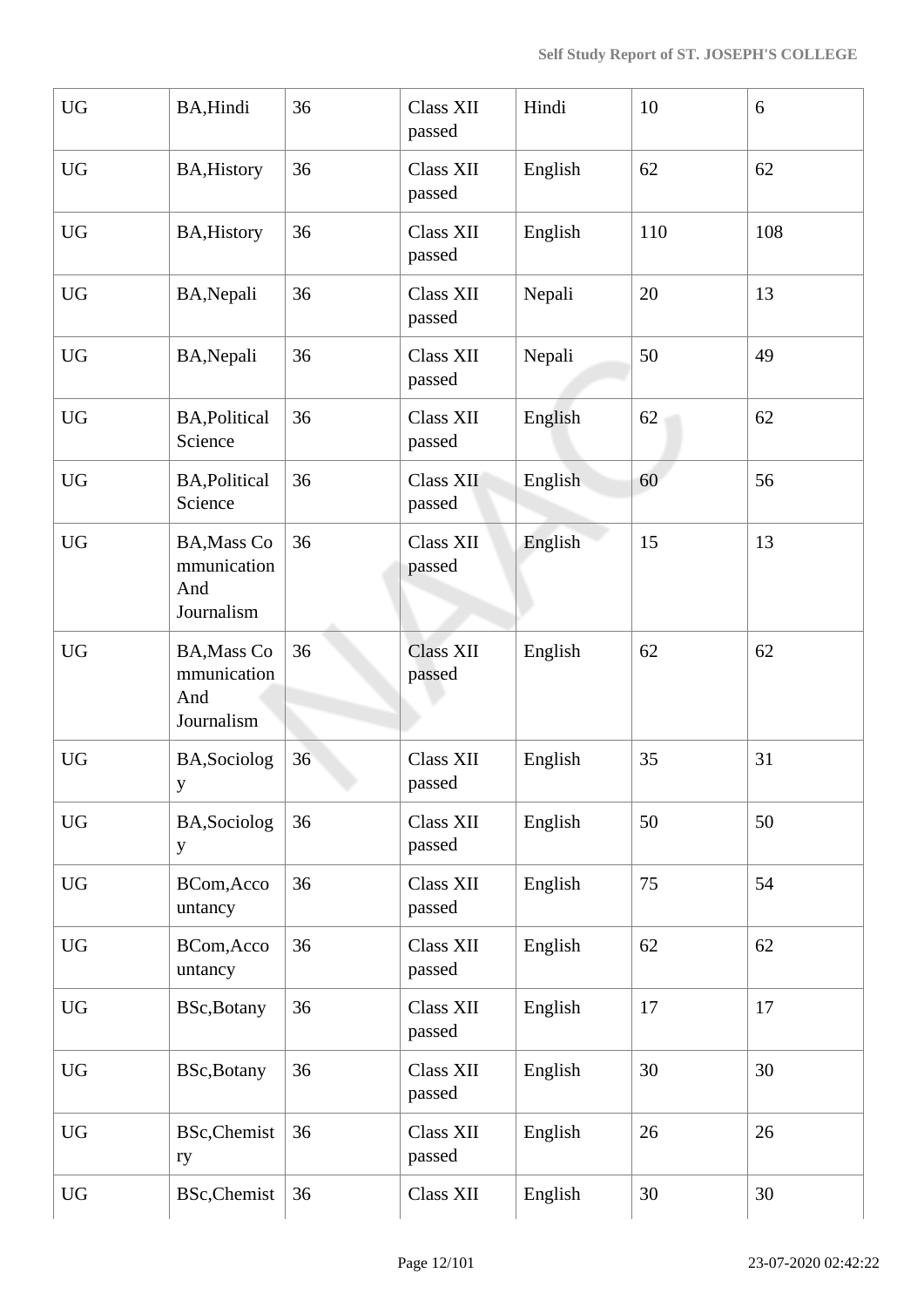|           | ry                                               |    | passed                                  |         |    |                |
|-----------|--------------------------------------------------|----|-----------------------------------------|---------|----|----------------|
| <b>UG</b> | <b>BSc,Comput</b><br>er Science                  | 36 | <b>Class XII</b><br>passed              | English | 29 | 18             |
| <b>UG</b> | BSc,Comput<br>er Science                         | 36 | <b>Class XII</b><br>passed              | English | 10 | $\overline{0}$ |
| <b>UG</b> | BCA, Compu<br>ter Science<br>And<br>Applications | 36 | <b>Class XII</b><br>passed              | English | 48 | 36             |
| <b>UG</b> | <b>BSc, Physics</b>                              | 36 | <b>Class XII</b><br>passed              | English | 10 | 9              |
| <b>UG</b> | <b>BSc, Physics</b>                              | 36 | <b>Class XII</b><br>passed              | English | 30 | 27             |
| <b>UG</b> | <b>BSc,Mathem</b><br>atics                       | 36 | <b>Class XII</b><br>passed              | English | 10 | 9              |
| <b>UG</b> | BSc, Mathem<br>atics                             | 36 | <b>Class XII</b><br>passed              | English | 50 | 44             |
| <b>UG</b> | BSc, Microbi<br>ology                            | 36 | <b>Class XII</b><br>passed              | English | 30 | 26             |
| <b>UG</b> | BSc, Microbi<br>ology                            | 36 | <b>Class XII</b><br>passed              | English | 10 | $\overline{0}$ |
| <b>UG</b> | BSc,Zoology                                      | 36 | <b>Class XII</b><br>passed              | English | 17 | 17             |
| <b>UG</b> | BSc,Zoology                                      | 36 | Class XII<br>passed                     | English | 30 | 30             |
| PG        | MA, English                                      | 24 | <b>B.A English</b><br>Hons.<br>Graduate | English | 33 | 8              |

**Position Details of Faculty & Staff in the College**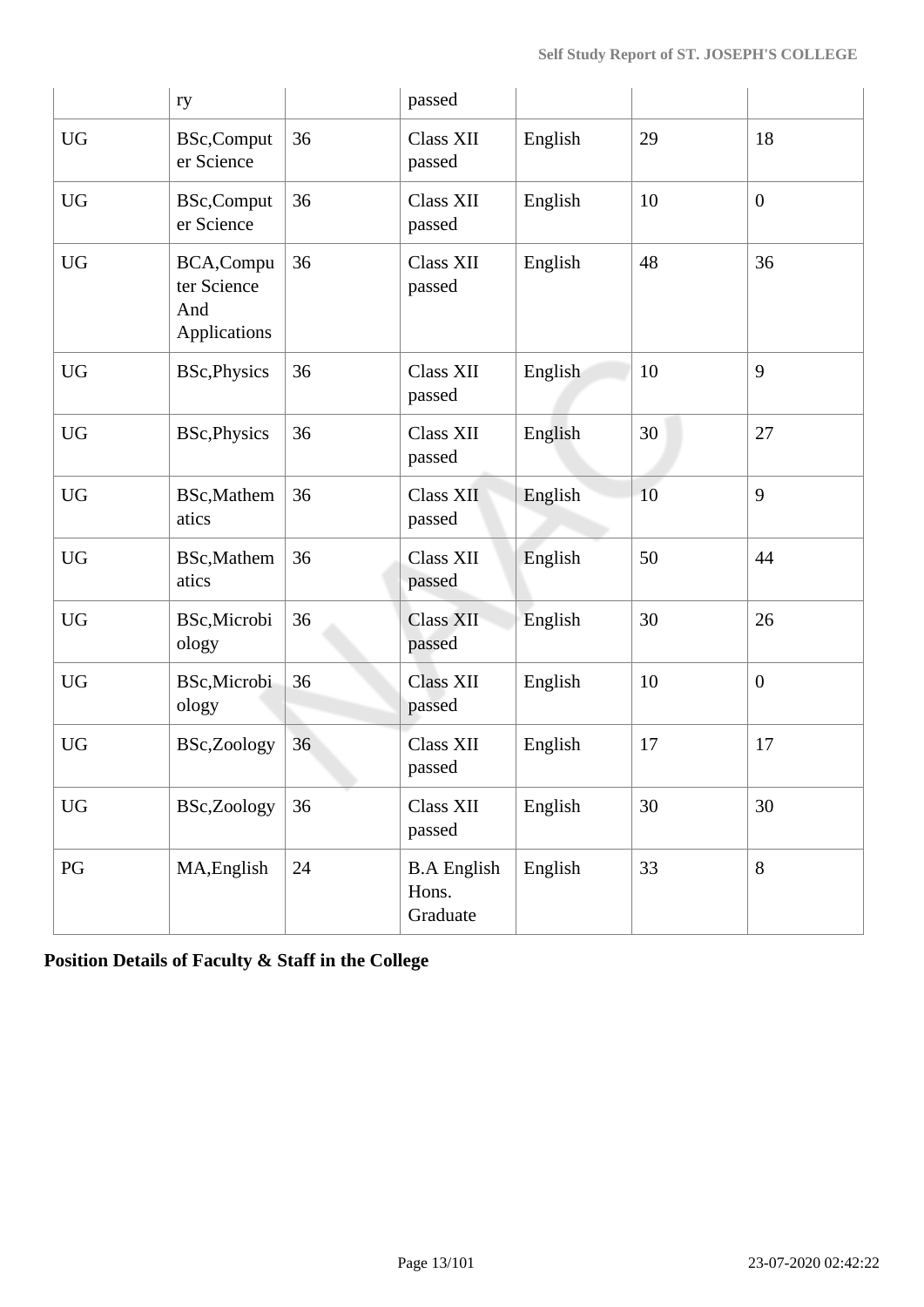| <b>Teaching Faculty</b>                                                             |                |                  |                |                |                            |                |                |                            |      |        |                |                |
|-------------------------------------------------------------------------------------|----------------|------------------|----------------|----------------|----------------------------|----------------|----------------|----------------------------|------|--------|----------------|----------------|
|                                                                                     |                | <b>Professor</b> |                |                | <b>Associate Professor</b> |                |                | <b>Assistant Professor</b> |      |        |                |                |
|                                                                                     | Male           | Female           | Others         | Total          | Male                       | Female         | Others         | Total                      | Male | Female | Others         | Total          |
| Sanctioned by the<br>UGC /University<br><b>State</b><br>Government                  |                |                  |                | $\mathbf{1}$   |                            |                |                | 10                         |      |        |                | 41             |
| Recruited                                                                           | $\mathbf{1}$   | $\overline{0}$   | $\overline{0}$ | $\mathbf{1}$   | 5                          | 5              | $\overline{0}$ | 10                         | 31   | 9      | $\overline{0}$ | 40             |
| Yet to Recruit                                                                      |                |                  |                | $\overline{0}$ |                            |                |                | $\boldsymbol{0}$           |      |        |                |                |
| Sanctioned by the<br>Management/Soci<br>ety or Other<br>Authorized<br><b>Bodies</b> |                |                  |                | $\overline{0}$ |                            |                |                | $\boldsymbol{0}$           |      |        |                | 29             |
| Recruited                                                                           | $\overline{0}$ | $\overline{0}$   | $\overline{0}$ | $\overline{0}$ | $\overline{0}$             | $\overline{0}$ | $\overline{0}$ | $\boldsymbol{0}$           | 19   | 10     | $\overline{0}$ | 29             |
| Yet to Recruit                                                                      |                |                  |                | $\overline{0}$ |                            |                |                | $\overline{0}$             |      |        |                | $\overline{0}$ |
|                                                                                     |                |                  |                |                |                            |                |                |                            |      |        |                |                |

| <b>Non-Teaching Staff</b>                                                       |             |                |                  |                  |  |  |
|---------------------------------------------------------------------------------|-------------|----------------|------------------|------------------|--|--|
|                                                                                 | <b>Male</b> | <b>Female</b>  | <b>Others</b>    | <b>Total</b>     |  |  |
| Sanctioned by the<br><b>UGC</b> / University State<br>Government                |             |                |                  | 22               |  |  |
| Recruited                                                                       | 18          | $\overline{4}$ | $\boldsymbol{0}$ | 22               |  |  |
| <b>Yet to Recruit</b>                                                           |             |                |                  | $\boldsymbol{0}$ |  |  |
| Sanctioned by the<br>Management/Society<br>or Other Authorized<br><b>Bodies</b> |             |                |                  | 10               |  |  |
| Recruited                                                                       | 3           | 7              | $\boldsymbol{0}$ | 10               |  |  |
| Yet to Recruit                                                                  |             |                |                  | $\overline{0}$   |  |  |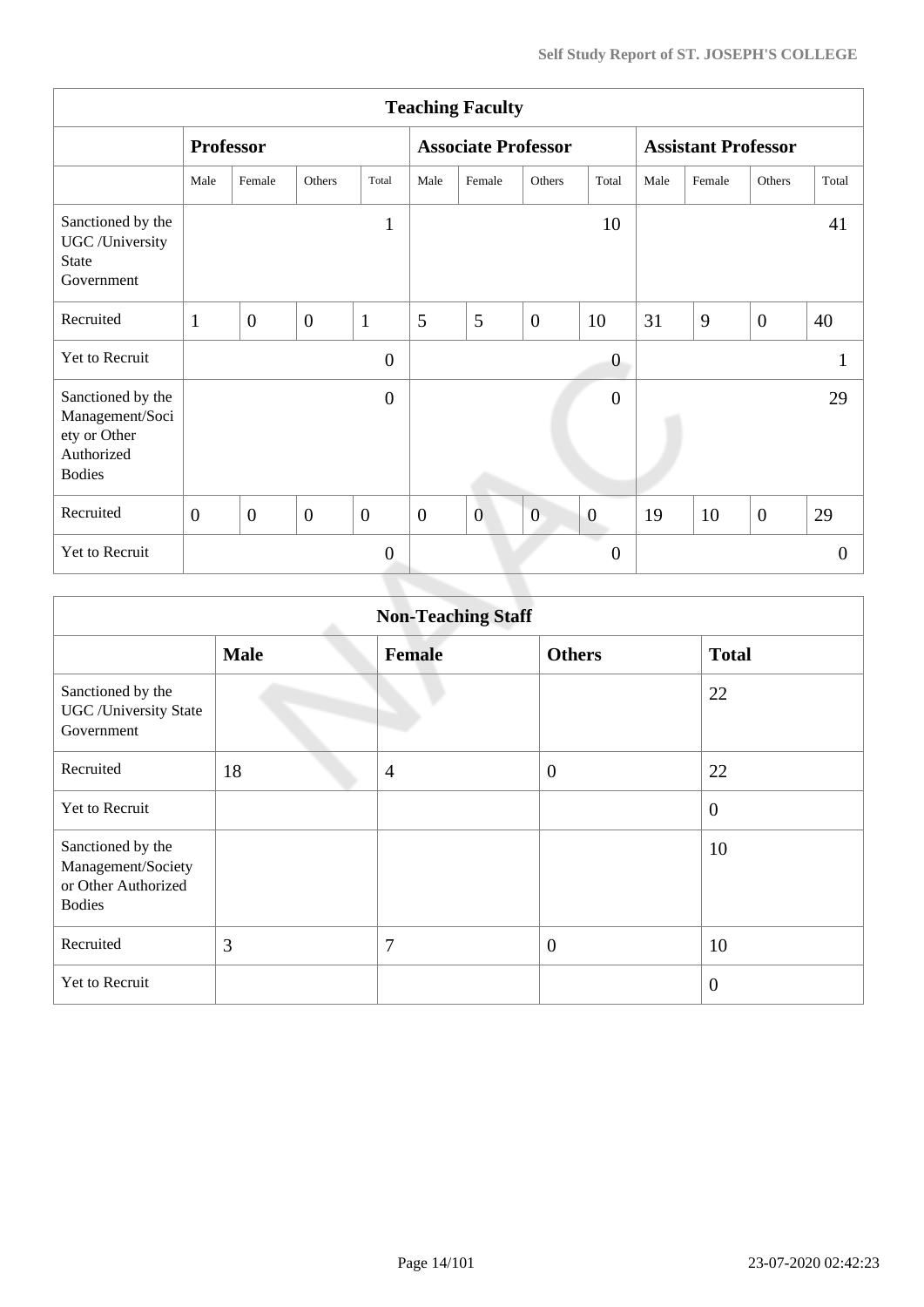| <b>Technical Staff</b>                                                          |                |              |                |                  |  |  |  |
|---------------------------------------------------------------------------------|----------------|--------------|----------------|------------------|--|--|--|
|                                                                                 | <b>Male</b>    | Female       | <b>Others</b>  | <b>Total</b>     |  |  |  |
| Sanctioned by the<br><b>UGC</b> / University State<br>Government                |                |              |                | $\overline{0}$   |  |  |  |
| Recruited                                                                       | $\mathbf{0}$   | $\theta$     | $\overline{0}$ | $\boldsymbol{0}$ |  |  |  |
| Yet to Recruit                                                                  |                |              |                | $\theta$         |  |  |  |
| Sanctioned by the<br>Management/Society<br>or Other Authorized<br><b>Bodies</b> |                |              |                | $\overline{2}$   |  |  |  |
| Recruited                                                                       | $\overline{2}$ | $\mathbf{0}$ | $\overline{0}$ | $\overline{2}$   |  |  |  |
| Yet to Recruit                                                                  |                |              |                | $\overline{0}$   |  |  |  |

# **Qualification Details of the Teaching Staff**

|                                     | <b>Permanent Teachers</b> |                |                |                            |                |                |                            |                |                |                |
|-------------------------------------|---------------------------|----------------|----------------|----------------------------|----------------|----------------|----------------------------|----------------|----------------|----------------|
| <b>Highest</b><br>Qualificatio<br>n | <b>Professor</b>          |                |                | <b>Associate Professor</b> |                |                | <b>Assistant Professor</b> |                |                |                |
|                                     | Male                      | Female         | <b>Others</b>  | Male                       | Female         | Others         | Male                       | Female         | Others         | Total          |
| D.sc/D.Litt.                        | $\overline{0}$            | $\mathbf{0}$   | $\overline{0}$ | $\theta$                   | $\overline{0}$ | $\theta$       | $\overline{0}$             | $\theta$       | $\overline{0}$ | $\overline{0}$ |
| Ph.D.                               | 1                         | $\overline{0}$ | $\overline{0}$ | $\overline{4}$             | $\overline{4}$ | $\overline{0}$ | 17                         | $\overline{4}$ | $\theta$       | 30             |
| M.Phil.                             | $\overline{0}$            | $\overline{0}$ | $\overline{0}$ | $\theta$                   | $\overline{0}$ | $\overline{0}$ | $\overline{4}$             | $\overline{0}$ | $\overline{0}$ | $\overline{4}$ |
| PG                                  | $\theta$                  | $\overline{0}$ | $\overline{0}$ | $\mathbf{1}$               | $\mathbf{1}$   | $\overline{0}$ | 22                         | 12             | $\theta$       | 36             |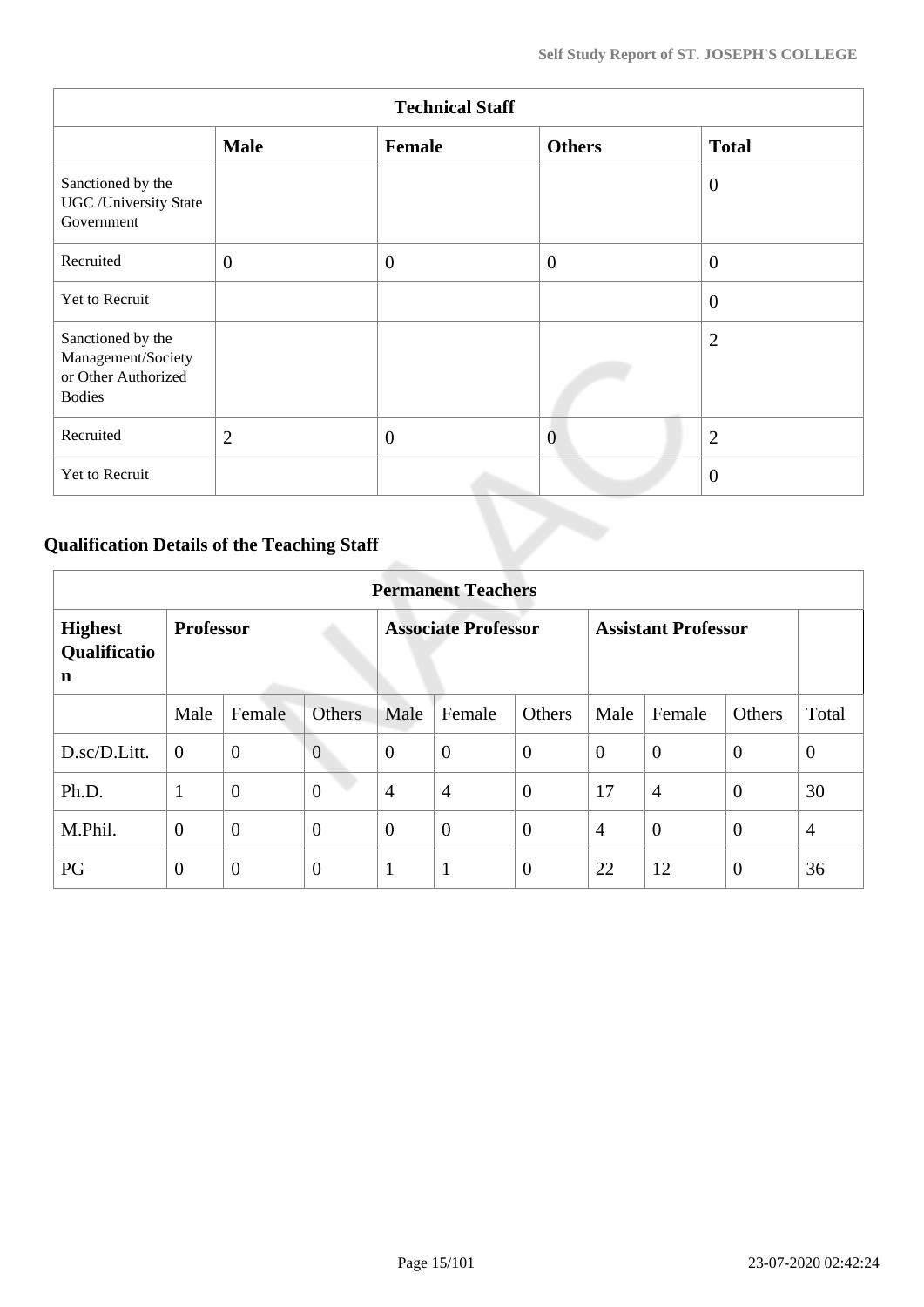| <b>Temporary Teachers</b>           |                  |                  |                            |                |                |                            |                |                |                |                |
|-------------------------------------|------------------|------------------|----------------------------|----------------|----------------|----------------------------|----------------|----------------|----------------|----------------|
| <b>Highest</b><br>Qualificatio<br>n | <b>Professor</b> |                  | <b>Associate Professor</b> |                |                | <b>Assistant Professor</b> |                |                |                |                |
|                                     | Male             | Female           | Others                     | Male           | Female         | Others                     | Male           | Female         | Others         | Total          |
| D.sc/D.Litt.                        | $\theta$         | $\overline{0}$   | $\boldsymbol{0}$           | $\overline{0}$ | $\overline{0}$ | $\overline{0}$             | $\overline{0}$ | $\overline{0}$ | $\overline{0}$ | $\overline{0}$ |
| Ph.D.                               | $\overline{0}$   | $\boldsymbol{0}$ | $\overline{0}$             | $\overline{0}$ | $\overline{0}$ | $\overline{0}$             | $\overline{0}$ | $\overline{0}$ | $\theta$       | $\overline{0}$ |
| M.Phil.                             | $\overline{0}$   | $\overline{0}$   | $\overline{0}$             | $\overline{0}$ | $\overline{0}$ | $\overline{0}$             | $\overline{0}$ | $\overline{0}$ | $\overline{0}$ | $\overline{0}$ |
| PG                                  | $\overline{0}$   | $\boldsymbol{0}$ | $\mathbf{0}$               | $\overline{0}$ | $\overline{0}$ | $\overline{0}$             | $\overline{0}$ | $\overline{0}$ | $\overline{0}$ | $\theta$       |

|                                     | <b>Part Time Teachers</b> |                |                            |                |                |                            |          |                |                |                |
|-------------------------------------|---------------------------|----------------|----------------------------|----------------|----------------|----------------------------|----------|----------------|----------------|----------------|
| <b>Highest</b><br>Qualificatio<br>n | <b>Professor</b>          |                | <b>Associate Professor</b> |                |                | <b>Assistant Professor</b> |          |                |                |                |
|                                     | Male                      | Female         | Others                     | Male           | Female         | Others                     | Male     | Female         | Others         | Total          |
| D.sc/D.Litt.                        | $\boldsymbol{0}$          | $\mathbf{0}$   | $\overline{0}$             | $\overline{0}$ | $\overline{0}$ | $\overline{0}$             | $\theta$ | $\overline{0}$ | $\overline{0}$ | $\overline{0}$ |
| Ph.D.                               | $\overline{0}$            | $\overline{0}$ | $\overline{0}$             | $\overline{0}$ | $\overline{0}$ | $\overline{0}$             | 1        | $\theta$       | $\overline{0}$ | $\mathbf{1}$   |
| M.Phil.                             | $\theta$                  | $\overline{0}$ | $\overline{0}$             | $\overline{0}$ | $\theta$       | $\overline{0}$             | 1        | $\overline{0}$ | $\overline{0}$ | $\mathbf{1}$   |
| PG                                  | $\overline{0}$            | $\overline{0}$ | $\overline{0}$             | $\theta$       | $\overline{0}$ | $\overline{0}$             | 5        | 3              | $\overline{0}$ | 8              |

| <b>Details of Visting/Guest Faculties</b> |             |               |               |              |  |  |
|-------------------------------------------|-------------|---------------|---------------|--------------|--|--|
| <b>Number of Visiting/Guest Faculty</b>   | <b>Male</b> | <b>Female</b> | <b>Others</b> | <b>Total</b> |  |  |
| engaged with the college?                 |             |               |               |              |  |  |

**Provide the Following Details of Students Enrolled in the College During the Current Academic Year**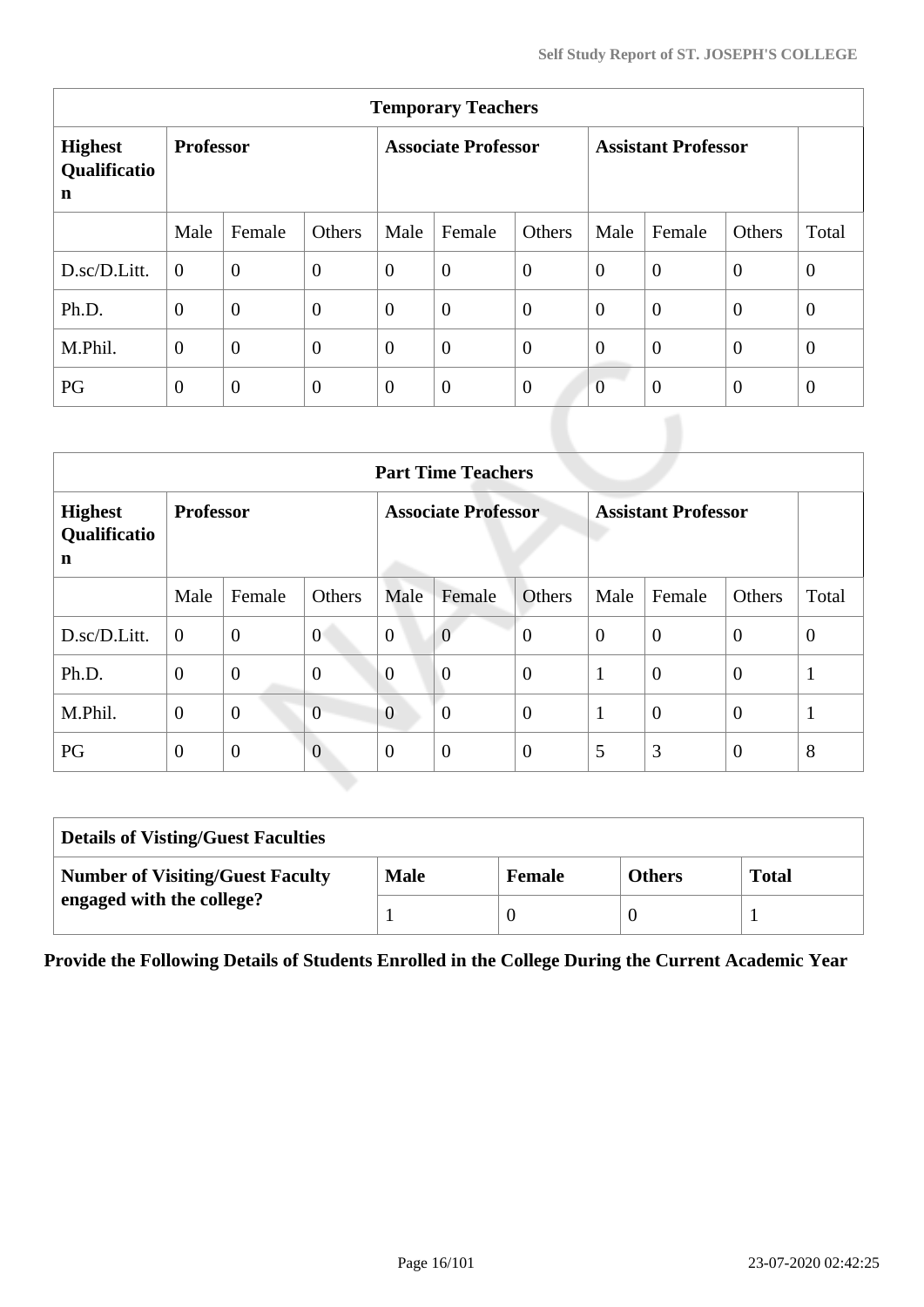| <b>Programme</b> |        | <b>From the State</b><br><b>Where College</b><br>is Located | <b>From Other</b><br><b>States of India</b> | <b>NRI Students</b> | Foreign<br><b>Students</b> | <b>Total</b>     |
|------------------|--------|-------------------------------------------------------------|---------------------------------------------|---------------------|----------------------------|------------------|
| <b>UG</b>        | Male   | 509                                                         | 6                                           | $\boldsymbol{0}$    | $\overline{4}$             | 519              |
|                  | Female | 501                                                         | 8                                           | $\overline{0}$      | 7                          | 516              |
|                  | Others | $\overline{0}$                                              | $\overline{0}$                              | $\overline{0}$      | $\overline{0}$             | $\boldsymbol{0}$ |
| PG               | Male   | 5                                                           | $\overline{0}$                              | $\overline{0}$      | $\overline{0}$             | 5                |
|                  | Female | 3                                                           | $\overline{0}$                              | $\overline{0}$      | $\overline{0}$             | 3                |
|                  | Others | $\overline{0}$                                              | $\overline{0}$                              | $\overline{0}$      | $\overline{0}$             | $\overline{0}$   |

| <b>Provide the Following Details of Students admitted to the College During the last four Academic</b> |  |
|--------------------------------------------------------------------------------------------------------|--|
| Years                                                                                                  |  |

| Programme          |        | Year 1         | Year <sub>2</sub> | Year 3           | Year 4           |
|--------------------|--------|----------------|-------------------|------------------|------------------|
| <b>SC</b>          | Male   | 27             | 36                | 37               | 33               |
|                    | Female | 36             | 30                | 22               | 34               |
|                    | Others | $\overline{0}$ | $\overline{0}$    | $\overline{0}$   | $\overline{0}$   |
| ${\cal S}{\cal T}$ | Male   | 162            | 135               | 120              | 186              |
|                    | Female | 148            | 146               | 122              | 159              |
|                    | Others | $\overline{0}$ | $\mathbf{0}$      | $\overline{0}$   | $\overline{0}$   |
| OBC                | Male   | 112            | 58                | 64               | 77               |
|                    | Female | 116            | 84                | 57               | $77\,$           |
|                    | Others | $\overline{0}$ | $\overline{0}$    | $\overline{0}$   | $\overline{0}$   |
| General            | Male   | 165            | 219               | 196              | 221              |
|                    | Female | 174            | 206               | 178              | 256              |
|                    | Others | $\overline{0}$ | $\overline{0}$    | $\mathbf{0}$     | $\mathbf{0}$     |
| Others             | Male   | $\overline{0}$ | $\boldsymbol{0}$  | $\boldsymbol{0}$ | $\overline{0}$   |
|                    | Female | $\overline{0}$ | $\boldsymbol{0}$  | $\boldsymbol{0}$ | $\boldsymbol{0}$ |
|                    | Others | $\overline{0}$ | $\boldsymbol{0}$  | $\mathbf{0}$     | $\overline{0}$   |
| Total              |        | 940            | 914               | 796              | 1043             |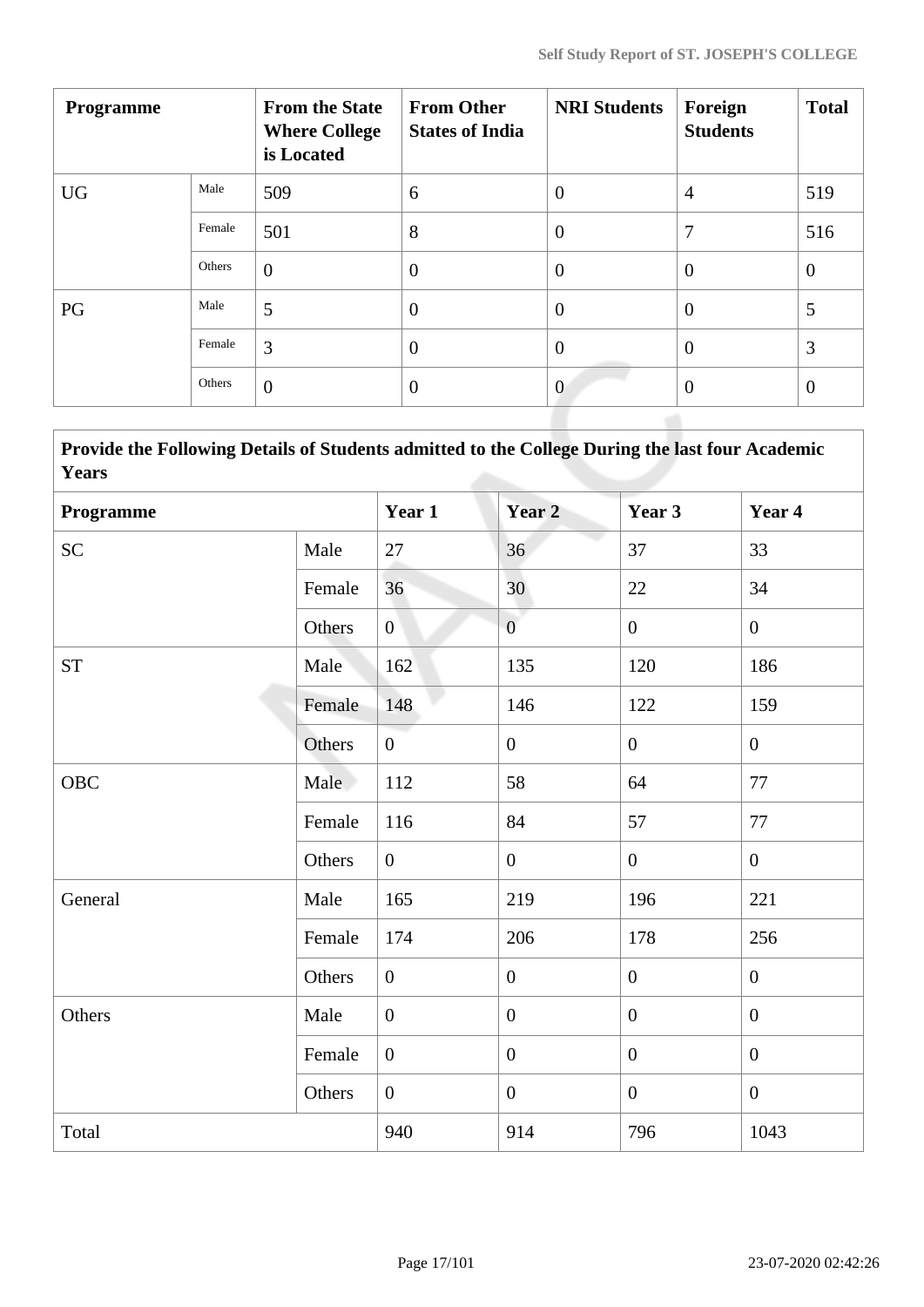# **3. Extended Profile**

### **3.1 Program**

#### **Number of courses offered by the institution across all programs during the last five years**

| <b>Response: 511</b> File Description   | Document             |
|-----------------------------------------|----------------------|
| Institutional Data in Prescribed Format | <b>View Document</b> |

#### **Number of programs offered year-wise for last five years**

| 2018-19  | 2017-18  | 2016-17 | 2015-16 | 2014-15 |
|----------|----------|---------|---------|---------|
| $\Omega$ | $\cap$   | $\sim$  | $\sim$  | $\sim$  |
| ، ب      | <u>.</u> | ، ب     | ◡       | ັ       |

### **3.2 Students**

#### **Number of students year-wise during the last five years**

| 2018-19                                        | 2017-18 | 2016-17 |          | 2015-16              | 2014-15 |
|------------------------------------------------|---------|---------|----------|----------------------|---------|
| 2531                                           | 2055    | 2465    |          | 2225                 | 1925    |
| <b>File Description</b>                        |         |         | Document |                      |         |
| <b>Institutional Data in Prescribed Format</b> |         |         |          | <b>View Document</b> |         |

#### **Number of seats earmarked for reserved category as per GOI/State Govt rule year-wise during the last five years**

| 2018-19                                 | 2017-18 | 2016-17 |                      | 2015-16 | 2014-15 |  |
|-----------------------------------------|---------|---------|----------------------|---------|---------|--|
| 518                                     | 470     | 437     |                      | 407     | 369     |  |
| <b>File Description</b>                 |         |         | Document             |         |         |  |
| Institutional data in prescribed format |         |         | <b>View Document</b> |         |         |  |

#### **Number of outgoing / final year students year-wise during the last five years**

| 2018-19 | 2017-18 | 2016-17 | 2015-16 | 2014-15 |
|---------|---------|---------|---------|---------|
| 643     | 619     | 547     | 417     | 344     |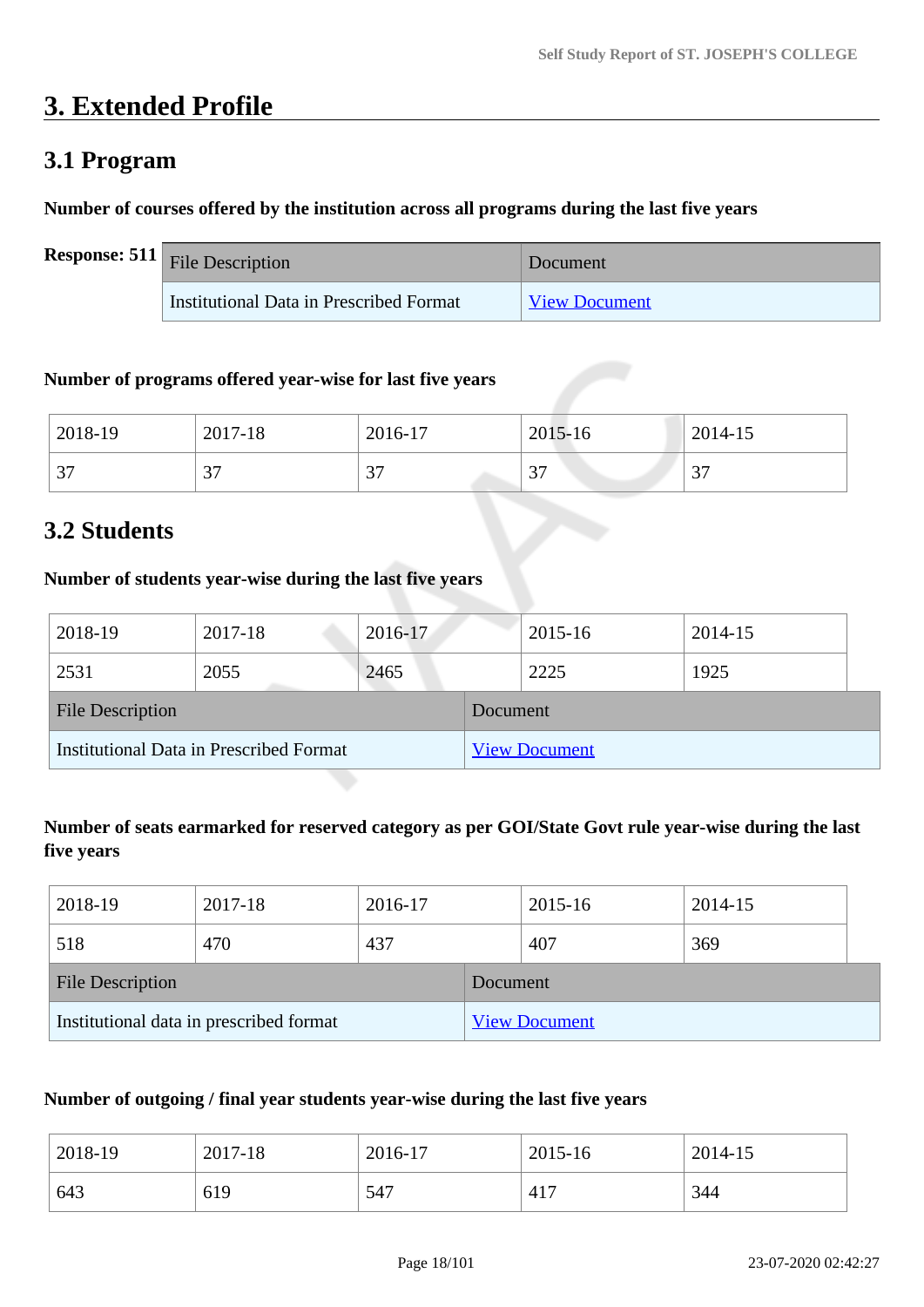| File Description                        | Document             |
|-----------------------------------------|----------------------|
| Institutional Data in Prescribed Format | <b>View Document</b> |

### **3.3 Teachers**

#### **Number of full time teachers year-wise during the last five years**

| 2018-19                                 | 2017-18 | 2016-17 |          | 2015-16              | 2014-15 |  |
|-----------------------------------------|---------|---------|----------|----------------------|---------|--|
| 70                                      | 71      | 70      |          | 70                   | 70      |  |
| <b>File Description</b>                 |         |         | Document |                      |         |  |
| Institutional Data in Prescribed Format |         |         |          | <b>View Document</b> |         |  |

#### **Number of sanctioned posts year-wise during the last five years**

| 2018-19                                 | 2017-18 | 2016-17 |          | 2015-16              | 2014-15 |
|-----------------------------------------|---------|---------|----------|----------------------|---------|
|                                         |         | 71      |          | 71                   |         |
| <b>File Description</b>                 |         |         | Document |                      |         |
| Institutional data in prescribed format |         |         |          | <b>View Document</b> |         |

### **3.4 Institution**

#### **Total number of classrooms and seminar halls**

#### **Response: 110**

#### **Total Expenditure excluding salary year-wise during the last five years ( INR in Lakhs)**

| 2018-19     | 2017-18    | 2016-17     | 2015-16     | 2014-15     |
|-------------|------------|-------------|-------------|-------------|
| 125.5271860 | 64.7197433 | 125.4340922 | 107.3438427 | 200.2667072 |

#### **Number of computers**

#### **Response: 122**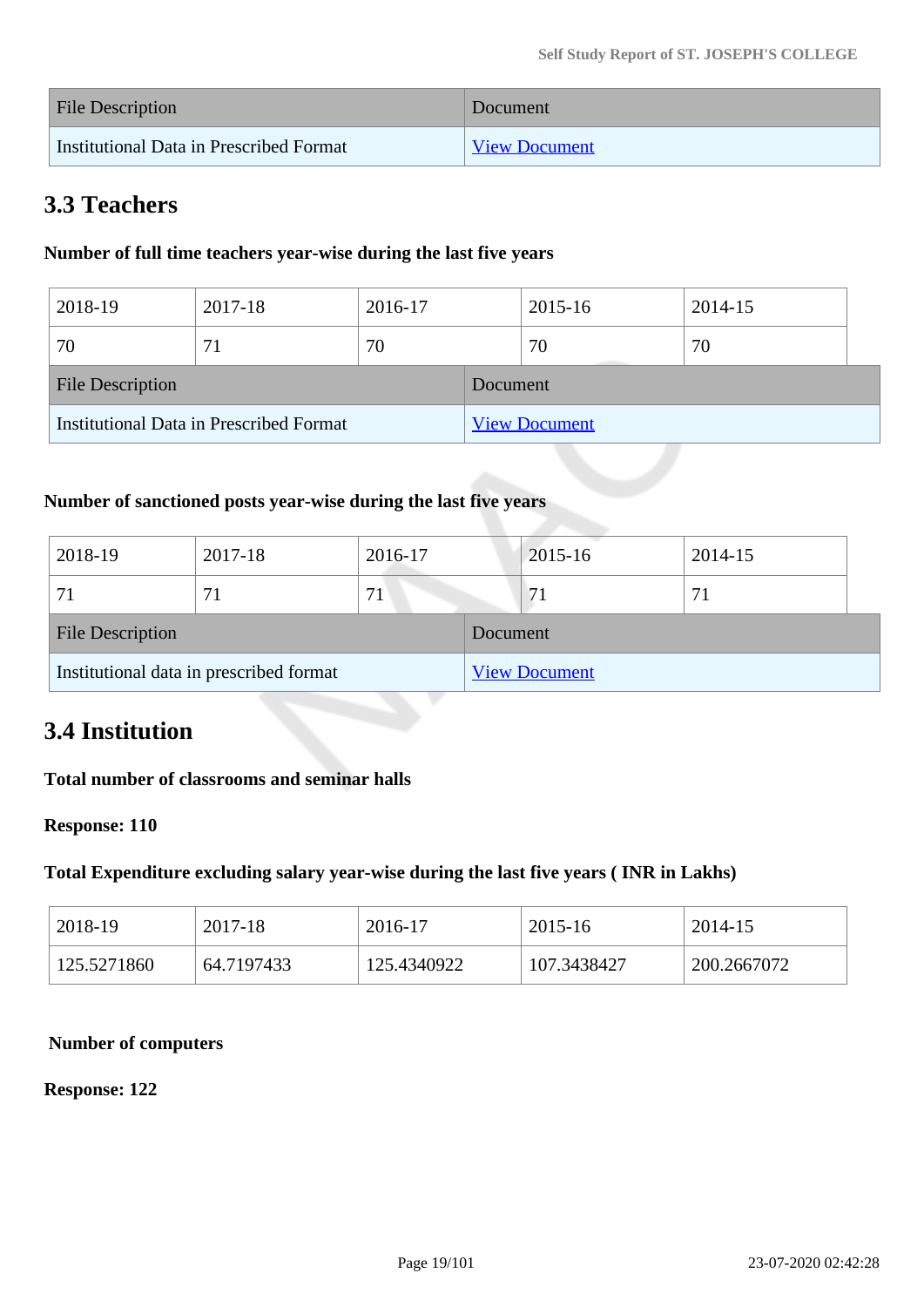# **4. Quality Indicator Framework(QIF)**

# **Criterion 1 - Curricular Aspects**

### **1.1 Curricular Planning and Implementation**

 **1.1.1 The institution ensures effective curriculum delivery through a well planned and documented process** 

#### **Response:**

The Institution ensures effective curriculum delivery through a well-planned and documented process. Any institution, to achieve its educational goals, requires a curriculum that is functional and relevant to its needs. As far as the curriculum is concerned, the College has a limited, but innovative role with regard to the curriculum development of University to which it is affiliated. During the annual system of examinations the Board of Undergraduate Studies, University of North Bengal framed the syllabus which constituent/affiliated colleges had to follow.

With the new CBCS curriculum system coming into place w.e.f 2018, the UGC mandated syllabus is being followed. The faculty of the College, if and when invited by the University do contribute to the final framing. With the curriculum being fixed, the College can but only device innovative methods as to its effective delivery. The core fundamentals are retained but the teachers constantly device novel methods of instructional techniques and strategies to improve the learning experience of the students. For our purpose, the curriculum delivery is a step-wise process. The first step is to demonstrate updated knowledge of content; the second step is to demonstrate knowledge of students and the third step is to assess the prospects and challenges of student-learning. During the first step, the College uses the familiar method of lectures. The traditional 'chalk and talk' lectures are complemented by PPT lectures and extensive use of audio-visual aids like online lectures, films and documentaries. The smart classrooms that have been put into place by the College are a useful supplement to this step. The regular lectures are also enriched by various Special Lectures and Invited Lectures by faculties of allied Departments as well as external academics, practitioners and personalities. The second step acknowledges that students are not a homogenous group but rather individuals with their own learning capacities. Thus, a variety of innovative techniques are employed by the various Departments.

Students are encouraged to compulsorily participate in Student Seminars, Peer Teaching-Learning, Role Playing, Project works and Group Discussions. Some Departments also carry out Field Studies and Excursions to develop a hands-on experience of concepts and topics. These techniques are employed to empower, engage and motivate students to develop a critical and scientific sense of inquiry.

The final step is the assessment of student learning. The various strategies mentioned in the second step allow the teachers to assess the learning capacity of the students and the effectiveness of their curriculum delivery methods. The results obtained from the diverse methods discussed in the preceding steps are discussed regularly at the Departmental level and at the Teacher's Council level. There are also the annual examinations and the end semester examinations. Apart from this the student's learning is also assessed through Assignments given at the end of each topic and the regular Unit Tests taken which is part of the continuous evaluation system. Through this system the students evaluate their efforts and the teachers evaluate their own strategies to foster the student's learning experience.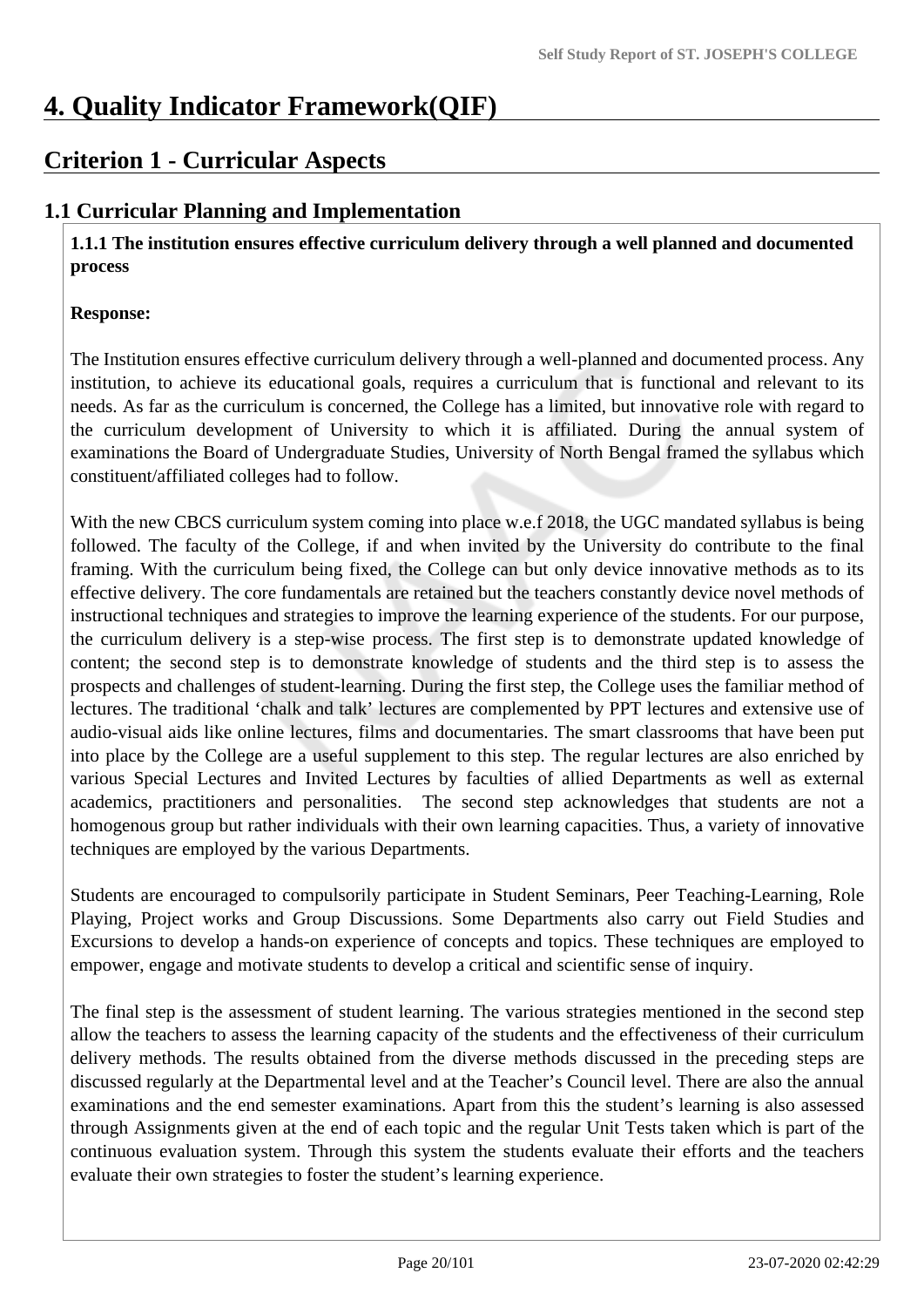# **1.1.2 Number of certificate/diploma program introduced during the last five years Response:** 1 1.1.2.1 **Number of certificate/diploma programs introduced year-wise during the last five years** 2018-19 2017-18 2016-17 2015-16 2014-15  $0 \hspace{1.6cm} 0 \hspace{1.6cm} 1 \hspace{1.6cm} 0$ **File Description Document** Details of the certificate/Diploma programs [View Document](https://assessmentonline.naac.gov.in/storage/app/hei/SSR/105388/1.1.2_1581352236_4253.xlsx) **1.1.3 Percentage of participation of full time teachers in various bodies of the Universities/ Autonomous Colleges/ Other Colleges, such as BoS and Academic Council during the last five years Response:** 7.12

1.1.3.1 Number of teachers participating in various bodies of the Institution, such as BoS and Academic Council year-wise during the last five years

| 2018-19                                                | 2017-18        | 2016-17 | 2015-16              | 2014-15 |  |
|--------------------------------------------------------|----------------|---------|----------------------|---------|--|
| $\boldsymbol{0}$                                       | $\overline{2}$ |         |                      |         |  |
|                                                        |                |         |                      |         |  |
| <b>File Description</b>                                |                |         | <b>Document</b>      |         |  |
| Details of participation of teachers in various bodies |                |         | <b>View Document</b> |         |  |

### **1.2 Academic Flexibility**

 **1.2.1 Percentage of new Courses introduced out of the total number of courses across all Programs offered during last five years**

#### **Response:** 0

| 1.2.1.1 How many new courses are introduced within the last five years |                      |  |
|------------------------------------------------------------------------|----------------------|--|
| <b>File Description</b>                                                | <b>Document</b>      |  |
| Details of the new courses introduced                                  | <b>View Document</b> |  |

**1.2.2 Percentage of programs in which Choice Based Credit System (CBCS)/Elective course system**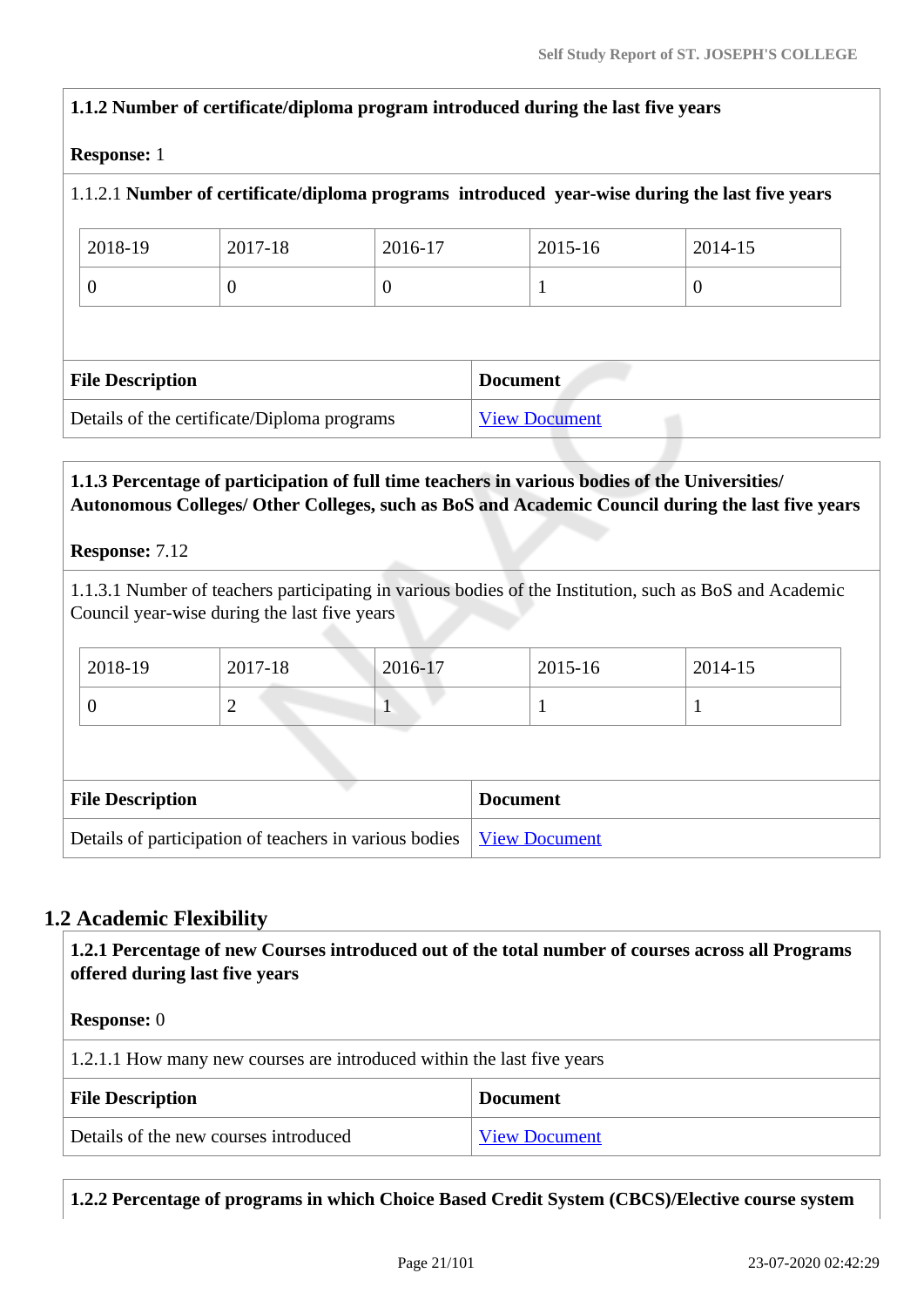#### **has been implemented**

#### **Response:** 100

1.2.2.1 Number of programmes in which CBCS/ Elective course system implemented.

Response: 37

| <b>File Description</b>                              | <b>Document</b>      |
|------------------------------------------------------|----------------------|
| Name of the programs in which CBCS is<br>implemented | <b>View Document</b> |

#### **1.2.3 Average percentage of students enrolled in subject related Certificate/ Diploma programs/Addon programs as against the total number of students during the last five years**

#### **Response:** 0.75

1.2.3.1 Number of students enrolled in subject related Certificate or Diploma or Add-on programs yearwise during the last five years

| 2018-19 | 2017-18  | 2016-17        | 2015-16 | 2014-15 |
|---------|----------|----------------|---------|---------|
|         | Ωc<br>رے | $\overline{0}$ | 56      |         |

| <b>File Description</b>                                                                        | <b>Document</b>      |
|------------------------------------------------------------------------------------------------|----------------------|
| Details of the students enrolled in Subjects related<br>to certificate/Diploma/Add-on programs | <b>View Document</b> |

#### **1.3 Curriculum Enrichment**

 **1.3.1 Institution integrates cross- cutting issues relevant to Gender, Environment and Sustainability, Human Values and Professional Ethics into the Curriculum**

#### **Response:**

The relevant and critical issues relating to Gender, Environment and Sustainability are inbuilt into the curriculum. This is evident in the various Departments that teach social sciences. Further, under both the yearly and the newly implemented CBCS system, subjects such as Environment Studies is compulsory for all Departments and students are required to study the issues affecting environment at both the regional, national and international levels. Here they go through the various factors affecting the environment and discuss practices that enable sustainability. As part of the curriculum students carry out projects involving field work whereby the impact of the subject, learning abilities and efforts are assessed.

Apart from the compulsory studies, the College also integrates strategies to make the curriculum effective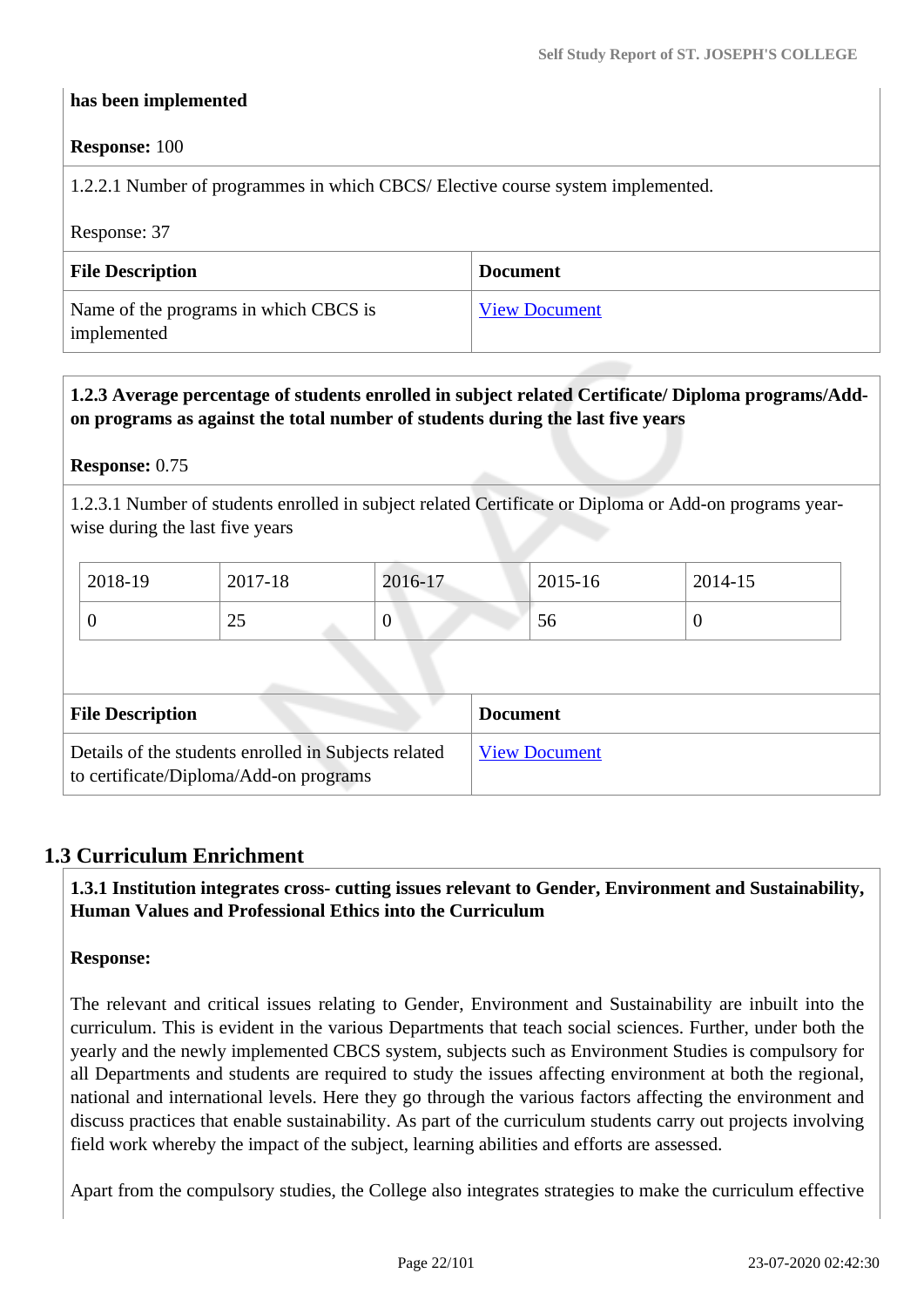and relevant from the point of view of professional ethics. The College has multiple robust clubs such as Nature Club Current Affairs Forum, Youth Against Traffic and NSS which organise regular talks on environment protection, menace of plastics and waste management, among other issues. They also carry out regular reforestation drives. All these enable the students to develop and inculcate a professional and problem solving attitude that is character-forming. This affects a sense of urgency and responsibility among the students about various environmental, gender and sustainability issues and instils in them the need for a symbiotic relationship with nature.

The College realises the need for sensitizing students about social issues. Bodies such as the Women's Cell and Youth Against Trafficking hold regular talks on gender sensitization, harassment and violence against women. This ensures an environment that is egalitarian, sensitized and harassment free for women as well as to those who identify with LGBTQ sections. This engagement helps in fostering a dialogic process that is the core of the nation building process which respects diversity. Towards this end, the College organises 'Harmony' program which is an excellent platform where students perform, imbibe and experience the richness of the various cultural aspects of the place and country.

All classroom lectures contain components that discuss and instil human values in the outlook of the students. Further, the institution being founded on Jesuit principles, frameworks of Value Education is a central concern. As part of Value Education special spiritual Retreats and leadership workshops are regularly arranged that aim to operationalize principles of ethics and human values.

Further, at the beginning of every academic session a student Induction Program is conducted by the institution which extends to the Departmental level as well. Among other things the issues of plagiarism, Intellectual Property Rights, professional and academic ethics are discussed. This is further implemented at the grass root level of assignment preparation and student presentations where students are asked to strictly abide by style sheet manuals, follow citation methods and intellectual honesty. This enables the students to harbour a sense of respect for the ideas of others and use information and reference materials responsibly and ethically. Thus, the College follows a 'bottom-up' approach to crucial issues of gender, environment sustainability, professional ethics and human values.

#### **1.3.2 Number of value added courses imparting transferable and life skills offered during the last five years**

#### **Response:** 2

1.3.2.1 Number of value-added courses imparting transferable and life skills offered during the last five years

#### Response: 2

| <b>File Description</b>                                                      | <b>Document</b>      |
|------------------------------------------------------------------------------|----------------------|
| Details of the value-added courses imparting<br>transferable and life skills | <b>View Document</b> |

**1.3.3 Percentage of students undertaking field projects / internships**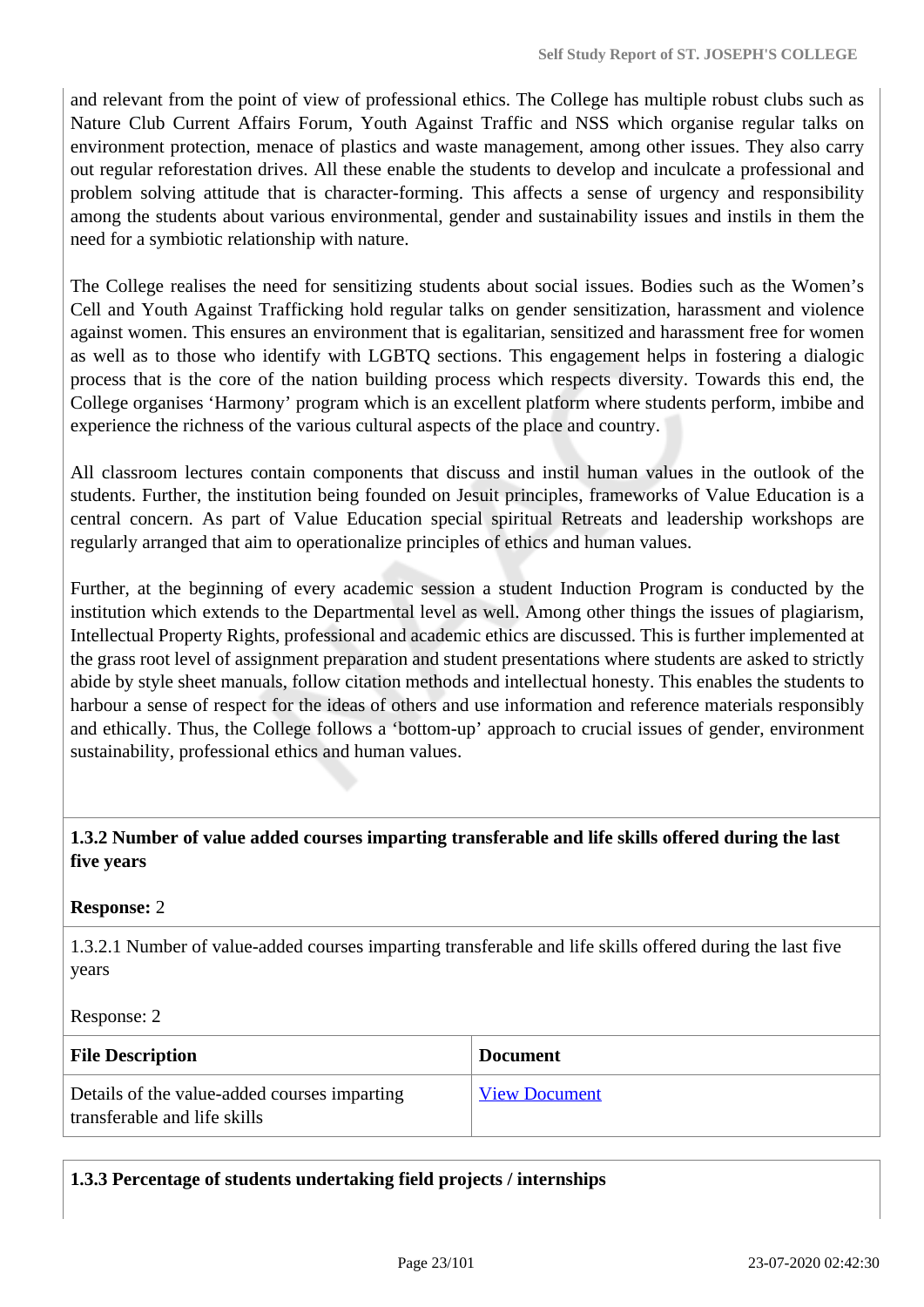#### **Response:** 37.57

#### 1.3.3.1 Number of students undertaking field projects or internships

Response: 951

| <b>File Description</b>                 | <b>Document</b>      |
|-----------------------------------------|----------------------|
| Institutional data in prescribed format | <b>View Document</b> |

#### **1.4 Feedback System**

| 1.4.1 Structured feedback received from 1) Students, 2) Teachers, 3) Employers, 4) Alumni and<br>5) Parents for design and review of syllabus-Semester wise/year-wise<br>A.Any 4 of the above |                      |
|-----------------------------------------------------------------------------------------------------------------------------------------------------------------------------------------------|----------------------|
| <b>B.Any 3 of the above</b>                                                                                                                                                                   |                      |
| C. Any 2 of the above                                                                                                                                                                         |                      |
| D. Any 1 of the above                                                                                                                                                                         |                      |
| <b>Response:</b> B.Any 3 of the above                                                                                                                                                         |                      |
| <b>File Description</b>                                                                                                                                                                       | <b>Document</b>      |
| URL for stakeholder feedback report                                                                                                                                                           | <b>View Document</b> |

 **1.4.2 Feedback processes of the institution may be classified as follows: A. Feedback collected, analysed and action taken and feedback available on website B. Feedback collected, analysed and action has been taken C. Feedback collected and analysed D. Feedback collected Response:** B. Feedback collected, analysed and action has been taken **File Description Document** 

URL for feedback report [View Document](https://sjcdarjeeling.edu.in/userfiles/file/AQAR/1.4.1%20Annual%20Stakeholders%20Report-converted.pdf)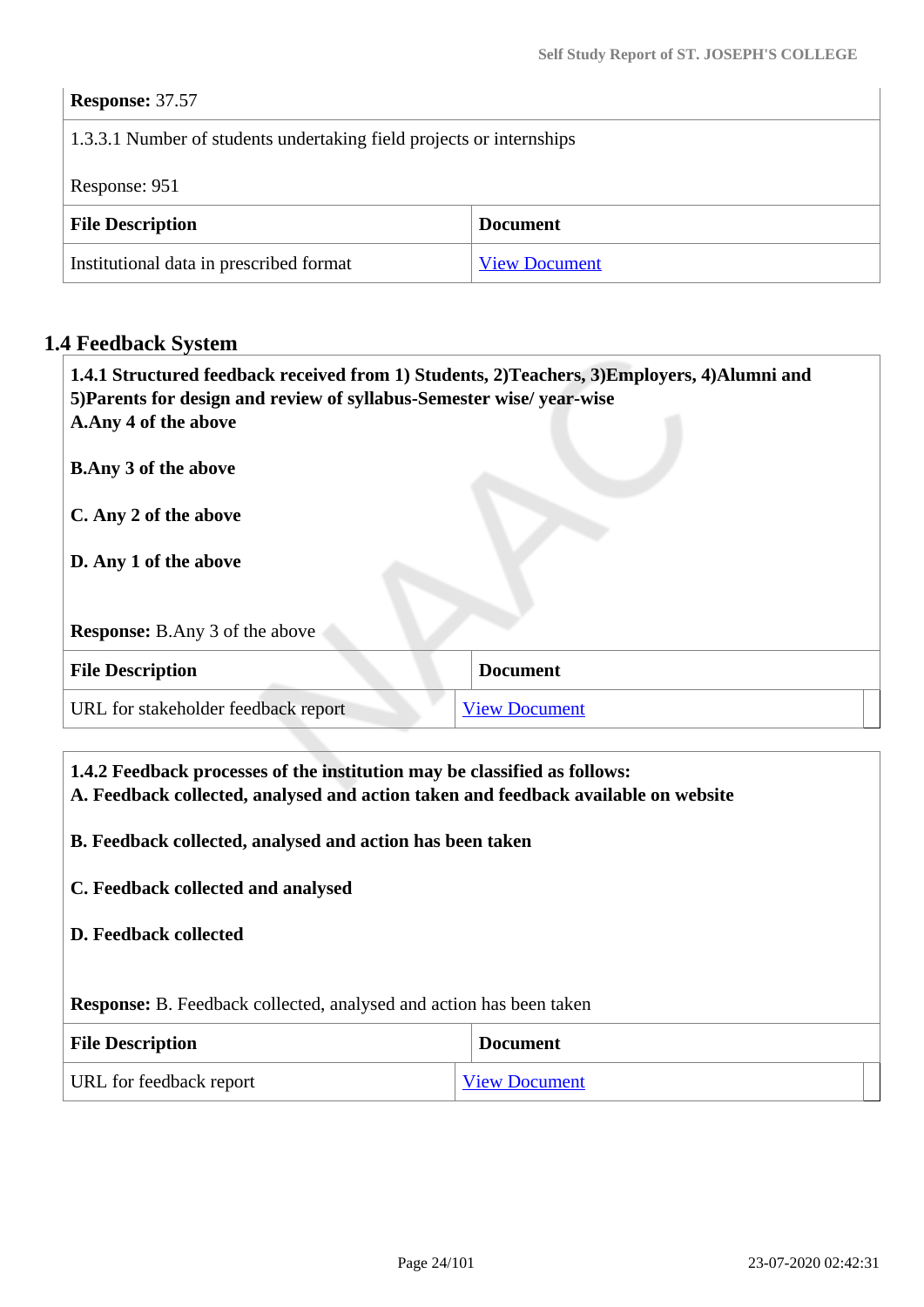# **Criterion 2 - Teaching-learning and Evaluation**

#### **2.1 Student Enrollment and Profile**

**2.1.1 Average percentage of students from other States and Countries during the last five years**

#### **Response:** 1.74

2.1.1.1 Number of students from other states and countries year-wise during the last five years

| 2018-19             | 2017-18 | 2016-17 | 2015-16 | 2014-15 |
|---------------------|---------|---------|---------|---------|
| $\sim$ $\sim$<br>25 |         | 45      | 48      | 63      |

| <b>File Description</b>                       | <b>Document</b>      |
|-----------------------------------------------|----------------------|
| List of students (other states and countries) | <b>View Document</b> |
| Institutional data in prescribed format       | <b>View Document</b> |

#### **2.1.2 Average Enrollment percentage (Average of last five years)**

#### **Response:** 81.94

2.1.2.1 Number of students admitted year-wise during the last five years

| 2018-19 | 2017-18 | 2016-17 | 2015-16 | 2014-15 |
|---------|---------|---------|---------|---------|
| 1043    | 796     | 914     | 940     | 818     |

2.1.2.2 Number of sanctioned seats year-wise during the last five years

| 2018-19 | 2017-18 | 2016-17 | 2015-16 | 2014-15 |
|---------|---------|---------|---------|---------|
| 1190    | 129     | 1096    | 1067    | 1022    |

| <b>File Description</b>                 | <b>Document</b>      |
|-----------------------------------------|----------------------|
| Institutional data in prescribed format | <b>View Document</b> |

#### **2.1.3 Average percentage of seats filled against seats reserved for various categories as per applicable reservation policy during the last five years**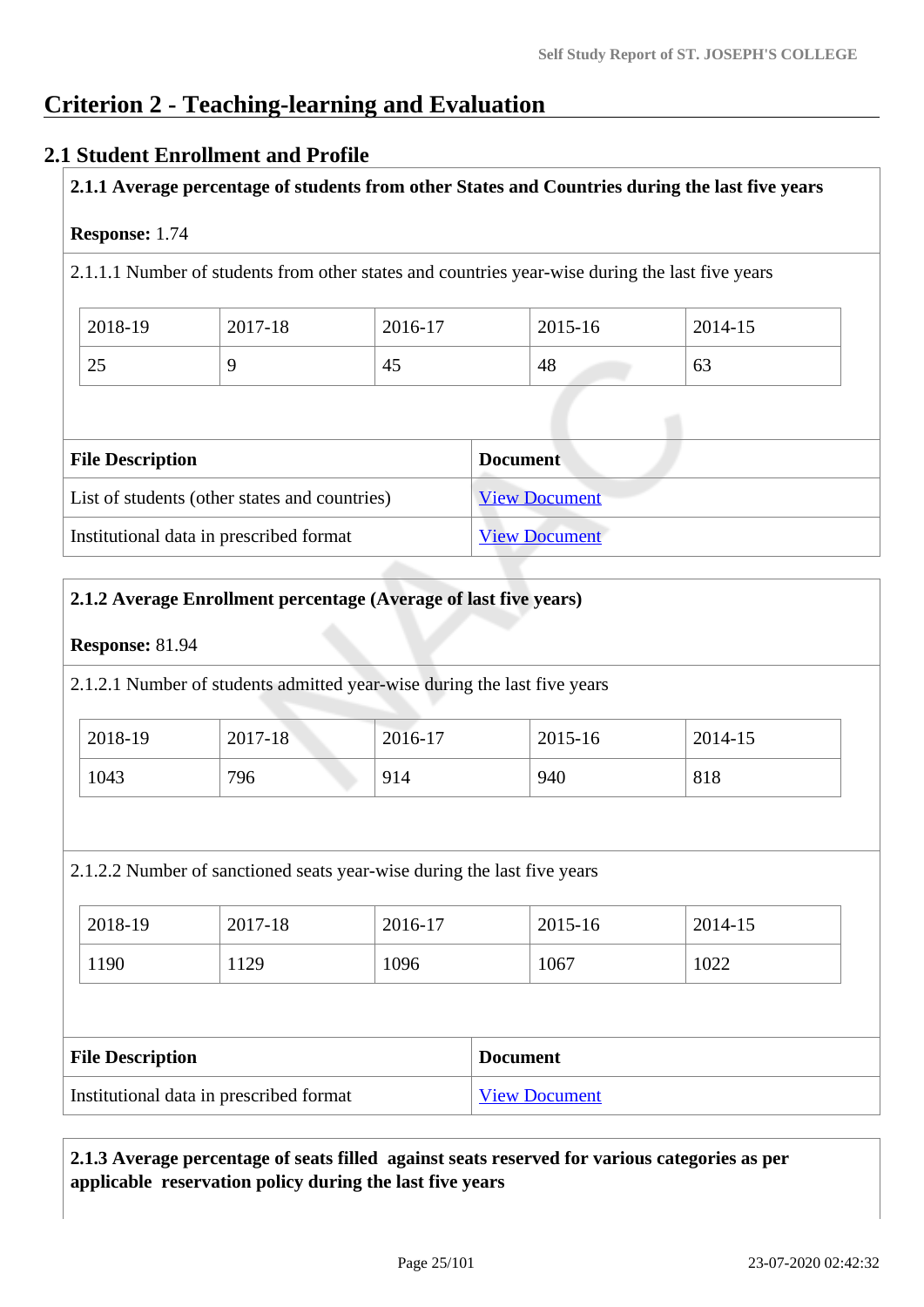#### **Response:** 100

2.1.3.1 Number of actual students admitted from the reserved categories year-wise during the last five years

| 2018-19                 | 2017-18 | 2016-17 |                 | 2015-16 | 2014-15 |
|-------------------------|---------|---------|-----------------|---------|---------|
| 518                     | 470     | 437     |                 | 407     | 369     |
|                         |         |         |                 |         |         |
|                         |         |         |                 |         |         |
| <b>File Description</b> |         |         | <b>Document</b> |         |         |

#### **2.2 Catering to Student Diversity**

 **2.2.1 The institution assesses the learning levels of the students, after admission and organises special programs for advanced learners and slow learners**

#### **Response:**

The Institution assesses the learning levels of students after admission and organises special programmes for the purpose. Students enrolled in various disciplines are identified as slow and advanced learners based on their +2 marks and the class tests taken after two weeks and after one month. This is discussed in the Departmental meetings where slow learners are identified. Accordingly, special coaching sessions/remedial/tutorial classes are designed to bridge the gap. The concerned faculty members/subject teachers further extend support in classifying the students with reports based on continuous evaluation and class tests.

The Institution organises OP/Induction Programmes for new students both at the College and at the Departmental level. The facilities in the College and the scope of the subject to be taught are introduced in the sessions. Attempts are made to inculcate a friendly but competitive spirit. This process sets a foundation for monitoring the future progress of students.

Bridge courses are conducted at the Departmental level, if needed, to conceptually uplift the students to the standard of higher education. The Departments of Commerce and Computer Science organise bridge courses at the beginning of 1st Semester for non-subject students enabling them to better understand the programmes for which they are enrolled. Similarly, the Department of English organises OP/Bridge course in Basic English Grammar for vernacular medium students. Each Department conducts its own foundation lectures to enable respective students to better understand their courses.

Strategies adopted for slow learners include:

• Remedial/tutorial classes with aimed at improvement of academic performance of the slow learners, absentees and students participating in sports, cultural and other activities. This practice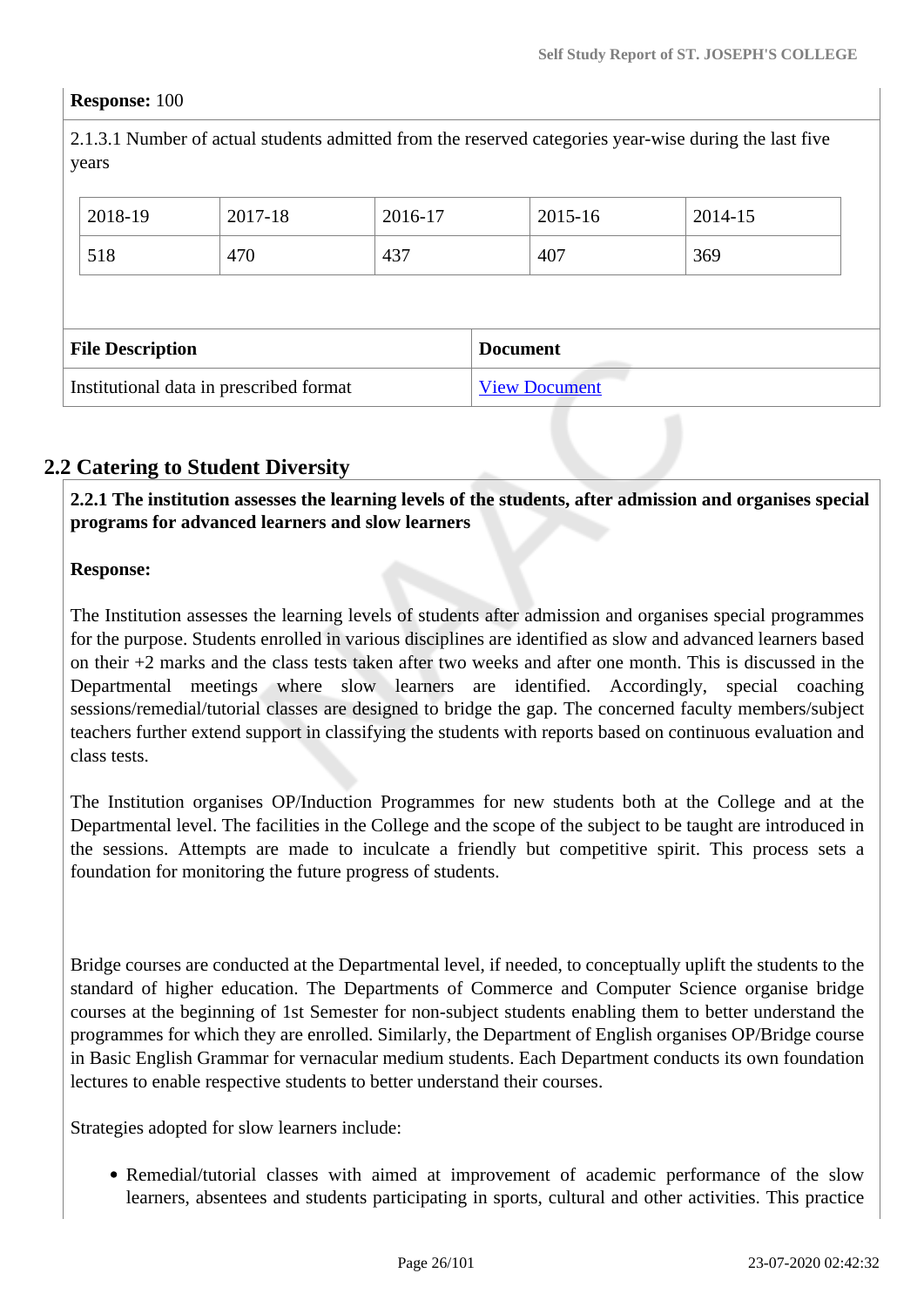helps the struggling and slow learners to improve the knowledge of the subject so that a uniform minimum academic safety-net is available to all.

- The system of study and discussion in a group through peer learning with the advanced learners is implemented.
- Academic and personal care of slow learners are undertaken by respective subject teachers and mentors.
- Bilingual explanation and discussion are imparted to the slow learners after the class hours for their better understanding.
- Provision of simple and standard lecture notes/course materials.

Strategies for advanced learners:

- Special guidance/coaching classes for first 5 toppers of every class are conducted regularly to secure University Ranks.
- Coaching is also given in skill development programmes like communicative English.
- Provision of additional learning and reference material including online resources.
- Assignment and student seminar on contemporary topics to enable them for placement.
- Advanced learners are encouraged to enroll in professional coaching provided by SJC Learning Center.
- Students are encouraged to participate and present papers in various seminars/conferences/workshops/inter-collegiate competitions organised by other colleges. Students representing the college in various inter-collegiate meets are provided with the benefit of retest.
- Participation by the students in the in-house competitions such as Debate, Group Discussion, Problem solving, Decision Making Exercises and Quiz programmes are encouraged.
- Talented students are motivated to participate in extra-curricular activities, exhibitions and cultural competitions.

#### **2.2.2 Student - Full time teacher ratio**

**Response:** 36.16

**2.2.3 Percentage of differently abled students (Divyangjan) on rolls**

**Response:** 0.04

2.2.3.1 Number of differently abled students on rolls

Response: 1

| <b>File Description</b>                 | <b>Document</b>      |
|-----------------------------------------|----------------------|
| Institutional data in prescribed format | <b>View Document</b> |
| Any additional information              | <b>View Document</b> |

#### **2.3 Teaching- Learning Process**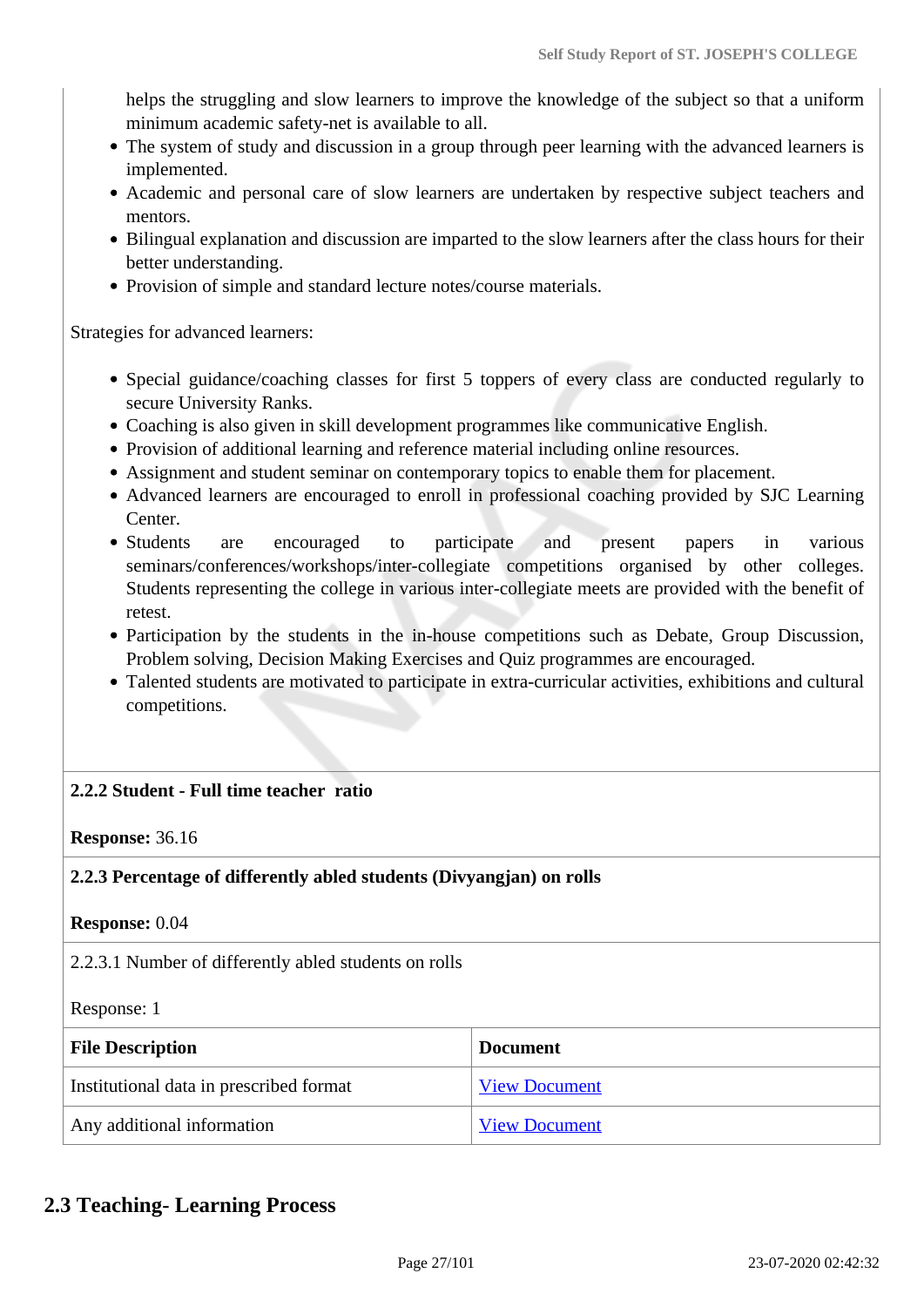#### **2.3.1 Student centric methods, such as experiential learning, participative learning and problem solving methodologies are used for enhancing learning experiences**

#### **Response:**

The teaching-learning process in the institution is dynamic in nature. The institute has always encouraged the faulty to employ modern tools, strategies and methods that fulfill the present requirement of syllabus which has been framed as per the requirement of the UGC mandated CBCS. The experiential learning approach is one of the major practices which the institute follows especially for those courses that are practical based or involves field studies/excursions. The institute simultaneously focuses on practical and experiential learning along with conceptual/theoretical approaches. The use of smart board and PPT that allow a hands-on learning experience are common practices, as the institute has given adequate facilities to the respective Departments. In many cases, the PPTs which are created by the faculties are also shared with the students for greater clarity. Further, there are also participative excercises for the students such as flim and documentary making, various Public Service Announcements (PSA) on cruial local issues of public interest. These are shared for wider dessimination and use in the various online platforms and social media such as Youtube, Facebook and others through the Department.

The institute constantly encourages and opens up opportunities for the student to participate in group discussions, seminar and workshops, both within the College and outside, to enable a wider intellectual catchment resource. This helps the students to build useful networks that extend beyond the confines of the College academic atmosphere.

The various kinds of excursions, field trips, survey research and educational tours are some common practices the institute believes in and encourages the students to explore. These not only open up new possibilities of linking the external world with the designated curriculum, but also put the student at the center of the learning process through experience. Further, through the institutes own collaboration with larger institutes/associations/bodies through MoUs and collaborations, new ideas, methodologies and concepts are constantly inducted as part of the teaching-learning vocabulary in the Classrooms. These enable both the faculty and the students to update themselves on the emerging epistemologies of their respective disciplines – discarding that which is irrelevant, and adopting that which is necessary.

#### **2.3.2 Percentage of teachers using ICT for effective teaching with Learning Management Systems (LMS), E-learning resources etc.**

#### **Response:** 0

| 2.3.2.1 Number of teachers using ICT      |                      |  |
|-------------------------------------------|----------------------|--|
| <b>File Description</b>                   | <b>Document</b>      |  |
| List of teachers (using ICT for teaching) | <b>View Document</b> |  |

#### **2.3.3 Ratio of students to mentor for academic and stress related issues**

**Response:** 36.14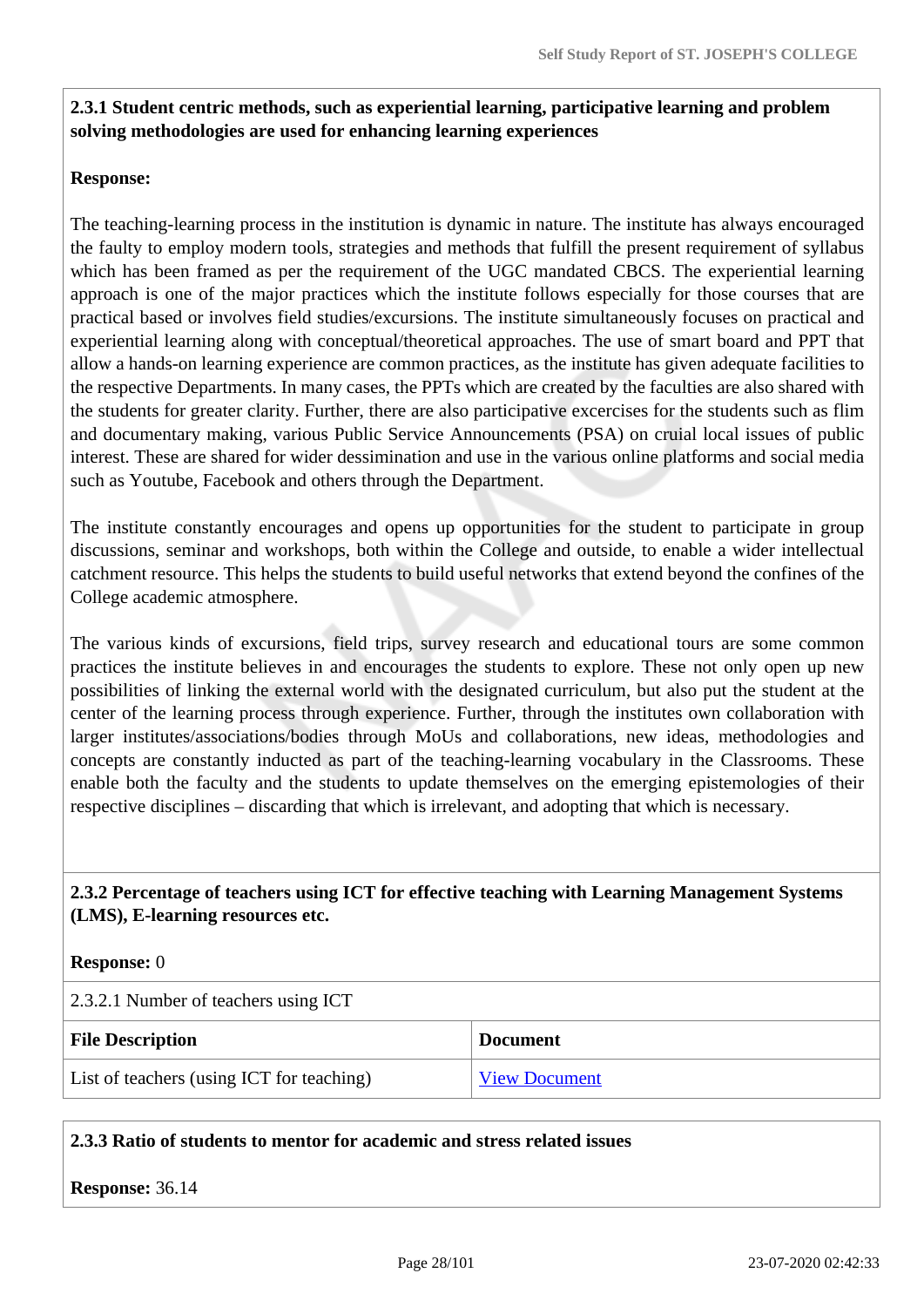#### 2.3.3.1 Number of mentors

#### Response: 70

#### **2.3.4 Innovation and creativity in teaching-learning**

#### **Response:**

The institution promotes innovation and creativity in the teaching -learning process. The concrete steps taken to achieve this aim are: provision of the state of the art infrastructure wherein the Conference Halls and classrooms are equipped with Smart Boards, over head projectors and compatible accessories such as desktop PCs, online connectivity for the benefit of the students. The faculty members of each Department are involved in the improvement of teaching learning methods and suggestions are taken from them on a regular basis through the Departmental meetings. The institute also practices a transparent and constructive evaluation process that is continuous to ensure a fair assessment of the learner's performance.

The College also aims to build critical and scientific temper of the students by encouraging them to participate in seminars, workshops, debates, project works, group discussions and field studies. Student centric learning methods are implemented to ensure student satisfaction which includes explanations with examples, power point presentations by the faculty and visits to various areas of interests according to the need and relevance of the courses .To ensure that the learners are receiving the benefits of first hand learning experiences, the College makes necessary arrangements for field visits, household surveys, educational trips and excursions both within and outside of the syllabus. Classroom sessions are made interactive and the learners are encouraged to ask questions to clarify their doubts as the institution believes in making teaching -learning a two way process.Syllabus specific film adaptations of the texts (where available) and documentaries are screened on a regular basis to make the learners more interested in the topics that are taught in class. At the end of each course students are asked to make presentations on topics of their choice as a part of the peer learning and continuous internal evaluation process.

The creative aspect of the learners are given a free flow by providing them with ample opportunities to contribute expressive articles like poems, short stories, compositions, photographs and sketches for publication in the annual College Magazine and the Wall Magazine of the various Departments. Students are also provided enough opportunity and encouragement to participate in various competitions like essay writing, debates, quiz, creative writing, singing, dancing and sports organized by the different societies and associations. The College also makes the best efforts to nurture the creative talents of the students by allowing and encouraging them to join various clubs of their interests such as: Music Club, Art Club, Photography Club, Film Club and Dance Club for inclucating professionalism.

The Institution regularly monitors the achievements of the learning outcomes through a feedback from the students concerning curriculum at the completion of the course .The graduating students are also share their feedback and suggestions on the learning outcomes of their respective courses through a questionnaire at the time of leaving the College. The responses of the faculty members and the learners are assessed and used positively to bring about a constructive transformation in those areas that require attention.

#### **2.4 Teacher Profile and Quality**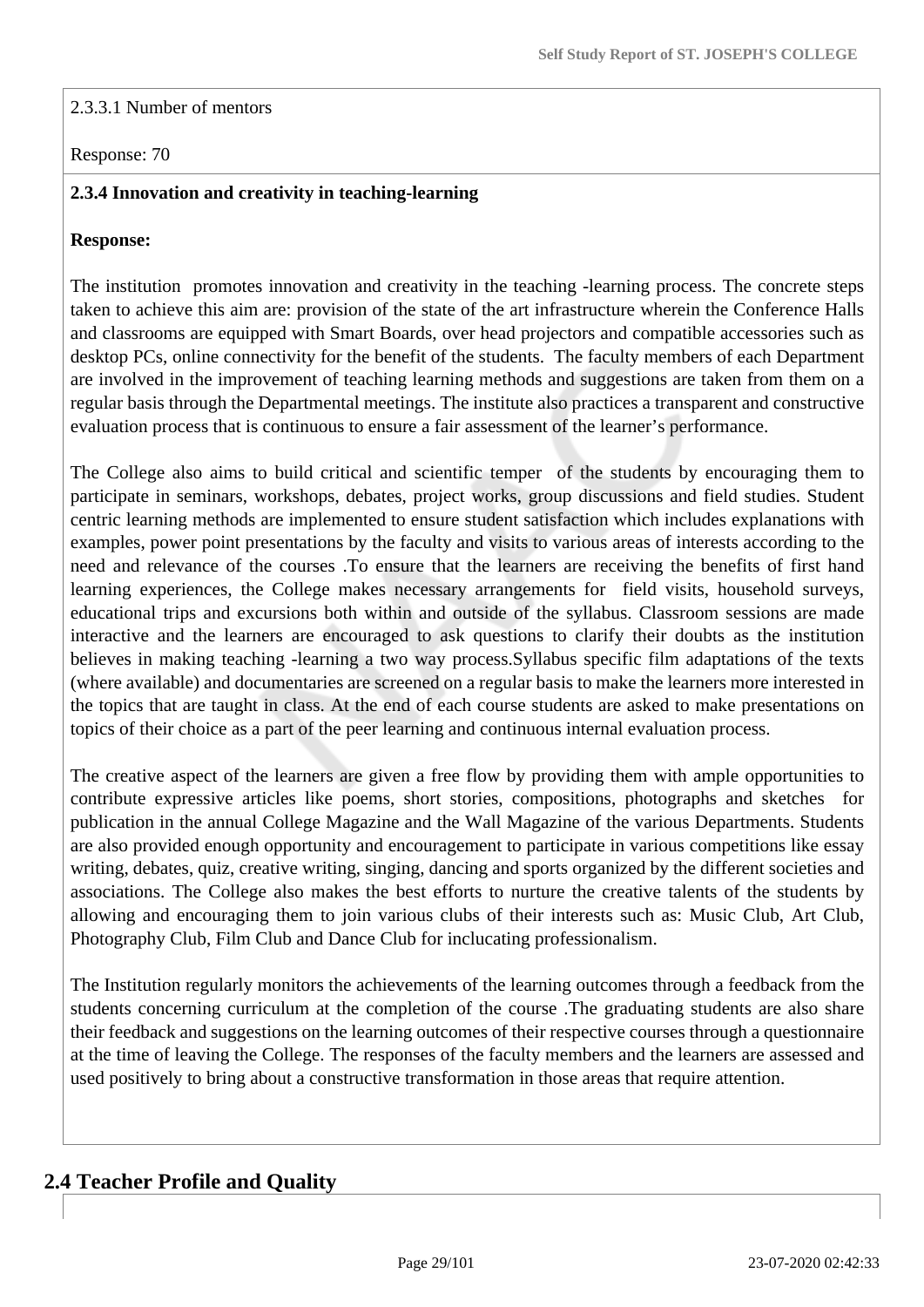#### **2.4.1 Average percentage of full time teachers against sanctioned posts during the last five years**

**Response:** 98.87

| <b>File Description</b>                                          | <b>Document</b>      |
|------------------------------------------------------------------|----------------------|
| Year wise full time teachers and sanctioned posts<br>for 5 years | <b>View Document</b> |

#### **2.4.2 Average percentage of full time teachers with Ph.D. during the last five years**

#### **Response:** 36.19

2.4.2.1 Number of full time teachers with Ph.D. year-wise during the last five years

| 2018-19 | 2017-18              | 2016-17 | 2015-16                 | 2014-15                              |
|---------|----------------------|---------|-------------------------|--------------------------------------|
| 30      | $\sim$ $\sim$<br>ن ک | 24      | $\mathbf{\Omega}$<br>44 | ⌒<br>′ ∠<br>$\overline{\phantom{0}}$ |

| <b>File Description</b>                                                                       | <b>Document</b>      |
|-----------------------------------------------------------------------------------------------|----------------------|
| List of number of full time teachers with PhD and<br>number of full time teachers for 5 years | <b>View Document</b> |

#### **2.4.3 Teaching experience per full time teacher in number of years**

**Response:** 12.7

2.4.3.1 Total experience of full-time teachers

Response: 889

 **2.4.4 Percentage of full time teachers who received awards, recognition, fellowships at State, National, International level from Government, recognised bodies during the last five years**

**Response:** 0

2.4.4.1 Number of full time teachers receiving awards from state /national /international level from Government recognised bodies year-wise during the last five years

| 2018-19<br>2017-18<br>2016-17 | 2015-16 | 2014-15 |
|-------------------------------|---------|---------|
|                               | ν       | ν       |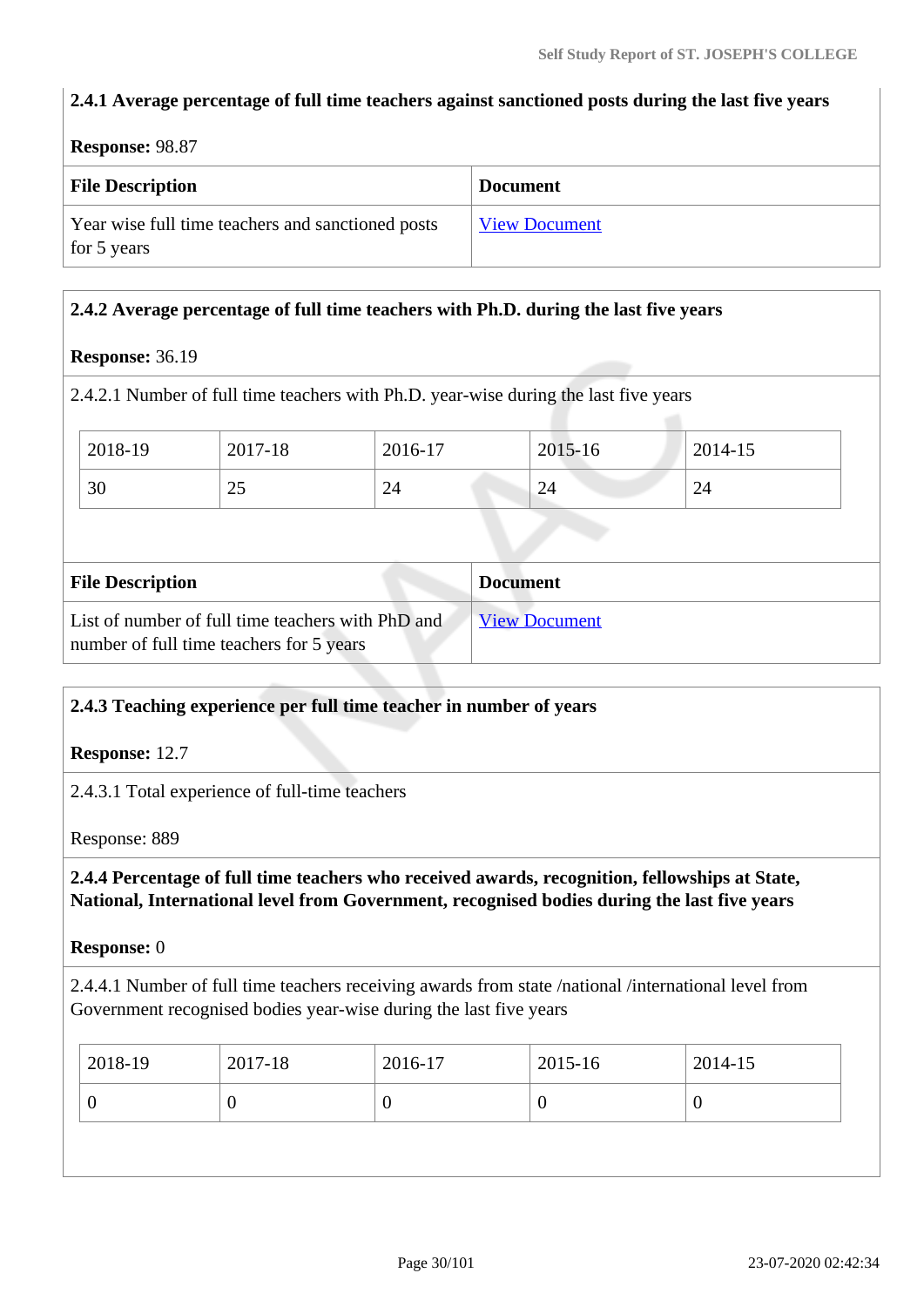| <b>File Description</b>                 | <b>Document</b>      |
|-----------------------------------------|----------------------|
| Institutional data in prescribed format | <b>View Document</b> |

#### **2.4.5 Average percentage of full time teachers from other States against sanctioned posts during the last five years**

#### **Response:** 7.61

2.4.5.1 Number of full time teachers from other states year-wise during the last five years

| 2018-19                 | 2017-18 | 2016-17 | $2015 - 16$     | 2014-15 |  |
|-------------------------|---------|---------|-----------------|---------|--|
| 6                       | 6       |         | 5               |         |  |
|                         |         |         |                 |         |  |
|                         |         |         |                 |         |  |
| <b>File Description</b> |         |         | <b>Document</b> |         |  |

#### **2.5 Evaluation Process and Reforms**

#### **2.5.1 Reforms in Continuous Internal Evaluation(CIE) system at the institutional level**

#### **Response:**

St. Joseph's College, Darjeeling is affiliated to the University of North Bengal. Therefore evaluation system is two pronged – one which is scheduled and monitored by the University and another, where the institution plays a crucial role. The University has reformed and revamped this process especially after introduction of the UGC mandated CBCS where the evaluation system is differentiated. Here internal marks of 5 is based on attendances and 10 is based on performances in different typologies of evaluations (CIE) the Department deems relevant and useful for the students' improvement. The University schedules and executes the examination and evaluation process with strict monitoring on regular basis in a timebound manner which is followed sincerely by the College. For effective implementation of Continuous Internal Evaluation (CIE) system at the institutional level, the institute conducts two unit evaluation and one pre-university evaluation (per course per semester) and performance based improvement evaluations, depending on necessity of slow learners. The answer scripts are given back to the students after evaluation for their information, providing sufficient transparency and accountability including discussions and/or remedial measures where necessary. CIE evaluations are shared with the students along with their answer scripts by the teacher concerned enabling them to have access to the evaluated answer scripts before the marks are forwarded to the Examination Office for submission to the University. This promotes the student to further participate in mini project works, model building and chart exhibition, technical paper presentation, workshop, and student seminars. CIE components also includes Quiz competitions, assignments, Lab Exercises and Practicals.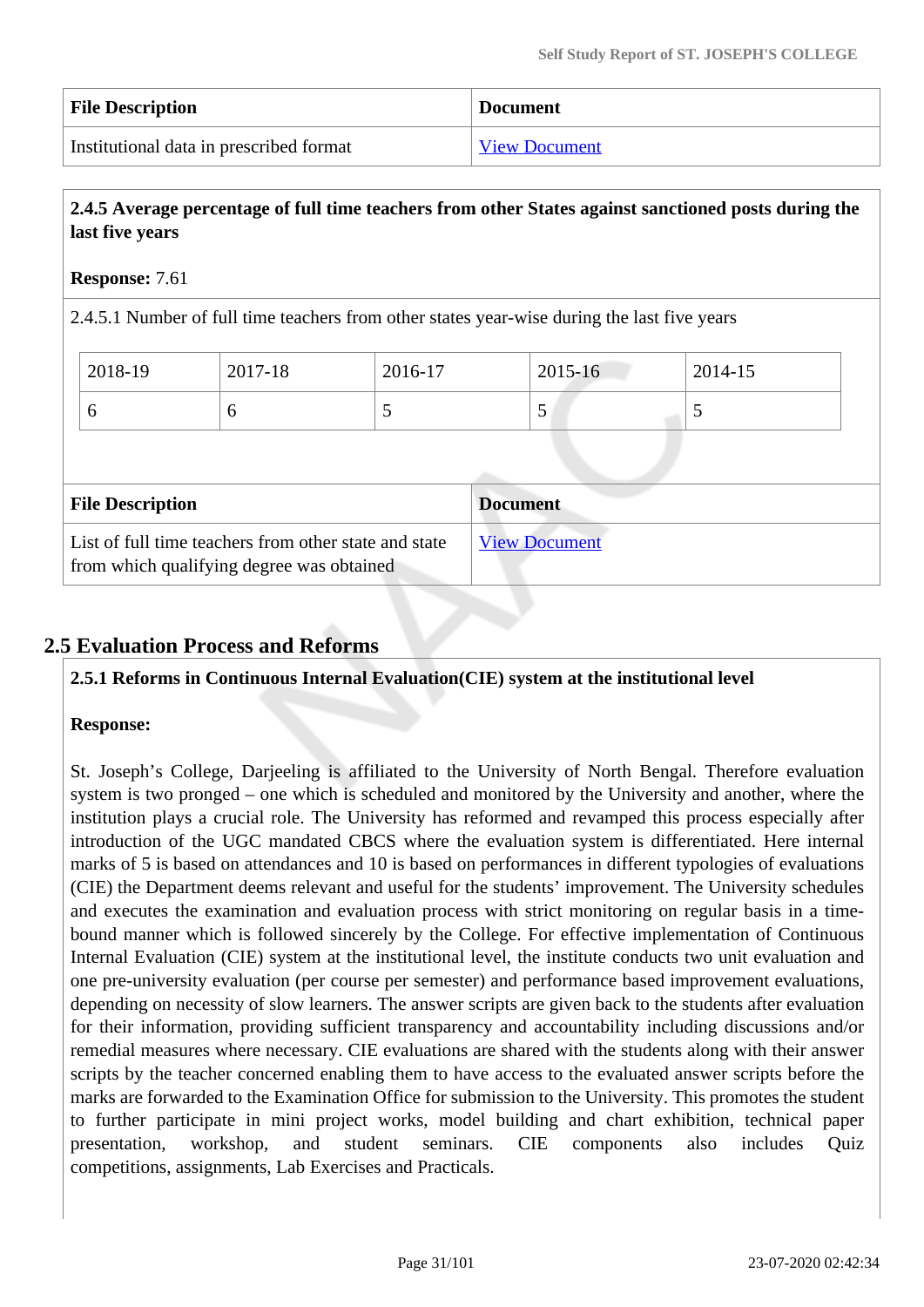The College encourages and guides students to participate in national level competitions organized by other associations, Colleges and Universities. The College provides coaching facility and encourages students to participate in competitive examinations and higher studies. The participation and performance of students in sports, NSS, NCC and other extracurricular and cultural activates is also given weightage. The students are encouraged to share their feedback on all fronts through their class representatives or directly by dropping their complaints or requisitions anonymously in the 'Suggestion Box'.

Parents and guardians meet are organized during Induction Programme (Department level) of first semester students and also after the publication of results for each semester. Through strategies such as assignment, tutorials, problems and follow up, the student is enabled to explore various learning resources such as the Internet and libraries etc. which will enable to develop self study, analytical and reasoning capabilities. Students are encouraged to watch video lectures (NPTEL), e-books, etc. Remedial Classes are conducted for the slow learners, absentees and other students who participate in Sports, NCC, NSS activities. Students should satisfy the eligibility criteria of 75% attendance in each semester to appear for University Examination with the option to write back-papers. Various faculty members are appointed by the University as members of departmental Board of Studies who may suggest evaluation reforms and discuss any discrepancy. This also provides a crucial channel of communication between the feedbacks received from the students and the University authorities.

#### **2.5.2 Mechanism of internal assessment is transparent and robust in terms of frequency and variety**

#### **Response:**

The College follows an Internal Assessment methodology that is robust, transparent, has variety and adequate frequency.

#### **A. FREQUENCY OF EXAMS**

The frequency of the evaluation is predetermined by the Academic Calendar Committee with reference to University calendars so that there is no clash of examinations on account of the CBCS.

#### **B. VARIETY**

There are a number of methodologies followed for the Internal assessment:

- 1.**MULTIPLE CHOICE QUESTIONS**: Multiple choice questions which follow the multiple choice question (MCQ) pattern are given to the students as a part of the evaluation process to evaluate that the learners are well acquainted with the minute details of the text.
- 2.**ASSIGNMENTS AND WRITTEN EXAMS**: Students are given assignments on a regular basis to evaluate their ability to conduct a research on their own through field survey/trip projects. For this purpose the learners are given a reading list and certain specific selections are prescribed to them so as to enable them to write down their assignments. Further attention is also given to the protocol of writing; namely the methods of citation, bibliographical information, ethical issues etc.
- 3.**GROUP DISCUSSIONS/SEMINAR PRESENTATIONS**: For this purpose the class is divided into small groups of 8-10 students under the guidance of the faculty and they are given analytical topics based the syllabus. The criteria for evaluation lies in its protocol of allowing a discussion to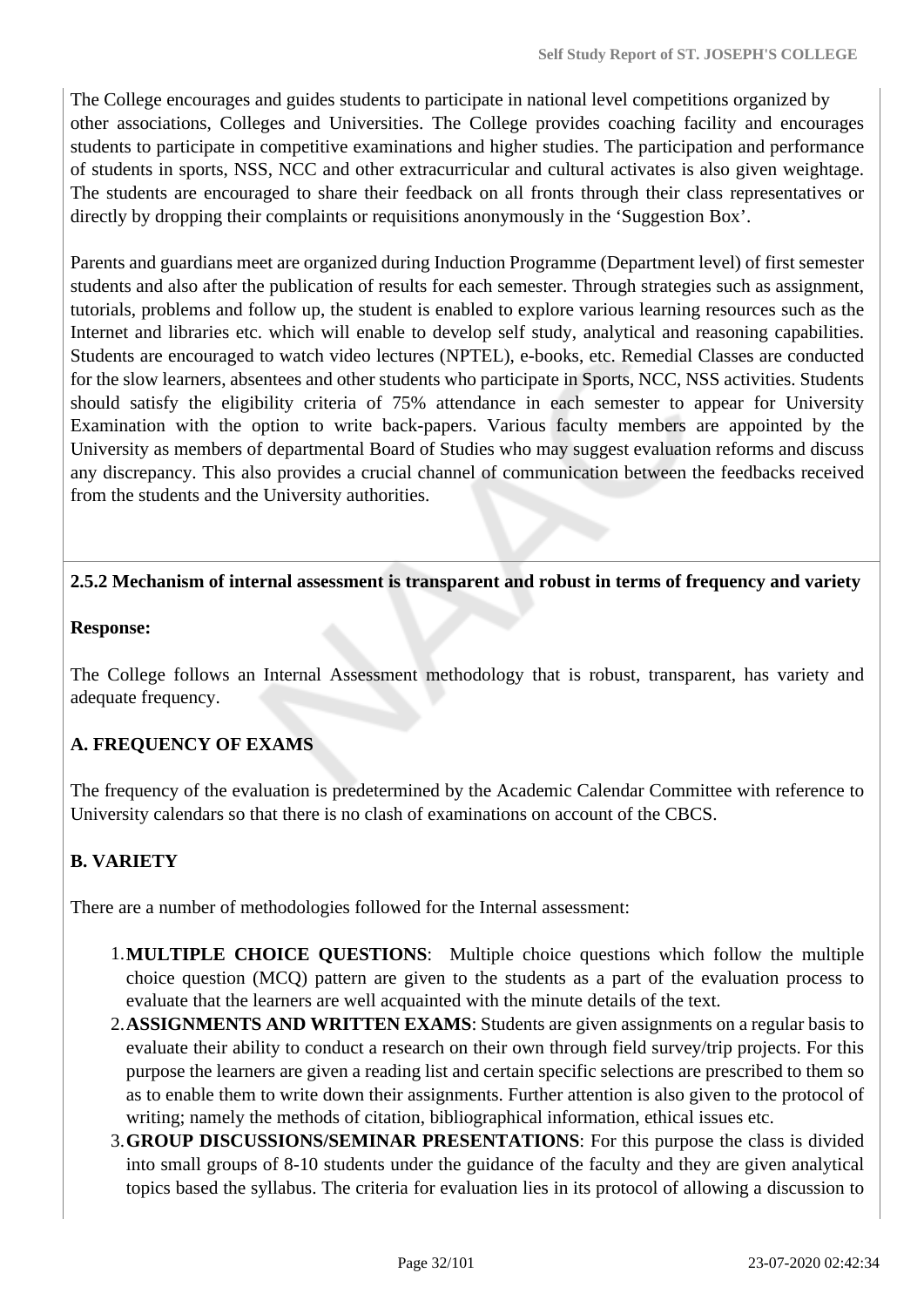take place which includes both assertiveness of the learners' own ideas as well as willingness to debate an alternative viewpoint. Both the adaptability, interpretation skills and the strength of conviction of the learner is assessed. This kind of evaluation enhances the learning experience as well as encourages out of the box thinking in the learners. Students are also given the option to make seminar presentations as a part of the ICE.

4.**VIVA VOCE**: Viva voce are conducted after the completion of the prescribed texts to assess the familiarity of the learners with the application of fundamental concepts of the discipline.

#### **TRANSPARENCY**

The viva voce is conducted akin to a discussion rather than a question-answer session. Further, the learners are provided with the correct answer in that case they are unable to answer correctly. This ensures the enrichment of the learning process and also gives a fair idea to the learner of his/her performance. With respect to written assignments and evaluations the learner is supplied with their answer scripts with written comments and suggested rectifications by the teacher. The assignments and the scripts are discussed threadbare so that the learner is satisfied with the marks acquired by them. Group discussions, student seminars and workshops after feild surveys, projects and excursions are usually held in the presence of at least one faculty member involved with the teaching of that particular section. It is wrapped up with the final comments of the faculty which helps the learner to contextualize and put into perspective his/her approach to the text thereby guaranteeing the transparency of the evaluation.

#### **2.5.3 Mechanism to deal with examination related grievances is transparent, time-bound and efficient**

#### **Response:**

At the College level, an Examination Committee is constituted to conduct the examinations mandated by the University. The College adheres to the rules and regulation issued by the University while conducting internals and semester-end examinations. Two internal examinations are conducted during each semester, time table for which is prepared well in advance and communicated to the students.

The grievances of students with reference to internal assessment are addressed in a transparent manner by showing and discussing their answer sheet and explaining their performances (if evaluation is a written one). Any grievance in the marking system or in the assessment of answer booklets are brought to the immediate notice of the course teacher who may rectify or retain the degree of marking with due consultation with the HoD, and proper justification to the concerned student. Further, any student not satisfied with the assessment and award of marks is entitled to approach the concerned HoD independently who can intervene and seek the opinion of another course teacher.

The College follows an open evaluation system where the students' performance and their class attendances are displayed on the notice board. This is supplemented by updating the parents/guardians through parent teacher meetings or if required, communication through email.

Any grievances related to University question papers such as queries that may not be covered by the designated syllabus, repeated questions, improper splitting or division of marks, marks that may be missed, wrong numbering of questions during semester exams are addressed initially to the Examination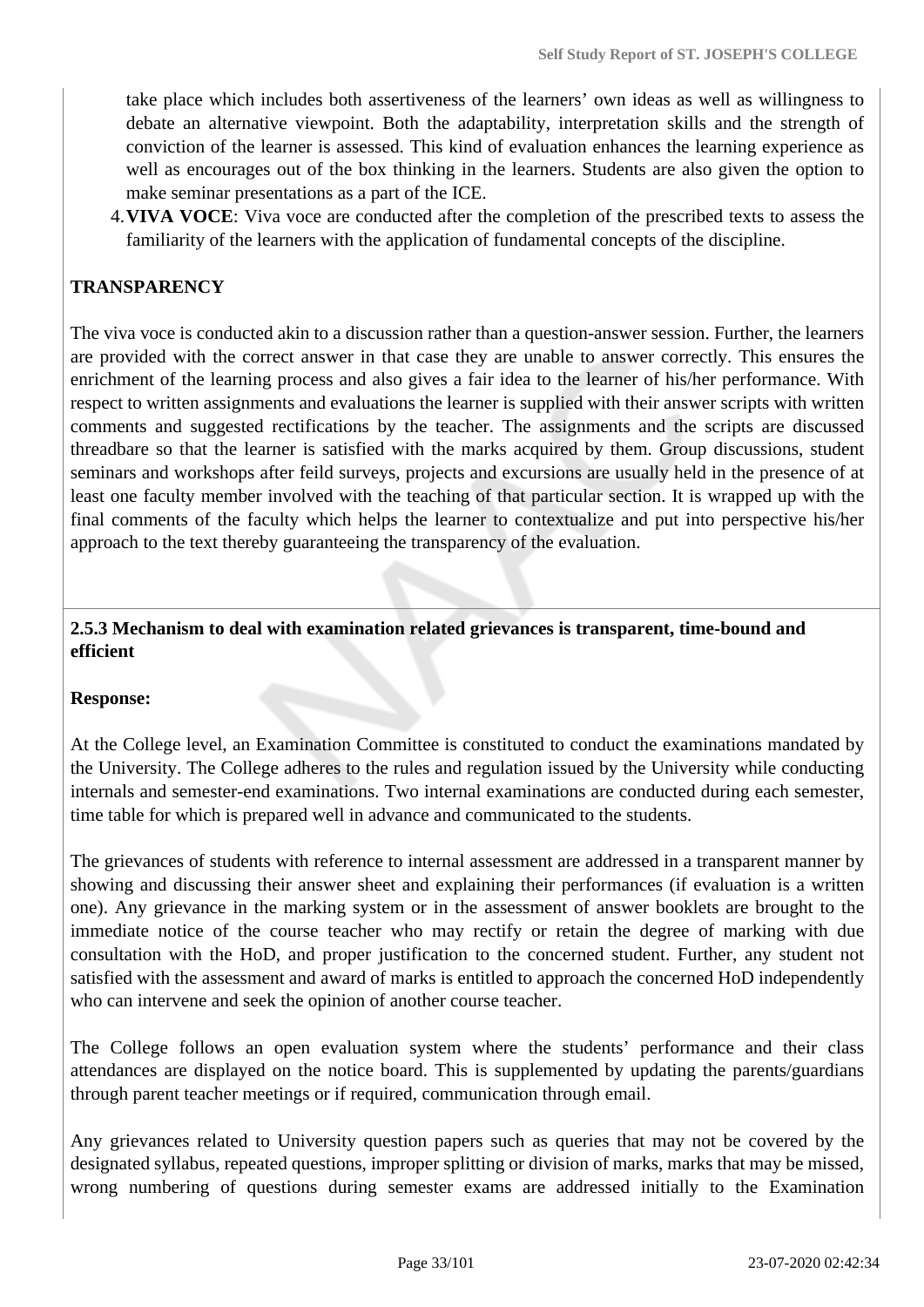Committee who forwards it to the Principal. After due consultation with Department Head/faculty, the Principal in turn proceeds to intimate this information to the University immediately for necessary action. The problem is addressed as per the advice of the Controller of Examinations of the University. For post publication grievances with regard to marks/grades concerning University examinations, there is the option of online application for 'post publication scrutiny' (PPS) and 'post publication review' (PPR). This is a transparent and time-bound reassessment process of the University that is facilitated by the Examinations Office of the College.

For any other major grievances that may lie outside the purview of the College, these are addressed by reporting to the appropriate authority including Vice-Chancellor and Controller who may suggest remedial measures through the Office of the Principal. University decision in this matter is usually intimated to the Principal. It is also conveyed to the students through the HoD via class representatives, teachers, or through a public notice.

#### **2.5.4 The institution adheres to the academic calendar for the conduct of CIE**

#### **Response:**

The Calendar Committee of the College consults with the HoDs regarding their programmes for the forthcoming two semesters and prepares the calendar before the commencement of the semester. This is discussed and passed in the meeting of the Teachers Council, after due consultation with the IQAC and Principal. The calendar outlines the internal examination schedule to be followed by all Departments including the dates available to the students as 'Study Leave'. This process enables the Departments to avoid any clashes between or among different subject combinations available as per the CBCS. As per the teaching plans which are discussed and passed at the Departmental meetings, each teacher schedules and conducts their own Internal Evaluation. If there is a clash, then these are addressed through the office of the Vice-Principal (Academic) who reallocates them accordingly so that the marks/grades are submitted to the University in a time bound manner.

#### **2.6 Student Performance and Learning Outcomes**

 **2.6.1 Program outcomes, program specific outcomes and course outcomes for all programs offered by the Institution are stated and displayed on website and communicated to teachers and students**

#### **Response:**

Program outcomes, program specific outcomes and course outcomes for all programs offered by the Institution are clearly stated and displayed on the College website and communicated to teachers and students. These outcomes help both the teachers and the students in achieving the targeted goals. The syllabus of all the courses are also displayed in the website which help the students well ahead of time or even semesters to prepare and to know the papers and objectives. These are discussed in general at the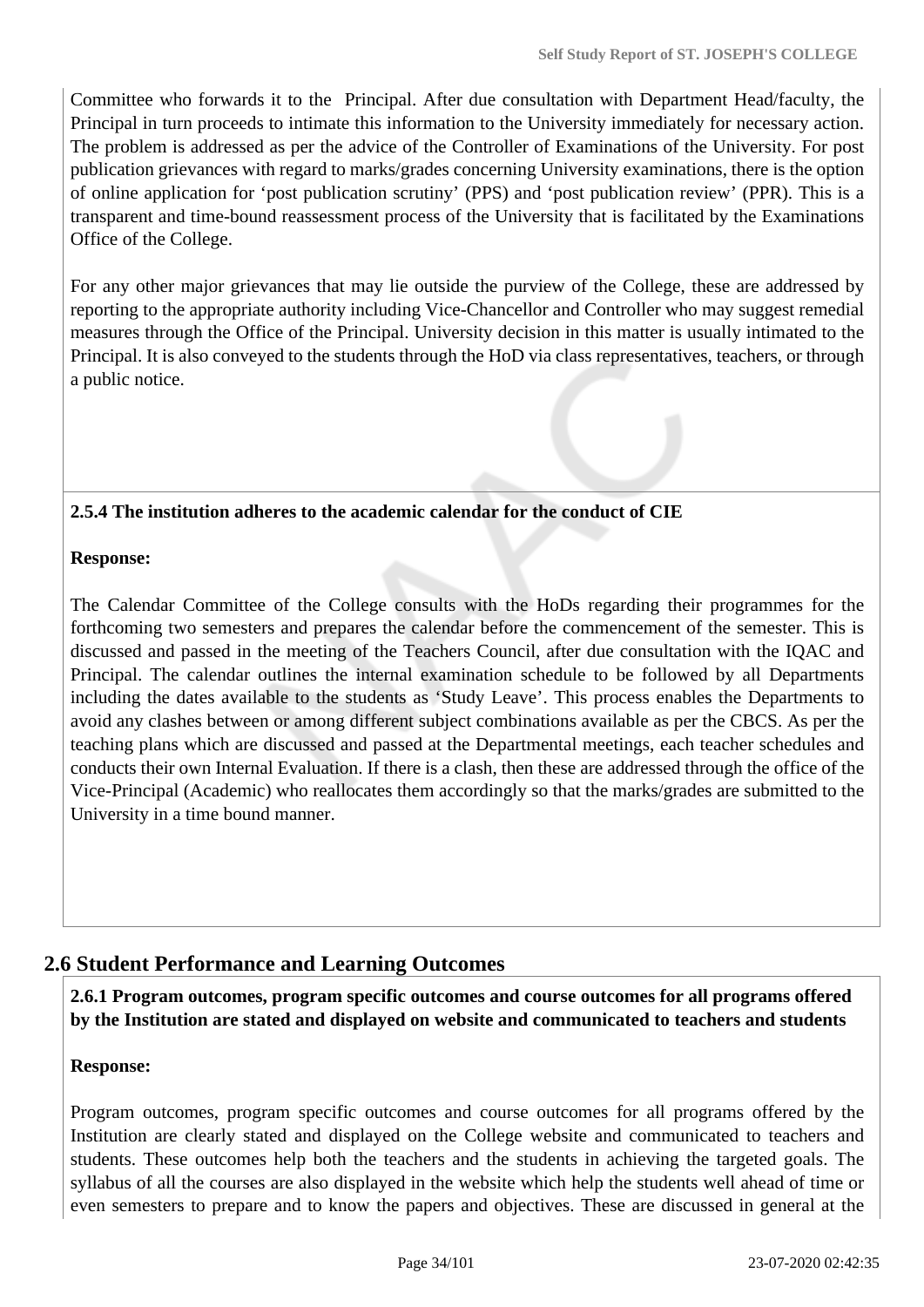common induction program and more spefically at the Departmental level induction program.

| <b>File Description</b>         | <b>Document</b>      |
|---------------------------------|----------------------|
| Any additional information      | <b>View Document</b> |
| Link for Additional Information | <b>View Document</b> |
|                                 |                      |

#### **2.6.2 Attainment of program outcomes, program specific outcomes and course outcomes are evaluated by the institution**

#### **Response:**

Program outcomes, program specific outcomes and course outcomes are stated and displayed on the College website, for information and implementation. To evaluate the attainment of learning based POs, PSOs and COs the following mechanism is employed:

- Priority to time bound completion of syllabus of all programmes and courses.
- Continuous assessment provides feedback on the efficacy of the teaching-learning process and attainment of learning outcomes of each course. This is in the form of assignments which are a part of the CIE as well as additional quizzes and tests which are periodically conducted.
- The Departments assess the status of attainment of POs, PSOs and COs in their regular Departmental meetings which are minuted, IQAC exercises general oversight, thereby ensuring a two step verification process.
- College has a functioning Grievance Redressal Mechanism, where the students can place their problems freely. The institution deals with students' grievances in a deft manner by preserving its confidentiality and reducing conflict of interest, while at the same time taking concrete and just steps for its resolution.
- The Head of the Student Council is a member the IQAC, which leads to proper dissemination of outcomes of various POs, PSOs and COs among students and plays a pivotal role in the feedback mechanism for verification of attainment of learning outcomes.

Many other aspects of outcomes are evaluated indirectly through their performance and through active involvement in curricular, co-curricular and extra-curricular activities such as NSS, NCC and AICUF. The Sports Committee organizes various sports activities, the Cultural committee organizes various activities, like the annual cultural fest HARMONY, inter-college debate competitions; similarly other Committees organize a variety of programs throughout the academic year. Through these the students get opportunities to display their capability, talents and skills. Some of the programmes like Fresher's Welcome, Annual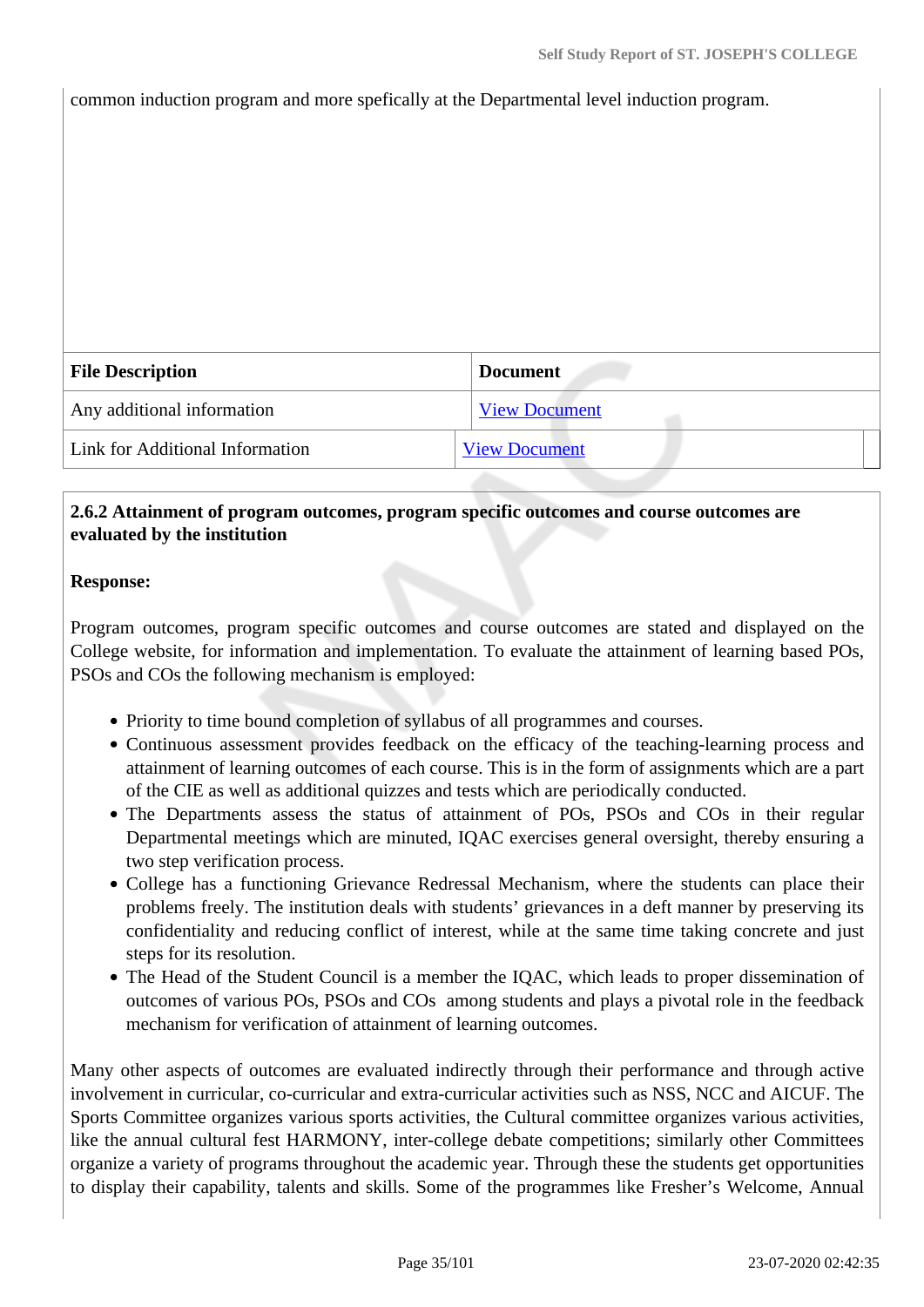Exhibition, Farewell Functions, quizzes etc are organized by the Student Council. On these occasions, the students display their sport skills, social skills, and skills in communication, creativity, leadership, team work, and accountability. As a means of encouragement and to have greater participation, most activities are held in the form of a friendly competition, with the winners being awarded.

To track program outcomes, the Departments strive to maintain an alumna data-base, recording how many of the students who successfully complete the course seek employment or go for higher studies, regularly updating information on their current employment and other endeavours. To improve the employability levels of the students the College organizes various skill development courses in collaboration with Mahindra Foundation. The SJCLC is also one of the novel initiatives of the College for attaining the fundamental outcome of any program, that of producing employable graduates.

Thus the College aims at providing an environment which is conducive to the holistic development of students who chooses to enroll here which is the mission of this College and the most important objective of any undergraduate program.

#### **2.6.3 Average pass percentage of Students**

#### **Response:** 85.38

2.6.3.1 Total number of final year students who passed the examination conducted by Institution.

Response: 549

2.6.3.2 Total number of final year students who appeared for the examination conducted by the institution

Response: 643

| <b>File Description</b>                 | <b>Document</b>      |
|-----------------------------------------|----------------------|
| Institutional data in prescribed format | <b>View Document</b> |

#### **2.7 Student Satisfaction Survey**

#### **2.7.1 Online student satisfaction survey regarding teaching learning process**

**Response:** 3.03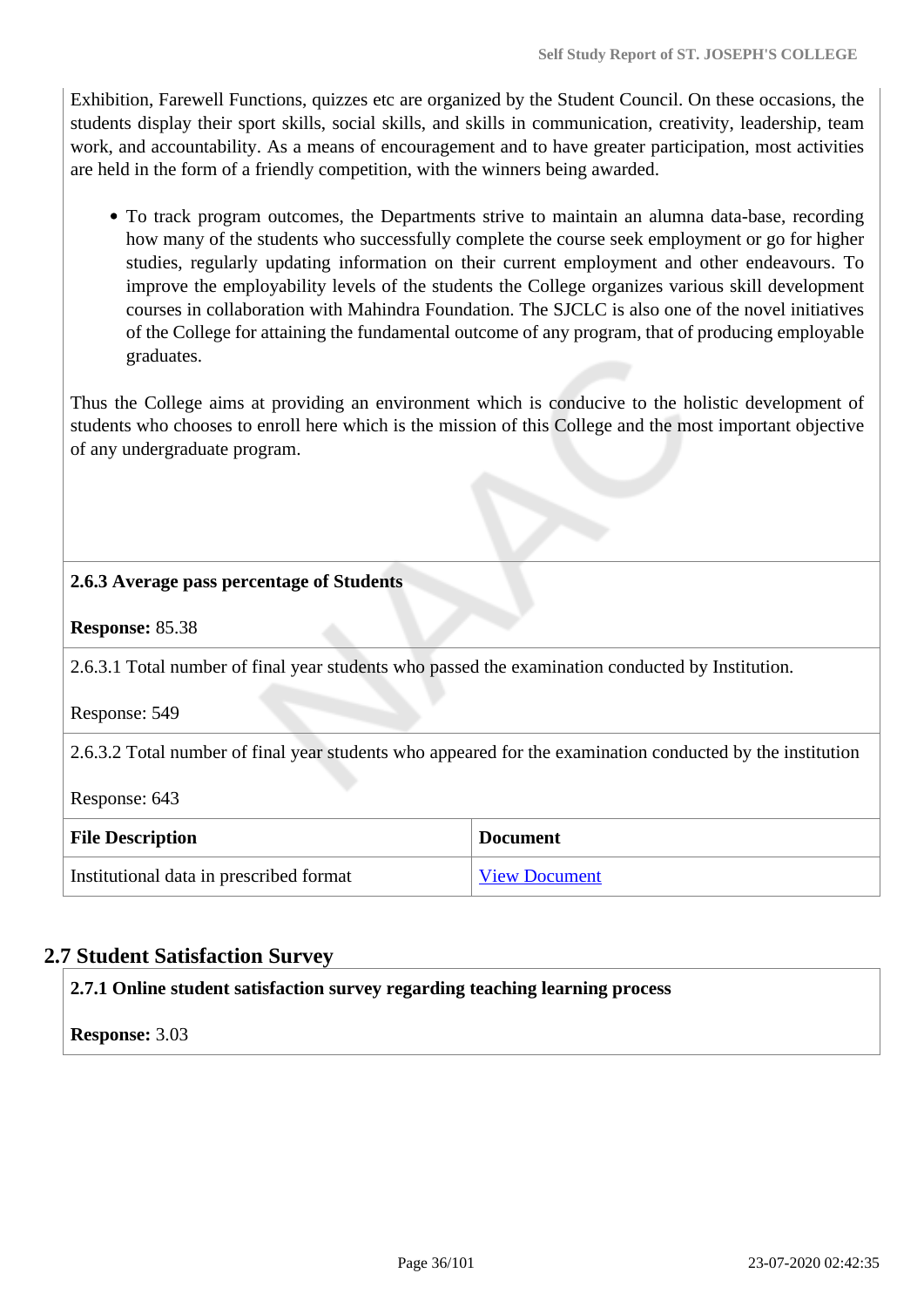# **Criterion 3 - Research, Innovations and Extension**

# **3.1 Resource Mobilization for Research**

 **3.1.1 Grants for research projects sponsored by government/non government sources such as industry ,corporate houses, international bodies, endowment, chairs in the institution during the last five years (INR in Lakhs)** 

### **Response:** 12.63

3.1.1.1 Total Grants for research projects sponsored by the non-government sources such as industry, corporate houses, international bodies, endowments, Chairs in the institution year-wise during the last five years(INR in Lakhs)

| 2018-19 | 2017-18 | 2016-17 | 2015-16 | 2014-15  |
|---------|---------|---------|---------|----------|
|         | ◡       |         | v       | 12.62500 |

| <b>File Description</b>           | <b>Document</b>      |
|-----------------------------------|----------------------|
| List of project and grant details | <b>View Document</b> |

### **3.1.2 Percentage of teachers recognised as research guides at present**

**Response:** 8.57

3.1.2.1 Number of teachers recognised as research guides

Response: 6

 **3.1.3 Number of research projects per teacher funded, by government and non-government agencies, during the last five year**

#### **Response:** 0.43

3.1.3.1 Number of research projects funded by government and non-government agencies during the last five years

Response: 6

3.1.3.2 Number of full time teachers worked in the institution during the last 5 years

Response: 70

# **3.2 Innovation Ecosystem**

 **3.2.1 Institution has created an ecosystem for innovations including incubation centre and other initiatives for creation and transfer of knowledge**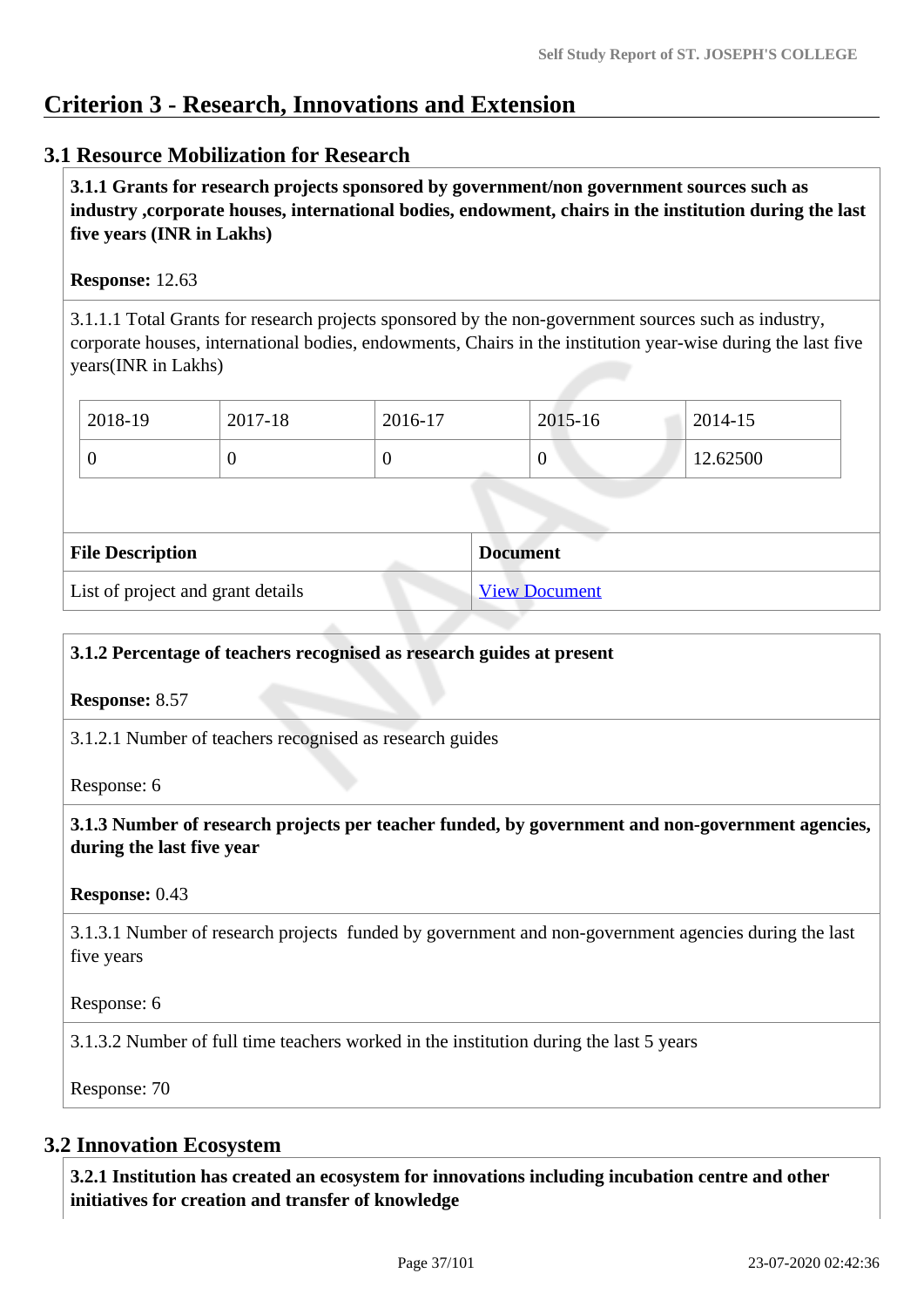# **Response:**

Institution has created an ecosystem for innovations including Incubation Centre and other initiatives for creation and transfer of knowledge. Incubation Center enables students to get hands-on experiences and training on the various instrumentations, innovative activities like projects, seminars, and workshops at the institute with the aim to obtain a comprehensive and integrated knowledge on the fundamental concepts and applied sciences. A functioning Incubation Center is essential in the College in this competitive and fast developing world of knowledge. The students gain hands-on experience in innovations which is thoroughly encouraged, supported and motivated by the faculty members, trainers and other experts.

The main aim of an institute, through the Incubation Center, is to create an innovative hub and perpetuate high value projects and schemes in the field of education, industry and other commercial fields. This promotes various kinds of forward and backward linkages with the locally available industries, as well as according recognition as problem solver for diverse technological challenges that face our society. Further, to connect to an advanced and varied education resources the Incubation Center aspires to encourage and assist the students to be more creative and innovative thereby helping them to be engaged in various forms of entrepreneurship activities.

The Institute has provided all basic infrastructures for smooth functioning of the Incubation Centre. Infrastructural supports provided include Computers, Inverted microscope, Laminar airflow, Electronic and digital balance, Spectrophotometer, Refrigerated Centrifuge, Shaking incubator, Double distillation plants, autoclave, Scanner with printer for collecting gel images etc.

In the area of Humanities and Soft skills, the College has a well equipped Language Lab which was set up about fifteen years ago as Lab Assisted Personality Schooling (LAPS) programme. The Lab originally started with simple equipments of analogous system. It had twenty equipments with one teacher console. Later it was upgraded to digital system with twenty plus one computers, enabling twenty learners to use the facility at a time under the guidance of a Teacher through the implementation of the RUSA project. This system enables a two way communication between the teacher and the learner both individually and as a group. Thus both personal tutoring and a class room method are made possible. If required, the teacher could also personally supervise each student incognito, online. The objectives are to develop human potentials in spoken and written communication, reading skills, etiquettes, healthy social behaviours and character formation. In the computer programme there are modules for learners of different learning levels. So a beginner could begin with simple phonetics, and simple grammatical sentence structures and gradually advance to higher levels. There are modules with basics of a few European languages. Besides these there are also modules which train the learners in the development of soft skills such as telephone etiquette, appearing for interviews, multicultural social adaptations and so on. Classes were held for learning phonetics, public speaking and developing soft skills. This is a private add on programme. Much can be achieved, even if it is for a small group of focused learners.

 **3.2.2 Number of workshops/seminars conducted on Intellectual Property Rights (IPR) and Industry-Academia Innovative practices during the last five years**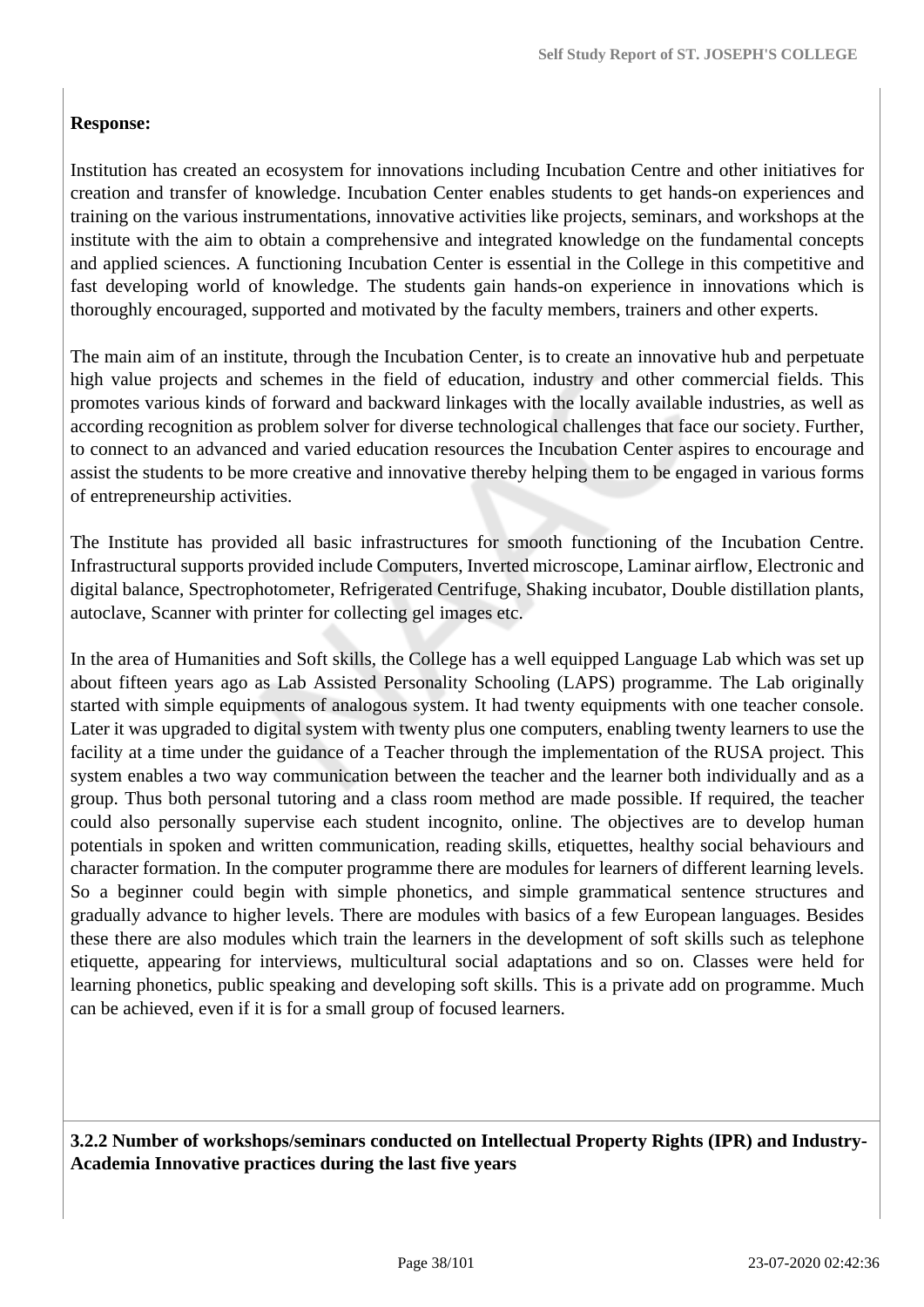#### **Response:** 1

3.2.2.1 Number of workshops/seminars conducted on Intellectual Property Rights (IPR) and Industry-Academia Innovative practices year-wise during the last five years

| 2018-19                 | 2017-18 | 2016-17  |                 | 2015-16 | 2014-15 |  |
|-------------------------|---------|----------|-----------------|---------|---------|--|
|                         | $\cup$  | $\theta$ |                 |         | 0       |  |
|                         |         |          |                 |         |         |  |
|                         |         |          |                 |         |         |  |
| <b>File Description</b> |         |          | <b>Document</b> |         |         |  |

# **3.3 Research Publications and Awards**

| 3.3.1 The institution has a stated Code of Ethics to check malpractices and plagiarism in Research |                 |  |
|----------------------------------------------------------------------------------------------------|-----------------|--|
| <b>Response:</b> No                                                                                |                 |  |
| <b>File Description</b>                                                                            | <b>Document</b> |  |
| Institutional data in prescribed format<br><b>View Document</b>                                    |                 |  |

### **3.3.2 The institution provides incentives to teachers who receive state, national and international recognition/awards**

**Response:** No

### **3.3.3 Number of Ph.D.s awarded per teacher during the last five years**

#### **Response:** 0

3.3.3.1 How many Ph.Ds awarded within last five years

3.3.3.2 Number of teachers recognized as guides during the last five years

Response: 6

| <b>File Description</b>                                                                              | <b>Document</b>      |
|------------------------------------------------------------------------------------------------------|----------------------|
| List of PhD scholars and their details like name of<br>the guide, title of thesis, year of award etc | <b>View Document</b> |

 **3.3.4 Number of research papers per teacher in the Journals notified on UGC website during the last five years**

**Response:** 0.21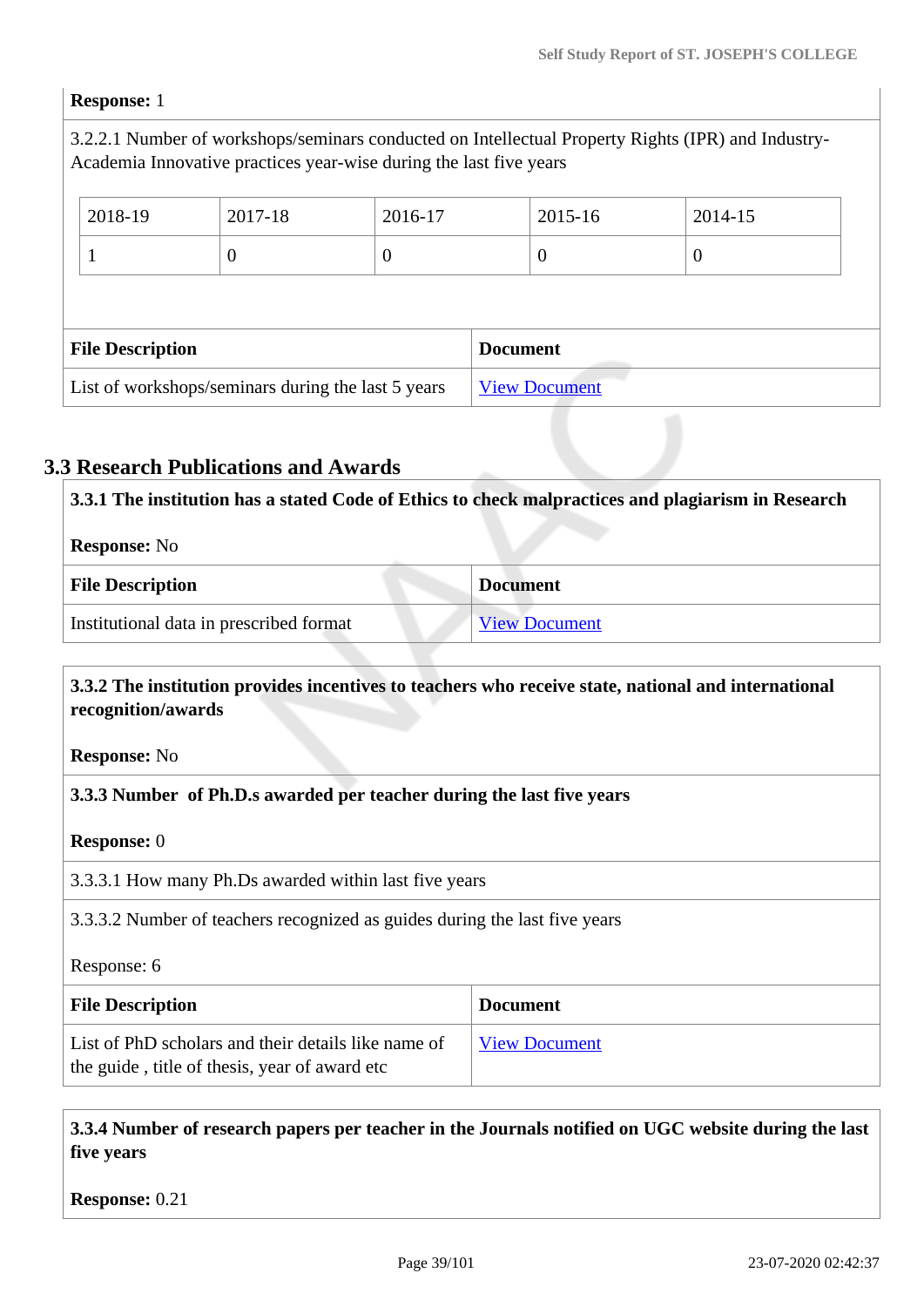|                                                                                       |         |         |  |                      | 3.3.4.1 Number of research papers in the Journals notified on UGC website during the last five years |  |
|---------------------------------------------------------------------------------------|---------|---------|--|----------------------|------------------------------------------------------------------------------------------------------|--|
| 2018-19                                                                               | 2017-18 | 2016-17 |  | 2015-16              | 2014-15                                                                                              |  |
| 3                                                                                     | 4       | 3       |  | 2                    | 3                                                                                                    |  |
|                                                                                       |         |         |  |                      |                                                                                                      |  |
| <b>File Description</b><br><b>Document</b>                                            |         |         |  |                      |                                                                                                      |  |
| List of research papers by title, author, department,<br>name and year of publication |         |         |  | <b>View Document</b> |                                                                                                      |  |

# **3.3.5 Number of books and chapters in edited volumes/books published and papers in national/international conference proceedings per teacher during the last five years**

# **Response:** 0.8

3.3.5.1 Total number of books and chapters in edited volumes / books published, and papers in national/international conference-proceedings year-wise during the last five years

| 2018-19 | 2017-18 | 2016-17      | $2015 - 16$ | 2014-15 |
|---------|---------|--------------|-------------|---------|
| ິ       |         | $14^{\circ}$ |             |         |

| <b>File Description</b>                                        | <b>Document</b>      |
|----------------------------------------------------------------|----------------------|
| List books and chapters in edited volumes / books<br>published | <b>View Document</b> |

# **3.4 Extension Activities**

 **3.4.1 Extension activities in the neighbourhood community in terms of impact and sensitising students to social issues and holistic development during the last five years**

# **Response:**

College organises a host of extension activities to sensitise students about social, cultural, economic issues. The aim of these activities is to provide opportunities to the students for their holistic development. The activities act as modes of sensitisation as well as a means of hands-on contribution to community. Most of these activities are carried out by various Clubs instituted in the College. Further, the College has registered vibrant units of NSS and NCC. In the last five years the College has organised roughly sixty extension programmes.

First, we have the observance of various days of National importance like Independence Day and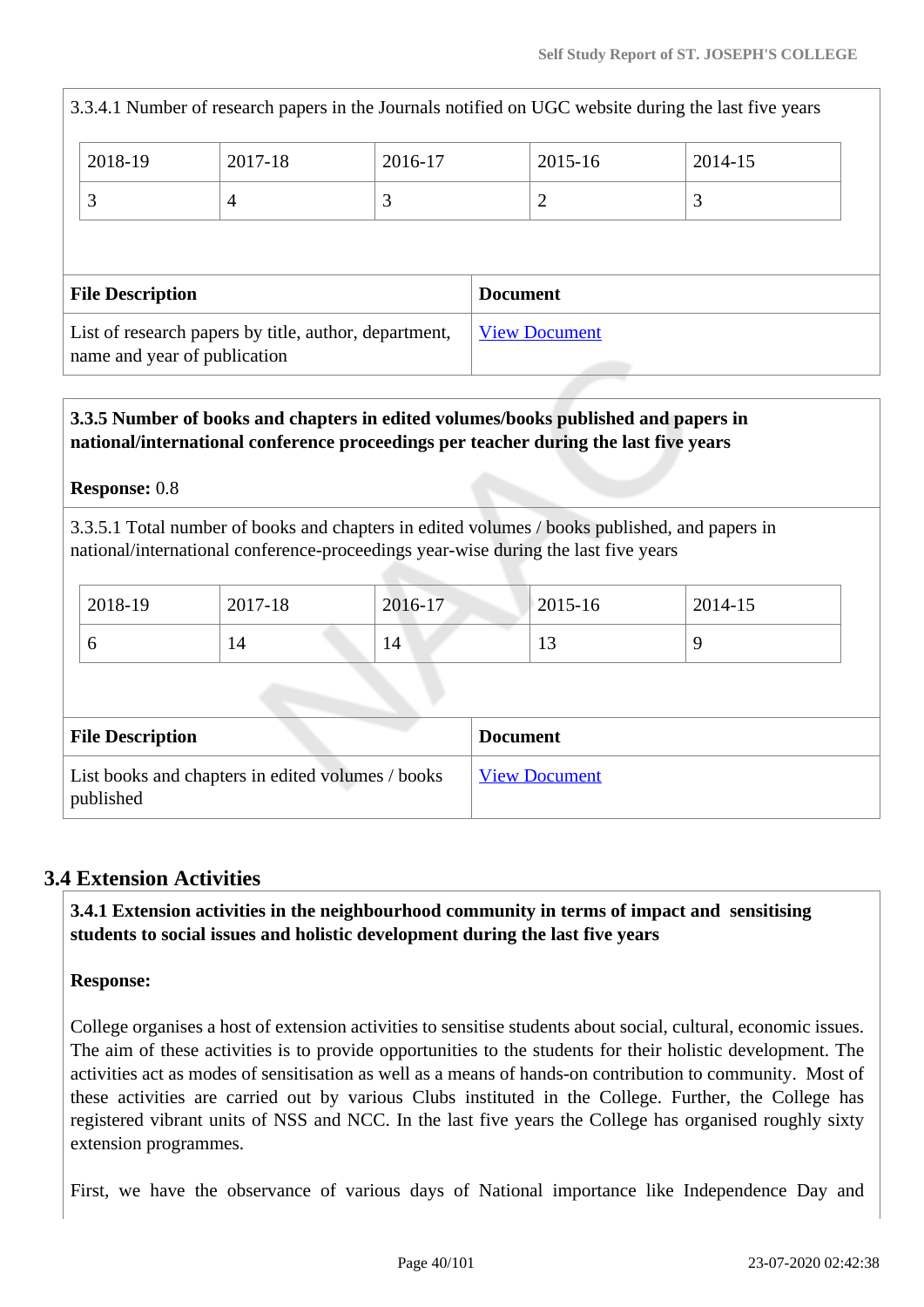celebration of the birthdays of figures of national importance like Mahatma Gandhi, Sarvapalli Radhakrishnan and Subhas Chandra Bose. These celebrations are designed to inculcate a sense of pride and belonging to the nation and also instil a sense of history of the Indian independence movement among the students.

Second we have a host of programmes that render community services and help to inculcate citizenship values among the students. These include Blood Donation camps (which are held almost annually), *Swach Bharat Abhiyan*/Cleanliness drive, traffic awareness programme, *Unnat Bharat Abhiyan,* tree plantation programme, Run for a Cause Marathon, sensitization programmes/ rallies on Drug Abuse and HIV/AIDS related issues, legal awareness programme in collaboration with NGOs, Fund raising programmes for natural calamities like the Kerala floods, workshop on World Health Day, Public Relations Campaign on Safe Drive, Save Life and on Fake News and its Menace are also conducted.

Third we have programmes related to Gender sensitisation /Anti-trafficking/Sexual Abuse. Many of the Clubs/Forums like Youth Against Trafficking Club collaborate with prominent local NGOs like MARG, DLR-Prerna and Hayden Hall to organise programmes like celebration of International Women's Day, rallies/talks against human trafficking and sexual abuse and Save the Girl Child, self defence workshop for the girl students, Special Lectures on Contextualising Gender and Patriarchy has been organised to give a firm theoretical bedrock to the praxis of activism.

Fourth, extension activities are geared towards promoting environmental consciousness and a green vision. These include Survey of Human-Wildlife conflict in Senchal Wildlife Habitat, Tiger Hill Clean Drive, Workshop on Indian Bio-diversity portal, Round-table conversation on "Mountains Under Pressure: Climate, Hunger and Migration." Fifth, extension activities fostering awareness about the underprivileged section of the society is encouraged. These included visits to Jam Gomrul Memorial Home (Old age home), Missionaries of Charity Old Age Home in Darjeeling and other fund raising programmes for institutions like Edith Wilkins Street Children Trust. Sixth, certain extension activities are undertaken to foster a sense of diversity and acceptance of cultural and societal plurality. These include the visits to Lepcha Busty and excursions to rural places inhabited by ethnic and cultural minorities.

Finally, the College also has a slew of extension activities that help the students to develop skills for self –employment. These include training programmes on Mushroom cultivation and other livelihood options.

 **3.4.2 Number of awards and recognition received for extension activities from Government /recognised bodies during the last five years**

### **Response:** 0

3.4.2.1 Total number of awards and recognition received for extension activities from Government /recognised bodies year-wise during the last five years

| 2018-19 | 2017-18 | 2016-17 | $\frac{12015-16}{ }$ | 2014-15 |
|---------|---------|---------|----------------------|---------|
|         |         |         |                      |         |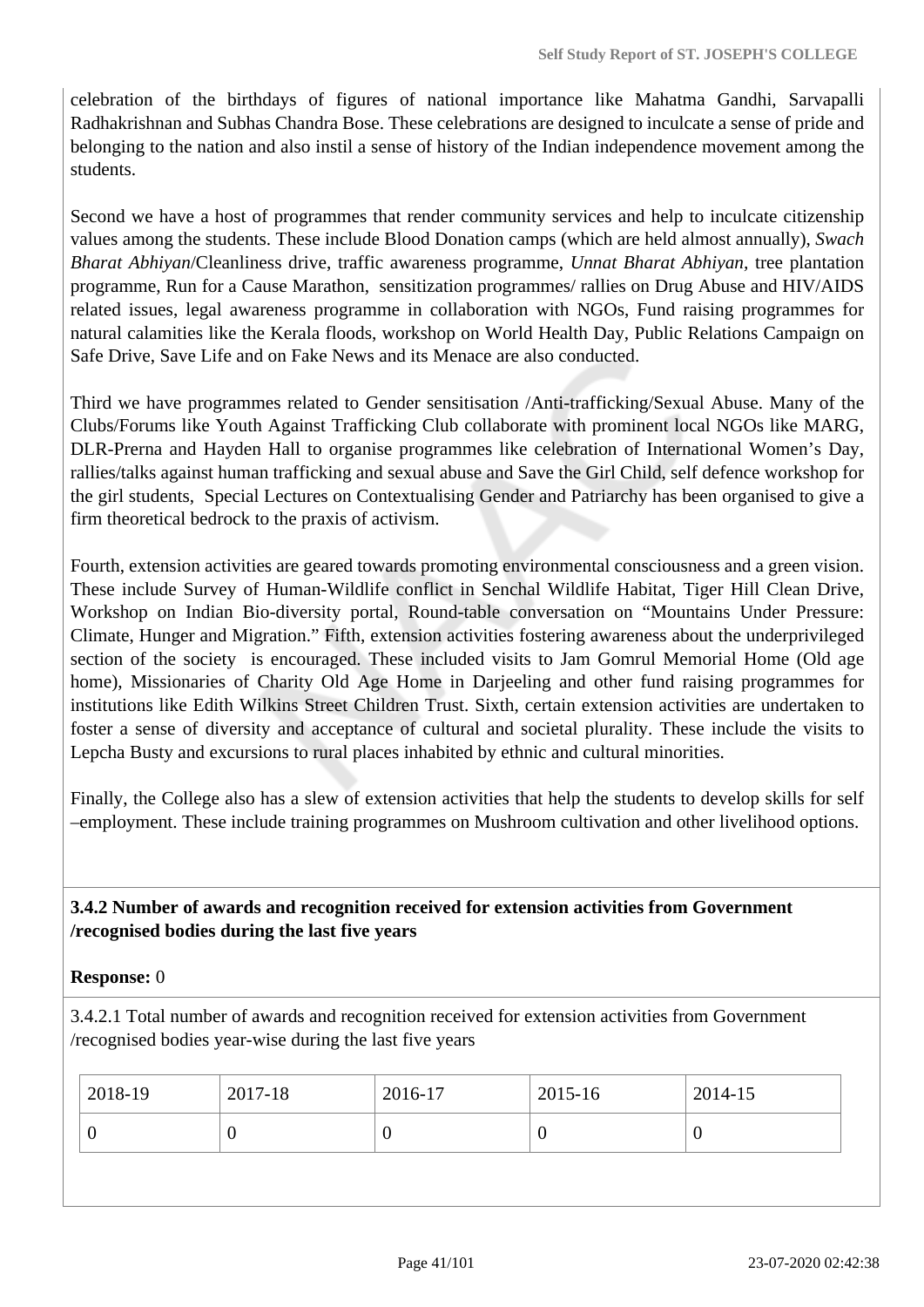| <b>File Description</b>                             | <b>Document</b>      |
|-----------------------------------------------------|----------------------|
| Number of awards for extension activities in last 5 | <b>View Document</b> |
| years                                               |                      |

# **3.4.3 Number of extension and outreach Programs conducted in collaboration with Industry, Community and Non- Government Organizations through NSS/ NCC/ Red Cross/ YRC etc., during the last five years**

### **Response:** 48

3.4.3.1 Number of extension and outreach Programs conducted in collaboration with Industry, Community and Non- Government Organizations through NSS/ NCC/ Red Cross/ YRC etc., year-wise during the last five years

| $2018-19$ | 2017-18 | 2016-17 | 2015-16        | 2014-15 |
|-----------|---------|---------|----------------|---------|
|           | 14      | $\circ$ | 1 <sub>U</sub> |         |

| <b>File Description</b>                                                                                        | <b>Document</b>      |
|----------------------------------------------------------------------------------------------------------------|----------------------|
| Number of extension and outreach programs<br>conducted with industry, community etc for the last<br>five years | <b>View Document</b> |
| Number of extension and outreach programs<br>conducted with industry, community etc for the last<br>five years | <b>View Document</b> |

 **3.4.4 Average percentage of students participating in extension activities with Government Organisations, Non-Government Organisations and programs such as Swachh Bharat, Aids Awareness, Gender Issue, etc. during the last five years**

**Response:** 0

3.4.4.1 Total number of students participating in extension activities with Government Organisations, Non-Government Organisations and programs such as Swachh Bharat, Aids Awareness, Gender Issue, etc. yearwise during the last five years

| 2018-19 | 2017-18 | 2016-17 | 2015-16  | 2014-15 |
|---------|---------|---------|----------|---------|
| U       |         |         | $\theta$ |         |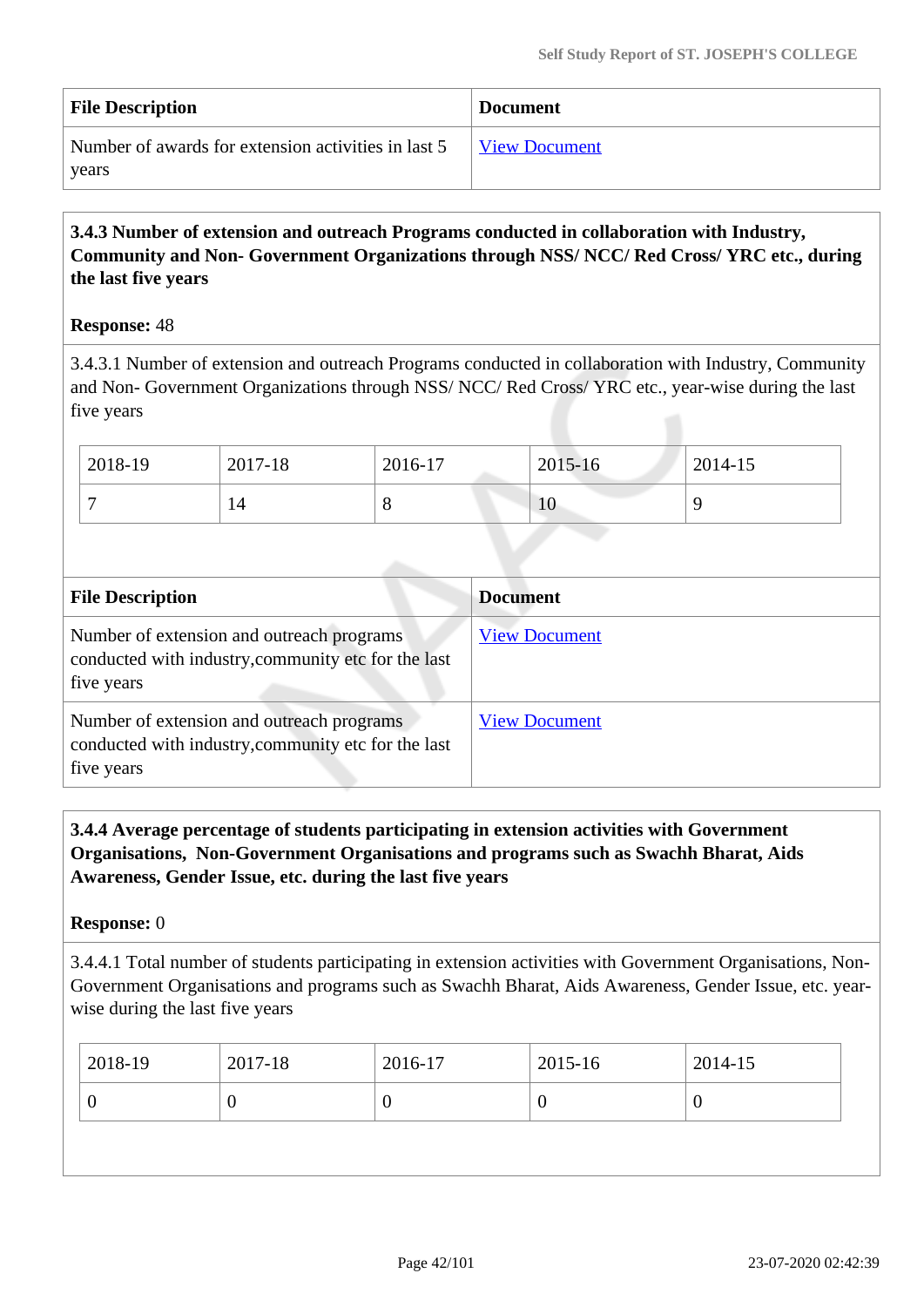| <b>File Description</b>                                                                      | <b>Document</b>      |
|----------------------------------------------------------------------------------------------|----------------------|
| Average percentage of students participating in<br>extension activities with Govt or NGO etc | <b>View Document</b> |

# **3.5 Collaboration**

 **3.5.1 Number of linkages for faculty exchange, student exchange, internship, field trip, on-the-job training, research, etc during the last five years**

# **Response:** 126

3.5.1.1 Number of linkages for faculty exchange, student exchange, internship, field trip, on-the-job training, research, etc year-wise during the last five years

| 2018-19 | 2017-18 | 2016-17 | 2015-16 | 2014-15 |
|---------|---------|---------|---------|---------|
| 24      | 26      | 24      | 26      | 26      |

| <b>File Description</b>                                         | <b>Document</b>      |
|-----------------------------------------------------------------|----------------------|
| Number of Collaborative activities for research,<br>faculty etc | <b>View Document</b> |

# **3.5.2 Number of functional MoUs with institutions of National/ International importance, Other Institutions, Industries, Corporate houses etc., during the last five years (only functional MoUs with ongoing activities to be considered)**

### **Response:** 5

3.5.2.1 Number of functional MoUs with institutions of national, international importance, other universities, industries, corporate houses etc. year-wise during the last five years (only functional MoUs with ongoing activities to be considered)

| 2018-19 | 2017-18 | 2016-17 | 2015-16 | 2014-15 |
|---------|---------|---------|---------|---------|
| ∼       |         |         | ◡       | -       |

| <b>File Description</b>                                                                                                                     | <b>Document</b>      |
|---------------------------------------------------------------------------------------------------------------------------------------------|----------------------|
| Details of functional MoUs with institutions of<br>national, international importance, other universities<br>etc during the last five years | <b>View Document</b> |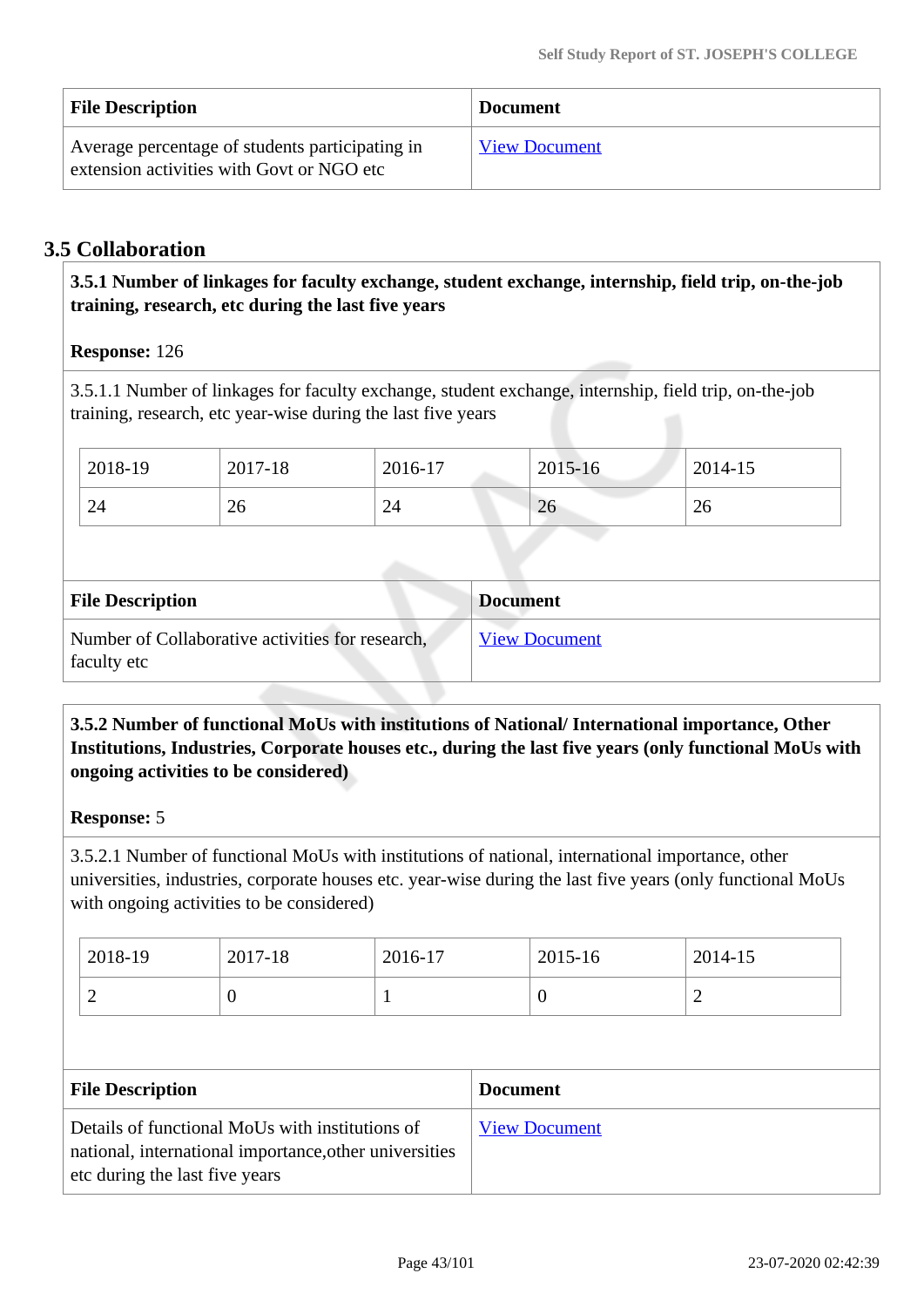# **Criterion 4 - Infrastructure and Learning Resources**

# **4.1 Physical Facilities**

 **4.1.1 The institution has adequate facilities for teaching- learning. viz., classrooms, laboratories, computing equipment, etc.**

# **Response:**

The College section began as a part of St Joseph's School, which started its journey in 1888. In 1927, the College section was affiliated to Calcutta University and in 1962, it acquired affiliation to North Bengal University. In 1963, the College moved out of the School premises into the present location. While in 1927, there were only 4 students, currently the strength of students is 2550.

The College has 19 Departments offering under-graduate courses in Arts, Commerce and Science disciplines. It also offers Post-Graduate course in English. Out of 19 Departments, in the UG section 14 are State Government Aided and 06 Departments are Self- Financed. There are 96 classrooms, out of which 31 are ICT enabled and 01 Web Connected. Apart from this, there are 5 spacious Halls for conducting Examination, 03 ICT enabled Seminar Halls for conducting seminars, workshops, conferences, 01 Research Hall and 01 Auditorium to conduct Extra-Co Curricular activities.For Scientific, Digital and Communication Skill enhancement of the students, there are 18 laboratories out of which 01 central laboratory is shared by science faculties. The College has a total of 06 Computer Labs and 01 Digital Lab.

To facilitate smooth functioning of the Academic and Administrative activities in the College, all Departments and Offices are equipped with addequate computers and other essential technological devices.

The College has so far installed 135 Desktops Computers, 4 Laptops, 10 Scanner-cum Printer and 18 printers to assist teachers and students for easy access and sharing of study materials and 04 Photocopy Machines for Administrative activities.

The College has 19 Departmental Staffrooms, 02 Common Staff-rooms for teachers and has 16 Departmental Libraries, 01 Central Library for both teachers and students, 03 girls' Common Room and 03 Boys' Common Room, 01 Infirmary and Health Center, 01 Chapel, 24 Lavatories (03 for Boys), 05 for girls students,06 for teaching staffs, 02 for non-teaching staff and 02 both for teaching and non-teaching staffs , 01 Canteen and 02 Generators for power backup.

The main building of the College houses the Examination Office, the Principal's Office, the Accounts Office, Bursar's Office, IQAC/RUSA/AISHE Office, 02 Offices for Vice- Principals (Academic and Administration) and 02 more for the Deans of Arts and Dean of Student Affairs.

The College also provides Hostel facilities for both Boys (Xavier Hostel) and Girls (Fairview Hostel) along with Recreational Room, Sick Room and a Prayer Room.

Xavier Hostel for boys has a capacity for 100 occupants, where each student is provided with personal room and the Fairview Hostel has an accommodation capacity of 90 girls students in 25 rooms.

**4.1.2 The institution has adequate facilities for sports, games (indoor, outdoor),gymnasium, yoga**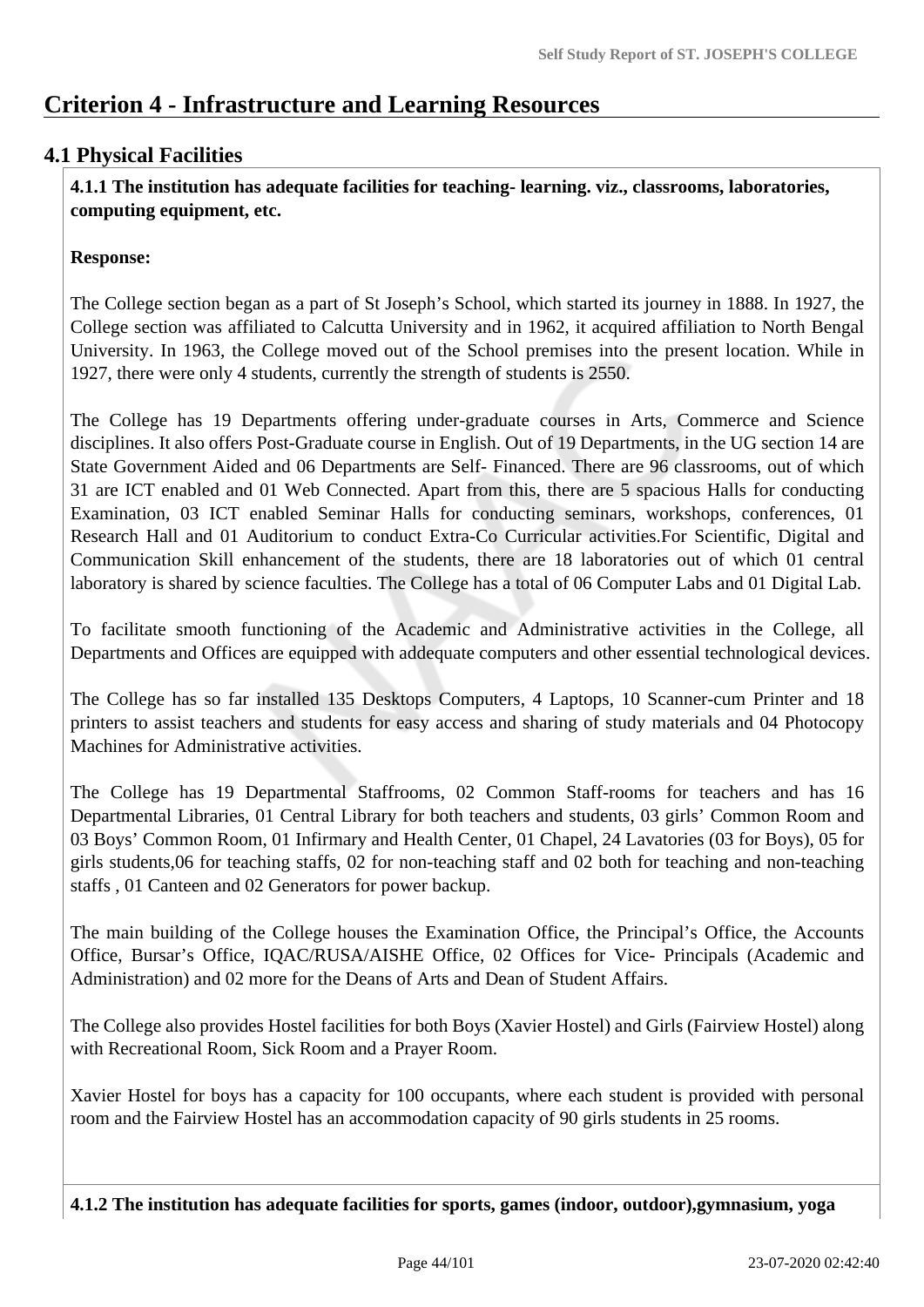### **centre etc., and cultural activities**

# **Response:**

The College has more than 18 indoor and outdoor infrastructures for sports. For outdoor events, two play grounds, St Joseph School football stadium and St Joseph's College volleyball court are used. For indoor games, the College is equipped with 1920 sq ft Stanford Hall. There is also a 600 sq ft Gymnasium and a 5600 sq ft Campion Hall for Yoga classes.

The College has five spacious halls to conduct examination namely, Campion Hall, Loyola Hall, Matteo Ricci (M.R) I, M.R II, M.R IV, M.R III Hall with an area of 1050 sq ft is used exclusively for conducting research activities.

The College has three ICT enabled Seminar halls namely covering 900 sq ft, 1200 sq ft and 1200 sq ft respectively for conducting workshops and conferences.

| No.                                | <b>Sports/Games Facilities</b>  | <b>Place</b>                       | <b>Size or Area</b>         | Yea<br>Esta      |
|------------------------------------|---------------------------------|------------------------------------|-----------------------------|------------------|
| 1.                                 | Football                        | St Joseph's School Ground          | $50,000$ sq ft              | 1888             |
|                                    | <b>Badminton Court</b>          | <b>Stanford Hall</b>               | $1920$ sq ft                | 1975             |
| $\frac{2}{3}$ .                    | <b>Table Tennis Court</b>       | <b>Stanford Hall</b>               | 1920 sq ft                  | 1975             |
|                                    |                                 | <b>Ground floor of Hostel Mess</b> | $1200$ sq ft                | 201 <sub>6</sub> |
| þ.                                 | <b>Volleyball Court</b>         | St Joseph's College Ground         | $3500$ sq ft                | 1963             |
|                                    | Gymnasium                       | <b>Near Commerce Dept</b>          | $600$ sq ft                 | 2014             |
| $\frac{5}{6}$ .<br>$\frac{6}{7}$ . | Yoga                            | <b>Campion Hall</b>                |                             | 1965             |
|                                    |                                 | New Conference Hall                | $1200$ sq ft                | 2019             |
| $\frac{8}{9}$ .                    |                                 | MR 1- Hall                         | $2500$ sq ft                | 2019             |
|                                    |                                 | MR 2- Hall                         | $1800$ sq ft                | 2019             |
| 10.                                |                                 | MR 3- Hall                         | $1050$ sq ft                | 2019             |
| 11.                                |                                 | MR 4- Hall                         | $1800$ sq ft                | 2019             |
| 12.                                |                                 | Loyola Hall                        | $2000$ sq ft                | 2001             |
| $\vert 13. \vert$                  |                                 | Seminar Hall (Main Building)       | $900$ sq ft                 | 2013             |
| 14.                                | <b>SJCLC</b>                    |                                    | $150 + 150 + 600 + 6002019$ |                  |
|                                    |                                 |                                    | sq ft (Four halls)          |                  |
| 15.                                | Teachers/staff common room      |                                    | $600$ sq ft                 | 1965             |
| 16.                                |                                 | Campion Hall                       | $5600$ sq ft                | 1965             |
| 17.                                |                                 | <b>Boys Hostel</b>                 | $4000$ sq ft                | 1963             |
| 18.                                |                                 | <b>SFC Conference Hall</b>         | $1200$ sq ft                | 2000             |
| 19.                                |                                 | Chemistry Hall                     | $2800$ sq ft                | 1961             |
| 20.                                |                                 | Physics Hall                       | $1800$ sq ft                | 1963             |
| $\overline{21}$ .                  | <b>Students Councilors room</b> |                                    | $100$ sq ft                 | 2001             |
| 22.                                | NCC Office                      |                                    | $450$ sq ft                 | 2005             |
| $\overline{23}$                    | Infirmary                       |                                    | $300$ sq ft                 | 2018             |

Stanford Hall with area covering 1920 Sq ft and Campion Hall of area covering 5600 sq ft are exclusively used for conducting cultural events such as cultural event named Harmony, Fresher's Welcome, Teachers Day, World Environment Day, Inter college Debate and Quizes, documentary film festival, Induction Programs and Photo exhibition.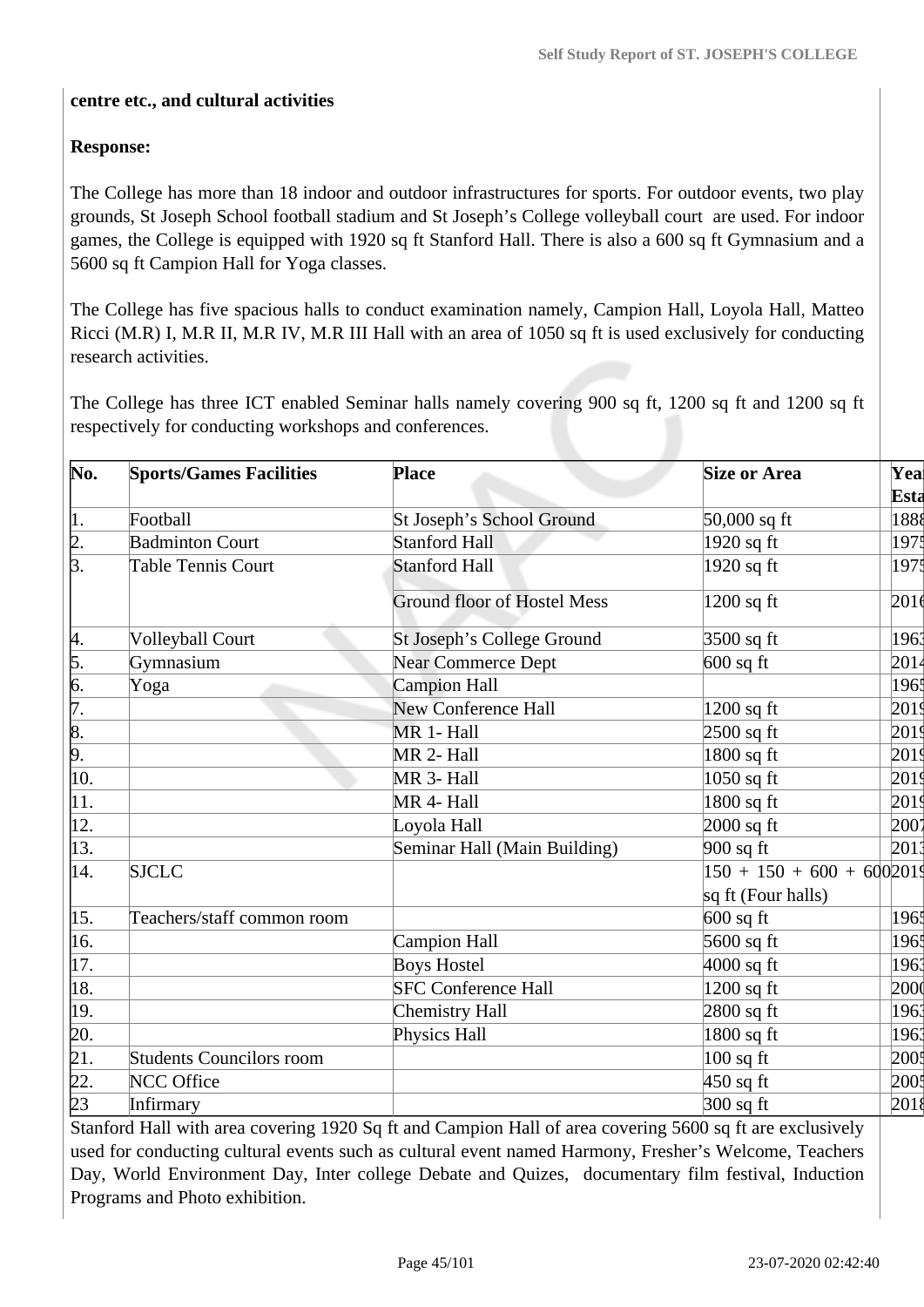The College has four halls with an area of 150, 150, 600 and 600 sq ft for SJC Learning Centre. The institute also has three student Common Rooms for the girls. There is one student councillor room of 100 sq ft area and one room for NCC Office of 450 sq ft along with the NSS and AICUF offices. The College has an Infirmary covering an area of 300 sq ft. It is equipped with all the necessary facilities that should be there in an infirmary.

Games/Sports facilities or cultural activities facilities with size of area and its year of establishment:

 **4.1.3 Percentage of classrooms and seminar halls with ICT - enabled facilities such as smart class, LMS, etc**

#### **Response:** 29.09

4.1.3.1 Number of classrooms and seminar halls with ICT facilities

Response: 32

| <b>File Description</b>                                               | <b>Document</b>      |
|-----------------------------------------------------------------------|----------------------|
| Number of classrooms and seminar halls with ICT<br>enabled facilities | <b>View Document</b> |

### **4.1.4 Average percentage of budget allocation, excluding salary for infrastructure augmentation during the last five years.**

#### **Response:** 0

4.1.4.1 Budget allocation for infrastructure augmentation, excluding salary year-wise during the last five years (INR in Lakhs)

| 2018-19                                                                      | 2017-18  | 2016-17  |  | 2015-16              | 2014-15  |  |
|------------------------------------------------------------------------------|----------|----------|--|----------------------|----------|--|
| 0                                                                            | $\theta$ | $\theta$ |  | $\bf{0}$             | $\theta$ |  |
|                                                                              |          |          |  |                      |          |  |
| <b>File Description</b><br><b>Document</b>                                   |          |          |  |                      |          |  |
| Details of budget allocation, excluding salary during<br>the last five years |          |          |  | <b>View Document</b> |          |  |

### **4.2 Library as a Learning Resource**

**4.2.1 Library is automated using Integrated Library Management System (ILMS)**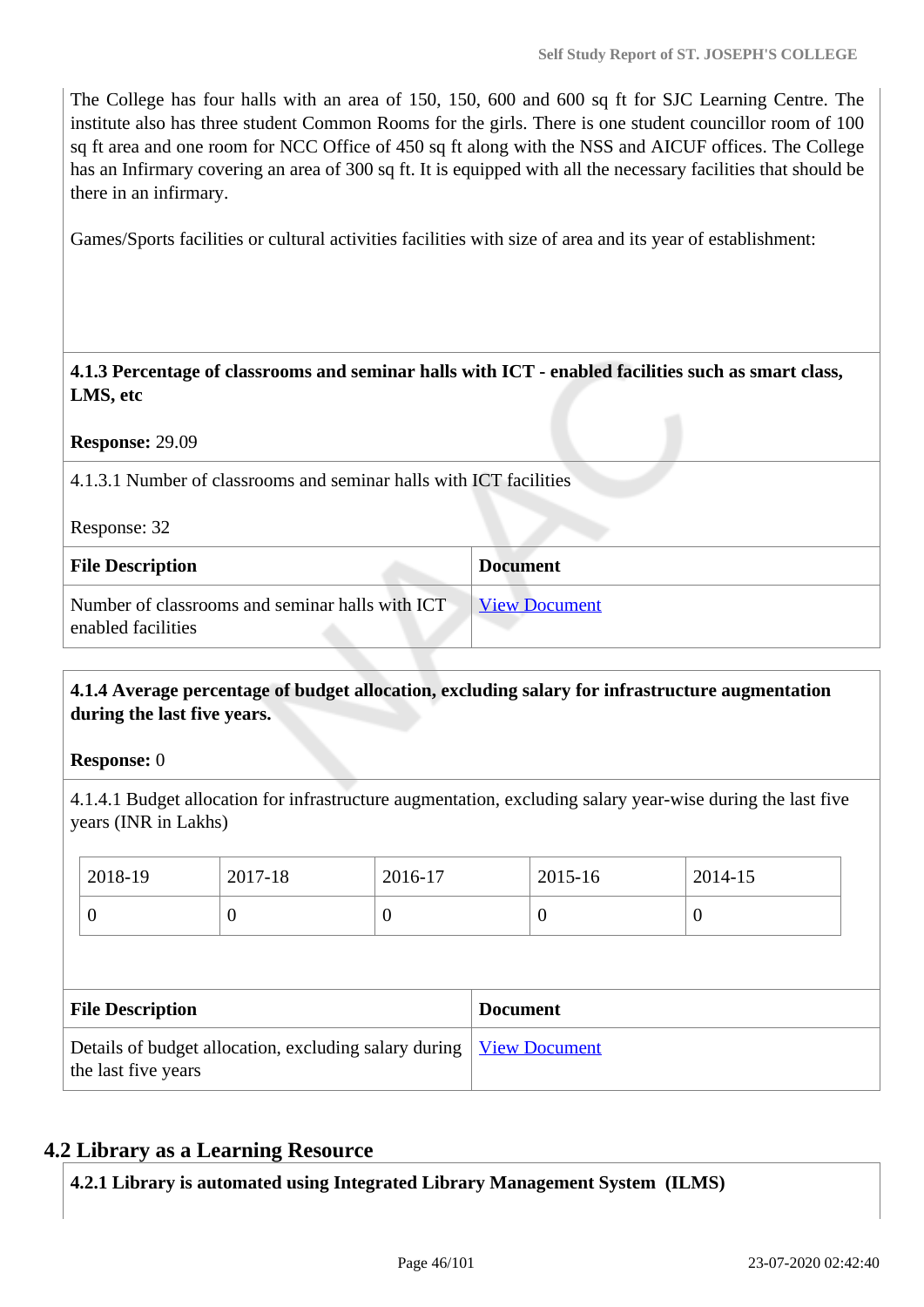# **Response:**

Software for University Libraries (SOUL) is state-of-the-art integrated library management software designed and developed by the INFLIBNET Centre based on requirements of Colleges. It is user-friendly software developed to work under client-server environment. The software is compliant to international standards for bibliographic formats, networking and circulation protocols. The software is designed to automate all housekeeping operations in the Library. The first version of software i.e. SOUL 1.0 was released during CALIBER 2000. The latest version of the software, which is operated in St. Joseph's College, (i.e. SOUL 2.0) was released in January 2009 and it was implemented in the Library in the year 2004. The database for new version of SOUL is designed for latest versions of MS-SQL and MySQL (or any other popular RDBMS). SOUL 2.0 is also compliant to international standards such as MARC 21 bibliographic format, Unicode based Universal Character Sets for multilingual bibliographic records and NCIP 2.0 and SIP 2 based protocols for electronic surveillance and control. The main features and functions here are:

- UNICODE based multilingual support for Indian and foreign languages;
- Compliant to NCIP 2.0 protocol for RFID and other related applications especially for electronic surveillance
- Client-server based architecture, user-friendly interface that does not require extensive student training
- Supports multi-platform for bibliographic database such as My SQL, MS-SQL or any other RDBMS;
- Supports cataloguing of electronic resources such as e-journals, e-books, virtually any type of material;
- Supports requirements of digital library and facilitate link to full-text articles and other digital objects;
- Support online copy cataloguing from MARC21 supported bibliographic database;
- Supports ground-level practical requirements of the libraries such as stock verification, book bank, vigorous maintenance functions, transaction level enhanced security, etc.;
- Provides facility to send reports through e-mail, allows users to save the reports in various formats such as Word, PDF, Excel, MARCXML, etc.;
- Highly versatile and user-friendly OPAC with simple and advanced search. OPAC users can export their search results in to PDF, MS Excel, and MARCXML format;
- Supports authority files of personal name, corporate body, subject headings and series name;
- Supports data exchange through ISO-2709 standard;
- Provides simple budgeting system and single window operation for all major circulation functions.

# **4.2.2 Collection of rare books, manuscripts, special reports or any other knowledge resources for library enrichment**

### **Response:**

St. Joseph's College, Darjeeling boasts of a historical legacy that is unmatched in the Hills. The College was established at its present location in the year 1927 and it has contributed greatly to the cause of higher education not only in the hills, but also to neighbouring states and countries such as Nepal and Bhutan. In this regard, the College library, with its huge physical resources has been a potent driver of this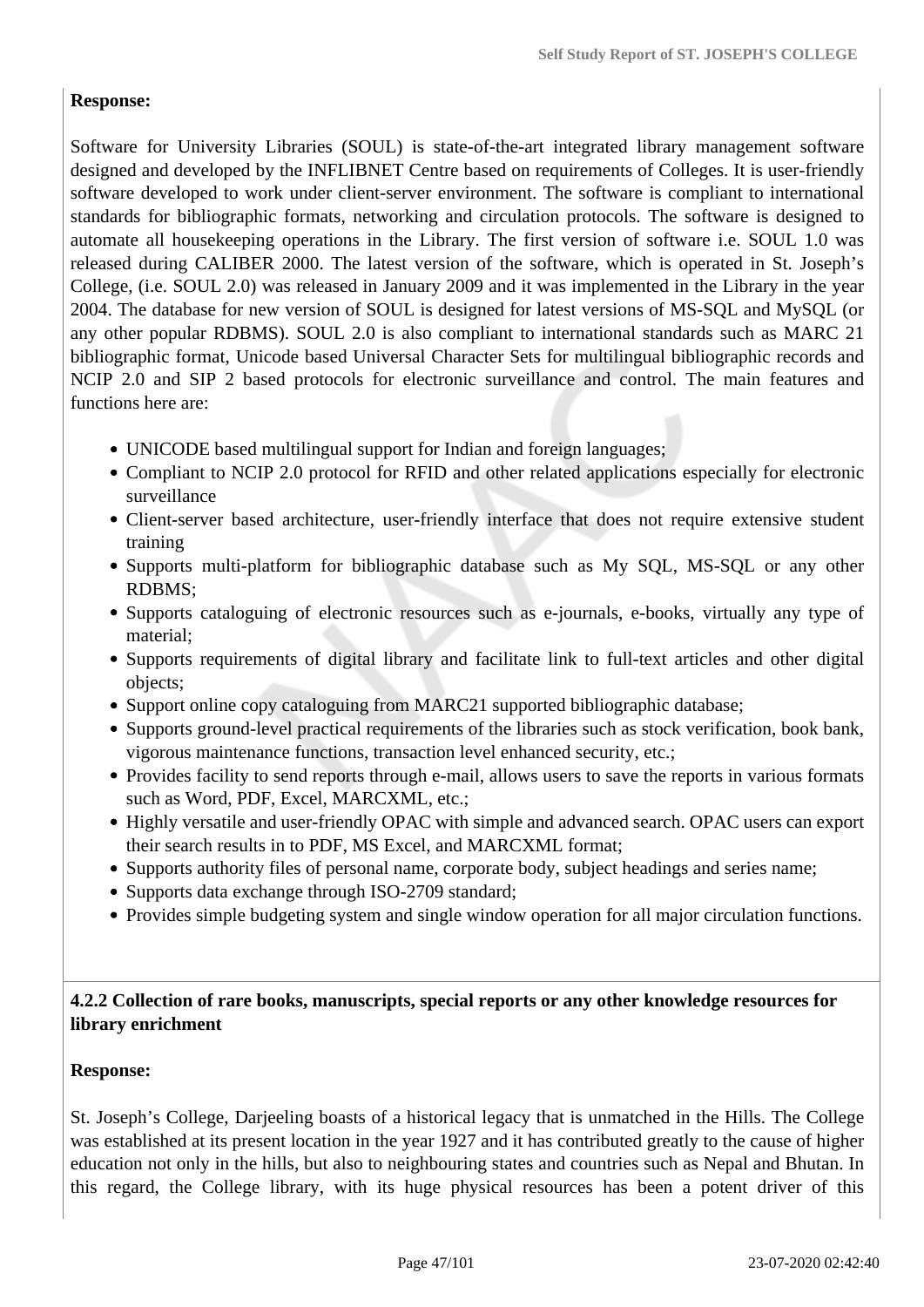transformation. Library Committee members are re-evaluating their approach to repair of the books, manuscripts and pamphlets that make up a library's general collections and have proposed digitization for better access and conservation. While with the introduction of new facilities such as digital learning and eresources the College Library has updated itself in this matter, the preservation of rare books, manuscripts, special reports and other knowledge resource has not escaped the attention of the College. These resources are heritage material which are identified, protected and preserved for future use and reference. These include collections of materials such as gazetteers, reports from the British colonial era, books on history and others. A book/manuscript/report that is worn and tattered can only benefit by quality restoration, rebinding, or repair. The exception to this might be something that is very worn and tattered but it is a good example of a particular binding that is extremely rare. The list of the books is continuously updated through the Library Committee.

| <b>File Description</b>    | <b>Document</b>      |
|----------------------------|----------------------|
| Any additional information | <b>View Document</b> |

| 4.2.3 Does the institution have the following: |                      |
|------------------------------------------------|----------------------|
| 1.e-journals                                   |                      |
| 2.e-ShodhSindhu                                |                      |
| 3. Shodhganga Membership                       |                      |
| 4.e-books                                      |                      |
| 5. Databases                                   |                      |
|                                                |                      |
| A. Any 4 of the above                          |                      |
|                                                |                      |
| <b>B.</b> Any 3 of the above                   |                      |
|                                                |                      |
| C. Any 2 of the above                          |                      |
|                                                |                      |
| D. Any 1 of the above                          |                      |
|                                                |                      |
| <b>Response:</b> C. Any 2 of the above         |                      |
|                                                |                      |
| <b>File Description</b>                        | <b>Document</b>      |
| Details of subscriptions like e-journals,e-    | <b>View Document</b> |
| ShodhSindhu,Shodhganga Membership etc          |                      |

# **4.2.4 Average annual expenditure for purchase of books and journals during the last five years (INR in Lakhs)**

### **Response:** 1.2

4.2.4.1 Annual expenditure for purchase of books and journals year-wise during the last five years (INR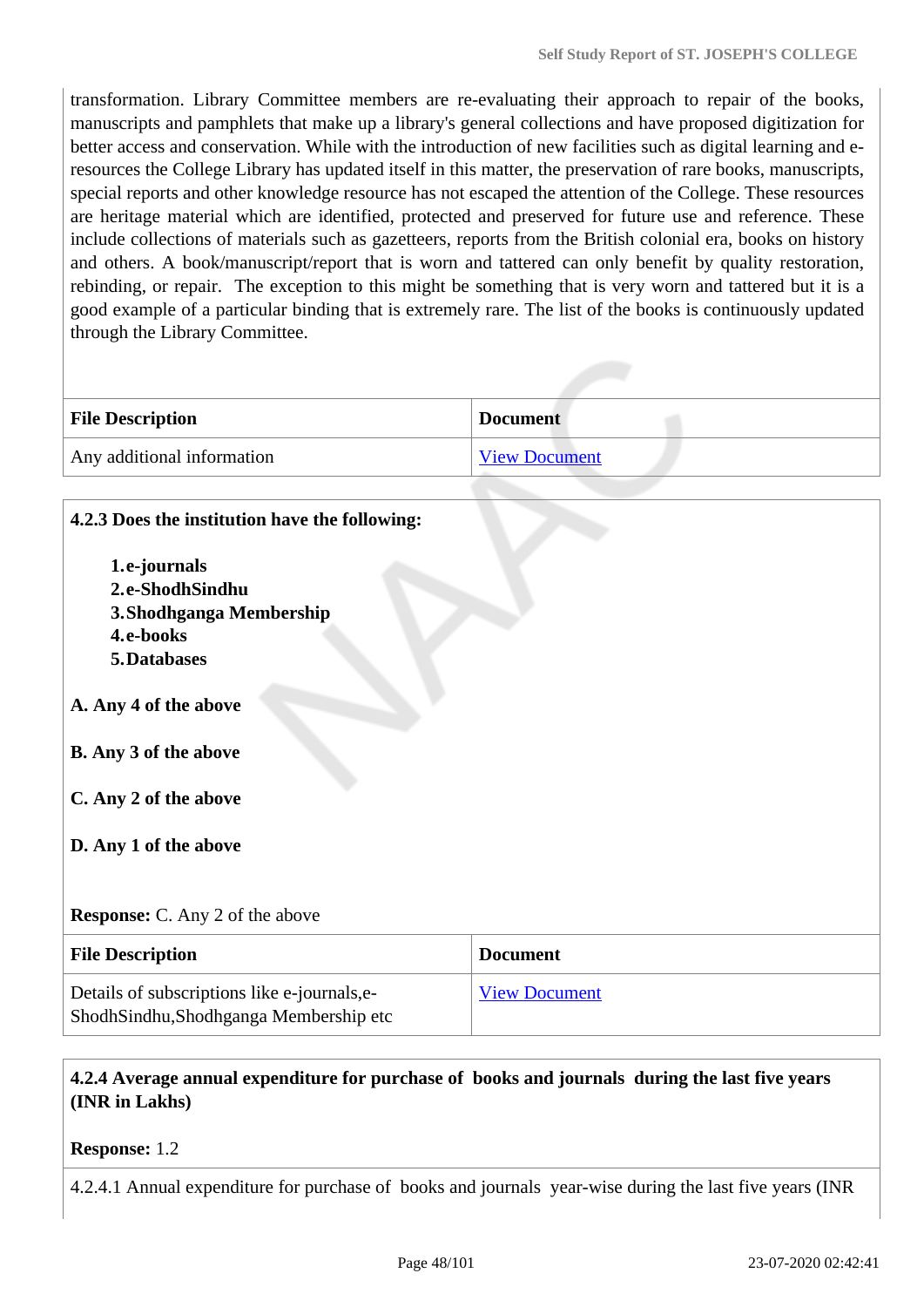in Lakhs)

| Details of annual expenditure for purchase of books<br>and journals during the last five years |         |         | <b>View Document</b> |         |         |  |
|------------------------------------------------------------------------------------------------|---------|---------|----------------------|---------|---------|--|
| <b>File Description</b>                                                                        |         |         | <b>Document</b>      |         |         |  |
|                                                                                                |         |         |                      |         |         |  |
| .77872                                                                                         | .66286  | .70655  |                      | .90421  | 2.96851 |  |
| 2018-19                                                                                        | 2017-18 | 2016-17 |                      | 2015-16 | 2014-15 |  |

| 4.2.5 Availability of remote access to e-resources of the library                        |
|------------------------------------------------------------------------------------------|
| <b>Response:</b> No                                                                      |
| 4.2.6 Percentage per day usage of library by teachers and students                       |
| <b>Response: 4.77</b>                                                                    |
| 4.2.6.1 Average number of teachers and students using library per day over last one year |
| Response: 124                                                                            |

# **4.3 IT Infrastructure**

# **4.3.1 Institution frequently updates its IT facilities including Wi-Fi**

### **Response:**

IT facilities in the current education system are a necessity which cannot be ignored. Hence the College provides a numbers of IT facilities to provide access and promote the growth of the students in the fields of education to transform their academic engagements fruitful and meaningful.

The College has provided Smart Class-Rooms facilities in almost all the Departments which has helped to make the classroom teaching-learning more effective, updated and interesting. Smart class saves a lot of time during lectures in the class as teachers do not need to write on the boards to give them notes or draw figures to pass on important information. All of the notes are digitized and saved in the computer data base which can be simply displayed with a click of a button. After the implementation of these facilities, there has been positive change that is evident in the classroom environment through discussions and debates. The effectiveness of these methods has also been constantly observed.

Apart from the Smart Classroom the College has provided other facilities such as LCD projectors. The LCD projectors has made things very easy such as the conducting of Seminars and other interactive programs. Almost each Department has LCD facility for better educational purposes. Each Department of the College is provided with either a Desktop PC or Laptop of latest configurations that is available both to the students and the teachers.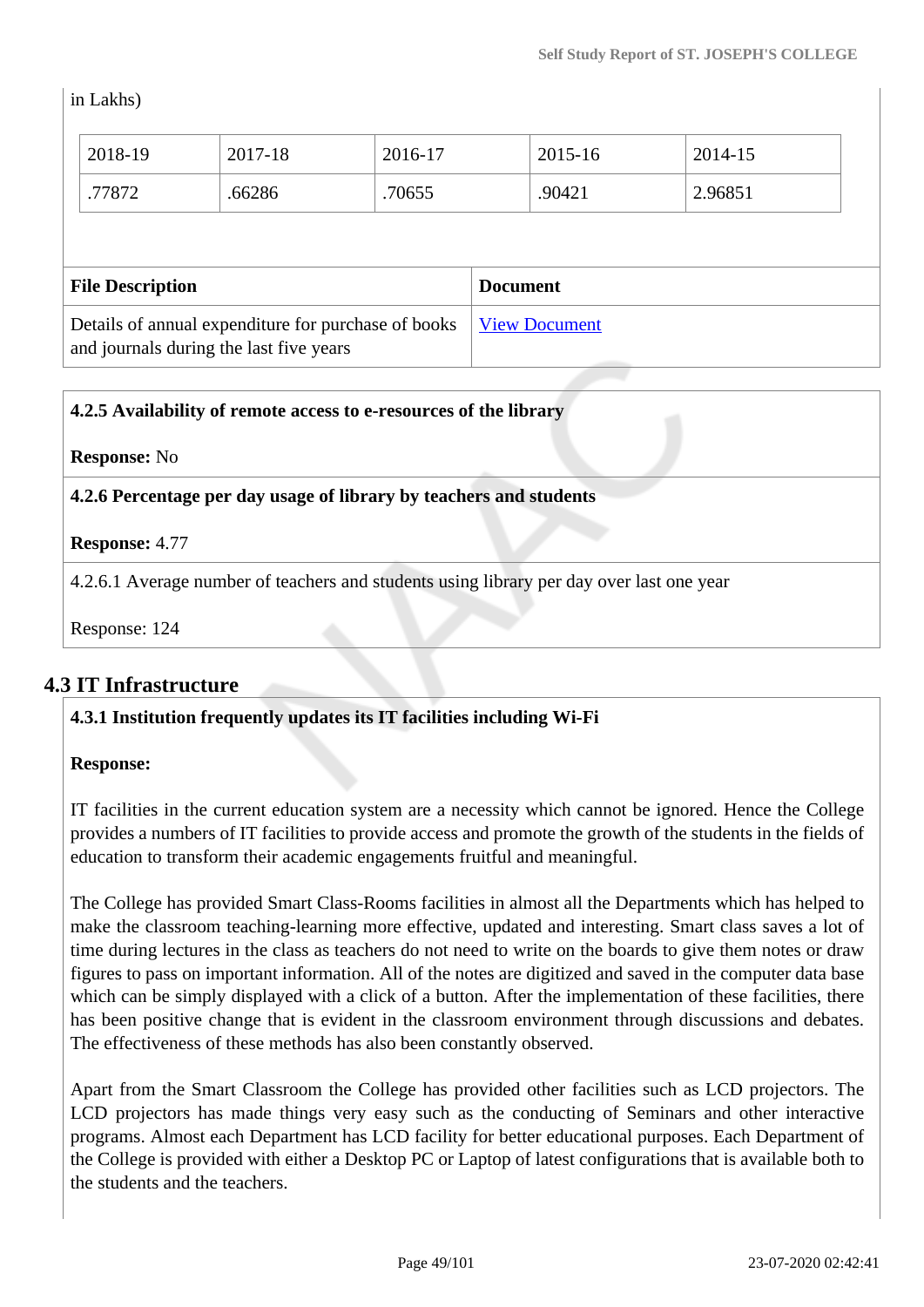All Departments are also provided with Printers and scanners facilities. Students usually require to conduct projects and assignments in printed form, Thus the printer and the scanner facilities become very essential. For official and other Departmental works, such are printing notices and study materials it is important that all Departments have printing and scanning. Keeping in mind that printing and scanning costs outside of the campus are expensive for students, all the Departments provides these facilities so to make the things easier and cheaper for the students. Apart from these facilities, Wi-Fi and Broad band access are also available within the campus for all.

Wi-Fi connection is another facility that has played an important role in the day-to-day lives of the students. The internet connection through Wi-Fi Router and Jio Broadband in the campus is provided to every Department for educational purposes. These are two internet systems, one is a portable WiFi router (Wireless) and the other is a Reliance Jio broadband. Simultaneous multiple accesses from Wifi Router is limited whereas Broadband has limitless access. The data use of the broadband however has been limited per user. The speed of the Broadband is 3—50 Mbps and the speed of the Wifi Router varies from Department to Department because of the location of the Departments within the College campus. Students are provided with permanent Login facilities to these two internet facilities as per the need for the promotion of their educational and other relevant activities.

# **4.3.2 Student - Computer ratio**

**Response:** 20.75

 **4.3.3 Available bandwidth of internet connection in the Institution (Lease line) >=50 MBPS**

**35-50 MBPS**

**20-35 MBPS**

**5-20 MBPS**

**Response:** 35-50 MBPS

 **4.3.4 Facilities for e-content development such as Media Centre, Recording facility, Lecture Capturing System (LCS)**

**Response:** No

| <b>File Description</b>                                                               | <b>Document</b> |
|---------------------------------------------------------------------------------------|-----------------|
| Facilities for e-content development such as Media<br>Centre, Recording facility, LCS | View Document   |

# **4.4 Maintenance of Campus Infrastructure**

**4.4.1 Average Expenditure incurred on maintenance of physical facilities and academic support**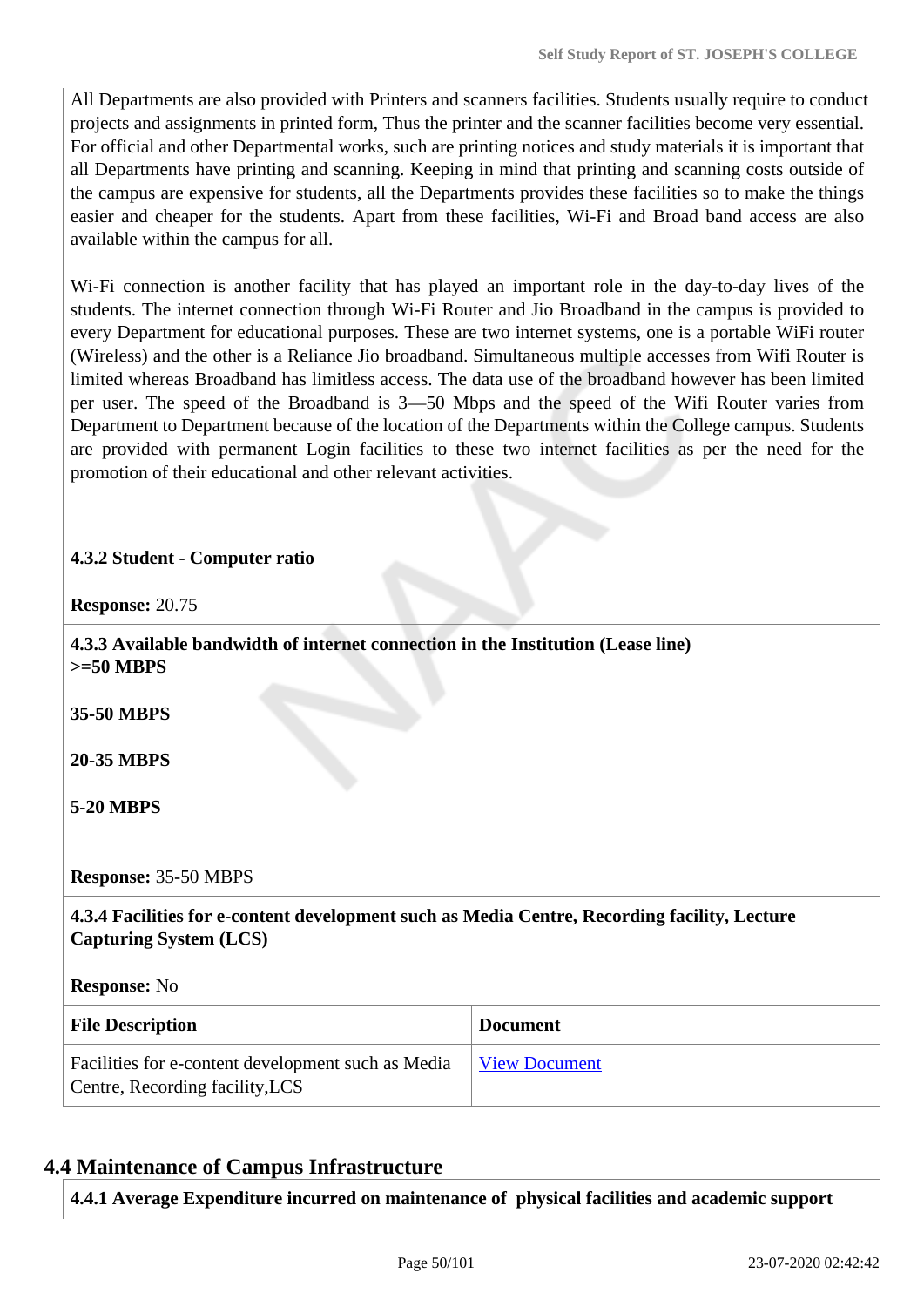# **facilities excluding salary component, as a percentage during the last five years**

### **Response:** 41.22

4.4.1.1 Expenditure incurred on maintenance of physical facilities and academic support facilities excluding salary component year-wise during the last five years (INR in Lakhs)

| 2018-19  | 2017-18  | 2016-17    | 2015-16    | 2014-15    |
|----------|----------|------------|------------|------------|
| 39.57290 | 26.75989 | 76.6301250 | 55.7979620 | 40.3447810 |

| <b>File Description</b>                                                                         | <b>Document</b>      |
|-------------------------------------------------------------------------------------------------|----------------------|
| Details about assigned budget and expenditure on<br>physical facilities and academic facilities | <b>View Document</b> |

# **4.4.2 There are established systems and procedures for maintaining and utilizing physical, academic and support facilities - laboratory, library, sports complex, computers, classrooms etc.**

### **Response:**

With regards to the procedures for maintaining and utilizing physical, academic and support facilities, the system followed by the College can be divided into two parts:

**Planning and infrastructure process:** Under this system, there are three stages. The first stage is the Teacher Council meeting which is held at frequent intervals, where the needs of the institution and faculties are assessed. Second, through the Planning Board the larger details of above mentioned needs are evaluated in collaboration with IQAC. This proposal would then be placed to the Governing Body for discussion and approval. After approval is processed from the Governing Body, the proposed ideas/planning are implemented through the functioning of different Departments and Committees.

**Maintenance and utilization:** With regard to this system, it is to be noted that each Department has individual inventory book with relevant numbering sequence for recording all existing physical facilities i.e. computers, laptops, printers, Departmental library books, heating units, computer tables, desks, chairs, almirah and cupboards etc. The HoD is responsible for the proper maintenance and utilisation at this level. Official and administrative building also maintains record of its own assets. A separate inventory book of assets is also maintained showcasing the utilization of Government (central/state) grants such as RUSA funds. The Botany Department maintains the BOOST Register to record the list instruments bought under BOOST Programme.

For the Library, the Librarian in consultation with the IQAC prepares the inventory of items, and where needed, procurement is approved by the Library Committee that includes the Librarian and other faculty members. For all matters of the library, the supervision rests with the Librarian. Activities such as restoration of old and damaged books, cleaning of books and binding are carried out so as to maintain the quality and readability of the books. For the computers, there are anti-virus which are installed for prevention of corruption, and for hardware related problems, an AMC is signed with Digitech which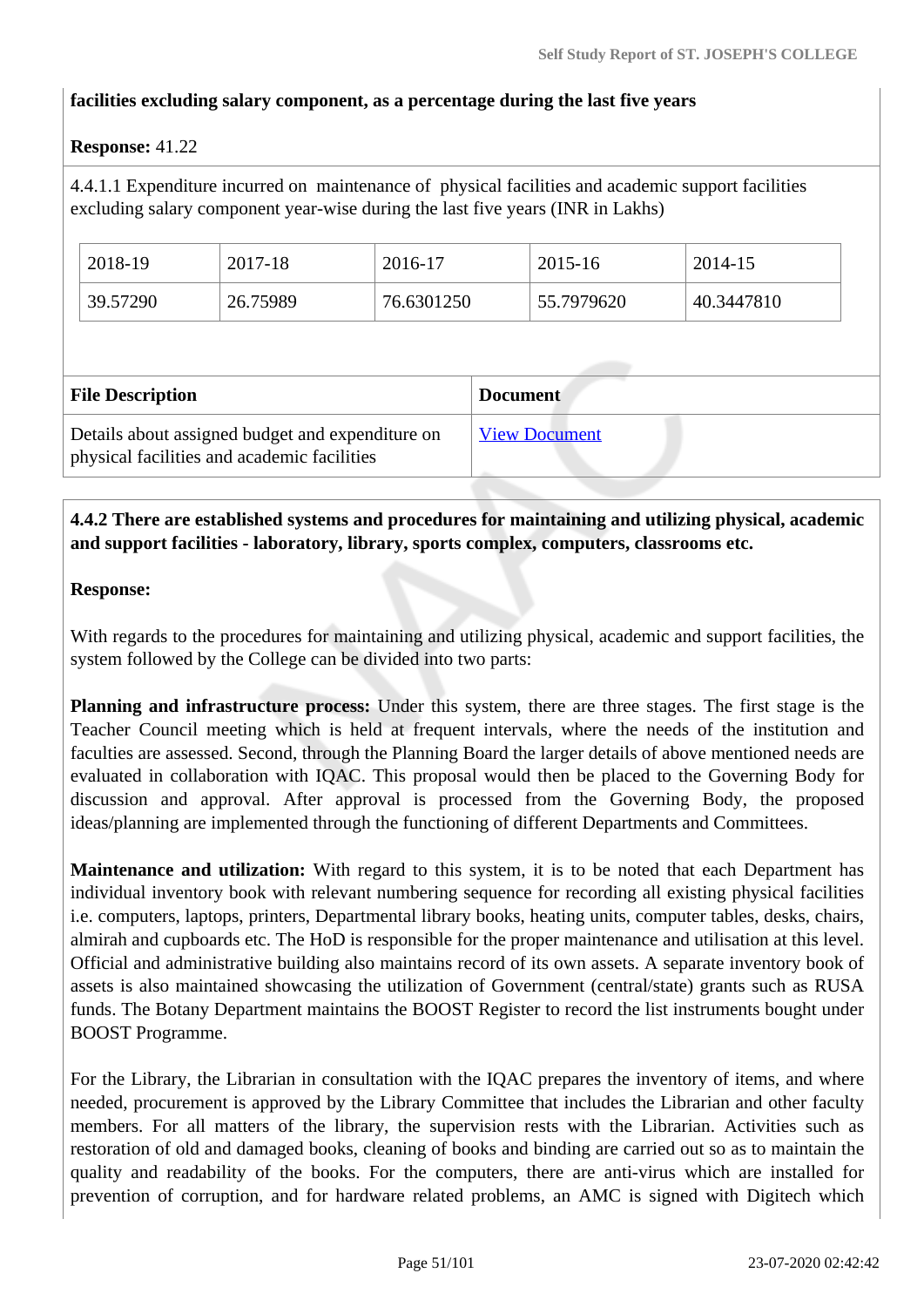ensures proper maintenance of the machines.

The Sports Committee is responsible for maintenance of the various sports infrastructure and equipment. In this regard, an inventory of all the items is maintained. The inventory also contains a record of used/damaged articles such as badminton shuttle, TT balls, footballs and others.

For the Classrooms, the responsibility of maintenance begins with the students, who inform the CRs and the HoDs. Physical maintenance works are requisitioned by the HoD to the Estate Manager for activities such as repairs, bulb fixtures, maintenance of ICT equipment, desk and benches, doors and windows, and other electrical equipments.

Maintenance and repairs of existing physical facilities are under authority and supervision of Estate Manager. The maintenance of all IT facilities, is provided by Digitech, which is a Siliguri based IT and Consultancy firm, located at Hill-cart Road, Siliguri. In this regard, the College has secured a one year contract of 'Annual Maintenance Contract' (AMC) with Digitech for the same. Mr. Ansar Ali, who is an employee of the said firm, makes his weekly visit for such maintenance and repair.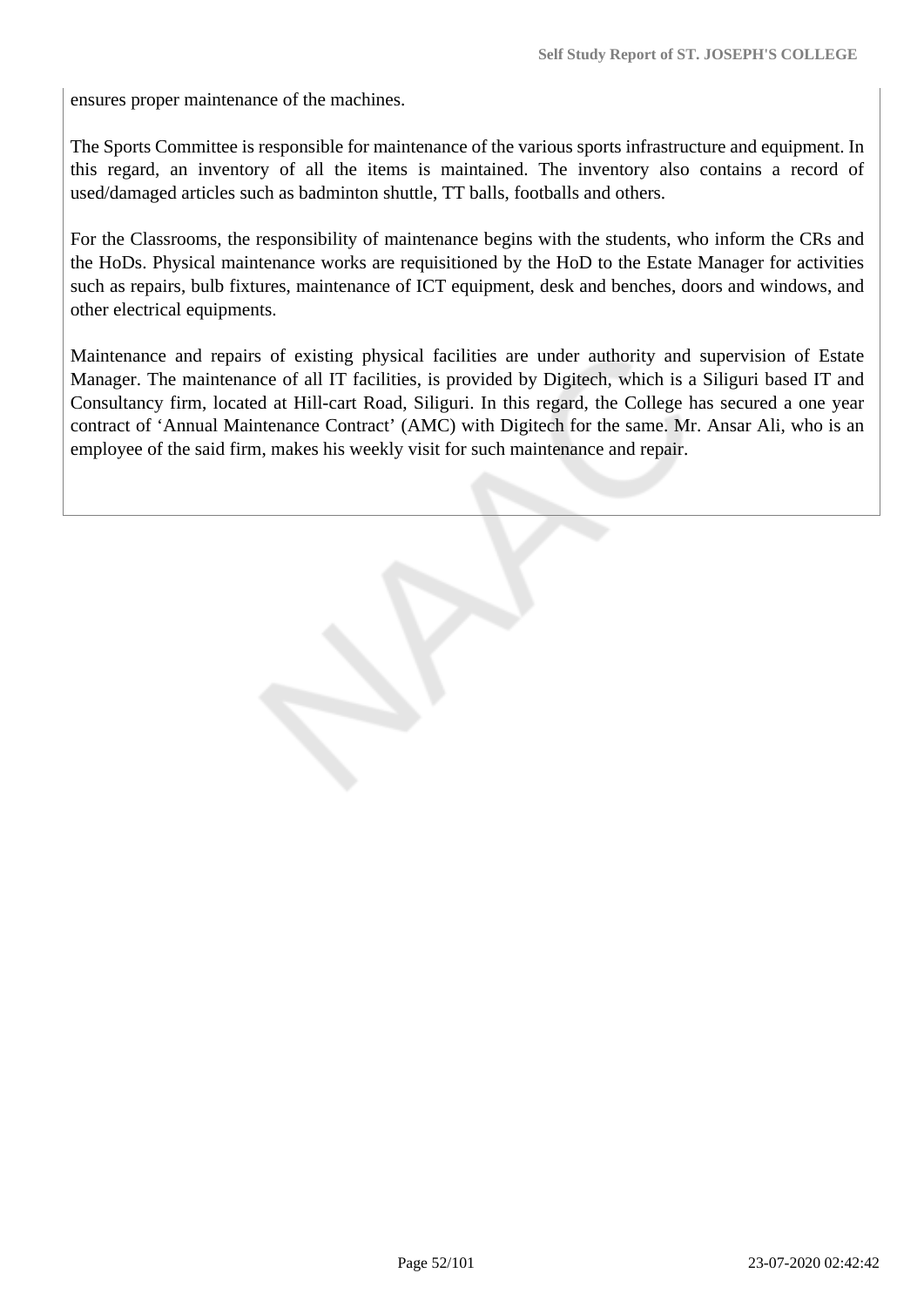# **Criterion 5 - Student Support and Progression**

# **5.1 Student Support**

# **5.1.1 Average percentage of students benefited by scholarships and freeships provided by the Government during the last five years**

### **Response:** 0

5.1.1.1 Number of students benefited by scholarships and freeships provided by the Government year-wise during the last five years

| 2018-19 | 2017-18 | 2016-17 | 2015-16 | 2014-15 |
|---------|---------|---------|---------|---------|
|         |         | U       | v       | ν       |

| <b>File Description</b>                                                                                                            | <b>Document</b>      |
|------------------------------------------------------------------------------------------------------------------------------------|----------------------|
| Average percentage of students benefited by<br>scholarships and freeships provided by the<br>Government during the last five years | <b>View Document</b> |

# **5.1.2 Average percentage of students benefited by scholarships, freeships, etc. provided by the institution besides government schemes during the last five years**

### **Response:** 0

5.1.2.1 Total number of students benefited by scholarships, freeships, etc provided by the institution besides government schemes year-wise during the last five years

| 2018-19 | 2017-18 | 2016-17 | 2015-16 | 2014-15 |
|---------|---------|---------|---------|---------|
|         |         | ν       |         | ν       |

**5.1.3 Number of capability enhancement and development schemes –**

- **1.For competitive examinations**
- **2.Career counselling**
- **3.Soft skill development**
- **4.Remedial coaching**
- **5.Language lab**
- **6.Bridge courses**
- **7.Yoga and meditation**
- **8.Personal Counselling**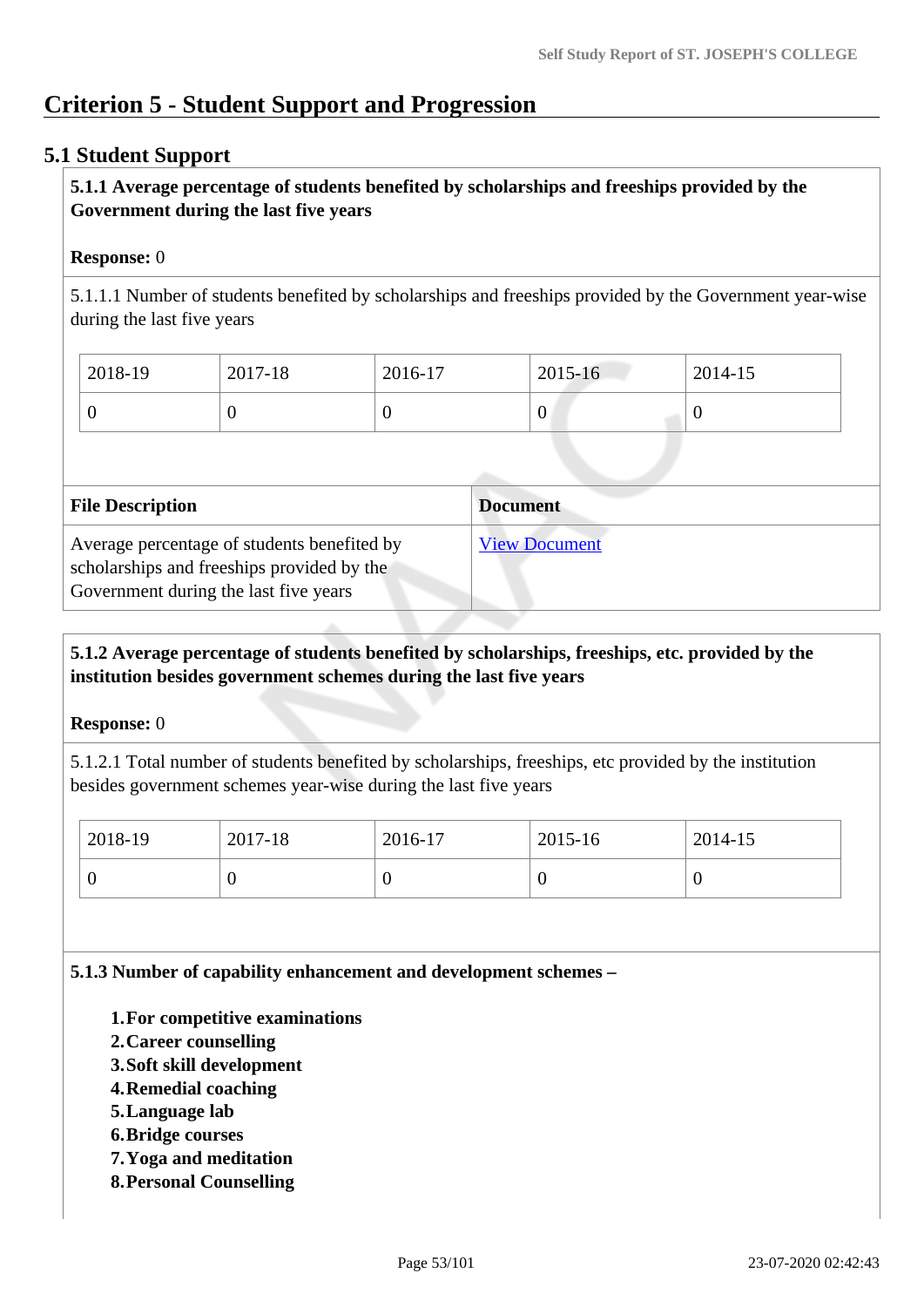**A. 7 or more of the above**

**B. Any 6 of the above**

**C. Any 5 of the above**

### **D. Any 4 of the above**

**Response:** B. Any 6 of the above

| <b>File Description</b>                                                           | <b>Document</b>      |  |
|-----------------------------------------------------------------------------------|----------------------|--|
| Details of capability enhancement and development <u>View Document</u><br>schemes |                      |  |
| Link to Institutional website                                                     | <b>View Document</b> |  |

### **5.1.4 Average percentage of student benefited by guidance for competitive examinations and career counselling offered by the institution during the last five years**

#### **Response:** 4.16

5.1.4.1 Number of students benefited by guidance for competitive examinations and career counselling offered by the institution year-wise during the last five years

| 2018-19 | 2017-18 | 2016-17                | 2015-16          | 2014-15 |  |
|---------|---------|------------------------|------------------|---------|--|
| 101     | 89      | 10 <sup>1</sup><br>101 | $Q\subset$<br>ΟJ | 88      |  |

| <b>File Description</b>                                                                                                       | <b>Document</b>      |
|-------------------------------------------------------------------------------------------------------------------------------|----------------------|
| Number of students benefited by guidance for<br>competitive examinations and career counselling<br>during the last five years | <b>View Document</b> |

# **5.1.5 Average percentage of students benefited by Vocational Education and Training (VET) during the last five years**

#### **Response:** 0

5.1.5.1 Number of students attending VET year-wise during the last five years

| 2018-19 | 2017-18 | 2016-17 | 2015-16 | 2014-15 |
|---------|---------|---------|---------|---------|
|         | ν       |         |         | U       |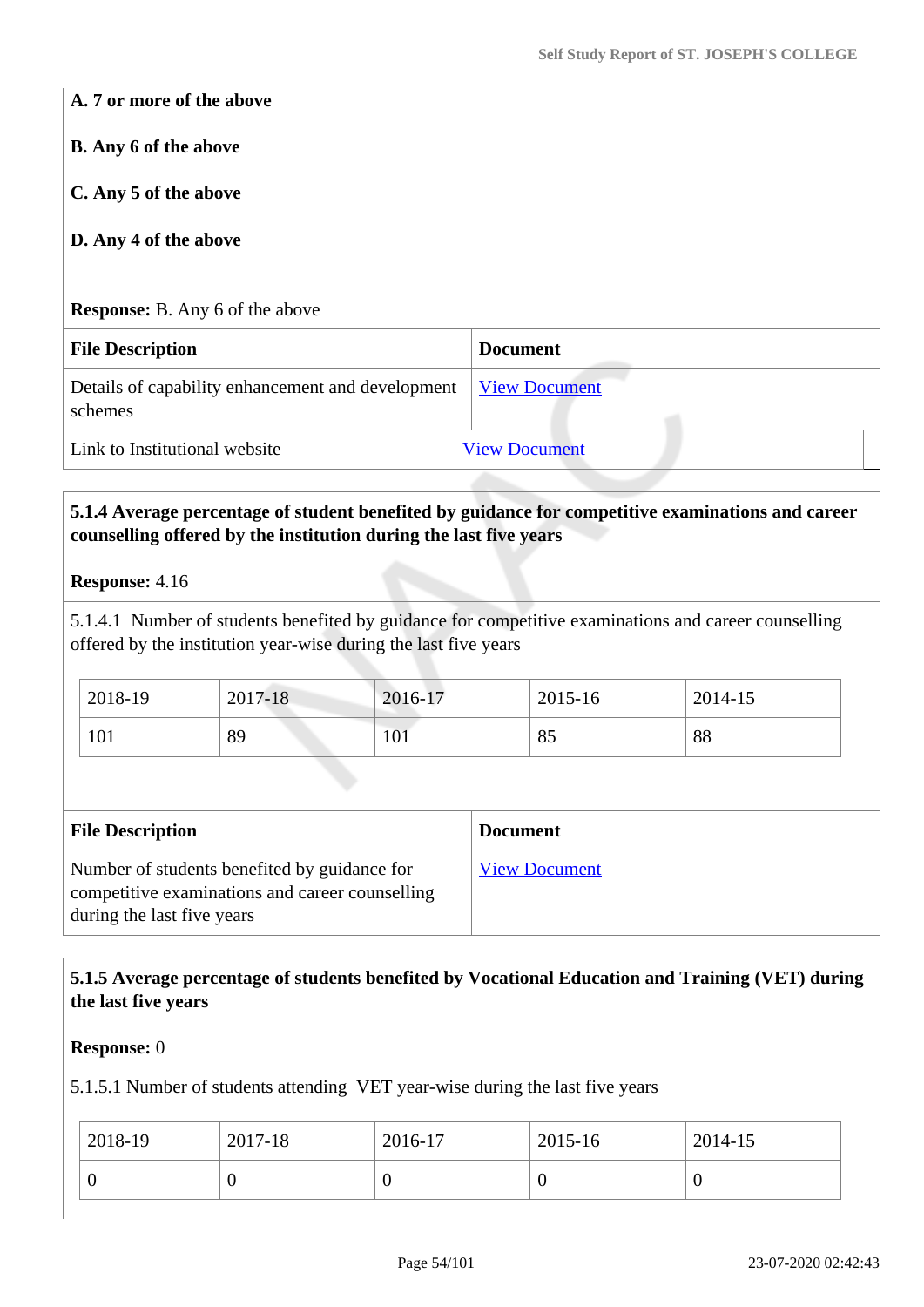| <b>File Description</b>                   | <b>Document</b>      |
|-------------------------------------------|----------------------|
| Details of the students benifitted by VET | <b>View Document</b> |

# **5.1.6 The institution has a transparent mechanism for timely redressal of student grievances including sexual harassment and ragging cases**

**Response:** Yes

| <b>File Description</b>                                                                                                            | <b>Document</b>      |
|------------------------------------------------------------------------------------------------------------------------------------|----------------------|
| Minutes of the meetings of student redressal<br>committee, prevention of sexual harassment<br>committee and Anti Ragging committee | <b>View Document</b> |
| Details of student grievances including sexual<br>harassment and ragging cases                                                     | <b>View Document</b> |

# **5.2 Student Progression**

### **5.2.1 Average percentage of placement of outgoing students during the last five years**

**Response:** 4.49

5.2.1.1 Number of outgoing students placed year-wise during the last five years

| 2018-19  | 2017-18 | 2016-17 | 2015-16 | 2014-15 |
|----------|---------|---------|---------|---------|
| --<br>IJ | 20      | 24      | 34      |         |

| <b>File Description</b>                           | <b>Document</b>      |
|---------------------------------------------------|----------------------|
| Details of student placement during the last five | <b>View Document</b> |
| years                                             |                      |

# **5.2.2 Percentage of student progression to higher education (previous graduating batch)**

**Response:** 29.08

5.2.2.1 Number of outgoing students progressing to higher education

Response: 187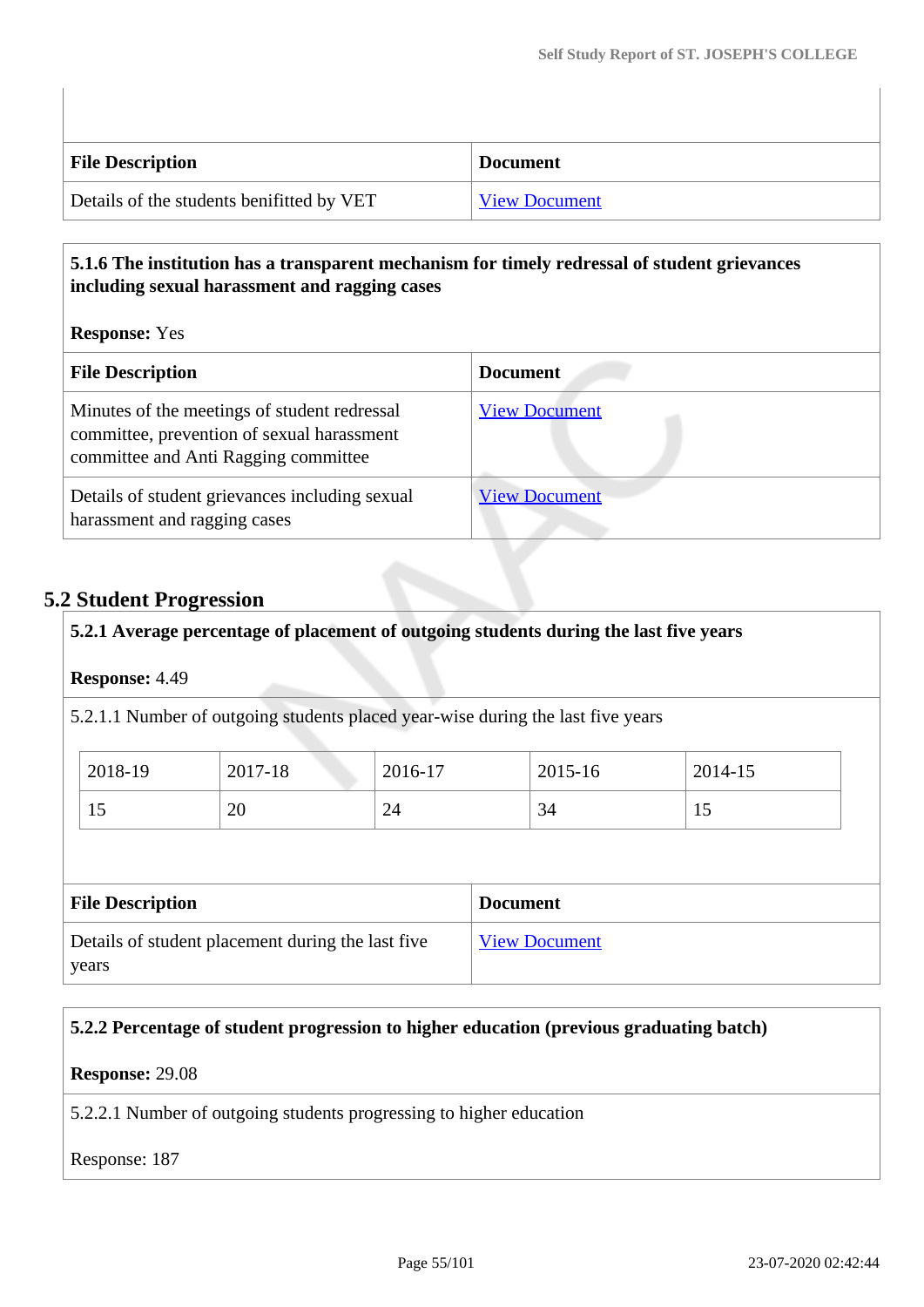| <b>File Description</b>                            | <b>Document</b>      |
|----------------------------------------------------|----------------------|
| Details of student progression to higher education | <b>View Document</b> |

# **5.2.3 Average percentage of students qualifying in State/ National/ International level examinations during the last five years (eg: NET/ SLET/ GATE/ GMAT/ CAT/ GRE/ TOEFL/ Civil Services/State government examinations)**

### **Response:** 48.21

5.2.3.1 Number of students qualifying in state/ national/ international level examinations (eg: NET/ SLET/ GATE/ GMAT/ CAT/ GRE/ TOEFL/ Civil services/ State government examinations) year-wise during the last five years

| 2018-19 | 2017-18 | 2016-17 | 2015-16              | 2014-15 |
|---------|---------|---------|----------------------|---------|
|         |         | ັ       | 1 <sub>2</sub><br>ΙJ | ت       |

5.2.3.2 Number of students who have appeared for the exams year-wise during the last five years

| 2018-19 | 2017-18        | 2016-17 | $2015 - 16$ | 2014-15 |  |
|---------|----------------|---------|-------------|---------|--|
| 10      | $\overline{ }$ |         | IJ          | --      |  |

| <b>File Description</b>                                                                                            | <b>Document</b>      |
|--------------------------------------------------------------------------------------------------------------------|----------------------|
| Number of students qualifying in state/national/<br>international level examinations during the last five<br>years | <b>View Document</b> |

# **5.3 Student Participation and Activities**

 **5.3.1 Number of awards/medals for outstanding performance in sports/cultural activities at national / international level (award for a team event should be counted as one) during the last five years.**

**Response:** 5

5.3.1.1 Number of awards/medals for outstanding performance in sports/cultural activities at national/international level (award for a team event should be counted as one) year-wise during the last five years

| 2018-19 | 2017-18 | 2016-17 | 2015-16 | 2014-15 |
|---------|---------|---------|---------|---------|
|         |         |         |         | ν       |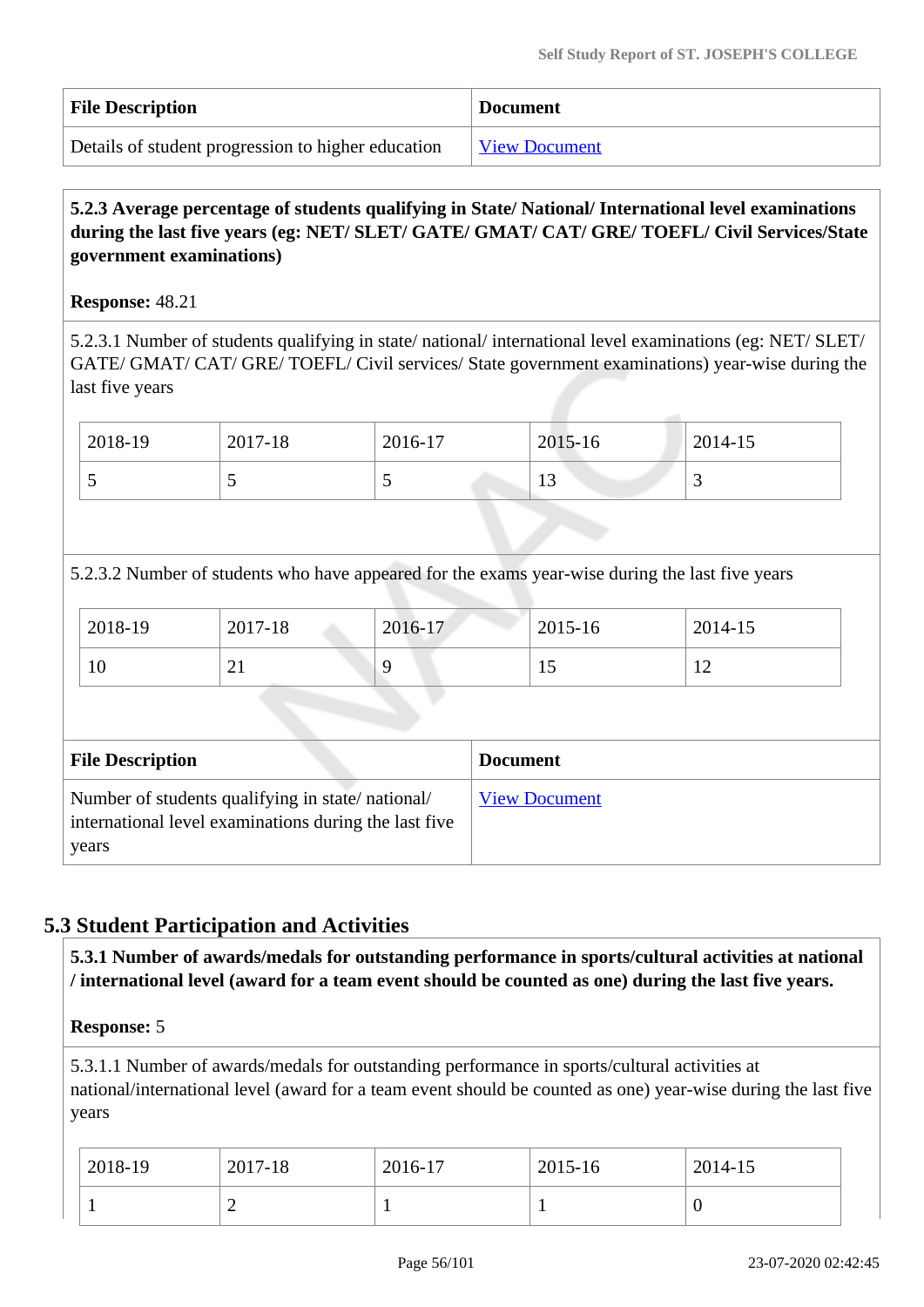| <b>File Description</b>                                                                                                                            | <b>Document</b>      |
|----------------------------------------------------------------------------------------------------------------------------------------------------|----------------------|
| Number of awards/medals for outstanding<br>performance in sports/cultural activities at<br>national/international level during the last five years | <b>View Document</b> |

# **5.3.2 Presence of an active Student Council & representation of students on academic & administrative bodies/committees of the institution**

# **Response:**

The Student Council is conceptualized as a representative structure through which students can structurally and meaningfully involve themselves in the affairs of the College. This is achieved through dialogical partnerships among the administration, staff and students for maximization of benefits. The size and composition of the Student Council is determined by the College which include elected student representatives of all the Departments so that the Council can function democratically. Appropriate gender representation is given priority in the election. The core committee of the Students Council consists of thirteen members headed by the Head Councillor. There is one Head Councillor (HC), two assistant Head Councillors and ten Assistant Councillors. Each Department in the College elects two class representatives - a girl and a boy – from amongst themselves. All the Class Representatives report to the Dean for the formation of Student Council. Three members - one each from NCC, NSS and AICUF are automatically nominated to form the core committee. Four Class Representatives from Arts, two from Science, two from Commerce and two from Self Finance Department are elected from among the Class Representatives. All the members then choose the thirteen members of the core committee.

The first meeting is the 'Oath Taking Ceremony' convened by the Dean of Students in the presence of the Principal. The Principal addresses the Council and makes the Council aware of the duties and responsibilities. This is followed by oath taking by all the members of the Student Council. The activities of Student Council support the aims and objectives of the Council and promote the development of the College and the welfare of its students. Our Student Council works under the Dean of Students and is involved in a wide range of activities like sports, induction programme and cultural programmes.

The Head Councillor (HC) represents the student council in the IQAC of the College. This is one of the most important functions and role of the HC whereby the concerns and issues of the student body are represented and addressed in a structured manner.

The Student Council volunteers and involves as many students as possible in the cultural programmes such as 'Harmony' held annually. They also play an active role in organising fund raising events both within the College and outside of it. The students can also take part in activities outside the College which has to be headed by a Councillor so as to represent the College officially. The Student Council can be considered as a bridge to communicate between the students and the administration of the college. The Council takes up the matter from within the student body to the administration and they also keep the students well informed regarding the various activities of the College. As such, the Student Council forms an integral part of the day to day live of the institution.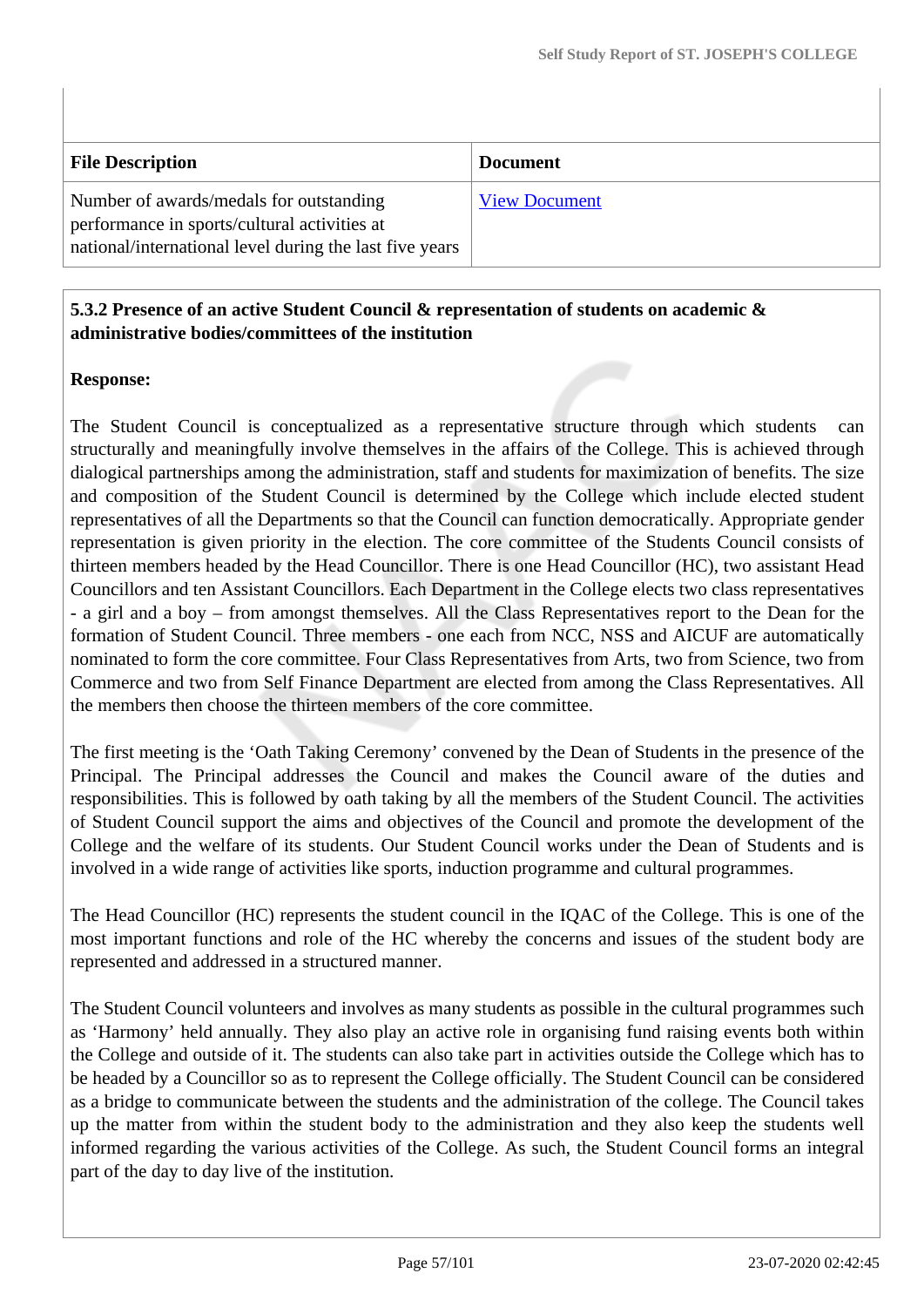# **5.3.3 Average number of sports and cultural activities/ competitions organised at the institution level per year**

### **Response:** 13

5.3.3.1 Number of sports and cultural activities / competitions organised at the institution level year-wise during the last five years

| 2018-19              | 2017-18 | 2016-17 | 2015-16 | 2014-15 |
|----------------------|---------|---------|---------|---------|
| 1 <sub>2</sub><br>⊥ັ | 1J      | ⊥J      | ⊥ J     | ⊥ J     |

| <b>File Description</b>                                                       | <b>Document</b>      |
|-------------------------------------------------------------------------------|----------------------|
| Number of sports and cultural activities /<br>competitions organised per year | <b>View Document</b> |

# **5.4 Alumni Engagement**

 **5.4.1 The Alumni Association/Chapters (registered and functional) contributes significantly to the development of the institution through financial and non financial means during the last five years**

#### **Response:**

The members of the alumni have been actively supporting the development of the College by organizing projects outside the campus with the involvement of College students from various extracurricular club or units and also by participating in most of the College events. Participation of the members of the association during the Annual Graduation Day ceremony has been a regular practice in order to motivate the young outgoing graduates of the college. Similarly the support of the Alumni during the annual Cultural events and Film screening programmes has shown their concern in supporting the local Cultural richness.Support to the different departments in providing resource persons from the field of academics to civil servants and retired persons from the armed forces for Lecture series or Career counseling sessions organized by the Departments/Clubs of the institution.

A major contribution has come by way of community outreach programmes by the alumni. On 12th July, 2013, the St. Joseph's College Alumni Association (SJCAA) organized a blood donation camp along with the NSS Unit and 43 units of blood was collected. The members of the St. Joseph's Alumni participated in the Graduation Ceremony of the 3rd year students held in the Campion Hall on 22nd April, 2013. On 16th August, 2014, a cleanliness drive was organized in the town along with the NCC and NSS units of the College. On 5th of June, 2015, a cleanliness drive was organized by the Alumni while they also participated in the 7th Annual graduating film screening on 15th July, 2015. On the 2nd of July, a blood donation camp was organized. Graduation Day was celebrated on the 12th of March, 2016 and the members of the Alumni attended the function to motivate the outgoing students. On 5th June, 2016, the SJCAA organized a cleanliness camp from Jorebungalow to Tiger Hill. During 23rd to 26th September, 2017, An Inter- college Badmintion Tournament was organized in town Hayden Hall where seven Colleges participated. The support and participation by the SJCAA has been very encouraging and motivating for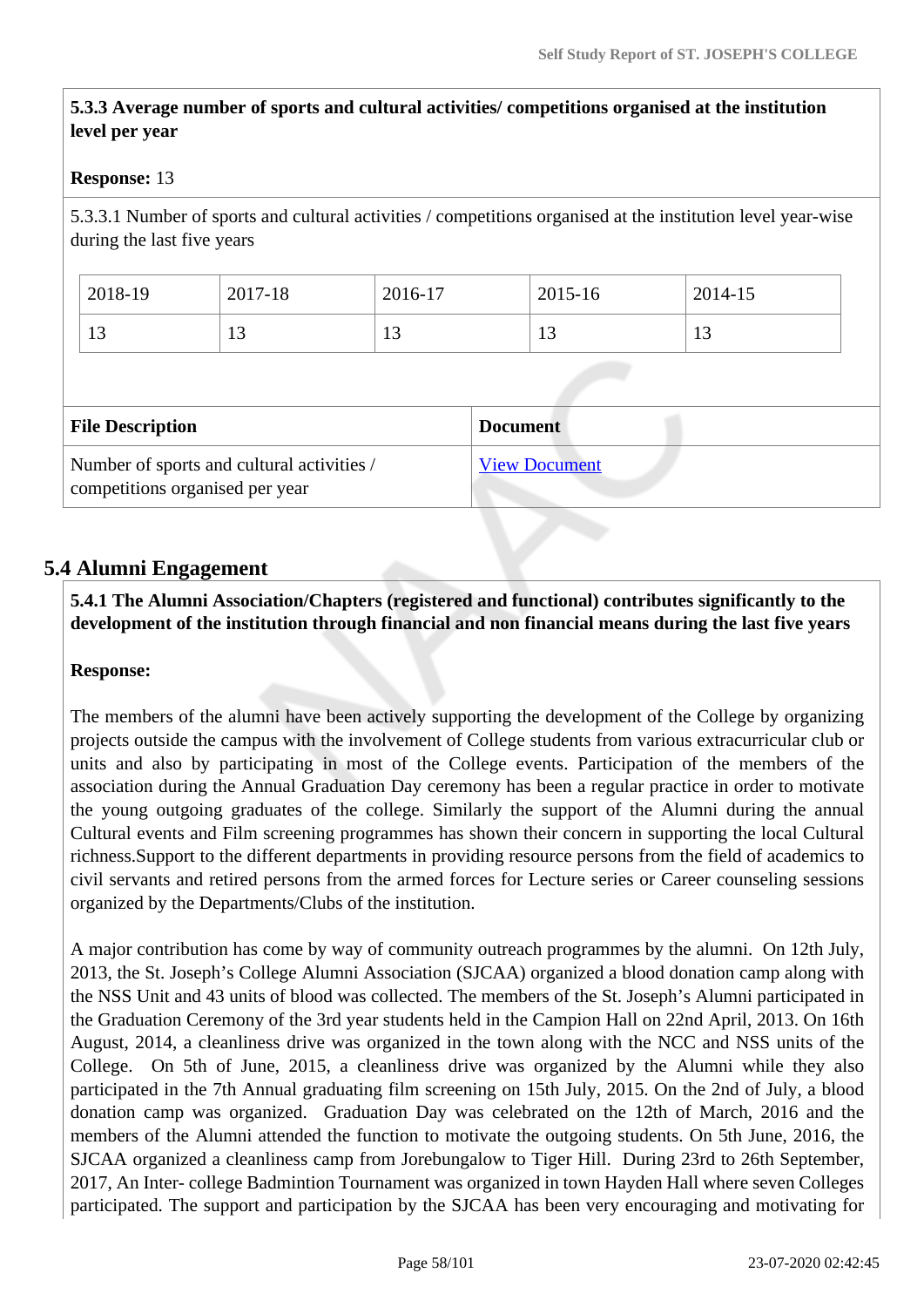our students. On 2nd October, 2017 *Swacha Bharat Abhiyan* was organized from town to College campus by the SJCAA. Besides the above, the support of the alumni in providing expertise and suggestions in the development of the college infrastructure has been praiseworthy.

| ? 5 Lakhs                |  |
|--------------------------|--|
| 4 Lakhs - 5 Lakhs        |  |
| 3 Lakhs - 4 Lakhs        |  |
| 1 Lakh - 3 Lakhs         |  |
|                          |  |
| <b>Response:</b> <1 Lakh |  |

| <b>File Description</b>               | <b>Document</b>      |
|---------------------------------------|----------------------|
| Alumni association audited statements | <b>View Document</b> |

# **5.4.3 Number of Alumni Association / Chapters meetings held during the last five years**

**Response:** 17

5.4.3.1 Number of Alumni Association /Chapters meetings held year-wise during the last five years

| 2018-19 | 2017-18  | 2016-17 | 2015-16 | 2014-15 |
|---------|----------|---------|---------|---------|
| ັ       | <b>_</b> |         | 4       |         |

| <b>File Description</b>                                                                                  | <b>Document</b> |
|----------------------------------------------------------------------------------------------------------|-----------------|
| Number of Alumni Association / Chapters meetings   View Document<br>conducted during the last five years |                 |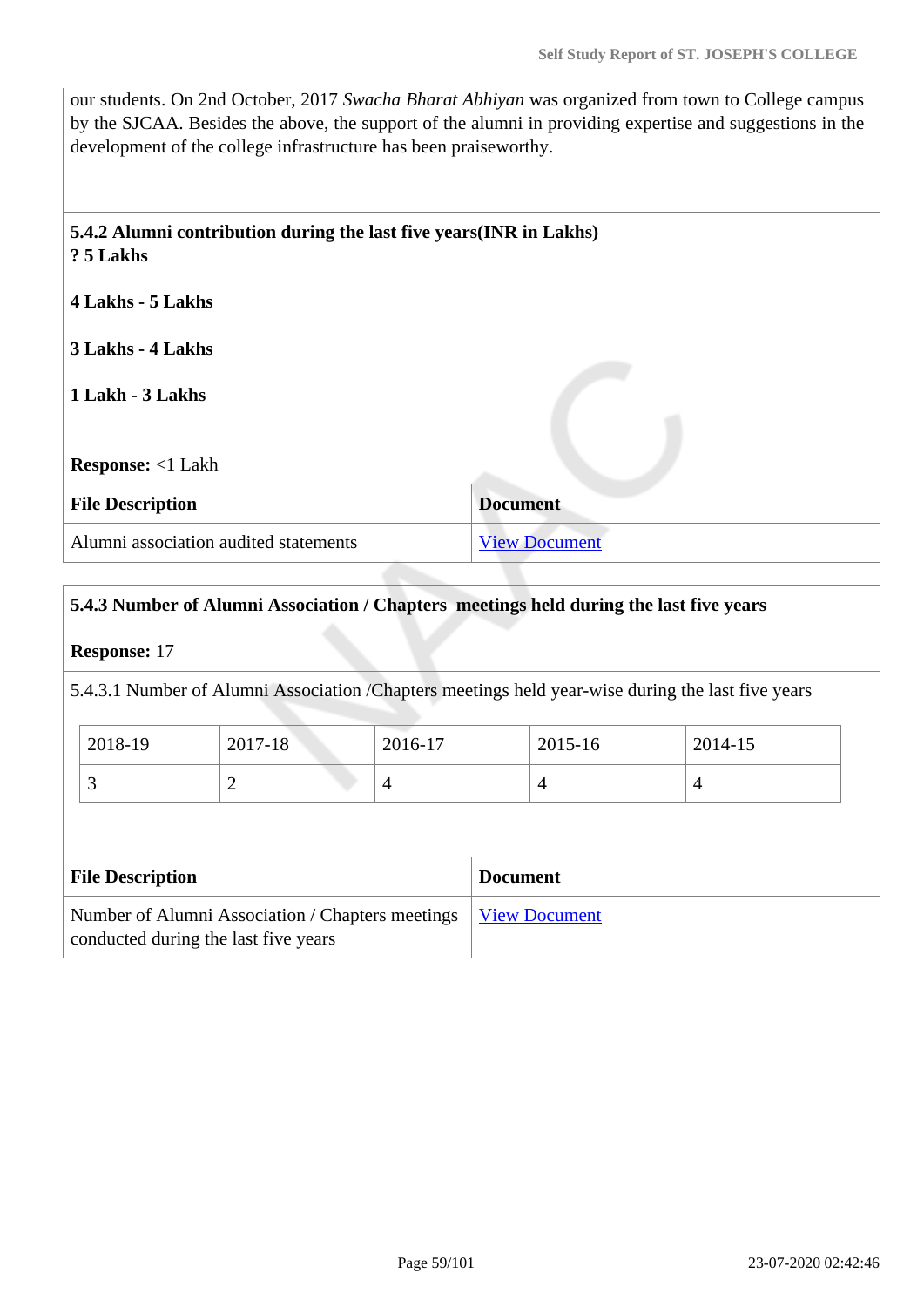# **Criterion 6 - Governance, Leadership and Management**

# **6.1 Institutional Vision and Leadership**

 **6.1.1 The governance of the institution is reflective of an effective leadership in tune with the vision and mission of the institution**

### **Response:**

The 'vision' of the institution consolidates comprehensively the collective leadership as a conduit through which the College is transformed into a centre of academic excellence while retaining its regional roots. Through this the College is able to encompass and articulate national spirit, global concerns and wider social imperatives. It seeks to achieve a wholesome synergy between academic practices, social empathy, cultural proclivities and co-curricular responsibilities so that all stakeholders may benefit in general and students particularly may develop to their fullest potential. This is arrived at through a two way communication process that integrates a 'bottom-up' and a 'top down' approach. The 'bottom up' approach is evident in the manner in which Students Council, Teacher's Council, different Committees, Alumni Association and other informal forums form an integral part of the constructive dialogue that informs the policy and planning process. A 'top down' approach, which operates complementarily to the 'bottom-up' approach consists of the contributions of the Founders Body, College Governing Body, Principal, two Vice Pincipals, Deans and HoDs. Through the creative syncing of these two process, the vision of a comprehensive collective leadership, mentioned at the outset, is realized. These processes provide the foundation on which the tone, tenor and the thrust of the institute's vision is based.

# **VISION**

Rooted in the Ignatian Charism of forming 'men and women for others', St Joseph's College, Darjeeling strives towards the fostering of academic excellence and the promotion of a humane society.

# **MISSION**

- To ensure Academic Quality in Higher Education.
- To ensure access and equity to all deserving and meritorious students with a preference for the poor and marginalized sections irrespective of caste and creed.
- To strive for intellectual endeavor that facilitates collaboration, problem solving, critical and creative thinking through diverse teaching-learning processes and methods.
- To promote pluricultural values aimed at the integration of all stakeholders in the campus.
- To nurture leadership qualities among the students to become agents of social change.
- To collaborate and network with institutions of higher learning and other agencies for expansion and promotion of quality education.
- To contribute to the well-being of the nation and its people in the spirit of *Sursum Corda* (Lift up your hearts), the motto of the College.

### **VALUE FRAMEWORKS**

- 1.Academic excellence and sharing of knowledge
- 2.Self-discovery,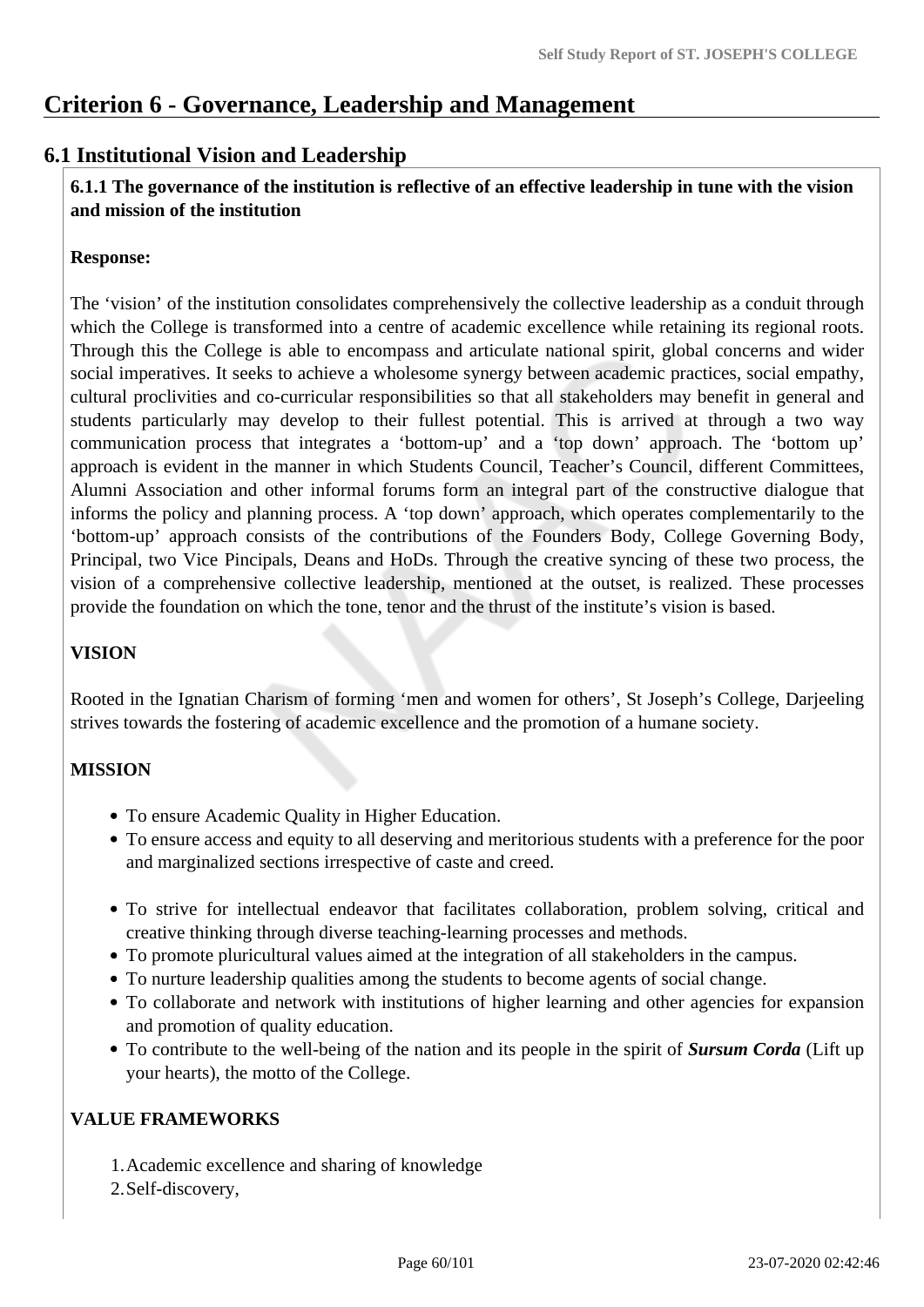- 3.Competence,
- 4.Commitment,
- 5.Compassion,
- 6.Self –discipline,
- 7.Teamwork and Collaboration,
- 8.Transparency

#### **6.1.2 The institution practices decentralization and participative management**

### **Response:**

In order to implement the 'vision and mission' of the College in a smooth and more effectively a participative management process is followed. In the Governing Body which is the apex body of the College management, two members from the teaching faculty, one member each from parent body and representatives of other stakeholders are included. In the administrative body which is one level lower in hierarchy than the Governing Body, vice-Principals (Academic and Administration), Dean of Students, Deans of Arts, Science and Commerce, Director of Self-Financing Departments, Hostel Directors, Secretary of Teachers Council and special invitees like Student Council Head play crucial role in formulating the policies and its execution. The structure of the administrative body is dynamic and not static. New offices are created as and when need arise. For example, in the wake of the introduction of CBCS syllabus by the University the post of Deans for Science, Arts and Commerce were created. Interaction, innovation and execution have been carried on through the democratic interplay of the Principal, two Vice-Principals (Academic and Administrative) Deans (Student Affairs, Deans of Arts, Science and Commerce), Teachers Council, different Committees under Teachers' Council, Planning Board, Heads of different Departments, and students council.

On administrative matters, members of Governing Body, Principal, Vice-Principal (Administrative), Staff Welfare Committee work in tandem with one another. Vice-Principal (Academic) assists the Principal in planning and implementing the Programmes for teaching and learning and other developmental activities of the College in consultation with IQAC. The Dean of Student Affairs assists the Principal in implementing and coordinating all leadership and personality development activities of the College and serves as the primary administrative contact person for students in both the Postgraduate and undergraduate Programmes.

The Deans of Arts, Science and Commerce assist the Vice-Principal (Academic) in planning and implementation of master schedule for the internal evaluation to be executed by the Heads of the Departments and teachers. For many issues, views of members of non teaching staff are also considered through meetings.

Financial matters in relation to salary settlement, liaison between G.T.A. D.P.I (Government of W.B),and Higher Education Departments are looked after by Principal and Vice-Principal (Administrative). College, government and U.G.C funds are maintained by the office of the Bursar. Development expenses are decided by the Principal in consultation with the members of the Governing Body and Bursar.

Each Department is asked to place their outreach Programme, and research activities in consultation with IQAC and HoDs are empowered to look into the allotment of classes, internal evaluation of students,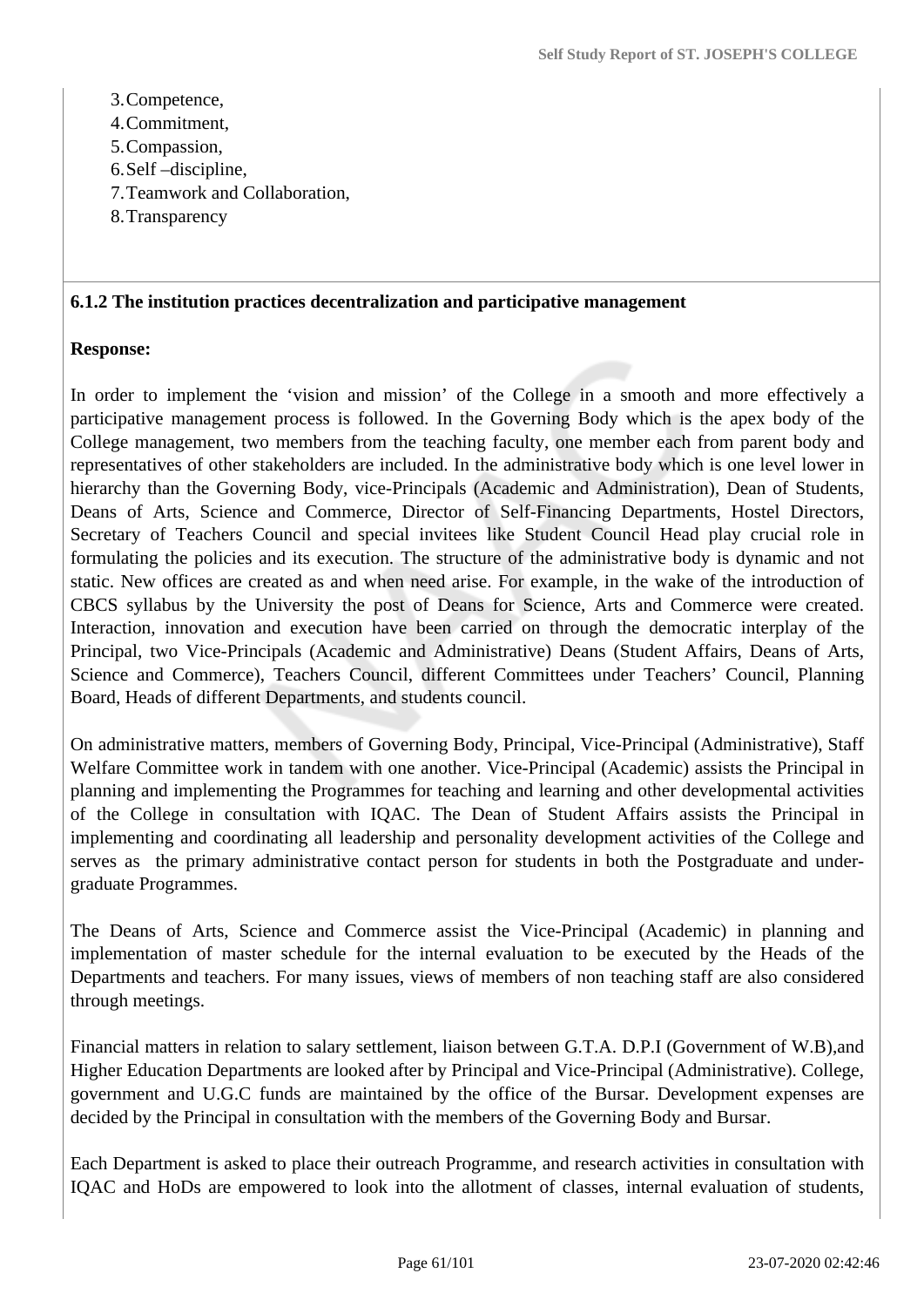mentoring and other activities of the Department concerned. Faculty development activities like attending Refresher Course and Orientation Programs, presenting papers in seminars, and conferences etc. are monitored by I.Q.A.C. The Institution believes in collective decision making and implementation in every level evident in the vibrant functioning of various Committees which require participation from all the members of the staff.

# **6.2 Strategy Development and Deployment**

### **6.2.1 Perspective/Strategic plan and Deployment documents are available in the institution**

# **Response:**

The strategic plan was proposed in the form of Action Plans that had three components to be implemented. These were divided into priorities that relate to fostering of Academic Culture Among Staff and Students, Facilitation of 'Learning Experiences' Through Student Support And Inculcation of Ignatian Charism Among the Staff and Students. Here we describe one activity which is reflective of facilitation of learning experience.

The College offered a Skill Enhancement Course that was titled 'Public Opinion and Survey Research' for the 3rd Semester students as a part of the CBCS syllabus. This was a new course and open to numerous possibilities. Through consultation with the concerned HoD and the IQAC, it was decided that students could conduct field surveys in identified locations with the aim of experiential learning. A Workshop was held for the students by the course faculty where the basics and conceptual aspects of Research Methodology and field work was explained to the students. After this was completed, the students were asked to identify the list of topics and the locations where they would be conducting the survey. Once the topics and the locations were fixed, a second workshop was held to discuss and familiarize the students with ethical issues such as confidentiality of data, data privacy and protection, conflict of interest and others. Once this was completed it was found that the choice of topics were highly creative. The students were enthusiastic about the field survey. A date was chosen for the same and students asked to conduct a pilot survey to ascertain the prospects and challenges of the survey. Once the pilot survey was complete and issues addressed, the final survey was conducted in groups under supervision of the faculty. Once the survey was complete, the students were asked to interpret and plot the data through various statistical tools and present the same in the form of a Student Seminar. Students presented their findings and recommendations through power point presentations on diverse topics such as Ecotourism, Water Management, Dairy and Agricultural Marketing, Retail Marketing in Electronics and Clothing, Transport Syndicates and others. These presentations were compiled in the form of Reports that contained primary data which will be included in the form of articles in the annual College Magazine. This activity showed how learning experiences could be drawn from within the classrooms, but could very well extend beyond it. This was also integrated into the CIE for the benefit of the students.

| <b>File Description</b>                                   | <b>Document</b>      |
|-----------------------------------------------------------|----------------------|
| Strategic Plan and deployment documents on the<br>website | <b>View Document</b> |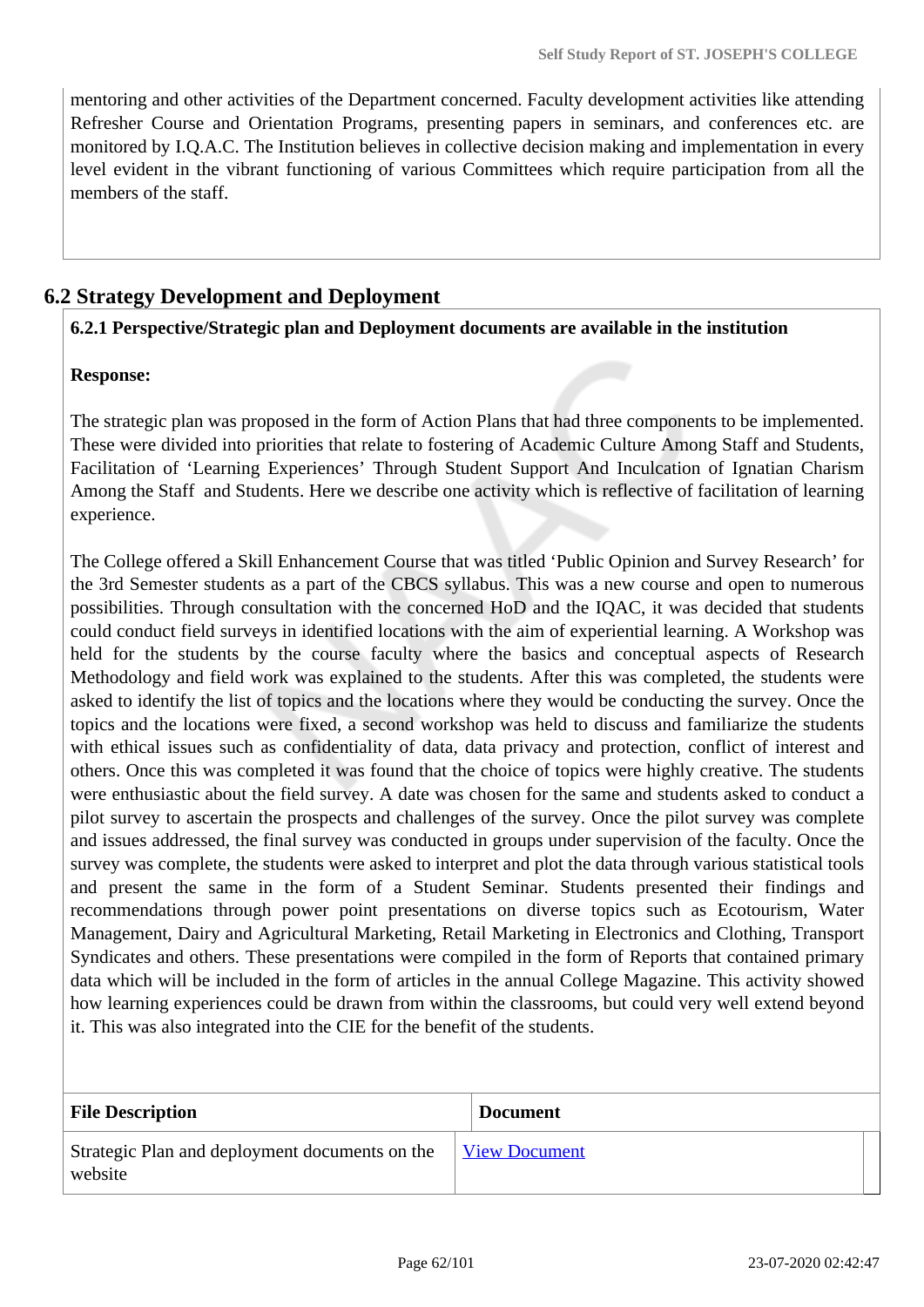**6.2.2 Organizational structure of the institution including governing body, administrative setup, and functions of various bodies, service rules, procedures, recruitment, promotional policies as well as grievance redressal mechanism**

### **Response:**

The institute has well set decision making processes. The institute has a well structured and representative Governing Body (GB) and Planning Board. The Institute's function is based on the organizational chart shown in the following figure.

Decisions made by GB and Planning Board are disseminated by Principal to all the teaching and nonteaching staff members. Principal works with the four main sections i.e. office administration, academics, Extra-curricular activities and the auxiliary bodies. The auxiliary bodies work for alumni, anti-ragging, library, purchase and grievance. The Extra-curricular activities sports, magazines, NSS are looked after through students Council and class representatives. The office is administered through Bursar, Estate Manager, Vice Principal (Administrative) for accounts and establishment sections.

The constitution of Governing Body is as indicated below:

### **Composition:**

| Sl. No.          | <b>Name of the Member</b>     | <b>Designation</b>    |
|------------------|-------------------------------|-----------------------|
| 1.               | Rev. Fr John Wilfred Lobo, SJ | President             |
| $\overline{2}$ . | Fr. Dr. Joseph P. Victor, SJ. | Vice-President        |
| $\beta$ .        | Fr. Dr. Donatus Kujur, SJ.    | Principal & Secretary |
| 4.               | Rt Rev. Stephen Lepcha D.D    | Member                |
| 5.               | Fr Dr K. L. George, SJ.       | Member                |
| 6.               | Mr. C. B. Rai                 | Member                |
| 7.               | Mr. Patrick Sada              | Member                |
| 8.               | Dr. (Ms) Rupa Bhawmick        | Member                |
| $\overline{9}$ . | Dr. Kiran Pradhan             | Member                |

### **Functions:**

- Frame directive principles and policies.
- Amend and approve policy from time to time.
- Review of academic performance of the institution and suggest remedial measures, if required.
- Proposing to the University the introduction of new courses and regulation of intake.
- Creation and enhancement of infrastructure and amenities etc for the college.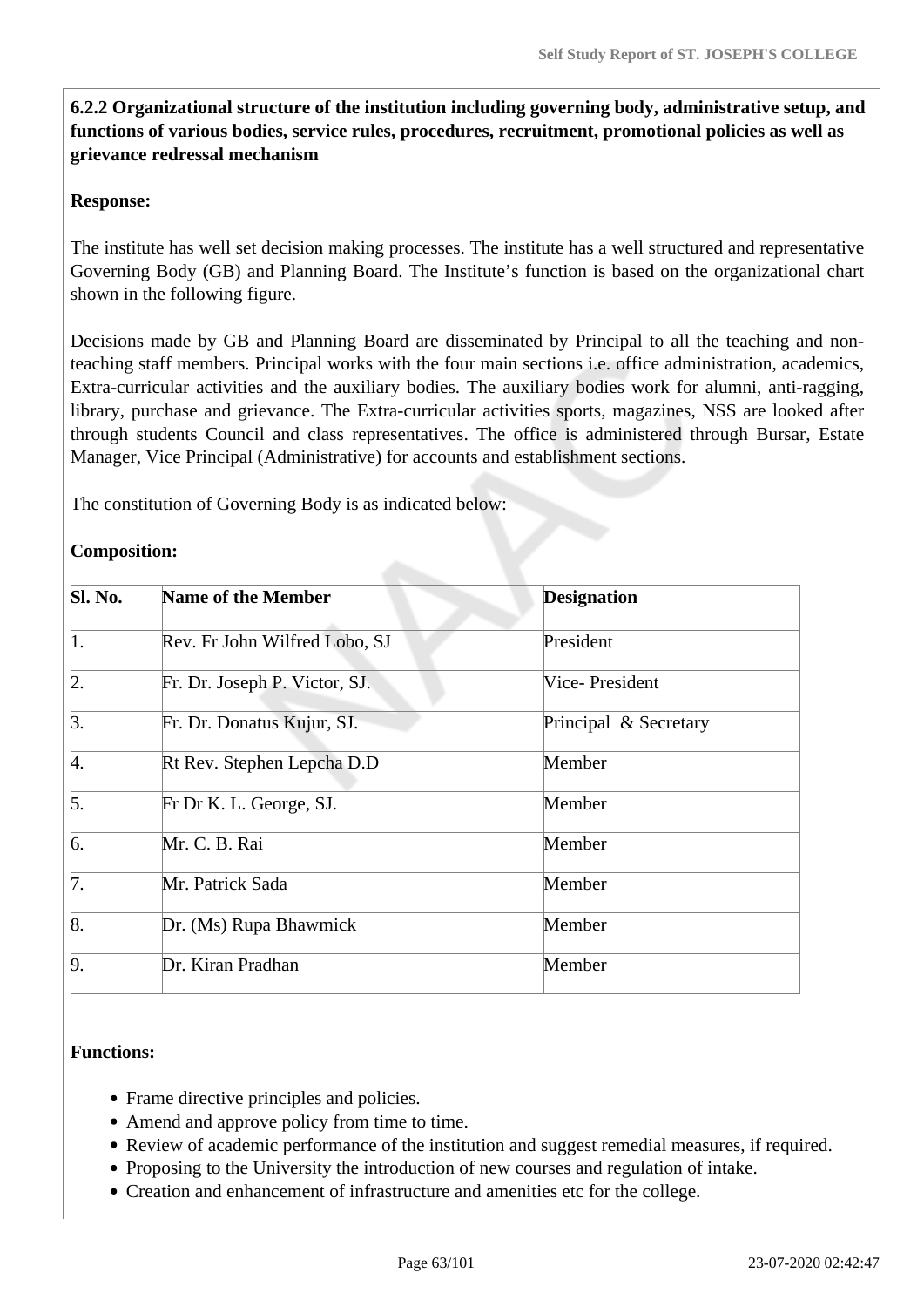- Approve faculty development initiatives /Programmes.
- To initiate fellowship, medal, prizes.
- Approval of collaborations with other institutions.
- To monitor faculty deployment and development, placement and industry-institute interaction activities in the institute/college and suggest remedial measures wherever necessary.
- To recommend appointment of the Principal, the teaching and non-teaching staff.
- Any other duties and exercise as may be entrusted by the management.

Administrative setup, and functions of various bodies, service rules, procedures, recruitment, promotional policies as well as grievance redressal mechanism has been provided in details in the document attached.

| <b>File Description</b>         | <b>Document</b>      |
|---------------------------------|----------------------|
| Link for Additional Information | <b>View Document</b> |

| 6.2.3 Implementation of e-governance in areas of operation                                                                                             |                      |  |
|--------------------------------------------------------------------------------------------------------------------------------------------------------|----------------------|--|
| <b>1. Planning and Development</b><br>2. Administration<br><b>3. Finance and Accounts</b><br><b>4. Student Admission and Support</b><br>5. Examination |                      |  |
| A. All 5 of the above                                                                                                                                  |                      |  |
| <b>B.</b> Any 4 of the above                                                                                                                           |                      |  |
| C. Any 3 of the above                                                                                                                                  |                      |  |
| D. Any 2 of the above                                                                                                                                  |                      |  |
| <b>Response:</b> E. Any 1 of the above                                                                                                                 |                      |  |
| <b>File Description</b>                                                                                                                                | <b>Document</b>      |  |
| Screen shots of user interfaces                                                                                                                        | <b>View Document</b> |  |
| Details of implementation of e-governance in areas<br>of operation Planning and<br>Development, Administration etc                                     | <b>View Document</b> |  |

# **6.2.4 Effectiveness of various bodies/cells/committees is evident through minutes of meetings and implementation of their resolutions**

**Response:**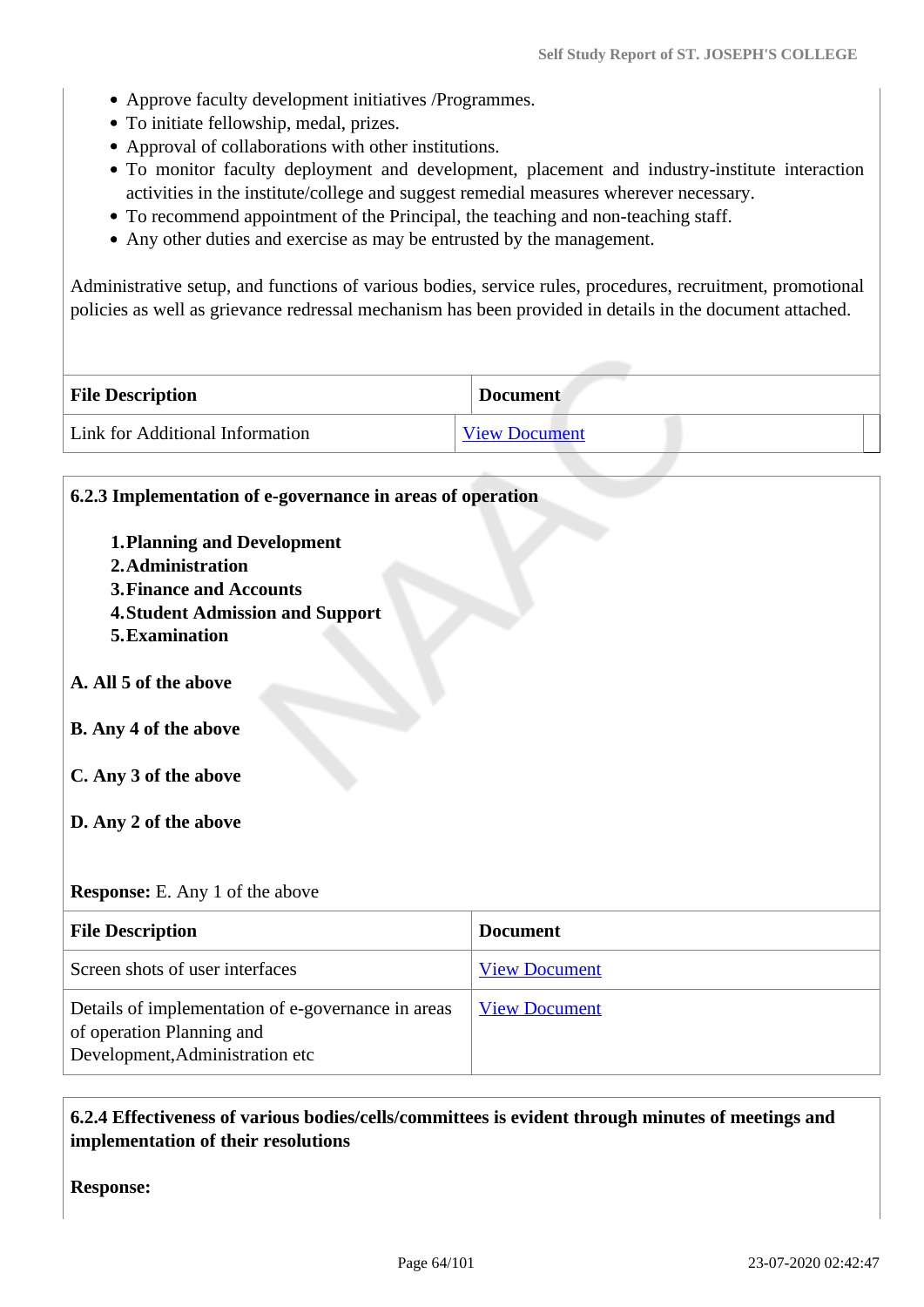The effectiveness of various bodies/cells/committees in the College is evident through minutes of meetings and implementation of their resolutions. In this regard, we describe the activities of the Cultural Committee.

**Cultural Committee**: St. Joseph's College strives to provide a holistic approach to higher education. In this respect, the Cultural Committee seeks to create a platform that provides the students with an opportunity to display creative talents in a variety of ways. The Cultural Committee celebrates life and the diverse culture of each and every individual.

**Vision:** To build a culturally harmonious environment in the College.

**Mission:** To help understand the importance of culture and to inculcate the feeling of love and respect for each other's culture.

# **Objective:**

- Exposing the students to vast cultural diversity.
- Encourage participation of students in cultural activities, enhancing their personal skills and experiences.
- Nurture the talents of the students.
- To instill self confidence, develop team work, time management and discipline in life.

After due deliberations in 2015 Cultural Committee organized **HARMONY** in the month of November. It was a 3 days Program starting from 5th -7th of November. Ms. Sumanta Pariyar was the Coordinator of the Cultural Committee. During the last day, in the 2nd half, there were events from the Alumnae of the College. Similarly, Harmony 2016 was held during Oct 26th-28th, 2016. The first day of the Programme started with great zeal and enthusiasm and the occasion was graced by Dr. Samir Bal, Chief Guest for the Day. The day began with a fantastic performance by the students of the Nepali Department. They sang a lyrical poetry of Adikavi Bhanu Bhakta's 'Chabala Aabala'. The welcome dance by Ms. Usashi Sanbigrahi was another performance that was very good. She dazzled in her attire of an Oddissi dancer and danced in Ganesh Vandana which made the audience spellbound. Some of the noteworthy performances of the students for the non-competitive section were Monoact by Mr. Adarsh Thami, B-Boeing by Adarsh Rumba, Martial Arts by Arpan and Group, Stand Up comedy by Mr. Rishi Tamang and the performances of the Music Club.

The Committee also finalised the Action Plan for Harmony (2018-2019). Accordingly, the Programme was held on 22th February 2019. The event was divided into two sessions, first session was Nepali category and the second session was Hindi and Western Category together. The Programme started with great zeal and enthusiasm. The judges for the events were Mrs. Sushma Gurung Ghose, Dr. Sumita Rai and Mrs. Sharon Gyamtsho for the dance category and Mr. Ashish Chhetri, Mr. Surya Rai and Mr. Ugen Dukpa for the song category. Different varieties of Nepali dance like *chutki, tamang sailo, maruni* were performed. In the Hindi dance category the students performed the Maharashtrian dance lavani. All the dances and songs in the competitive section were so good that the judges had a very tough time judging them. The winners of each category are given below. The Cultural Committee organizes many such events in the interest of the students.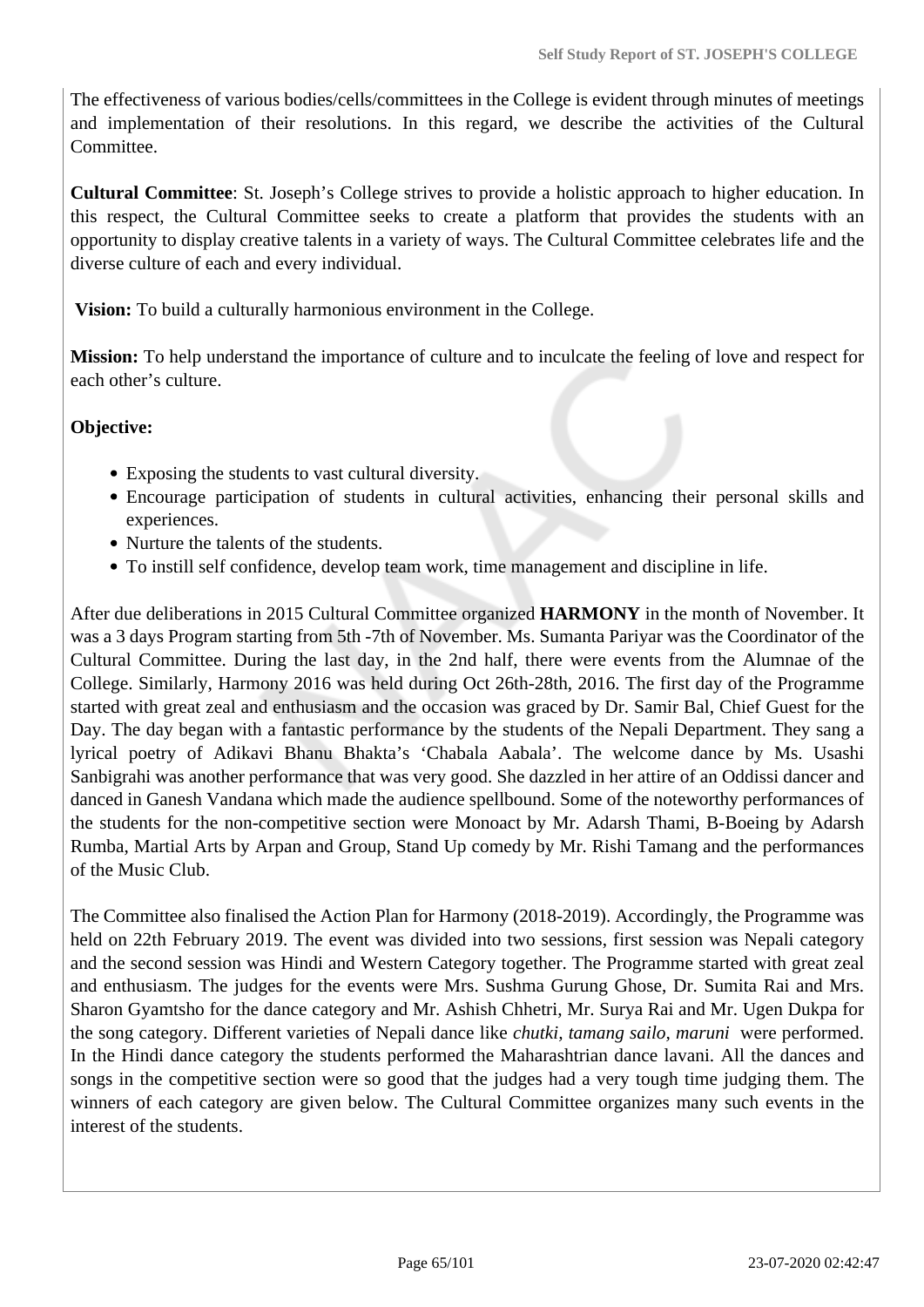| <b>File Description</b>         | <b>Document</b>      |
|---------------------------------|----------------------|
| Link for Additional Information | <b>View Document</b> |

# **6.3 Faculty Empowerment Strategies**

### **6.3.1 The institution has effective welfare measures for teaching and non-teaching staff**

### **Response:**

The Institution undertakes various welfare measures for the staff primarily through the functioning of the Staff Welfare Committee (for teaching) and Non-Teaching Staff Welfare Union. While there are separate organizations of the categories of the staff, there prevails a sense of unity and fraternity among them. This is most evident in spirited participation of both teaching and non teaching staff in social functions such as 'Celebrations of Silver Jubilee' that celebrate and recognize 25 years of service to the institution and 'Farewell Programs' to provide gratitude to the members which are organised by the respective groups. Staff Welfare Fund is used mainly to meet social obligations and responsibilities by generating funds on monthly basis. In special circumstances, depending on dire necessity of the staff we extend our cooperation from that fund. Recently the Staff Welfare Committee rendered financial assistance to a widow of one of non-teaching Staff on account of the delay in receiving family pension from the Government. The Staff Welfare Committee is a perpetual source of support, both moral and otherwise whenever needed to both the teaching and non teaching staff.

Other welfare schemes that are implemented by the institution pertain to the following:

### **Teaching**

- Granting of financial advance in case of medical and other emergencies
- Family get together and socialization programs such as picnics and outing
- College Infirmary for immediate first-aid
- Membership of St Joseph's College Employees Cooperative Credit Society
- Provision of Staff Welfare Fund for marriages, deaths and other customs

#### **Non teaching**

- Festival allowance for those who apply for.
- Reducing fees for the children of non teaching staff enrolled in this institution
- Grant of Children Education Allowance to the children of non teaching staff enrolled in institutions outside
- Granting of financial advance in case of medical and other emergencies
- Family get together and socialization programs such as picnics and outing
- College Infirmary for immediate first-aid
- Membership of St Joseph's College Employees Cooperative Credit Society
- Provision of Staff Welfare Fund for marriages, deaths and other customs

**6.3.2 Average percentage of teachers provided with financial support to attend**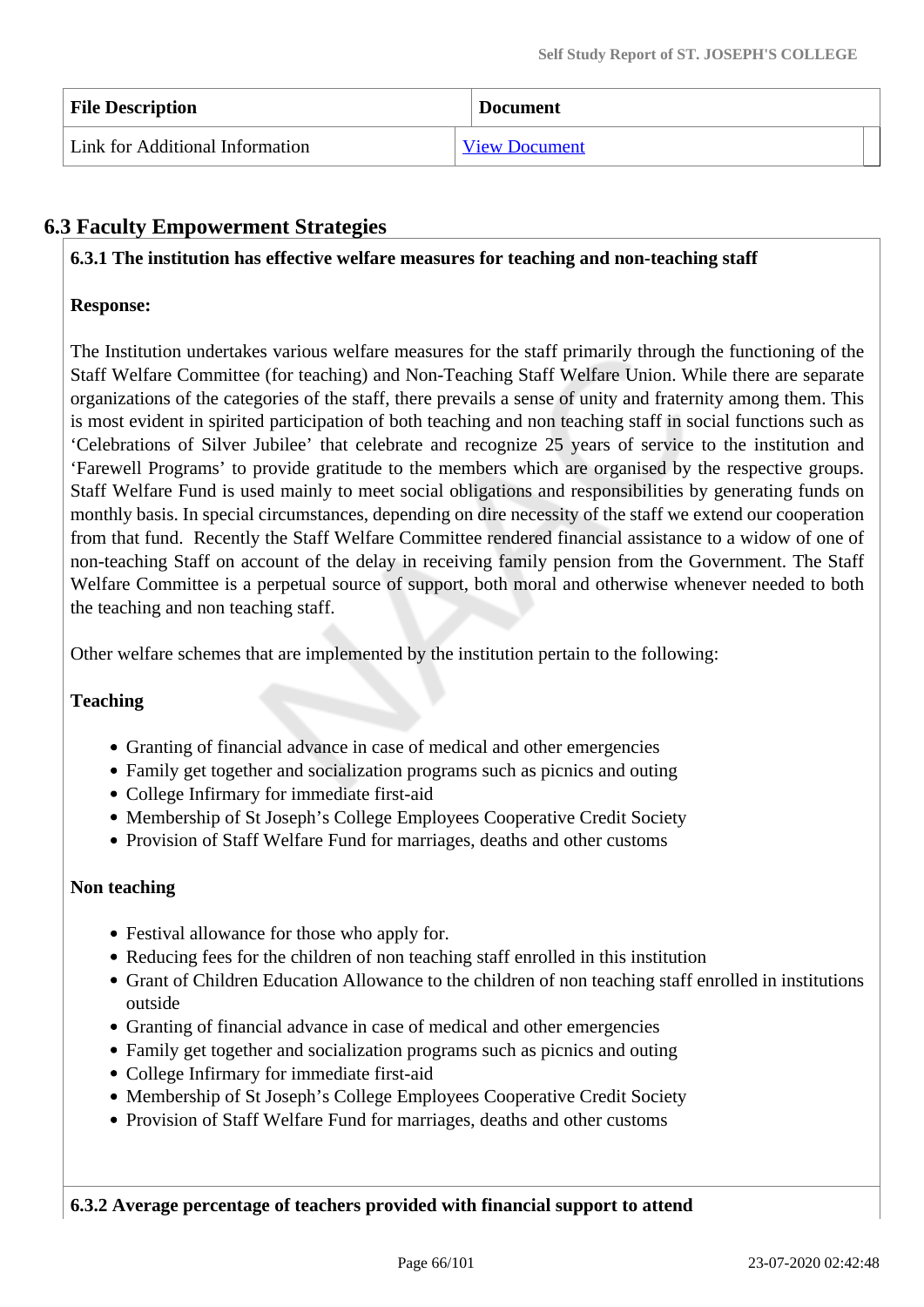### **conferences/workshops and towards membership fee of professional bodies during the last five years**

### **Response:** 4.86

6.3.2.1 Number of teachers provided with financial support to attend conferences / workshops and towards membership fee of professional bodies year-wise during the last five years

| 2018-19 | 2017-18 | 2016-17 | 2015-16 | 2014-15 |
|---------|---------|---------|---------|---------|
| ν       | ◡       | ິ       | -       |         |

| <b>File Description</b>                                                                                                   | <b>Document</b>      |
|---------------------------------------------------------------------------------------------------------------------------|----------------------|
| Details of teachers provided with financial support<br>to attend conferences, workshops etc during the last<br>five years | <b>View Document</b> |

### **6.3.3 Average number of professional development /administrative training programs organized by the institution for teaching and non teaching staff during the last five years**

### **Response:** 1.4

6.3.3.1 Total number of professional development / administrative training programs organized by the Institution for teaching and non teaching staff year-wise during the last five years

| 2018-19 | $2017 - 18$ | 2016-17 | 2015-16 | 2014-15 |
|---------|-------------|---------|---------|---------|
|         |             | ັ       | ∼       | ν       |

| <b>File Description</b>                                                                                                                                       | <b>Document</b> |
|---------------------------------------------------------------------------------------------------------------------------------------------------------------|-----------------|
| Details of professional development / administrative   View Document<br>training programs organized by the Institution for<br>teaching and non teaching staff |                 |

 **6.3.4 Average percentage of teachers attending professional development programs viz., Orientation Program, Refresher Course, Short Term Course, Faculty Development Program during the last five years**

#### **Response:** 14.54

6.3.4.1 Total number of teachers attending professional development programs, viz., Orientation Program, Refresher Course, Short Term Course, Faculty Development Programs year-wise during the last five years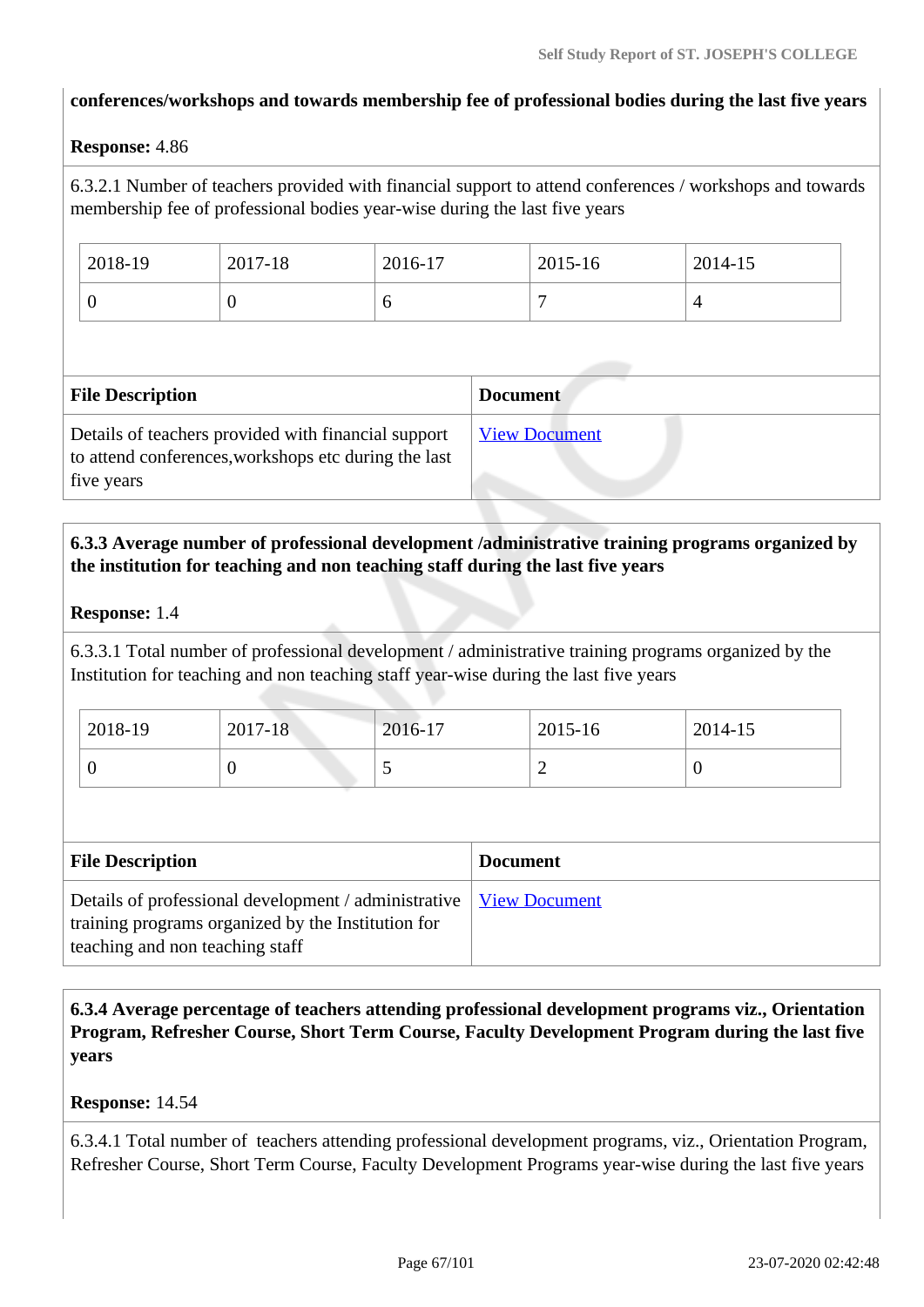| $ 2018-19\rangle$ | 2017-18 | 2016-17 | 2015-16 | 2014-15 |
|-------------------|---------|---------|---------|---------|
| 11                |         | 13      | 12      | 8       |

| <b>File Description</b>                                                                       | <b>Document</b>      |
|-----------------------------------------------------------------------------------------------|----------------------|
| Details of teachers attending professional<br>development programs during the last five years | <b>View Document</b> |

# **6.3.5 Institution has Performance Appraisal System for teaching and non-teaching staff**

### **Response:**

Performance appraisals are one of the most important aspects of administrative management in St. Joseph's College. Performance appraisal systems serve a variety of functions of central importance to both the teaching and non teaching staff. Appraisal techniques practiced today are however not without problems, and the College seeks to minimize the risks and maximize the benefits. The Administration keeps abreast of recent developments in non financial compensation and reward systems so they can modify existing systems when more appropriate alternatives become available. Keeping this in mind, some Departments also carry out and conduct their own internal performance appraisal exercises. Currently the system followed for teaching staff consists of the following important parameters:

- 1.Learning Objectives and Outcomes of the Course
- 2.Communication Skills
- 3.Methodology of Teaching-Learning
- 4.Completion of the Course
- 5.Punctuality
- 6.Fairness of Evaluative Techniques
- 7.Relevance of References

The Principal, in consultation with the IQAC monitors the Performance Appraisal of teachers depending upon the feedback received from the students. The appraisal is analyzed and interpreted and the result is communicated appropriately in a constructive and professional manner so that the grievances/shortcomings are addressed.

Similarly, the system followed for non teaching staff consists of the following important parameters:

- 1.Administrative Efficiency
- 2.Punctuality
- 3.Student Satisfaction

The Principal, in consultation with the IQAC monitors the Performance Appraisal of non teaching staff depending upon the feedback received from the students. The appraisal is analyzed and interpreted and the result is communicated appropriately in a constructive and professional manner so that the grievances/shortcomings are addressed.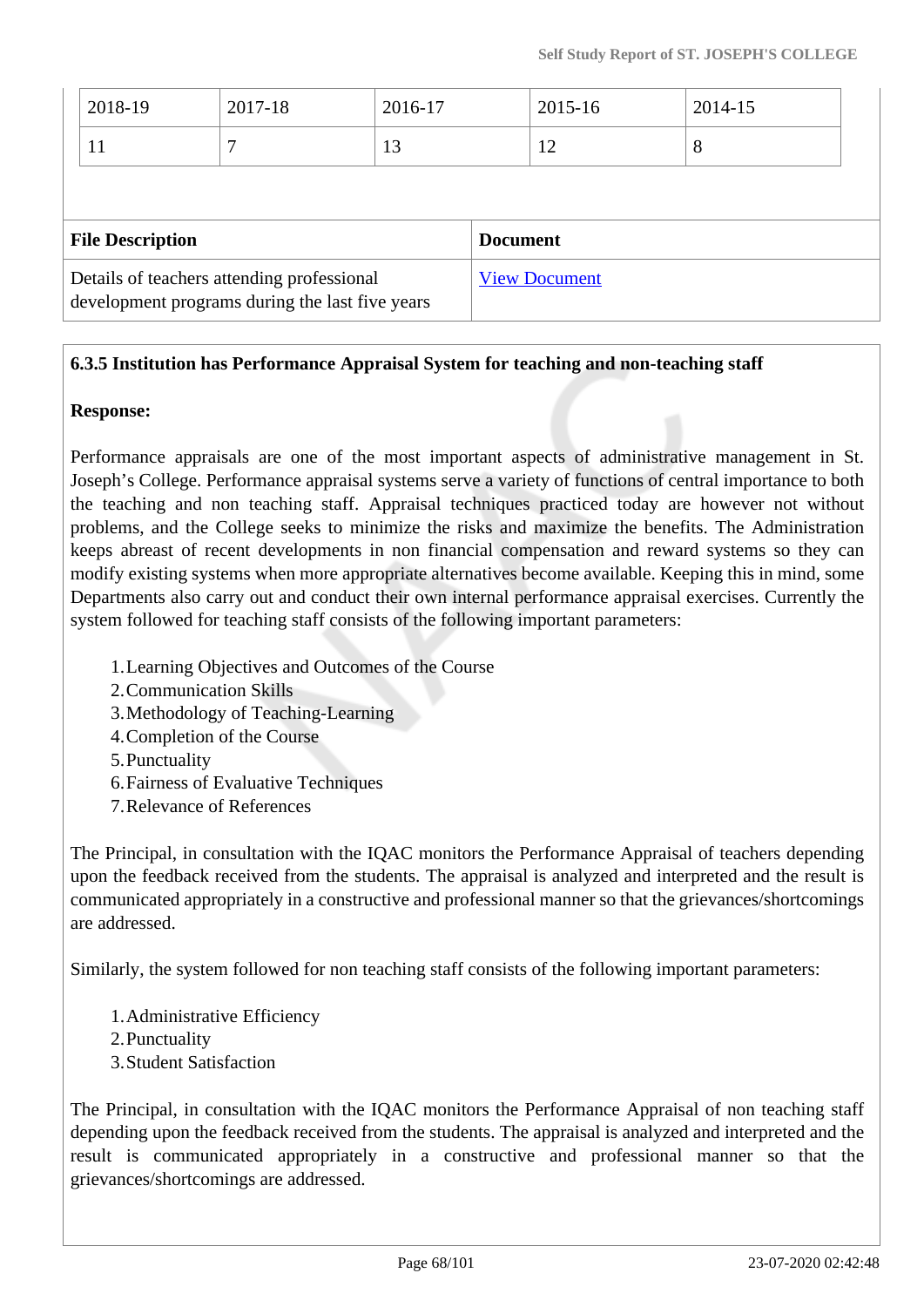# **6.4 Financial Management and Resource Mobilization**

# **6.4.1 Institution conducts internal and external financial audits regularly**

# **Response:**

### **Audit report**

The College has appointed Internal auditors, Saha and Majumder Chartered Accountant, who regularly audit the accounts of the College for the past several years. The Bursar reviews weekly the state of the accounts and major expenditures with the Principal, thereby having checks and balances in place.

The external auditors audit the accounts of the College in December and April every year – in December for the period April to December, and in April for the final audit. This practice is also intended as a measure of checks and balances with a view to correct any shortcomings and to advise on proper practices.

As indicated above, the accounts of the College are regularly audited by Saha and Majumder. So far, there has not been any audit objections.

- The internal audit for the financial year 2014-2015 was done on 25th September 2015.
- The internal audit for the financial year 2015-2016 was done on 15th July, 2016.
- The internal audit for the financial year 2017-2018 was done on 28th September 2018.

In all the audits it was reported by the chartered accountants that Balance Sheet, the Income and Expenditure Account and Receipts and Payment Accounts were in agreement with the books of accounts maintained by the unit.

# **6.4.2 Funds / Grants received from non-government bodies, individuals, Philanthropists during the last five years (not covered in Criterion III) (INR in Lakhs)**

### **Response:** 0

6.4.2.1 Total Grants received from non-government bodies, individuals, philanthropists year-wise during the last five years (INR in Lakhs)

| 2018-19 | 2017-18 | 2016-17 | 2015-16 | 2014-15          |
|---------|---------|---------|---------|------------------|
|         |         |         | ν       | $\boldsymbol{0}$ |

### **6.4.3 Institutional strategies for mobilisation of funds and the optimal utilisation of resources**

### **Response:**

Institutional Strategies for mobilisation of funds are geared to ensure that the College remains financially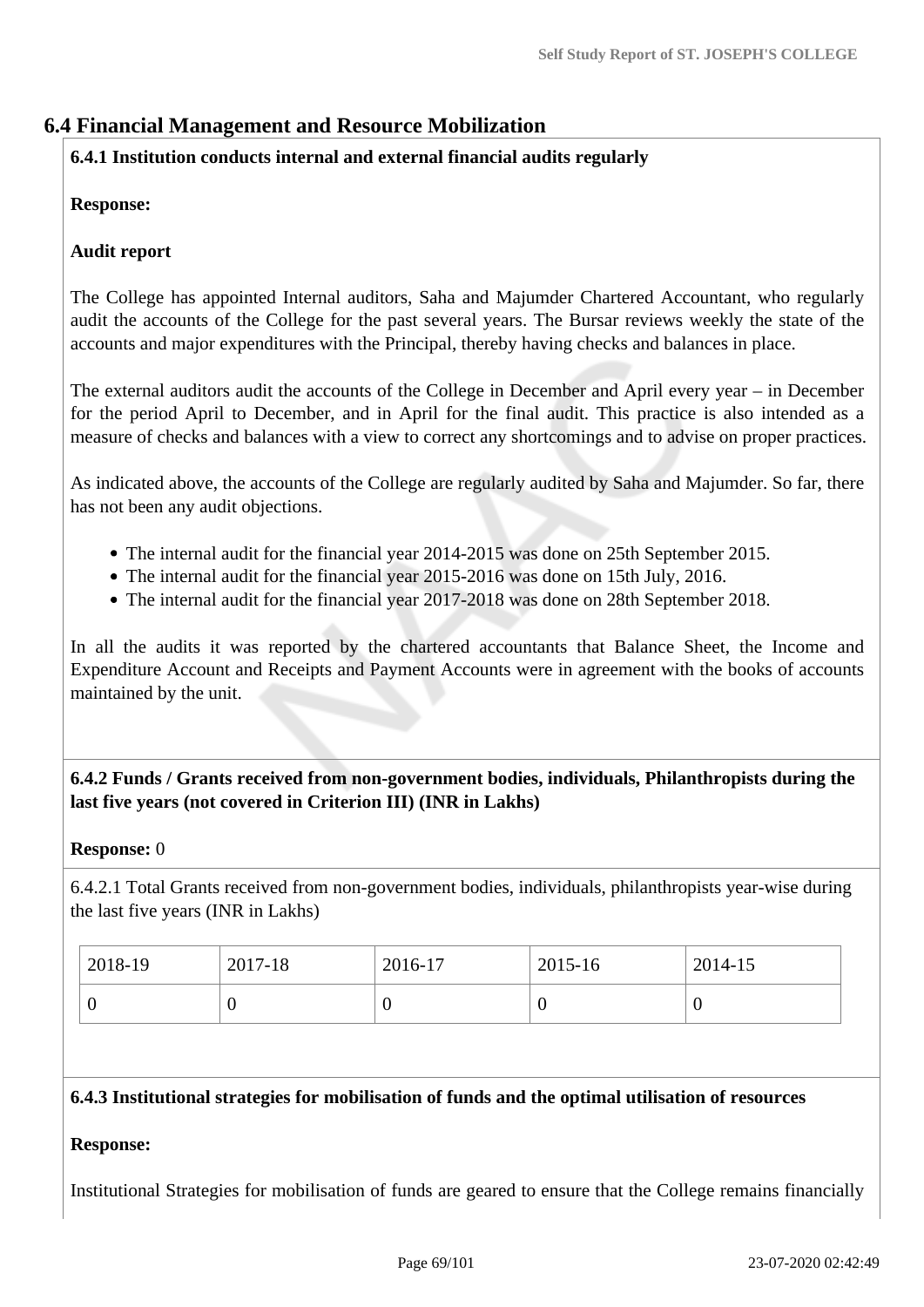viable. In this regard, there are two conglomerations of Departments – one that is aided by the Government (Central and state) and the Self Finance Departments. Only the salary components of the aided Departments are supported by the Government. The College also prepares and submits applications for central/state grants for the developmental and teaching-learning activities.

For all other purposes, the College engages in the mobilisation of funds through its own initiatives. These include minimum charging of fees from the students for development of basic infrastructure and expenses related to teaching-learning activities. These strategies are discussed, debated and passed by competent authorities such as the Governing Body. As a supplement to mobilisation of funds in a manner that is nonprofit in nature, the College generates its own funds through the 6 Self Finance Departments so that financial sustainability and viability is ensured. Other strategies include the development of alternate channels of fund generation such as returns from use of the infrastructure of the SJCLC, the renting of College buildings for different competitive and government examinations at minimum costs, fixed deposit assets approved by competent authority and as per financial norms.

For optimal utilisation of resources there is a structured and a transparent process which is in place. These include budgeting of expenses by the Principal in consultation with the Accounts Office and Estate Officer, monitoring of internally generated funds, internal and external audit. The College practices complete transparency in financial functions so as to optimize utilisation of resources and minimize wastage. In this regard the budget is prepared by the Bursar in consultation with the Principal. The income and expenditure of the College is audited annually both internally and externally (by the Government). The Bursar along with the Principal is the nodal entity in charge of financial matters of the College and is responsible for the optimum utilisation of funds. With regard to various purchases, quotations are obtained from vendors and orders are placed for purchase generally through a Purchase Committee which is constituted for that purpose. For larger amounts the system of online e-tender is followed mandatorily so that manipulation of prices is eliminated. All financial transactions are cross-checked, have joint signatures, and routed through e-payments. For Central/state government funds, all transactions are monitored through the PFMS system.

# **6.5 Internal Quality Assurance System**

 **6.5.1 Internal Quality Assurance Cell (IQAC) has contributed significantly for institutionalizing the quality assurance strategies and processes**

### **Response:**

1.**Continuous Review of Teaching Learning and Evaluation:**

Most of the Departments had introduced innovative teaching learning and evaluation methods including the use of ICT. The IQAC has taken necessary measures to make these mechanisms more robust, functional and relevant. In this regard, IQAC created 'quality circles' within it to monitor and enhance quality in respective quality circles that included 'ICT Enabled Teaching-Learning Circle'. This was entrusted with making all necessary arrangements for effective ICT based teaching-learning. By the end of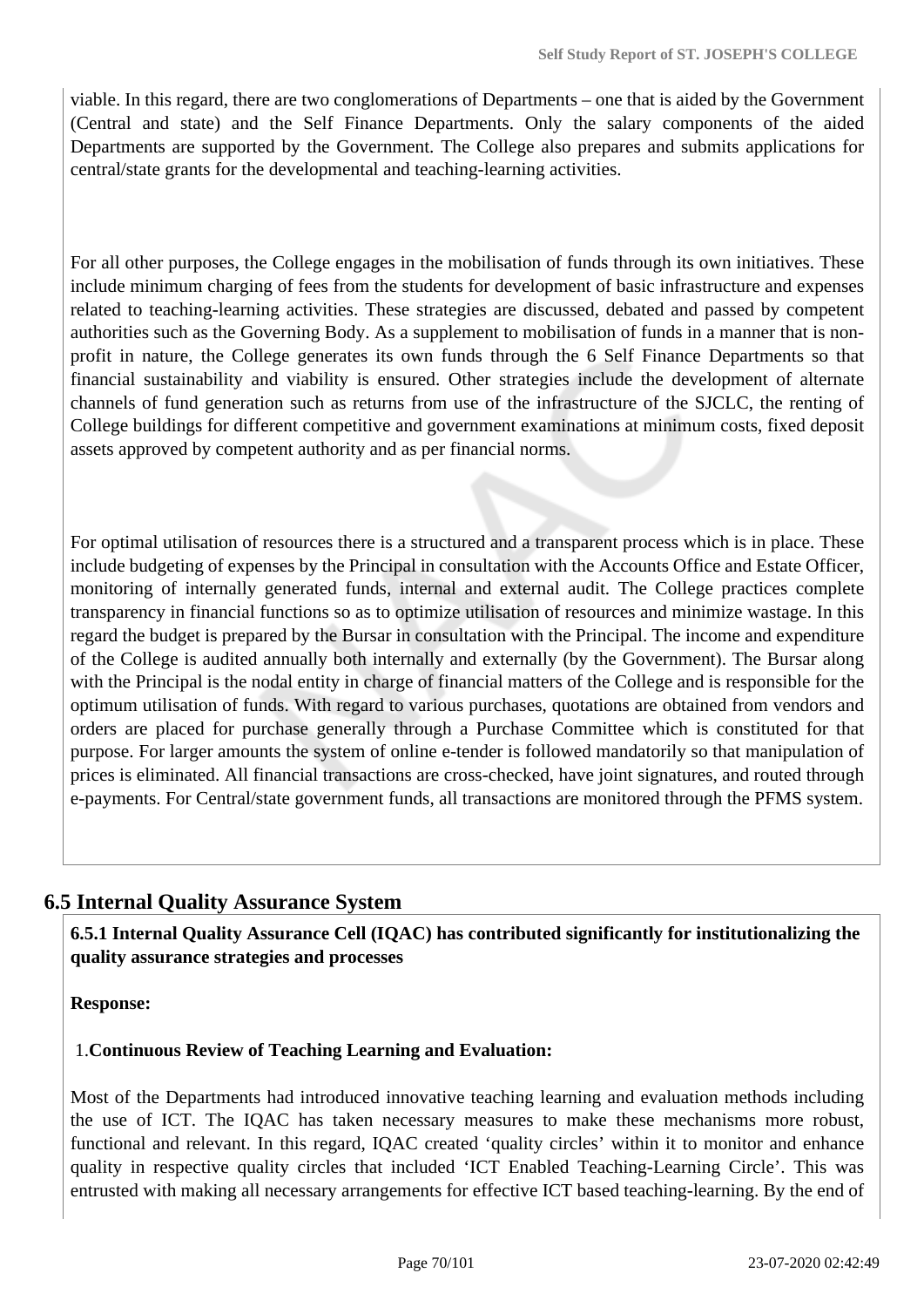the academic year, all Departments were equipped with Smart Interactive Devices for teaching, making use of PPTs, Lecture Videos, and others. Further, through collaboration with the IQAC, a *Hands-on training* on the use of ICT Smart Board for the teaching staff was conducted in March 2018 where there was the participation of 78 teaching staff. Once the teachers were equipped with this training, this knowledge was imparted to the students through Departmental interventions which has enabled the extensive use of ITC facilities not only for teaching-learning activities in the classroom, but also for student seminars/presentations, special lectures by eminent resource persons, screening of relevant documentaries and films. This was institutionalized through the introduction of the CIE which was mandated by the CBCS.

### **2. Introduction / Formalisation of Special Lecture Series in Departments**

The College through the IQAC is committed to the realization of academic excellence – both within and beyond the classrooms. In this regard, the IQAC was of the view that the quality of teaching learning should be enhanced through the institutionalization of Special Lectures and interactions with eminent personalities and resource persons. In its meeting held on Saturday, December 12, 2015, the IQAC resolved that such special lectures should be introduced in Departments where it is not being conducted; and further resolved that in Departments where it is done informally, it resolved to recommend for the formalization of the system so that the continuity and quality should be maintained (Resolution No. 2). Further, the institution made it mandatory for all Departments to locate appropriate resource persons from within and/or outside the institution, conduct special /invited lectures at regular intervals, and submit the reports as part of their annual Departmental reports. Hence, the Special Lecture series has been formalized as a part of the teaching-learning system.

| <b>File Description</b>         | <b>Document</b>      |
|---------------------------------|----------------------|
| Link for Additional Information | <b>View Document</b> |

 **6.5.2 The institution reviews its teaching learning process, structures & methodologies of operations and learning outcomes at periodic intervals through IQAC set up as per norms**

**Response:** 

### 1.**Methodologies of operations and learning outcomes**

The methodologies of operations and learning outcomes are formulated through Departmental Meetings and review, Teachers Council meetings in consultation with norms set by the IQAC. Feedback and Suggestion (oral and written) is regularly collected by Departmental faculties based on classroom discussions. The College also conducts a centralized feedback process. Learning outcomes are assessed through the CIE and University Examinations through grading. The structures of review include the IQAC, Principal, Teachers Council, HoD, Academic Vice Principal and Deans. Apart from this, performance of the students in the various co-curricular activities such as inter Department debates, inter college activities and competitions such as quiz, declamation and oratory, reflect on the efficacy of the learning outcomes.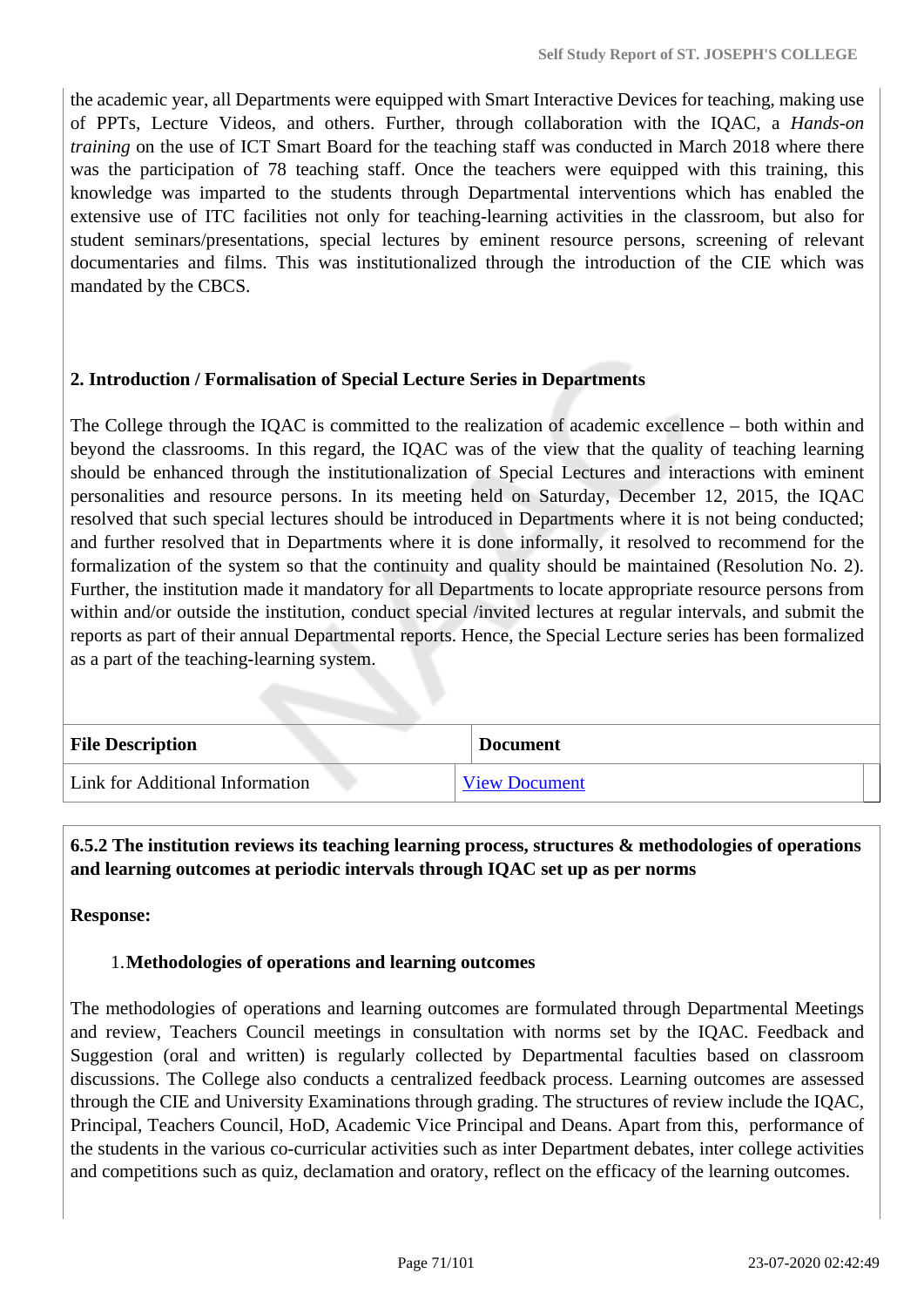### 1.**Academic, Administrative, Gender, and Green Audit**

The institute reviews its teaching learning process, structures & methodologies of operations and learning outcomes through IQAC set up by conducting Academic Audit and Administrative Audit appointed by the College to evaluate the sync of policies with practices. Academic audit and Administrative audit are two important elements of quality enhancement that are complementary to each other. This focused on objectives of various programmes, use of support activities, proper approach of questioning, remedial measures, focus of research work and upgrade of faculty in the College. Further, the Green Audit which evaluated the environmental concerns addressed by the College. Here the focus was on the identification or definition of the full range of environmental impacts and assesses their operations' compliance with applicable laws and regulations, as well as with the expectations of the various stakeholders. Green Audit has served as a means to identify opportunities to better utilize resources, enhance work quality, improve staff and student health and safety, reduce liabilities, and achieve other forms of value. Gender Audit was conducted to assess policies and practices from the point of view of their effect on the status of women in the College. This has promoted and realized standards and fundamental principles and rights at the workplace. It has also helped to create greater opportunities for men and women to secure academic excellence while strengthening social dialogue among the stakeholders of the institution.

| <b>File Description</b>                | <b>Document</b>      |
|----------------------------------------|----------------------|
| <b>Link for Additional Information</b> | <b>View Document</b> |

# **6.5.3 Average number of quality initiatives by IQAC for promoting quality culture per year**

#### **Response:** 9.6

6.5.3.1 Number of quality initiatives by IQAC for promoting quality year-wise for the last five years

| 2018-19      | 2017-18 | 2016-17 | 2015-16      | 2014-15 |
|--------------|---------|---------|--------------|---------|
| $\cap$<br>44 | -       |         | $\mathbf{r}$ |         |

| <b>File Description</b>                                                         | <b>Document</b>      |
|---------------------------------------------------------------------------------|----------------------|
| Number of quality initiatives by IQAC per year for<br>promoting quality culture | <b>View Document</b> |

#### **6.5.4 Quality assurance initiatives of the institution include:**

- **1.Regular meeting of Internal Quality Assurance Cell (IQAC); timely submission of Annual Quality Assurance Report (AQAR) to NAAC; Feedback collected, analysed and used for improvements**
- **2.Academic Administrative Audit (AAA) and initiation of follow up action**
- **3.Participation in NIRF**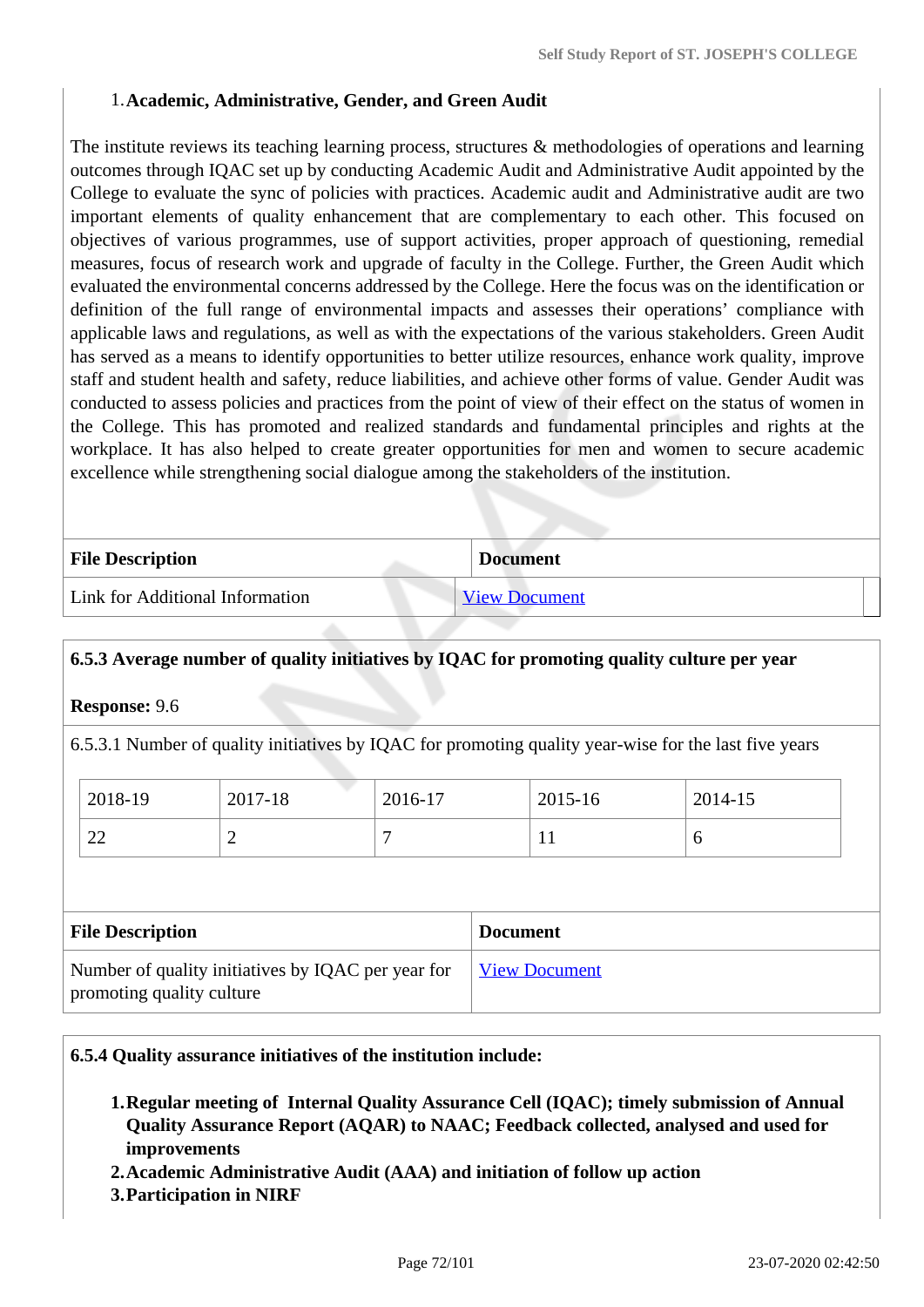## **4.ISO Certification 5.NBA or any other quality audit**

- **A. Any 4 of the above**
- **B. Any 3 of the above**
- **C. Any 2 of the above**
- **D. Any 1 of the above**

#### **Response:** A. Any 4 of the above

| <b>File Description</b>                                        | <b>Document</b>      |  |
|----------------------------------------------------------------|----------------------|--|
| Details of Quality assurance initiatives of the<br>institution | <b>View Document</b> |  |
| Annual reports of institution                                  | <b>View Document</b> |  |

# **6.5.5 Incremental improvements made during the preceding five years** *(in case of first cycle)* **Post accreditation quality initiatives** *(second and subsequent cycles)*

#### **Response:**

The following were the improvements/ quality enhancement initiatives in the academic and administrative domains successfully implemented during the last five years following the recommendations of the Cycle 2 NAAC Peer Team, 2014.

| Sl. No.    | <b>Recommendations</b>             | <b>Action Taken</b>                                                                               |
|------------|------------------------------------|---------------------------------------------------------------------------------------------------|
|            | (Cycle 2, 2014)                    |                                                                                                   |
| $\vert$ 1. | May Introduce More PG Courses      | No Action Taken                                                                                   |
| þ.         | <b>Establish a Research Centre</b> | A Research Centre has been established in the College wi                                          |
|            |                                    | workstation, and research manuals to facilitate research                                          |
|            |                                    | academicians.                                                                                     |
| $\beta$ .  |                                    | Systematic Career Guidance for Students The College has a Career Guidance Cell. It conducts caree |
|            |                                    | students through career fairs, career talks and lectures, host                                    |
|            |                                    | interviews, conducting enrichment courses for employmen                                           |
|            |                                    | and reports annually to the IQAC and the Teachers' Council                                        |
| þ.         | Apply to UGC for College with CPE  | No Action Taken                                                                                   |
| 5.         |                                    | Approach Funding Agency for More The College has an International Research Collaboration w        |
|            | <b>Research Projects</b>           | College, Royal University of Bhutan to study Folklore in Ea                                       |
| 6.         | <b>Student Mentoring</b>           | Student Mentoring system has been formalized and instituti                                        |
|            |                                    | all the Departments providing mentoring sessions to their st                                      |
|            |                                    |                                                                                                   |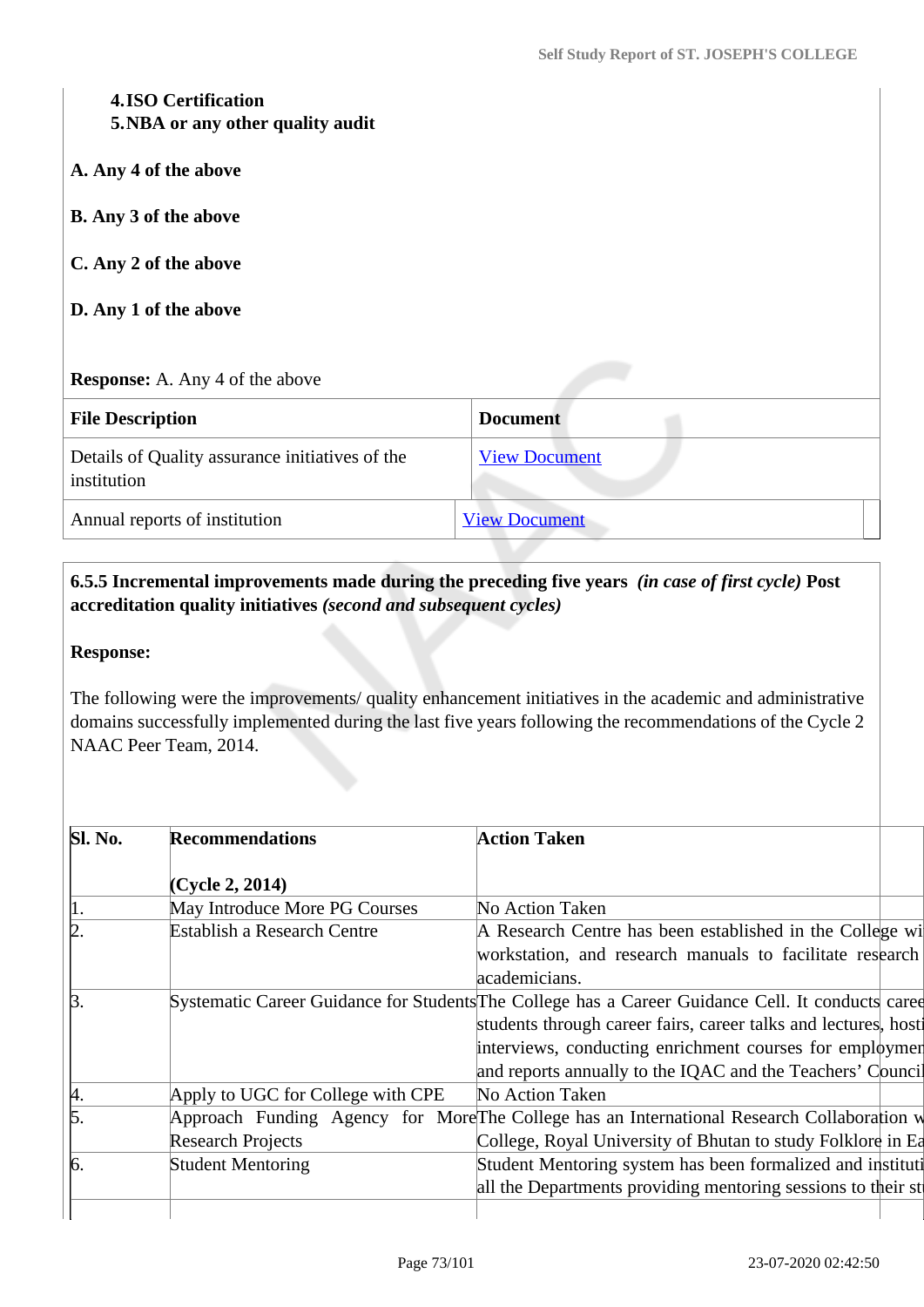| $\mathcal{L}$ . |                                     | Computer facility with connectivity to All the Departments are provided with computers and ICT |  |
|-----------------|-------------------------------------|------------------------------------------------------------------------------------------------|--|
|                 | all Departments                     | College has been made a wi-fi zone from Jio                                                    |  |
| $\vert 8.$      | Consultative<br>Centre for          | Resource No Action Taken                                                                       |  |
|                 | Generation                          |                                                                                                |  |
| $\beta$         |                                     | Liaison with Stake Holders for FutureStake holders are made a part and parcel of the College e |  |
|                 | Planning                            | planning. The Five Years Perspective Plan of the College                                       |  |
|                 |                                     | been designed in consultation with the stakeholders.                                           |  |
| $\vert 10.$     | Introduction of Job Oriented Course | Although the College could not start formal job oriented of                                    |  |
|                 |                                     | started providing integrated training to UG students for Q                                     |  |
|                 |                                     | Examinations through the SJCLC, through a MoU with ALS                                         |  |
|                 |                                     |                                                                                                |  |

Beyond these, the following initiatives were also taken by the College during the last five years:

1.International Research Collaboration through MoUs

- 2.Facilities for hands on Training for Commerce students.
- 3.Smart Boards and allied facilities for ICT enabled teaching learning environment.
- 4.Decentralized Administration in view of the creation of three new Dean offices.
- 5.Creation of CBCS monitoring team within IQAC.

6.Creation of Incubation Centre

7.Establishment of Infirmary.

- 8.Institutionalization of Special Lecture Series.
- 9.Improvements of Extension and Outreach Programmes with students.

10.Students Exchange Programme.

11.Participation in AISHE.

12.Promoting Research Climate in the institution

13.SWOT Analysis.( (document to be uploaded)

14.Participation in NIRF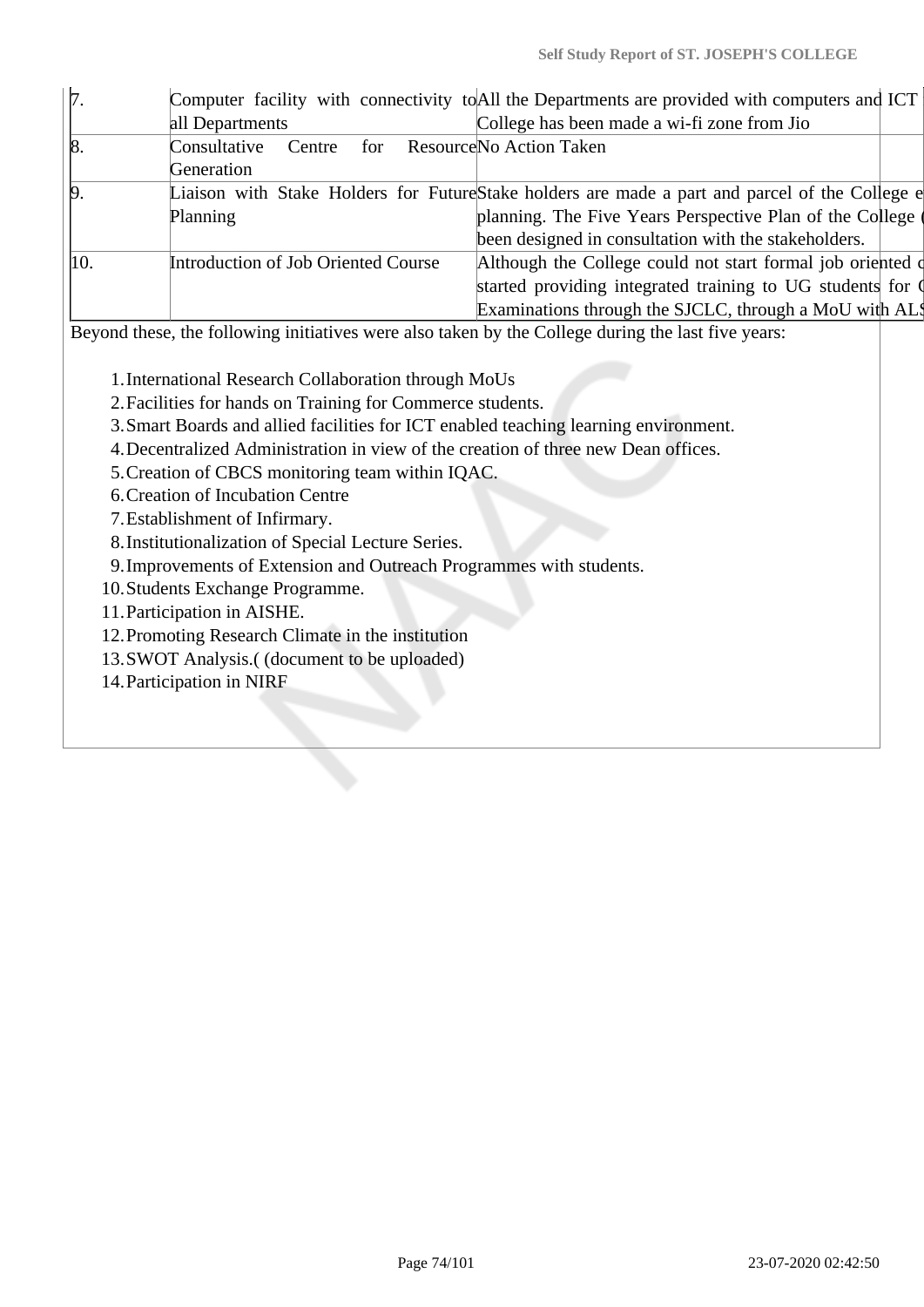# **Criterion 7 - Institutional Values and Best Practices**

# **7.1 Institutional Values and Social Responsibilities**

 **7.1.1 Number of gender equity promotion programs organized by the institution during the last five years** 

## **Response:** 5

7.1.1.1 Number of gender equity promotion programs organized by the institution year-wise during the last five years

| 2018-19 | 2017-18 | 2016-17 | 2015-16 | 2014-15 |  |
|---------|---------|---------|---------|---------|--|
|         |         |         |         |         |  |

| <b>File Description</b>                                                                  | <b>Document</b> |
|------------------------------------------------------------------------------------------|-----------------|
| List of gender equity promotion programs organized   View Document<br>by the institution |                 |

# **7.1.2**

#### **1.Institution shows gender sensitivity in providing facilities such as:**

**1.Safety and Security**

- **2.Counselling**
- **3.Common Room**

# **Response:**

# **Institution shows gender sensitivity in providing facilities such as:**

#### 1. **Safety and Security:**

Anti-ragging Committee: The students are made to undertake anti-ragging oath where gender sensitivity is implicit in the presence of their parents during the time of admissions. Women Empowerment and Women Anti-Harassment Cell exist to cater to the safety and security of students, irrespective of gender.

Installation of Close Circuit Cameras (CCTV): There is a constant monitoring of students through CCTVs that are installed in all the common spaces of the College. Further, entry to the campus is regulated by the presence of security guards who rely on visual (uniform) and documentary (ID cards) proofs so that outsiders and potential anti-social elements are debarred from entry. The Dean of the Students is assigned with the task of dealing with any student disturbances arising out of gender discriminations. These Cells are vigilant and constantly on the lookout for any forms of abuse, whether physical, emotional, or sexual. The Committees and the Dean of students are trained to understand and interpret key indicators of gender based abuse, and be prepared to respond instantly to inappropriate or harmful behaviour. The security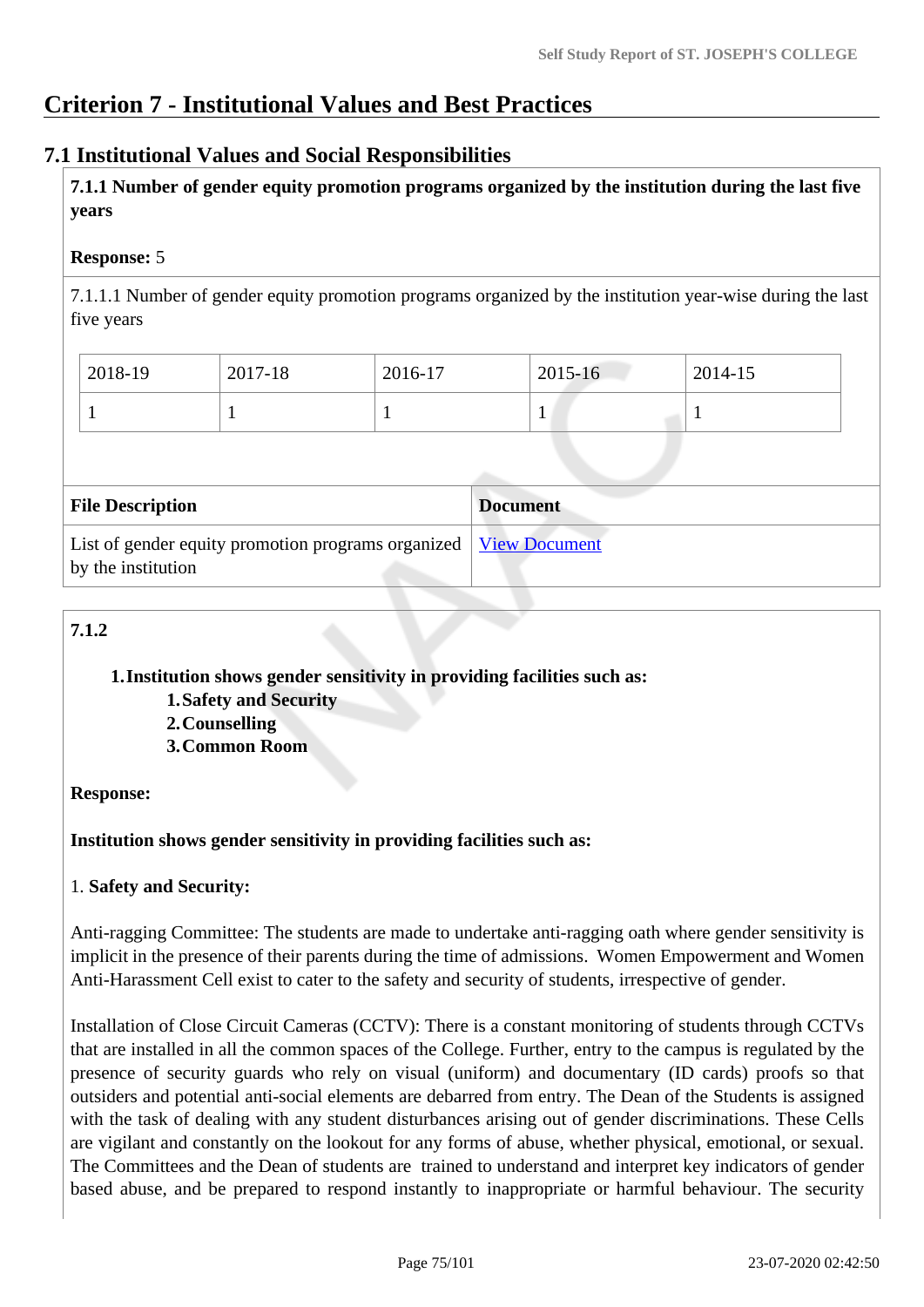cameras are therefore an effective safety measure. These measures are further supplemented through the functioning of the Student Council along with various Class Representatives who open a channel of communication if, and when, issues of gender arise.

2. **Counselling:** Anti Ragging Committee, Women Empowerment and Women Anti-Harassment Cell, and Youth Against Trafficking Club (YATC) and its coordinator provide counselling when required. The counselling at the College level is focused more on addressing emotional issues. Since counselling is offered for personal and social issues, the Cells, forums and Committees initiated for the mental, emotional and physical security of the students, also situate these individuals in the context of society as a whole. These Committees, Cells and Clubs are, therefore, provide much needed information and assistance about gender issues, thus giving them the suggestions of making wise choices. These also open informal and conversational channels of communication so that protocol and administrative hierarchy does not impede a just response to gender issues. Self-sufficiency, independence and the capability to adjust in any given situation is what these groups aim at providing for the students. It should be an important skill that every individual in the society should understand and implement.

3. **Common room:** Three separate Common Room exists for the female students where the students can interact, rest, exchange common interests and socialize. These are located in the Main Building, Loyola Building and M.R Building. The institution has installed a bed in the common room for students who are not feeling well and are in need of physical or mental medical attention. The Common Room is the symbol of the intersection of various interests that produces academic, cultural and necessary breakthroughs that encourage the students to participate, irrespective of which discipline they belong to. Common Room plays the role of a harbinger of the interdisciplinary interaction among students. Therefore, provision of such rooms is required for mental, physical and emotional facilities of students.

#### **7.1.3 Alternate Energy initiatives such as:**

#### **1.Percentage of annual power requirement of the Institution met by the renewable energy sources**

#### **Response:** 0

7.1.3.1 Annual power requirement met by the renewable energy sources (in KWH)

7.1.3.2 Total annual power requirement (in KWH)

Response: 444.15

| <b>File Description</b>                                                            | <b>Document</b>      |
|------------------------------------------------------------------------------------|----------------------|
| Details of power requirement of the Institution met<br>by renewable energy sources | <b>View Document</b> |

#### **7.1.4 Percentage of annual lighting power requirements met through LED bulbs**

**Response:** 35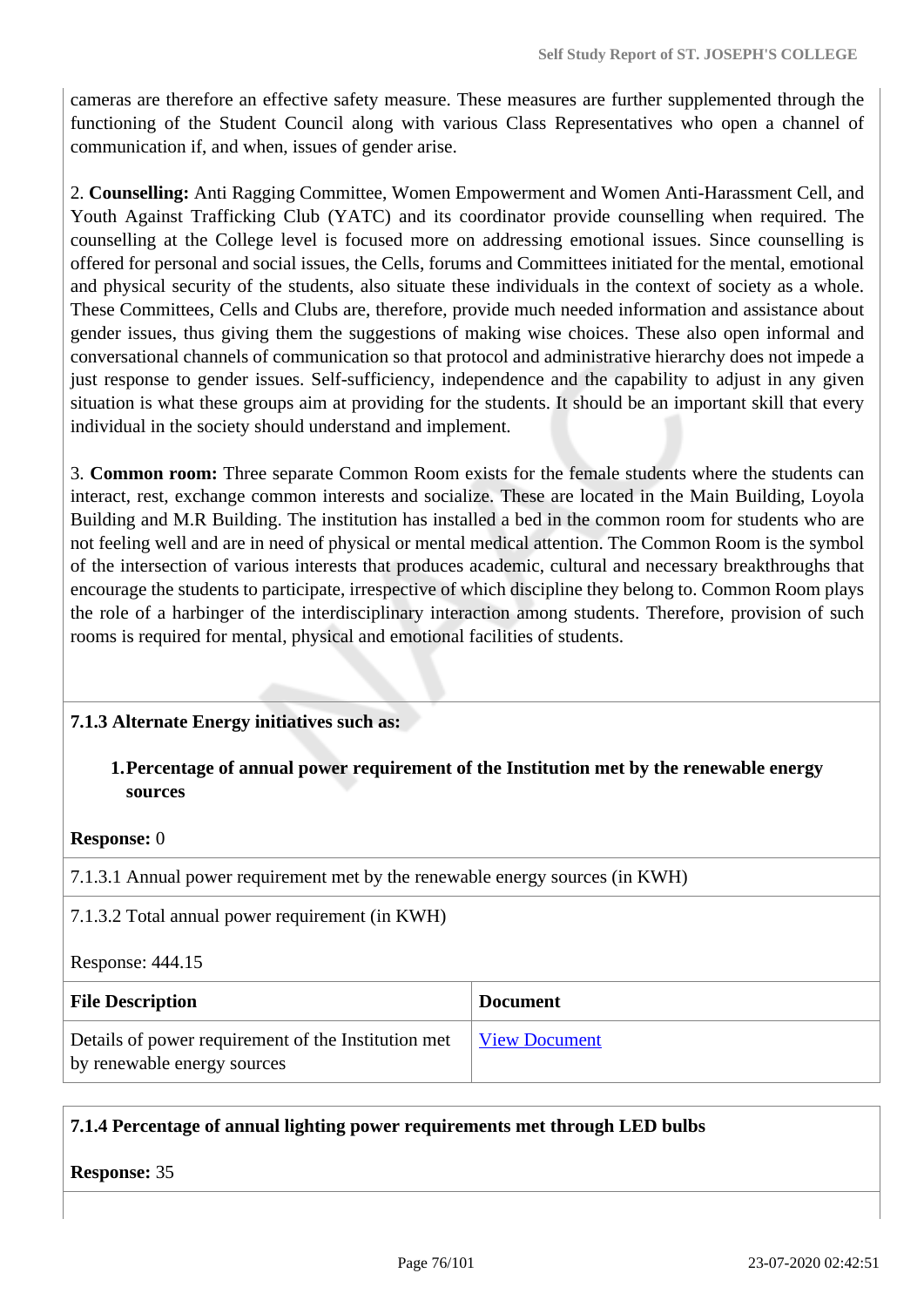## 7.1.4.1 Annual lighting power requirement met through LED bulbs (in KWH)

#### Response: 19.6

| 7.1.4.2 Annual lighting power requirement (in KWH) |  |
|----------------------------------------------------|--|
|----------------------------------------------------|--|

Response: 56

| <b>File Description</b>                                         | <b>Document</b>      |
|-----------------------------------------------------------------|----------------------|
| Details of lighting power requirements met through<br>LED bulbs | <b>View Document</b> |

#### **7.1.5 Waste Management steps including:**

- **Solid waste management**
- **Liquid waste management**
- **E-waste management**

#### **Response:**

#### **Solid waste management**

There are two types of Solid wastes (i) Bio-degradable (ii) Non-bio degradable. Bio-degradable waste is allowed to degrade or decompose an oxygen rich medium. A good quality nutrient rich and eco-friendly manure is formed and non-biodegradable wastes are dumped into dumping yards. Dust bins are provided throughout the campus. Throwing the waste anywhere else is strictly prohibited. Usage of plastic bags is discouraged within the premises of the College.

Solid wastes like broken glass beakers, test tubes, rubber tubes, etc. are collected from the entire campus and stored. This solid waste is then collected by the Darjeeling Municipal Corporation every alternate day where it is dealt with accordingly. The dead leaves and waste papers are not allowed to be put on fire. The dead leaves and waste papers are scientifically decomposed off by burying them in the soil.

#### **Liquid waste management**

Department of Chemistry has developed useful methods for liquid waste management. In this regard a filter with granular activated carbon (GAC) is used to remove certain chemicals, particularly organic chemicals, from water. GAC filters also can be used to remove chemicals that give objectionable odors or tastes to water such as hydrogen sulfide (rotten eggs odor) or chlorine.

#### **E-waste management**

The College has emphasis on paperless office to save carbon emission in printers. The College also encourages reuse of one-side-printouts. All e-waste is disposed to the Municipal Corporation and to agencies who recycle them. The non-working computer spare parts and other non-working equipment are safely disposed in a similar manner. The cartridge of laser printers are refilled and reused. UPS Batteries are recharged / repaired / exchanged by the suppliers.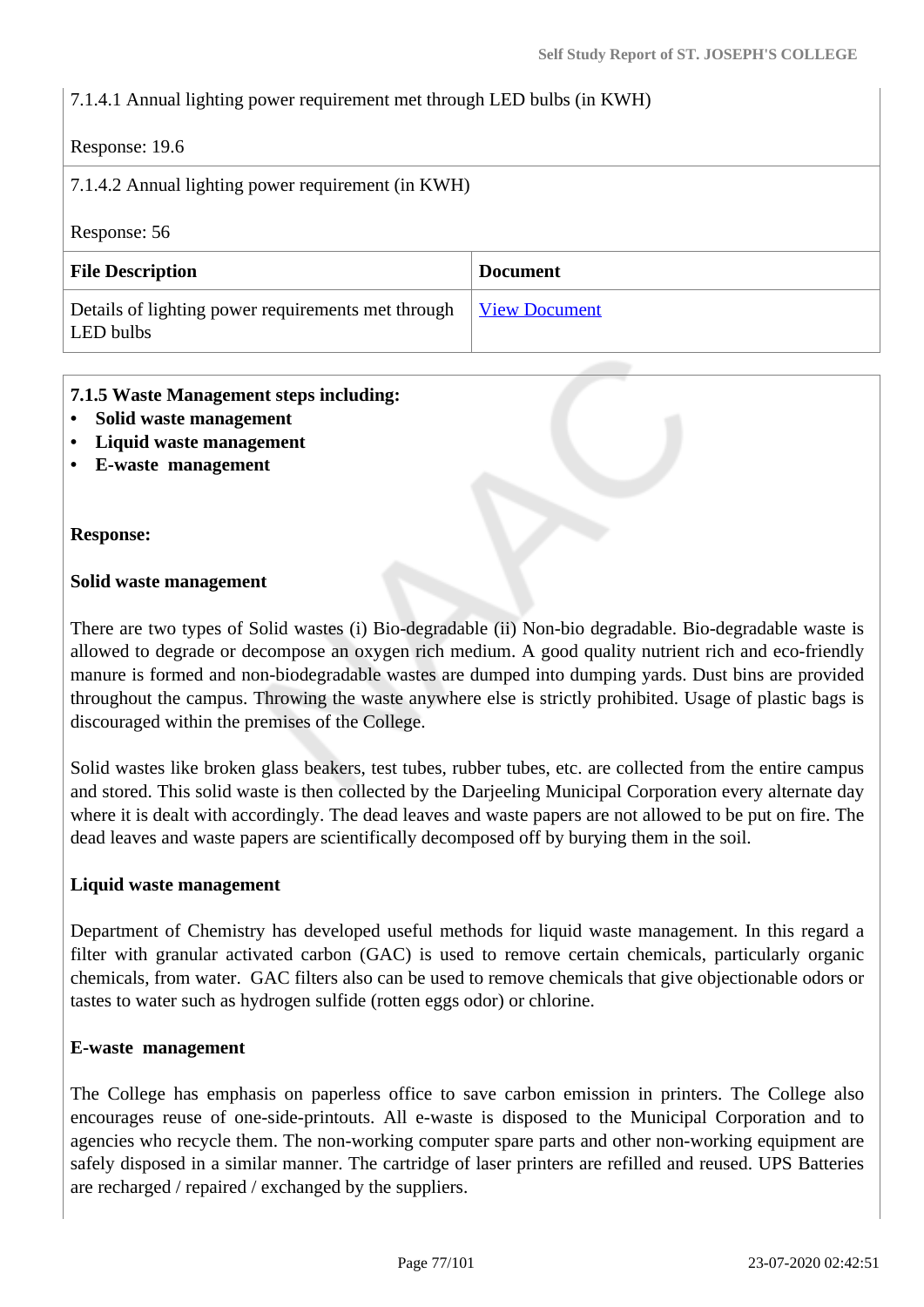# **7.1.6 Rain water harvesting structures and utilization in the campus**

#### **Response:**

# **Rain Water Harvesting:**

There is a paradox when it comes to water in Darjeeling—it experiences one of the heaviest rainfalls in the country, but is still plagued by water scarcity. To address this perennial problem the use of rain water as an alternative resource is the call of hour. Effectively the College has installed a proper infrastructure, both surface and underground, for harvesting rain water.

The buildings of the College have been constructed so as to channelize all the rain-water, filter it and store in both the surface tanks and underground water reservoirs located within the campus. The College has two underground reservoirs i)6000ft3 of 1,69,000 lts capacity ii) 4200ft3 of 1,19,000lts capacity and 62 surface tanks with a capacity of 1,00,000lts.The rain water harvesting system thus provides sufficient water to both the College and the hostel. This well-designed system also takes care of any water-logging in the campus during the Monsoon. The system further provides water for the various plants, trees and shrubs within the campus thus ensuring a green surrounding.

## **Water Utilisation**

With regard to utilisation, students and staff are encouraged to use water sparingly to avoid any wastage. Further, the College administration ensures that all plumbing and water pipes are maintained regularly to prevent leakages causing wastage. Towards this end, all taps are provided with a 'close' mechanism that shuts-off the valve completely.

In the hostels, students are encouraged to use buckets instead of shower so as to reduce the volume of water which is used. Further, there is a well designed scheme for regulated use of water especially for washing of clothes in the hostel. This ensures a time-bound usage that aids in conservation of stored water. Use of one-time plastic bottles for drinking purposes has been eliminated in the campus through the installation of purified drinking water taps for students and staff.

#### **7.1.7 Green Practices**

- **Students, staff using**
- **a) Bicycles**
- **b) Public Transport**
- **c) Pedestrian friendly roads**
- **Plastic-free campus**
- **Paperless office**
- **Green landscaping with trees and plants**

#### **Response:**

The practice of 'going green' is encouraged, keeping in mind the various environmental issues. The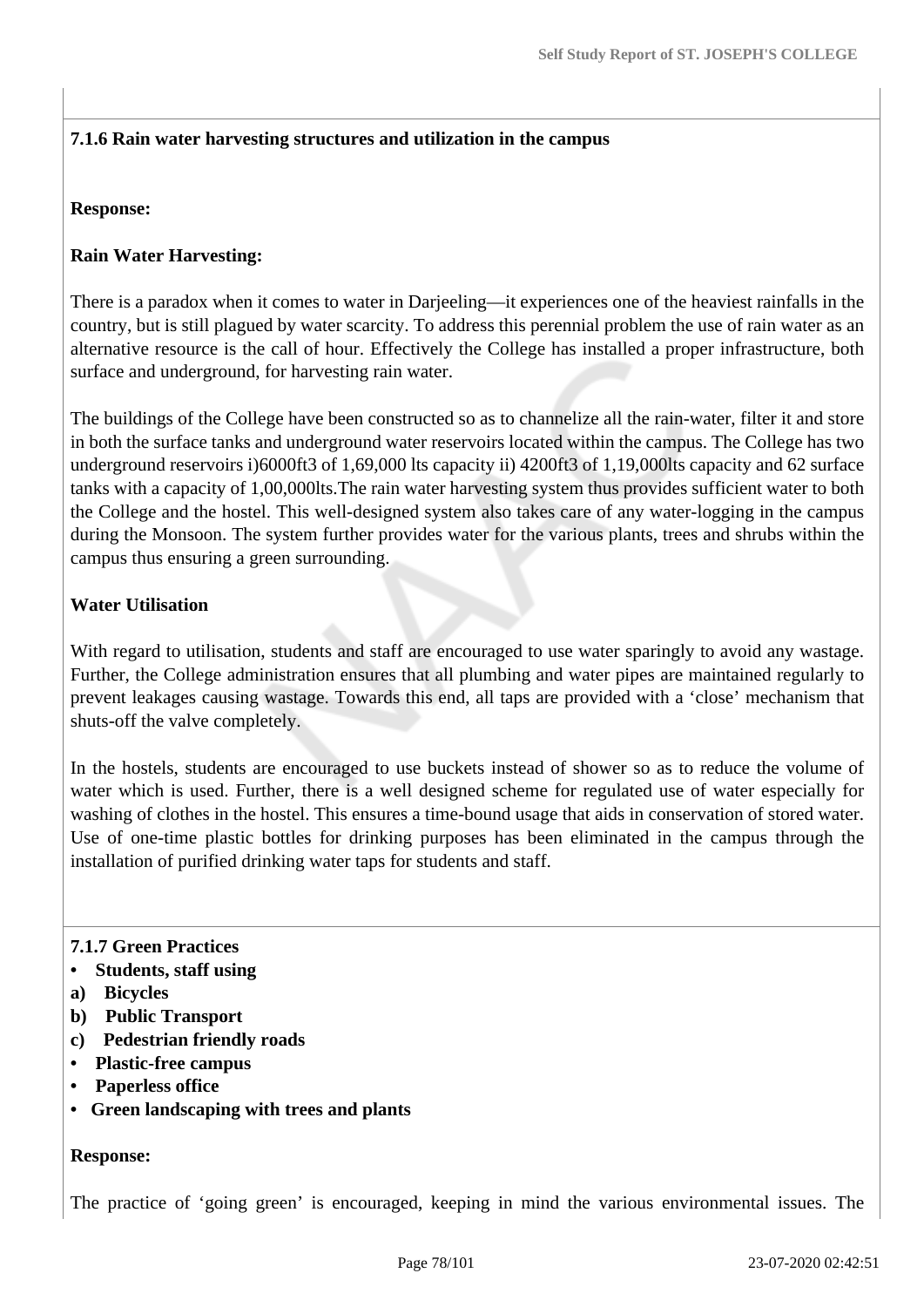students of the College are made aware of the benefits of 'going green' and also its sustainability. The students are advised to be mindful of their day to day activities and their impact on the environment. Use of one-time plastic bottles for drinking purposes has been eliminated in the campus through the installation of purified drinking water taps for students and staff.

The students are encouraged to use public transport and instead of motorcycles or four wheelers while coming to the College. On World Environment Day awareness programmes on climate and climate change are organised. The students are given the responsibility of keeping the College campus clean and plastic free. Planting of trees around campus is encouraged and the use of plastic discouraged. The College campus has a 'green cover' and steps are taken to promote, conserve and preserve it. The effectiveness of all these actions are evaluated every two years through a 'Green Audit' conducted by the College. The report is made open whereby effective practices are encouraged and measures taken to address shortcomings.

## **7.1.8 Average percentage expenditure on green initiatives and waste management excluding salary component during the last five years**

**Response:** 0.04

7.1.8.1 Total expenditure on green initiatives and waste management excluding salary component yearwise during the last five years(INR in Lakhs)

| 2018-19 | 2017-18 | 2016-17 | 2015-16 | 2014-15 |
|---------|---------|---------|---------|---------|
| .02     | .05     | .02     | .08     | .05     |

| <b>File Description</b>                                                                                        | <b>Document</b>      |
|----------------------------------------------------------------------------------------------------------------|----------------------|
| Green audit report                                                                                             | <b>View Document</b> |
| Details of expenditure on green initiatives and waste   View Document<br>management during the last five years |                      |

#### **7.1.9 Differently abled (Divyangjan) Friendliness Resources available in the institution:**

- **1.Physical facilities**
- **2.Provision for lift**
- **3.Ramp / Rails**
- **4.Braille Software/facilities**
- **5.Rest Rooms**
- **6.Scribes for examination**
- **7.Special skill development for differently abled students**
- **8.Any other similar facility (Specify)**
- **A. 7 and more of the above**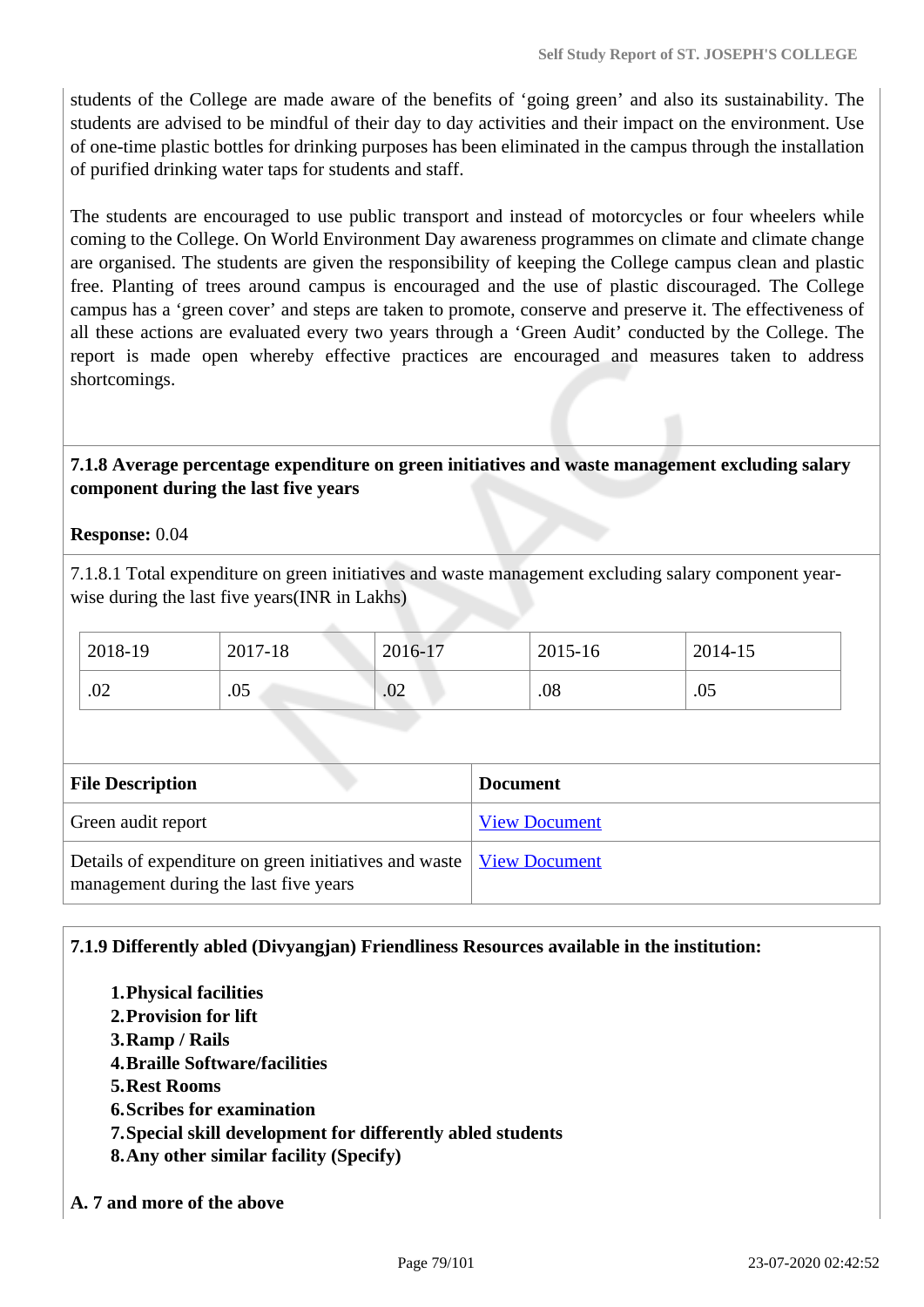# **B. At least 6 of the above C. At least 4 of the above D. At least 2 of the above Response:** D. At least 2 of the above **File Description Document** Resources available in the institution for Divyangjan [View Document](https://assessmentonline.naac.gov.in/storage/app/hei/SSR/105388/7.1.9_1581427395_4253.xlsx) link to photos and videos of facilities for Divyangjan [View Document](https://drive.google.com/drive/folders/1J_X4czySixrjt7mgHklp2vvPYbxL83uh)

# **7.1.10 Number of Specific initiatives to address locational advantages and disadvantages during the last five years**

# **Response:** 7

7.1.10.1 Number of specific initiatives to address locational advantages and disadvantages year-wise during the last five years

| 2018-19 | 2017-18 | 2016-17 | 2015-16 | 2014-15 |
|---------|---------|---------|---------|---------|
| ∽       |         |         |         | ∼       |

| <b>File Description</b>                                                              | <b>Document</b>      |
|--------------------------------------------------------------------------------------|----------------------|
| Number of Specific initiatives to address locational<br>advantages and disadvantages | <b>View Document</b> |
| Number of Specific initiatives to address locational<br>advantages and disadvantages | <b>View Document</b> |

# **7.1.11 Number of initiatives taken to engage with and contribute to local community during the last five years (Not addressed elsewhere)**

#### **Response:** 17

7.1.11.1 Number of initiatives taken to engage with and contribute to local community year-wise during the last five years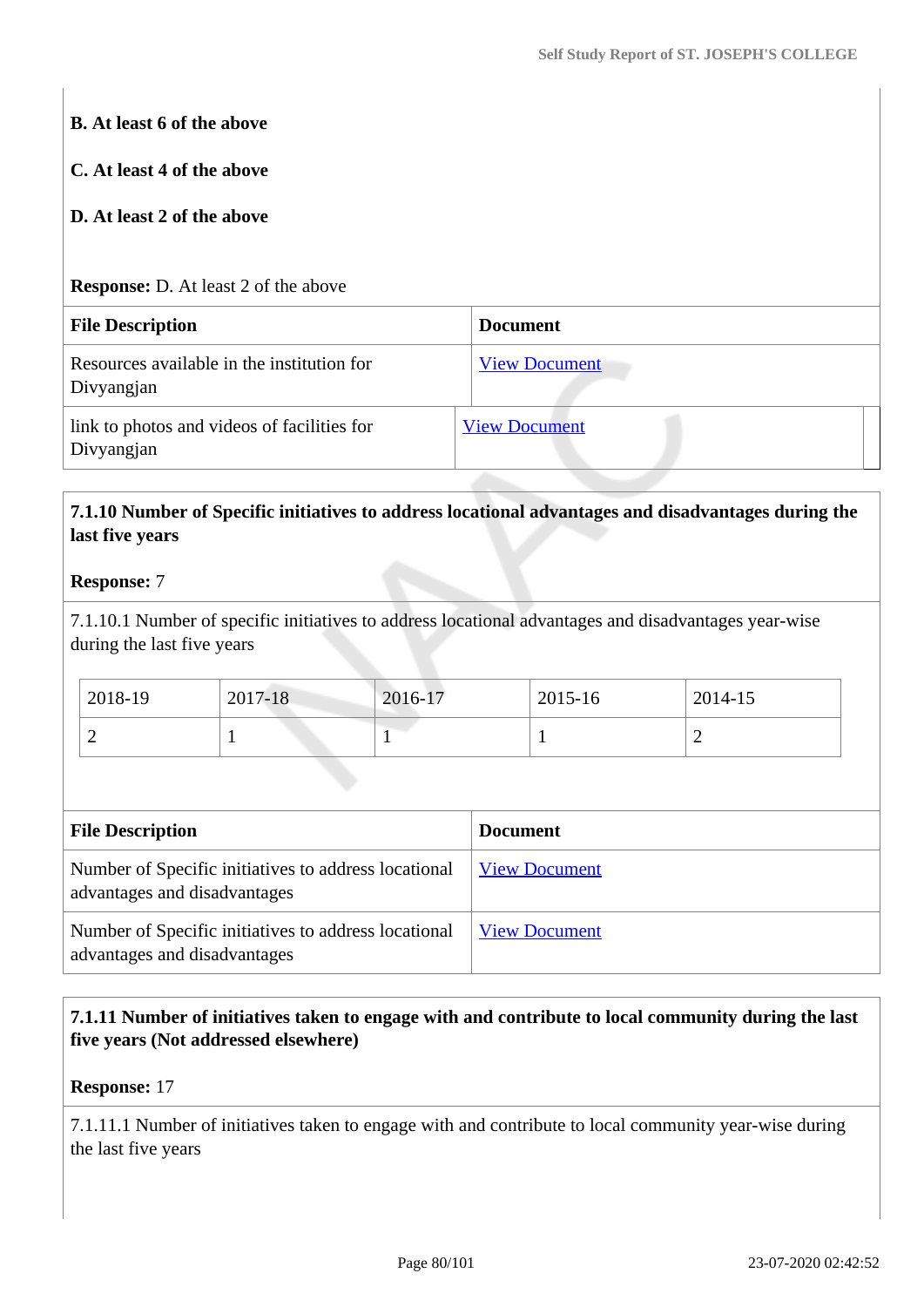| <b>File Description</b> |          |         | <b>Document</b> |         |  |  |
|-------------------------|----------|---------|-----------------|---------|--|--|
|                         |          |         |                 |         |  |  |
|                         | $\theta$ | 6       | $\overline{4}$  | 6       |  |  |
| 2018-19                 | 2017-18  | 2016-17 | 2015-16         | 2014-15 |  |  |

# **7.1.12**

## **Code of conduct handbook exists for students, teachers, governing body, administration including Vice Chancellor / Director / Principal /Officials and support staff**

| <b>Response:</b> Yes                                                                                                              |                      |  |  |  |  |  |
|-----------------------------------------------------------------------------------------------------------------------------------|----------------------|--|--|--|--|--|
| <b>File Description</b>                                                                                                           | <b>Document</b>      |  |  |  |  |  |
| Any additional information                                                                                                        | <b>View Document</b> |  |  |  |  |  |
| URL to Handbook on code of conduct for<br>students and teachers, manuals and brochures on<br>human values and professional ethics | <b>View Document</b> |  |  |  |  |  |

| 7.1.13 Display of core values in the institution and on its website |                      |  |  |  |  |
|---------------------------------------------------------------------|----------------------|--|--|--|--|
| <b>Response:</b> No                                                 |                      |  |  |  |  |
| <b>File Description</b>                                             | <b>Document</b>      |  |  |  |  |
| Provide URL of website that displays core values                    | <b>View Document</b> |  |  |  |  |

## **7.1.14 The institution plans and organizes appropriate activities to increase consciousness about national identities and symbols; Fundamental Duties and Rights of Indian citizens and other constitutional obligations**

**Response:** No

| <b>File Description</b>                                                                            | <b>Document</b>      |
|----------------------------------------------------------------------------------------------------|----------------------|
| Details of activities organized to increase<br>consciousness about national identities and symbols | <b>View Document</b> |

# **7.1.15 The institution offers a course on Human Values and professional ethics**

**Response:** Yes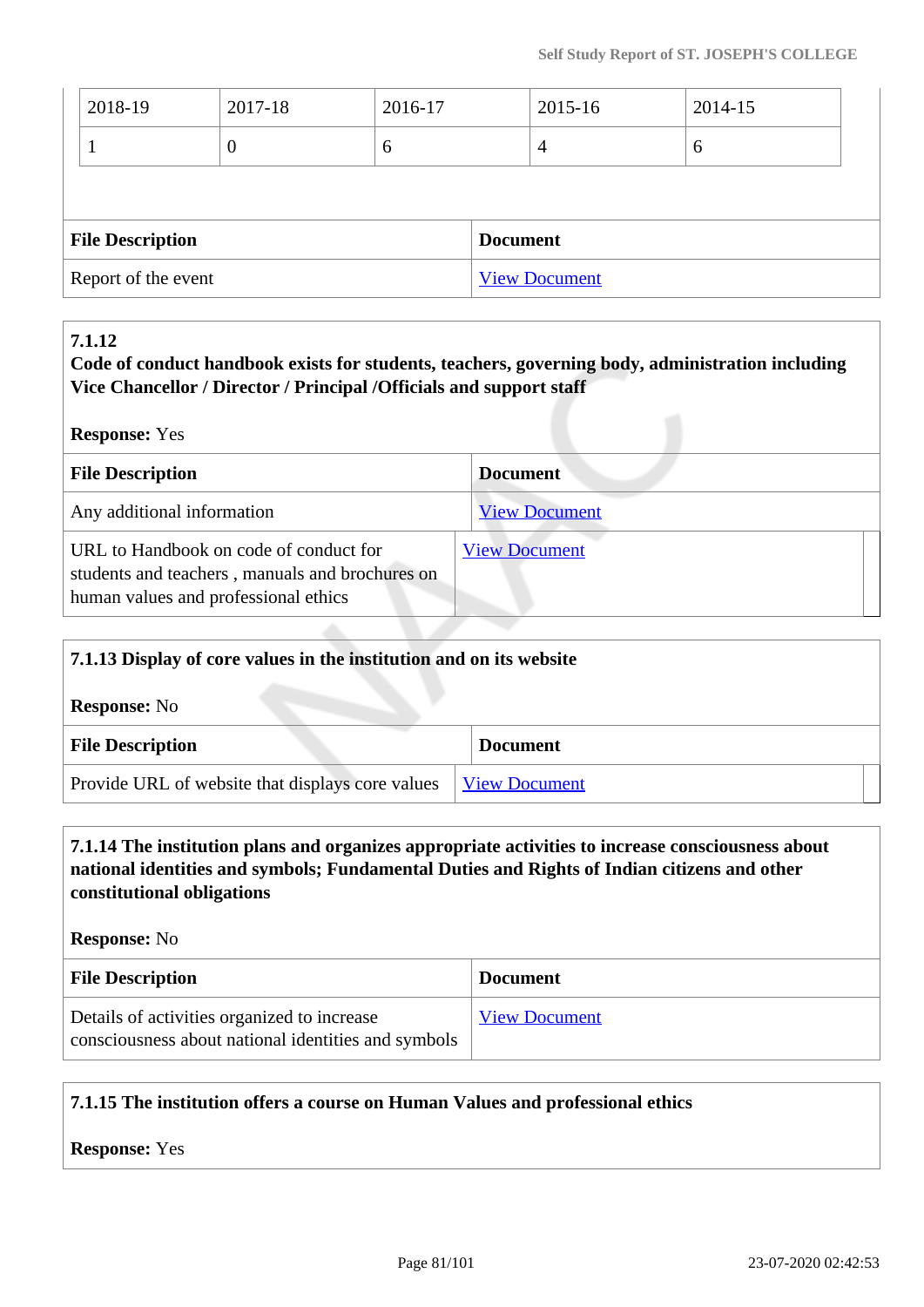| <b>File Description</b>                                                                     | <b>Document</b>      |
|---------------------------------------------------------------------------------------------|----------------------|
| Any additional information                                                                  | <b>View Document</b> |
| Provide link to Courses on Human Values and<br>professional ethics on Institutional website | <b>View Document</b> |

# **7.1.16 The institution functioning is as per professional code of prescribed / suggested by statutory bodies / regulatory authorities for different professions**

**Response:** Yes

| <b>File Description</b>                                                                        | <b>Document</b>      |
|------------------------------------------------------------------------------------------------|----------------------|
| Any additional information                                                                     | <b>View Document</b> |
| Provide URL of supporting documents to prove<br>institution functions as per professional code | <b>View Document</b> |

 **7.1.17 Number of activities conducted for promotion of universal values (Truth, Righteous conduct, Love, Non-Violence and peace); national values, human values, national integration, communal harmony and social cohesion as well as for observance of fundamental duties during the last five years**

#### **Response:** 11

7.1.17.1 Number of activities conducted for promotion of universal values (Truth, Righteous conduct, Love, Non-Violence and peace); national values, human values, national integration, communal harmony and social cohesion as well as for observance of fundamental duties year-wise during the last five years

| 2018-19 | 2017-18 | 2016-17 | 2015-16 | 2014-15 |
|---------|---------|---------|---------|---------|
|         |         | -       |         | ັ       |

| <b>File Description</b>                                           | <b>Document</b>      |
|-------------------------------------------------------------------|----------------------|
| List of activities conducted for promotion of<br>universal values | <b>View Document</b> |

# **7.1.18 Institution organizes national festivals and birth / death anniversaries of the great Indian personalities**

#### **Response:**

• Independence Day; the Independence Day celebrations is held in the College by hosting the National flag in which the College NCC cadets, NSS volunteers and other students take part. The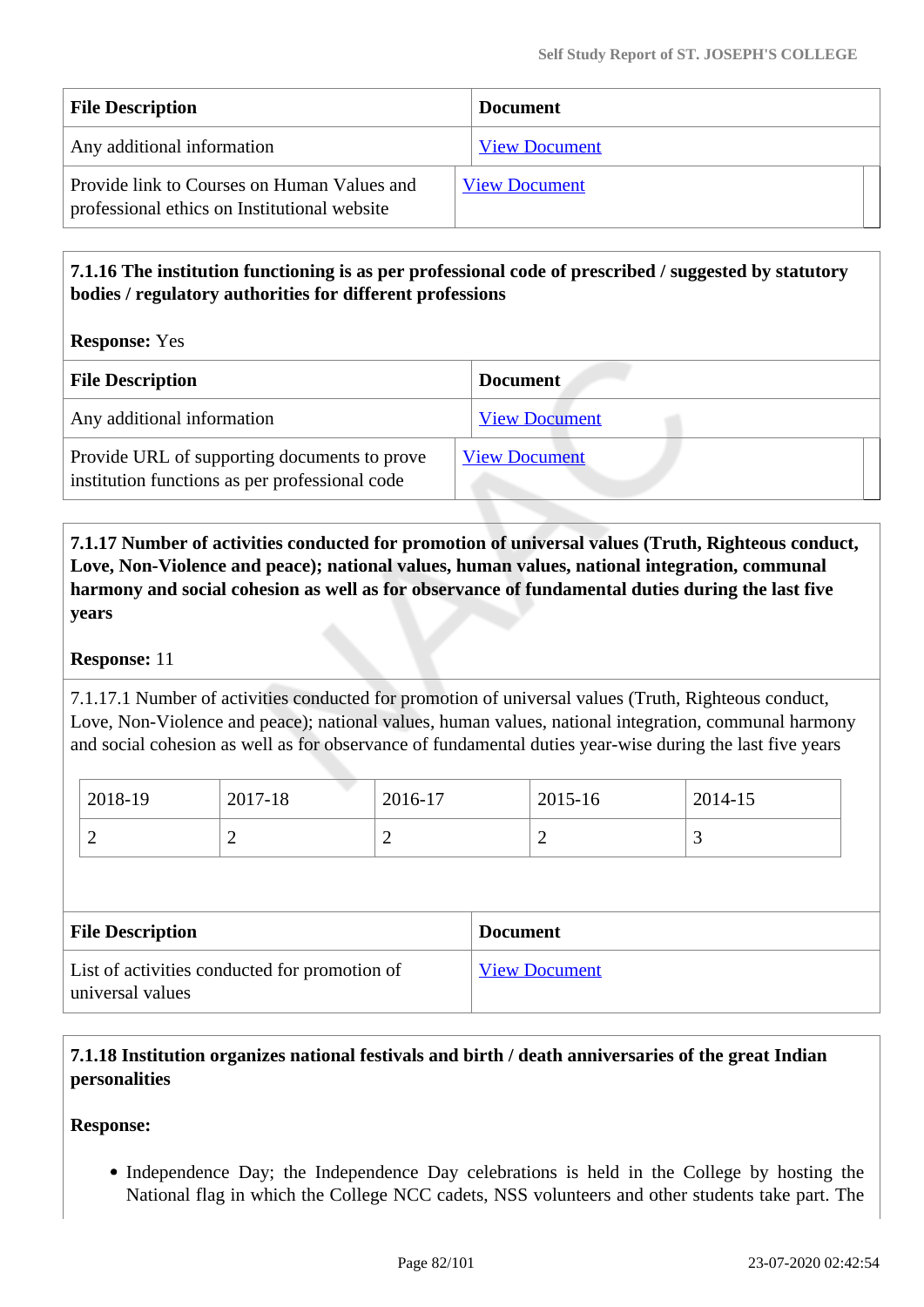NCC students also participate in the Independence Day celebration held at Lebong Ground, Darjeeling, conducted by the local government authorities.

The Republic Day is celebrated in the College by hosting the National flag. The College NCC cadets also participate in the Republic Day parade which is held in New Delhi.

Occassions such as Gandhi Jayanti, Bhanu Jayanti, Rabindra Jayanti, Teachers Day, Id-ul-Fitre, Id-ul-zoha, Birthday of Guru Nanak, Birthday of Swami Vivekananda, Netaji Subash Chandra Bose, Ambedkar Jayanti, Buddha Jayanti, International Women's Day, NCC Promise Day are observed by the College through cultural and other performances

#### **7.1.19 The institution maintains complete transparency in its financial, academic, administrative and auxiliary functions**

## **Response:**

The College practices complete transparency in financial functions. The budget is prepared by the Bursar. The income and expenditure of the College is audited annually both internally and externally (by the Government). The Bursar along with the Principal is the nodal entity in charge of financial matters of the College and is responsible for the smooth execution of the financial functioning of the College. With regard to various purchases, quotations are obtained from vendors and orders are placed for purchase through a Committee. For larger amounts e-tender is followed mandatorily so that manipulation is eliminated. All transactions are cross-checked, have joint signatures, and routed through e-payments. Further, the College has ensured that no cash payments are accepted in the Accounts office and all payments, including admission, are conducted online through the web portal. For Central/state government funds, all transactions are monitored through the PFMS system.

Academic transparency is maintained through an open and continuous evaluation system and through collective planning, decision-making and implementation. This ensures accountability through delegation and decentralisation through the coordination of the IQAC with the Students Council, Examination Committee and Vice Principal (Academic).Further all the annual reports of the Principal, Vice-Principals, Deans, Heads of Departments, Co-ordinators of various Committees including IQAC are shared and discussed to take effective measures. The college administration also conducts an Academic Audit every two years which too is discussed thread-bare amongst the various stake-holders.

The College has a clearly worked out administrative structure. The Parent Body or the Founder Body is the Darjeeling Jesuits of North Bengal which gives general orientation/direction to the College with regards to major policy matters. There is the College Governing Body which periodically meets to look into the College administrative, academic, and functional matters. There are the Offices of the Vice-Principal (Academic) and Vice-Principal (Administrative), Students' Dean (Activities), Dean of Arts, Dean of Science, Dean of Commerce and a Director for all the Self Financing Courses including the Head for the Post Graduate course. Each Department has a Head. There are separate Hostel Directors for boys' and girls' hostels. The College has a Students Council which coordinates and conducts various student activities like Harmony. At the time of admission an Admission Committee is formed. The College also has an Exam Committee which plans and conducts the University exams. The College has an Estate Manager who is responsible for the maintenance of the College campus and its facilities. There are other bodies such as Teacher's Council, Legal Cell, Research Cell, Value Education Committee, Library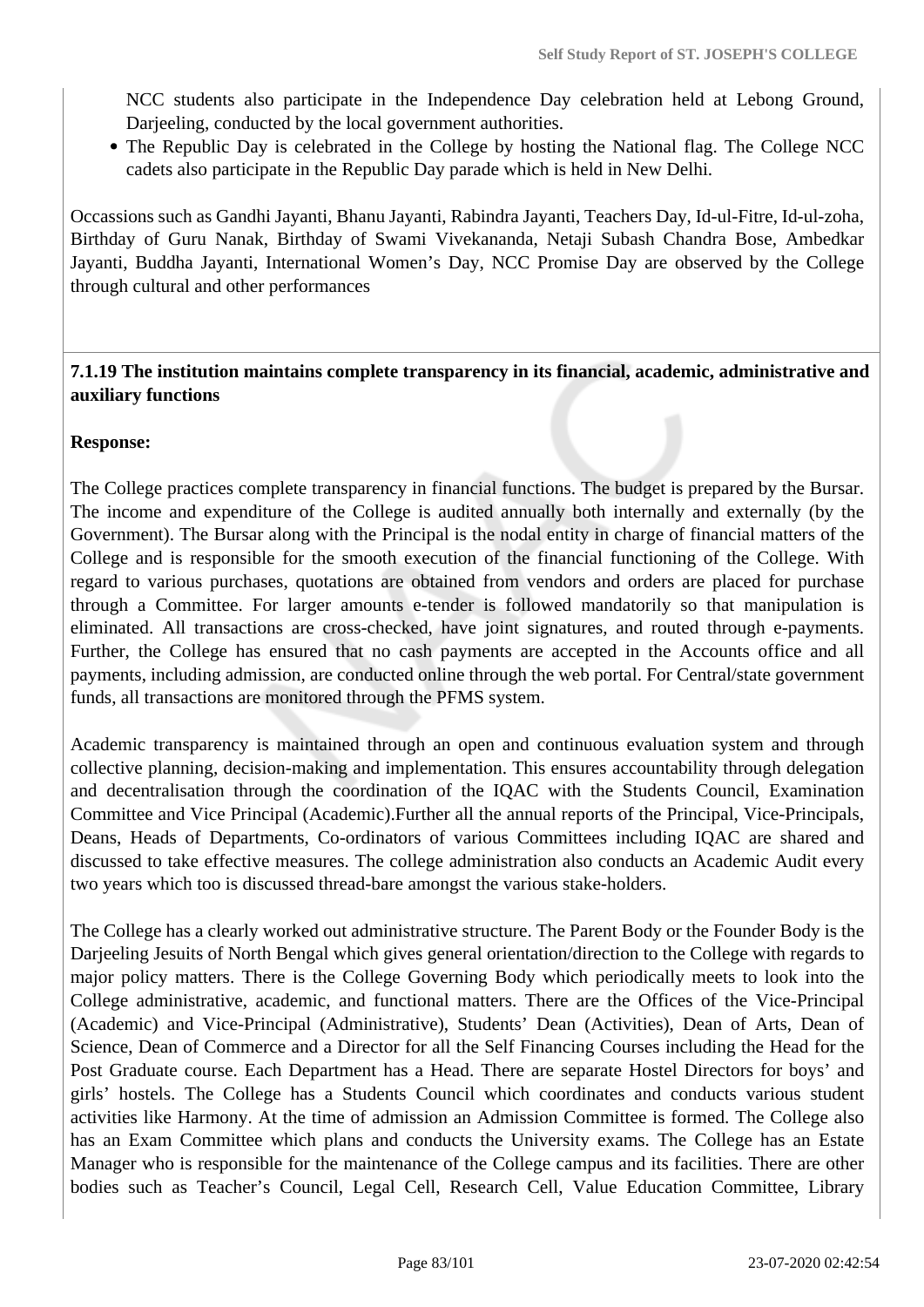Committee, Career Guidance Cell, Games and Sports Committee, Cultural Committee, Current Affairs Forum, Women Empowerment and Women Anti-Harassment Cell, Nature Club, Documentation, Videography and Film Committee, IT Club, Media Club, Management Club, Anti-Ragging Committee, Disciplinary and Students' Welfare Committee, Academic Calendar Committee, Leave Rule Committee, Staff Welfare Committee, Planning Board, North Pointer Editorial Board, Photography Club, Music Club, Rotaract Club, Youth Against Trafficking Club, Students Council for the various activities of the College.

# **7.2 Best Practices**

## **7.2.1 Describe at least two institutional best practices (as per NAAC Format)**

**Response:** 

# **BEST PRACTICES OF THE INSTITUTION - ONE**

# **1. Title of the Practice**

#### *Soil and Water Analysis as an Impact-Oriented Learning Initiative*

## **2. Objectives of the Practice (Goal)**

The existing curriculum for the Science courses suffers from the limitations of not having lab-based experiments extendable for small scale projects and research on current topics like environmental pollution and more specifically water and soil pollution. Added to this, are the problems of skill deficiency among the students and the unavailability of proper resources in host institutions. The current practice address the following issues:

- Provide the infrastructure and develop skills among the students.
- Provide hands-on investigation and analysis of water and soil quality parameters.
- Serve as an extension of the School Outreach Programs and bridge the knowledge gapbetween high schools and institutes of higher learning.

# **3. The Context**

As per government records of the last five years, water-borne diseases have caused 10,738 deaths in India. The Darjeeling Hill region is no exception and water-borne diseases have been on the rise. Major waterborne diseases plaguing the region are cholera, diarrhoea, dysentery, Enteric Fever, Typhoid and Viral Hepatitis ( $A \& E$ ). Less than 50% percent of the district has access to portable water and sanitation (GoI) census data). In urban areas, public water supply which draws its source from the Senchel lakes is limited in terms of quantity and quality (no treatment). Alternatively the entire populace depends on water supplied by tankers which collect water from natural springs. In rural areas like the villages and the tea estates people mostly depend on streams and natural springs. These sources are exposed to contamination by domestic affluence and the run-off from tea gardens during the rainy season which have indiscriminately used pesticides and inorganic fertilizers. Adequate knowledge about the portability of water from this region is not only desirable but a must. In addition to this the farmers around Darjeeling Hills have been experiencing the impacts of soil and water degradation with a downslide in quality of farm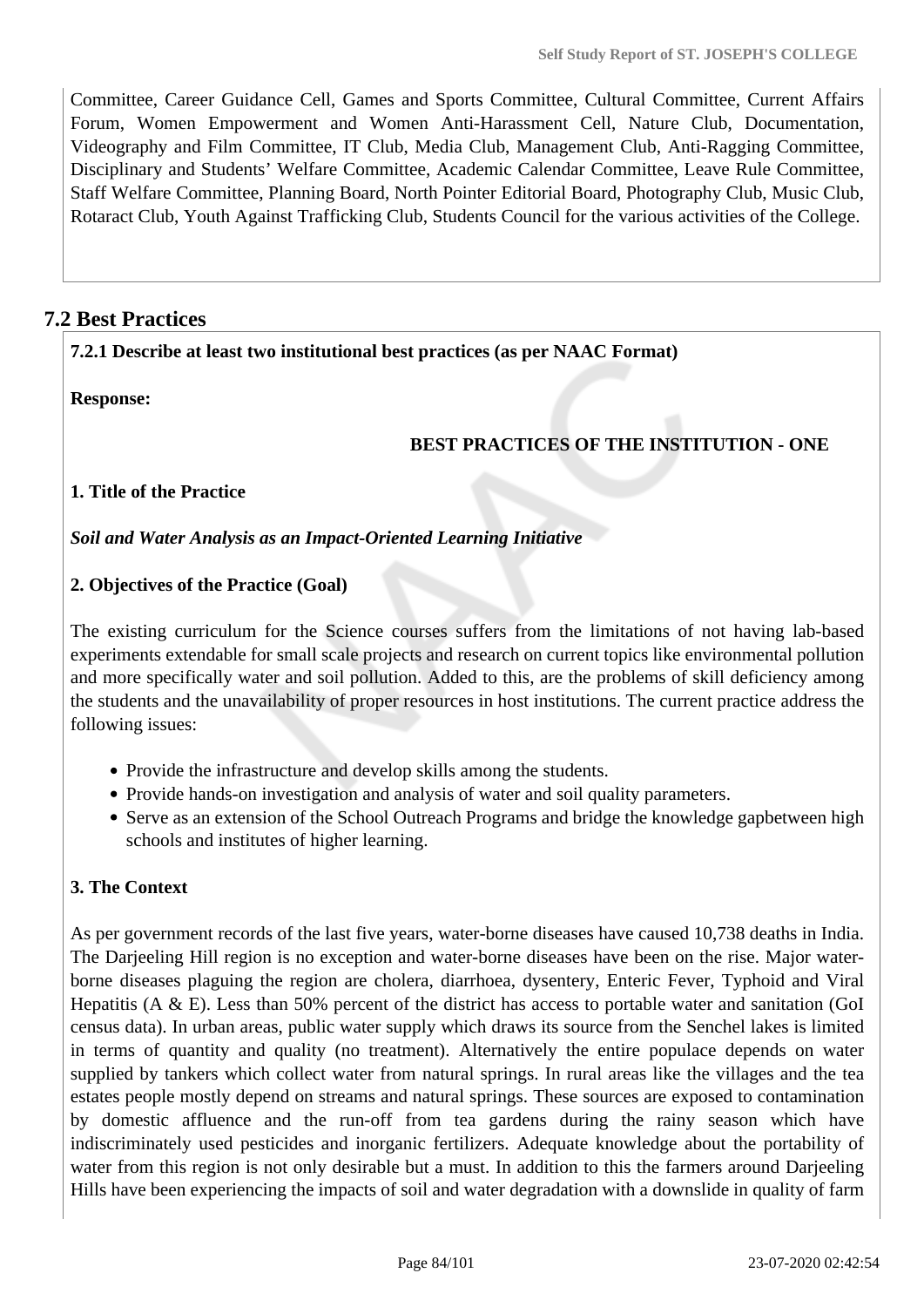produce like oranges and cardamom, among others, which warrant immediate attention. Keeping in mind these challenges, the institution took the initiative to set up a laboratory for Water and Soil Analysis.

#### **4. The Practice**

The College set up the Soil and Water Analysis Laboratory in 2014 with the initiative of the Department of Chemistry. It is an in-house water and soil quality testing facility, sponsored wholly by the institution. The aim is to create the next generation of water and soil analysts with a practical outlook to help provide practical solutions to some of the real environmental problems viz., water pollution and soil pollution. The hands-on investigation and analysis of Water Quality Parameters is a part of Active Learning. The strategy entails active involvement of the students in performing the tests themselves while thinking about it. They actively communicate with other fellow students taking part in the activity about what they are learning. They are asked to write reflectively about it, relate their findings to previous studies and report their findings.

The Lab has been designed to address students training as well as research activities. It is an activity based learning initiative which provides training and hands on experience through:

- a workshop session for the students on the basic concepts of water and soil pollution and waterborne diseases.
- a detailed instruction of the various water quality parameters that needs to be checked. Hand-outs of standard operating procedures are distributed to the participants.
- hands on training of the various tests are conducted and specific guidelines for the handling of instruments given

#### **5. Evidence of Success**

Immediately after the setting up of the lab, it was used for carrying out the physio-chemical studies of water related to various research projects, by the teachers. Their results have been well-documented and presented in a UGC sponsored National Seminar held in 2015 (B. Rai & U. Rai, Assessment of Physiochemical Characteristics of Major Sources of Drinking Water in Darjeeling) and also in the form of an edited chapter in a book published by the College: *Climate Change, Impact and Adaptations*, 2017 (K. Pradhan, Hydrocarbon pollution in Water: Schiff Base Metal Complex for Its Chemical Remediation). The facility has also helped students from different schools to do outstandingly well in science exhibitions and fairs. Recently in 2019, students from a school from a remote area, Rabindranath High School, Soureni Bazaar were adjudged second best in the State level science exhibition at Kolkata. The students had availed the use of the facility at St. Joseph's College for their project preparation and sample analysis. St. Robert's School and St. Michael's School in Darjeeling had been chosen to represent in the State-level competitions, in 2018 and the students along with their supervisor had been provided free access of the College resources.

#### **6. Problems encountered and resources required**

Since the school outreach program had to be done over and above the regular class duties, coordinating with the school supervisor and arranging to accommodate them in the regular College timings was a big hurdle. Since the analysis requires a series of tests that need to be performed, sometimes repeatedly, it is an expensive affair as the costs of chemicals have gone up. Instrument maintenance is yet another hurdle. Abrupt power failures are a big cause of concern, rendering the investigation useless at times. Frequent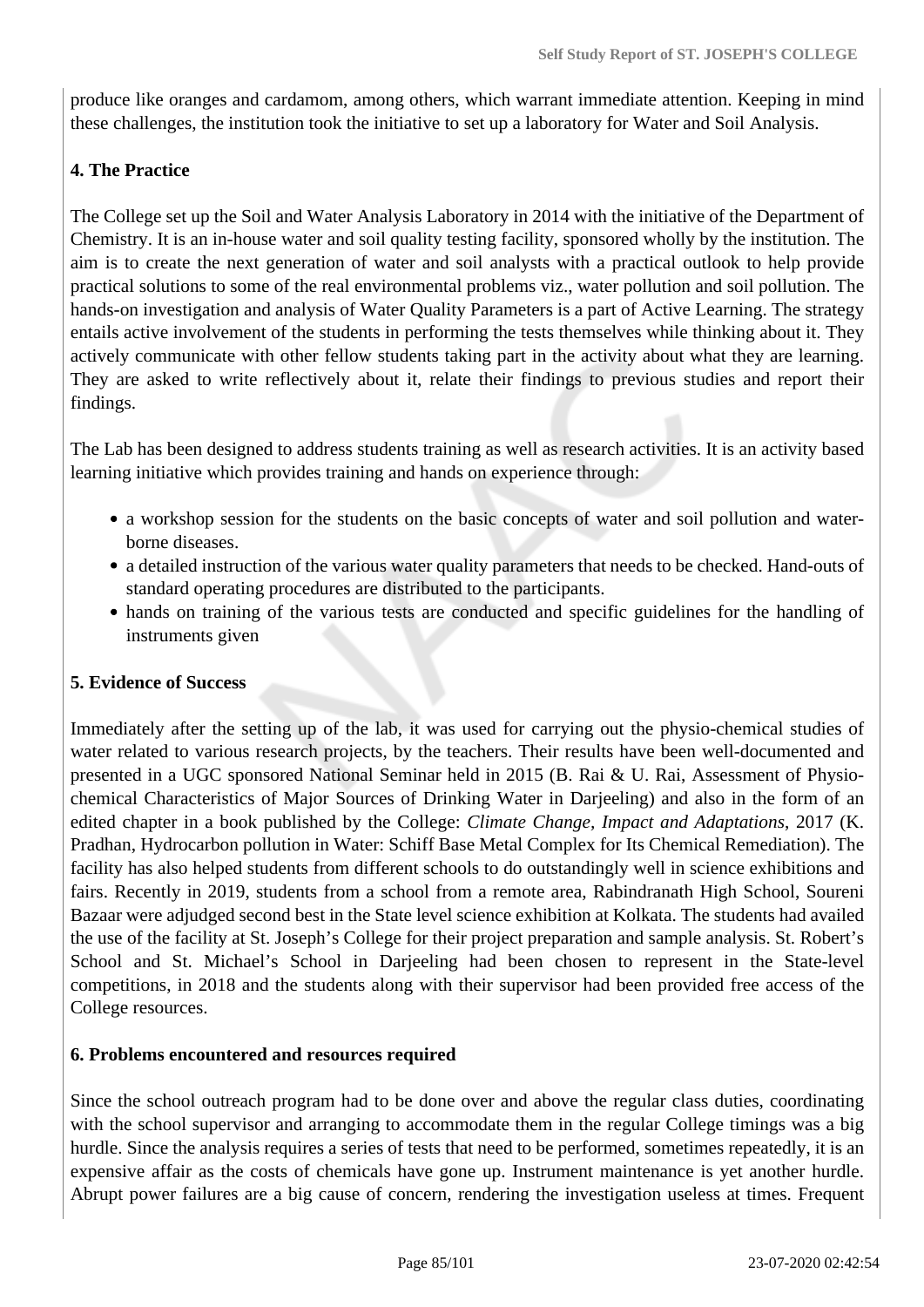power cut has damaged the UV spectrophotometer.

The resources required are the following:

- 1.Apparatus set up for titration
- 2.Chemicals for various tests
- 3.Distilled water unit
- 4.pH Meter
- 5.Conductivity Meter
- 6.TDS Meter
- 7.BOD Incubator
- 8.Flame photometer
- 9.UV spectrophotometer

The *Soil and Water Analysis as an Impact-Oriented Learning Initiative* has been a fruitful endeavor as this is the only laboratory in Darjeeling Hills working in this direction; and is expected to contribute significantly to environmental awareness and regeneration in the region. Furthermore, the initiative is expected to contribute towards alternative livelihood planning for the farmers in the long run with the sustained awareness and planning towards soil and water testing and analysis through this initiative.

# **BEST PRACTICES OF THE INSTITUTION - TWO**

## **1. TITLE OF THE PRACTICE**

#### **Conscientization Towards Creation of Humane and Just Society**

#### **2. Objectives of the Practice**

St Joseph's College has always been a community College in the sense that it believes that education must serve the community and therein lies its relevance. One of the aims of the College has been to prepare men and women of competence, commitment, conscience and compassion. Within the limitations of the affiliating University fixed curriculum, the College has innovative measures to make its students and its 'education' to be responsible to the society and address its concerns. This led to the formation of *Youth Against Trafficking* (YAT), on 15th June,2016 with the objective to spread awareness amongst the students and the community at large about the social evils of human trafficking, instill vigilance, sensitize vis-à-vis the possible victims and try to curb its increase.

#### **3. The Context**

Darjeeling has grown exponentially from a colonial hill station to a post-independence hill town. With rapid urbanization has come the ever-widening gap between the two economic extremes of the society. This urbanization as usual has been accompanied by a steady rise in crime. Crime has risen from economic marginalization and against the economically marginalized. It is perhaps pertinent to add here what the former President of the republic Dr.A.P.J. Kalam has rightly said that 'poverty is the greatest crime'.Preying upon the naiveté and economic vulnerability of the prospective victims, human traffickers have been indulging in this modern form of slavery. The victims are the young, rural and urban,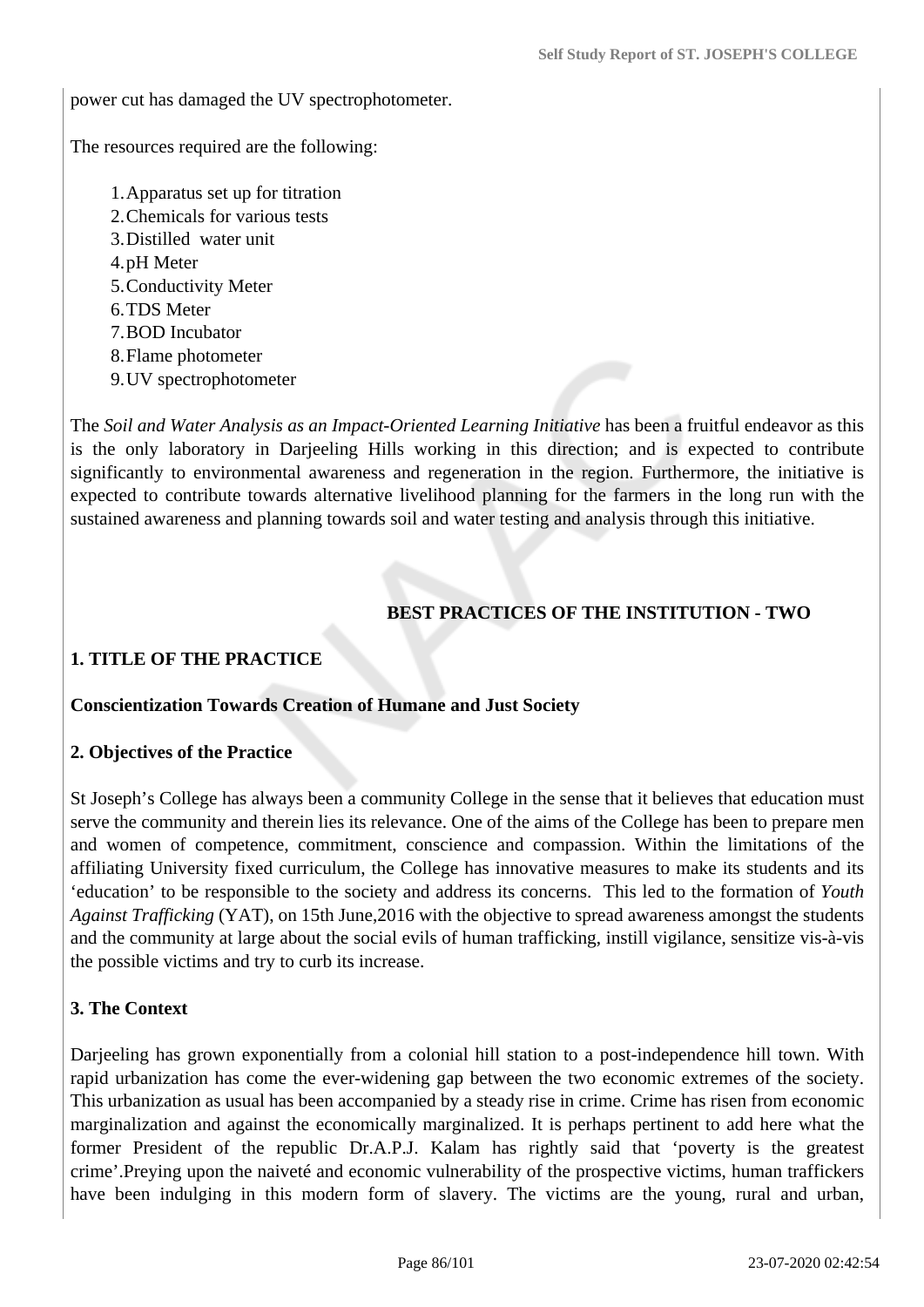inexperienced and gullible, looking for an escape from the morass of poverty as also those looking for quick money. This has led Darjeeling to become a 'source area' for human trafficking.The challenges have been the usual, primarily the acceptance of the prevalence of such a social evil in society, its growing menace, analyze the reasons for the origin and growth, and the will to curb and uproot it.

# **4. The Practice**

Given its sensitive nature, its complex moral and economic strands the entire issue had to be handled accordingly. The entire exercise was to be two fold, to spread awareness and then create the will to act on it. In this mission the College and its YAT team has collaborated with *Mankind In Action for Rural Growth* (MARG), a renowned NGO working in the field of combating human trafficking and child sexual abuse. Thus taking a cue from the founder of MARG that 'awareness is the first step towards combating', YAT has been regularly organizing a slew of awareness programmes both within the campus as also outside in society in collaboration with various stakeholders both governmental as well as non-governmental. YAT members in the process have been organizing and participating in rallies, walkathons, marathons, public relation campaigns, performative story telling, debates, quiz programmes, graffiti painting, and special talks to highlight this menace. Every year special talks are held for the students and the general public on human trafficking and child sexual abuse in collaboration with MARG.

Realizing that the will to combat the menace very often comes from the strength of the laws of the land, YAT regularly organizes sensitization programmes on Prevention of Atrocities (POA) and Protection of Civil Rights(PCR) Acts, Trafficking of Persons (Prevention, Protection and Rehabilitation) Act and Protection of Children from Sexual Offences Act among others. They also hold regularly drives to inculcate amongst students an enduring respect for fellow human beings.

The YAT members have also been fervently sensitizing stakeholders like governmental agencies about the necessary infrastructure needed for dealing with the agents and the victims of human trafficking. They have been raising awareness for the need of Anti Human Trafficking Units, the establishment of Juvenile Justice Board, Child Welfare Committees and government run 'shelter homes' in the region. The members being aware of the economic factor behind human trafficking and the power of education and literacy to combat it have regularly participated in as well as carried out surveys amongst the marginalized sections to provide student scholarships. Taking a proactive stance they have also taken the awareness drives to the school students.

All in all YAT has secured a unique place. It has exemplified the transformative role of student and youth in taking the front row in spreading awareness and creating a strong will in combating a social evil like human trafficking. It has given new meaning to 'youth with a purpose' upstaging the clichéd tag of 'rebel without a cause' by channelizing youth power to constructive and reformative purposes. They have through their actions breathed new life to the social relevance of education. By their activities they have secured their role as important stake holders in society building as also nation building, that too admirably.

# **5. EVIDENCE OF SUCCESS**

The YAT programme has achieved considerable success in their bid to spread and sustain the awareness against human trafficking. Since its inception in 2016 there have been more collaborative efforts with the NGO MARG and the frequency of various awareness drives have considerably risen. Taking a cue from YAT of St Joseph's College, other colleges and schools have started to participate in such drives as also organize them. Another pointer of their effectiveness has been the fact that various governmental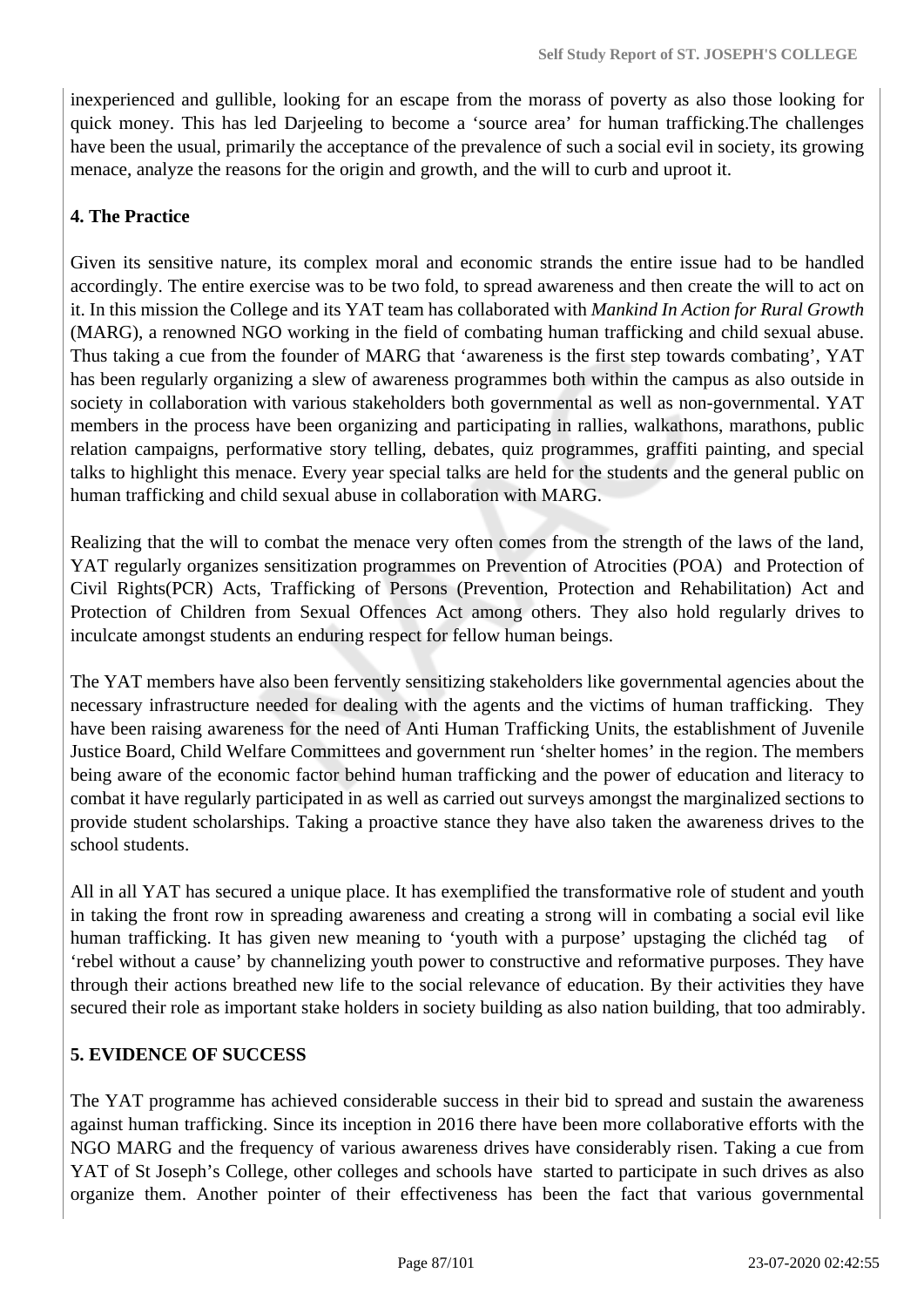organizations like Darjeeling Police and the judiciary have taken notice of them, have started to organize such awareness drives themselves where YAT members feature as invitee participants. The College has also been collaborating with the Darjeeling Police and recently created twelve (12) PSA films on social issues. They were viewed by the students, public and high ranking police officers including the DG on 11th November, 2019. These short films, the police will be using in their various campaigns. The public too now admit that trafficking is present in the region, and that's its growing menace has to be combated. MARG has also reported that as of now Goa which used to be the 'destination' for humans trafficked from Darjeeling has not registered any new rescues of people from Darjeeling. It would not be pompous perhaps to add that YAT too has contributed to that success even if it be in a minor way.The results indicate not only the success of YAT but also of the fact that given the opportunity and the space, students can become effective agents of change.

## **6. Problems Encountered and Resources Required**.

YAT programme encountered many problems which were natural hence expected. They were problems of identifying the menace of trafficking, accepting it and creating a general will to combat it. There were also problems of generating interest and sustaining it.The other problem was the limitation of YAT as a pressure group as ultimately the governmental organizations too would have to take up their due roles and as usual enthusiasm in these quarters is always sluggish. It has also been found that resources and infrastructure in these areas are much to be desired.What has come as sustenance here is the sheer determination and doggedness that is also one of the characteristics of youth. The institution has also tried to match with ever present encouragement and logistical support.

#### **7. Notes**

YAT programme has become a successful force of social action and it is in the better interest of the society that it be replicated in school and colleges. It has not only the potential to channelize their energy but also make them socially responsible as it gives them the sense of being stakeholders in society building. Early initiation into such social action programmes, collaborations with NGO's could also pave the way for activism in later life.While initiating YAT in other institutions caution should be practiced in absolute replication as the programme would be more beneficial if it is tailored to be institution/place/situation specific.

# **7.3 Institutional Distinctiveness**

 **7.3.1 Describe/Explain the performance of the institution in one area distinctive to its vision, priority and thrust**

**Response:** 

**Vision**: *"Men and Women for Others."*

Rooted in the Ignatian Charism of forming 'men and women for others', St Joseph's College, Darjeeling strives towards fostering academic excellence and promotion of a humane society. The College believes in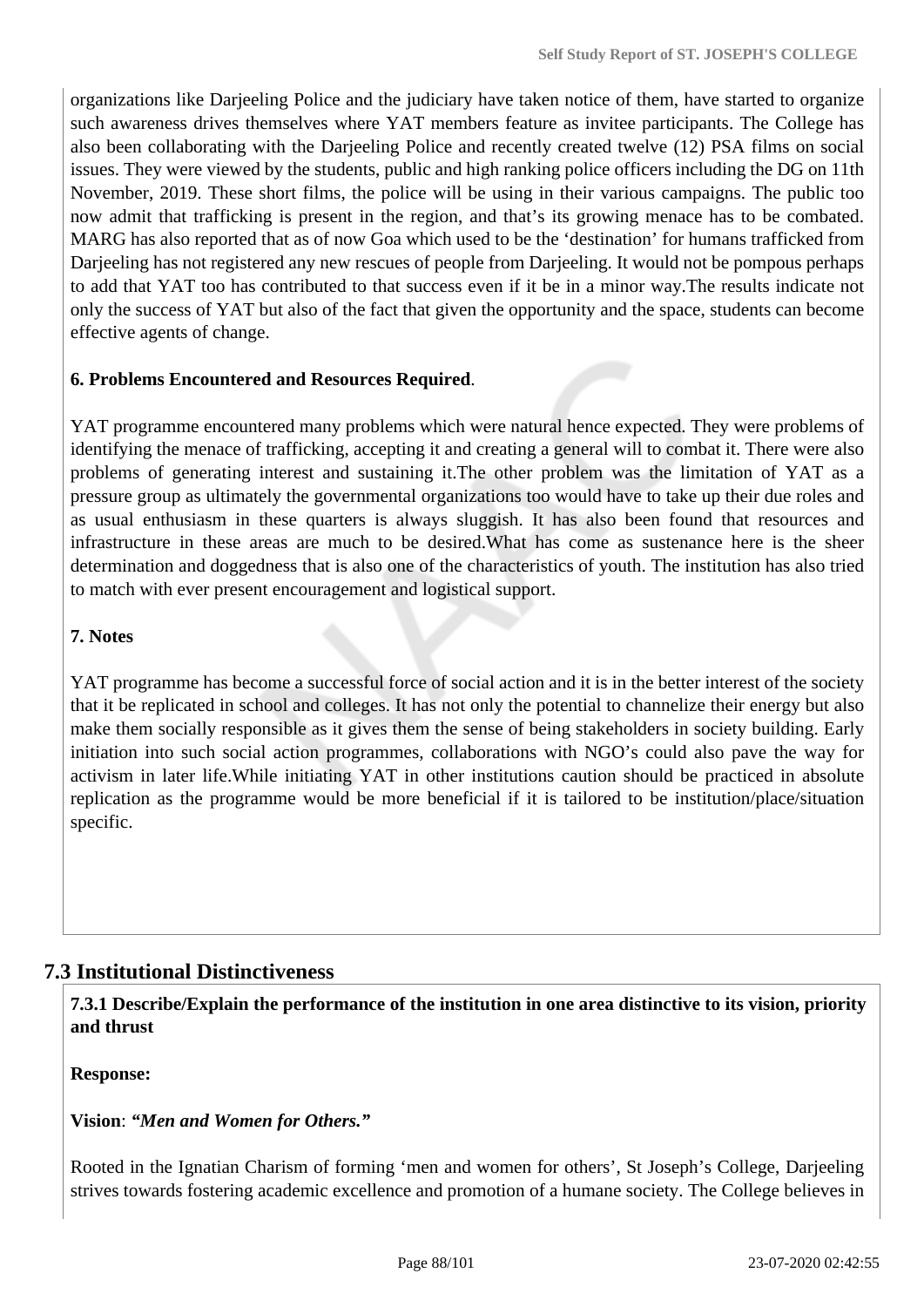providing the highest standard of teaching and learning. To achieve this St Joseph's College has recruited well-qualified teachers, who have not only proved their dedication in the academic lives of students, but have also contributed in the holistic growth of students through activities that extend beyond the classroom. The teachers have always endeavoured to cultivate in students, a love for learning and critical inquiry. In this regard the College is a proud participant in the *Unnat Bharat Abhiyan* since 2018 which aims at 'transformational change in rural development processes by leveraging knowledge institutions to help build the architecture of an Inclusive India'. The aim here is to connect meaningfully the various institutions of higher education, including Indian Institutes of Technology (IITs), National Institutes of Technology (NITs) and Indian Institutes of Science Education & Research (IISERs) with local rural communities to address the development challenges through the employment of appropriate technologies. The simple but effective formula here is to not only identify problems but also to propose and implement solutions through a broad based network of academic institutions, local self government, and panchayats.

Student participation, through leadership of faculty, is central to the realisation of this project. In this regard, the College has adopted five villages for *Unnat Bharat Abhiyan* where our students work with the people of rural villages in identifying development challenges and evolving appropriate solutions for accelerating sustainable growth. This has created a virtuous cycle between society and an inclusive academic system by providing knowledge and practices to our students and to upgrade the capabilities in responding to the development needs of rural sector. Students learn the concepts and applications of research methodology including data interpretation and contextual analysis. This is then used to generate development plans tailored for the specific location in consultation with the community and panchayats.

This project has successfully fostered a new dialogue within the larger community on crucial issues of science, society and the environment and to develop a sense of dignity and collective destiny. Alternatively, the participation of the students has promoted academic quality and excellence while providing an enriching and vibrant learning environment for them. Through group activities involving travel to collect household data and village surveys, a sense of belonging and camaraderie to the College is cultivated. This has encouraged individuals to assist one another in their journey of self-discovery. St Joseph's College believes in building 'men and women for others', men and women who will have the ability to transform people and the society. The College , through its participation in this ambitious program has highlighted the importance of being humane rather than just being a human.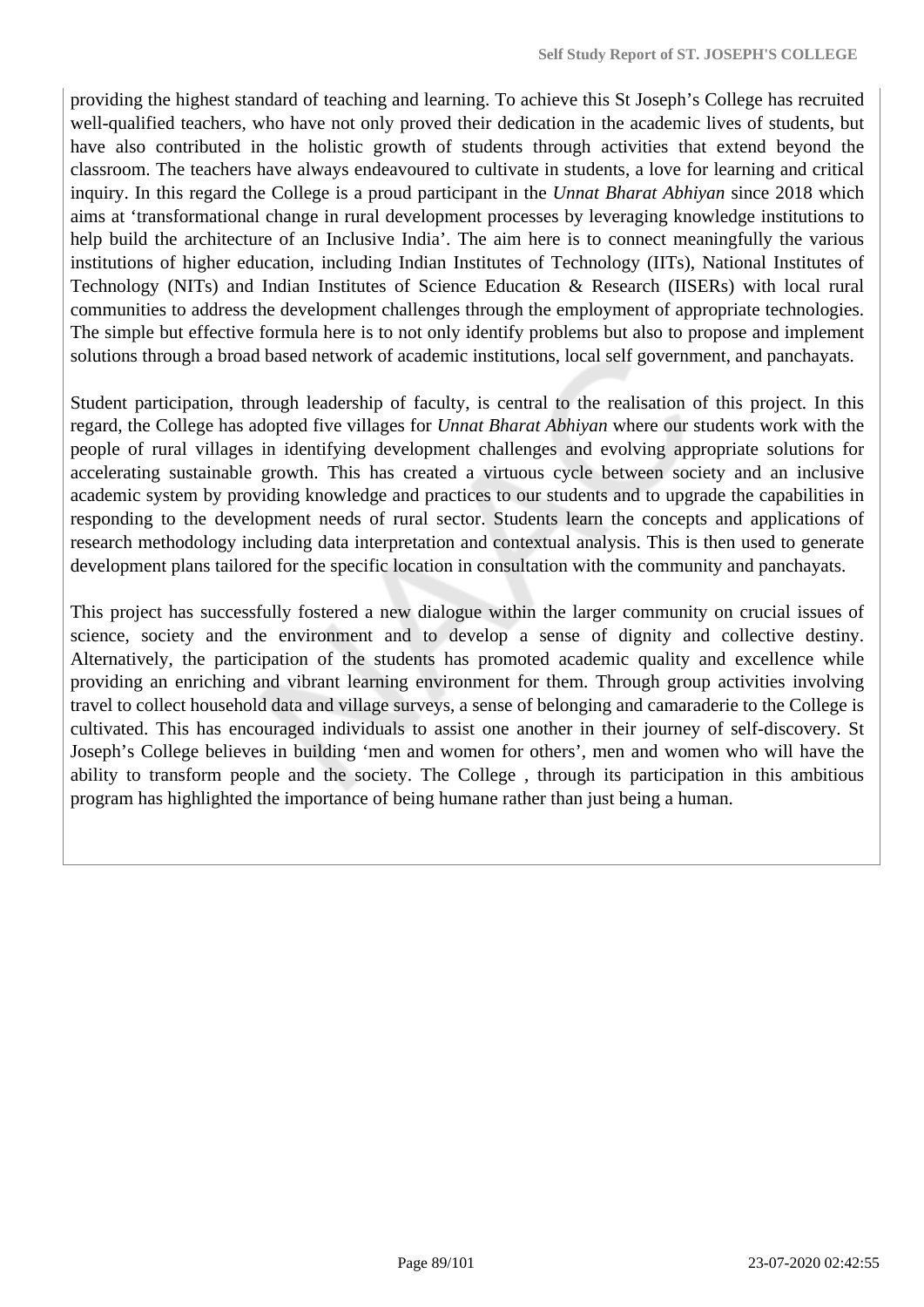# **5. CONCLUSION**

# **Additional Information :**

St. Joseph's College was accredited by the NAAC in 2003 and was awarded B++ grade and subsequently reaccredited by the NAAC with A grade in 2015. The College functions strictly according to its Perspective Plan, prepared at suitable intervals, keeping in view the dynamics of society and economy. The present Perspective plan (2017-2022) is the one that the College has as a post reaccreditation step with its renewed strength, made in accordance with the avowed 'vision' and 'mission' of the College. This is designed to overcome some of its inherent weaknesses, taking up the locational, infrastructural academic and environmental opportunities to address a set of challenges recognised by the institution. The plan envisages to promote a holistic teaching-learning process that would enable students to actively participate in the community life, with due recognition to the recommendations of the NAAC peer team during the Cycle-2 accreditation process.

Firstly, we plan for immediate completion and relocation of Science Departments to a new building for more integrated and conducive teaching-learning experiences. These would be equipped with upgraded laboratories and infrastructural facilities, better inter-disciplinary collaboration and dissemination of knowledge not only across disciplines, but also to the larger society. Secondly, we plan to work towards more frequent and qualitative extension activities in the neighbourhood community in terms of impact and sensitising students to social issues for holistic development. Thirdly, the College has already created of a fully Wi-Fi campus to improve upon the teaching aids and acquisition of eResources for teaching-learning, which is proposed to be further enhanced by make it freely available for the entire academic community in the College. Fourthly, the College has already signed a MoU with ALS New Delhi to prepare her students for competitive examinations including preparation for Central and state civil services; further creation of rigorous training modules and cells for placement of the students is an immediate priority. Finally, we look forward to make the campus energy efficient in future with the installation of Solar Photovoltaic System.

# **Concluding Remarks :**

St Joseph's College, North Point, Darjeeling is one of the oldest institutions of higher learning in the region that has been catering to the needs of the dissimilar students from dissimilar contexts. It has, throughout history, attracted students from far and wide, the reason being its meticulous planning and clear vision, nurtured by the Society of Jesus and guided by Ignatian Charism. The institute is committed to academic excellence through endeavours towards transformation of our students into men and women of substance and integrity, credentials and credibility, fulfilling social responsibilities and commitment towards social equity and nation building, quality research output, decentralised and participatory governance. Despite the curriculum being fixed by the University, the College has efficiently devised innovative methods as to its effective delivery by adding coursewise instructional objectives. Further, the College has also designed its own curriculum for value education, which has been taken well by the students. With a strong and efficient faculty, coupled with principles of gender equity, regular academic audits, efficient grievance redressal mechanisms and upgraded infrastructure, the College strives towards an inclusive, participatory and holistic approach to teaching – learning. The College has a strong Research Cell that facilitates and monitors research in the College. A new Research Centre is being established in the newly completed Matteo Ricci Building. The College has constantly created and upgraded infrastructure to meet the newer demands. Recently, Matteo Ricci Building has been completed to host the Science Departments, including a Conference Hall and Research Centre. It also has a Weather Observatory set up in 2018. Being located in the geo-sensitive hilly region with fast depleting water and other natural resources,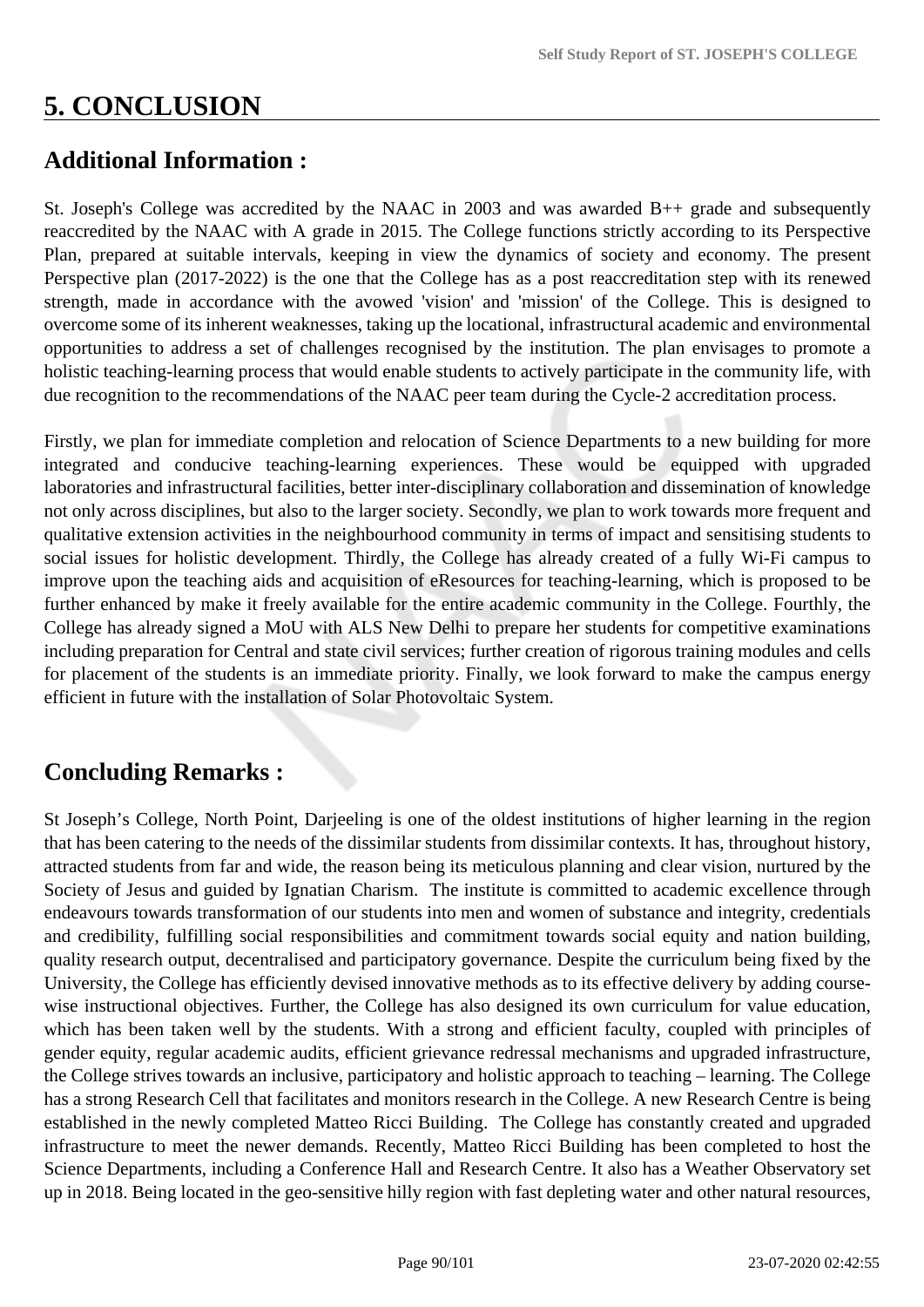the institution is committed towards fostering environmental consciousness among students and staff, and participating actively with local NGOs in activities like 'International Mountain Initiative', revival of natural springs, plastic freedom challenge, among others . Further, the College has been incorporating recommendations from stakeholders and agencies like NAAC in its perspective plans, and acting on them as far as possible. The College, therefore, has a potential to transform itself into a degree awarding autonomous institution in near future.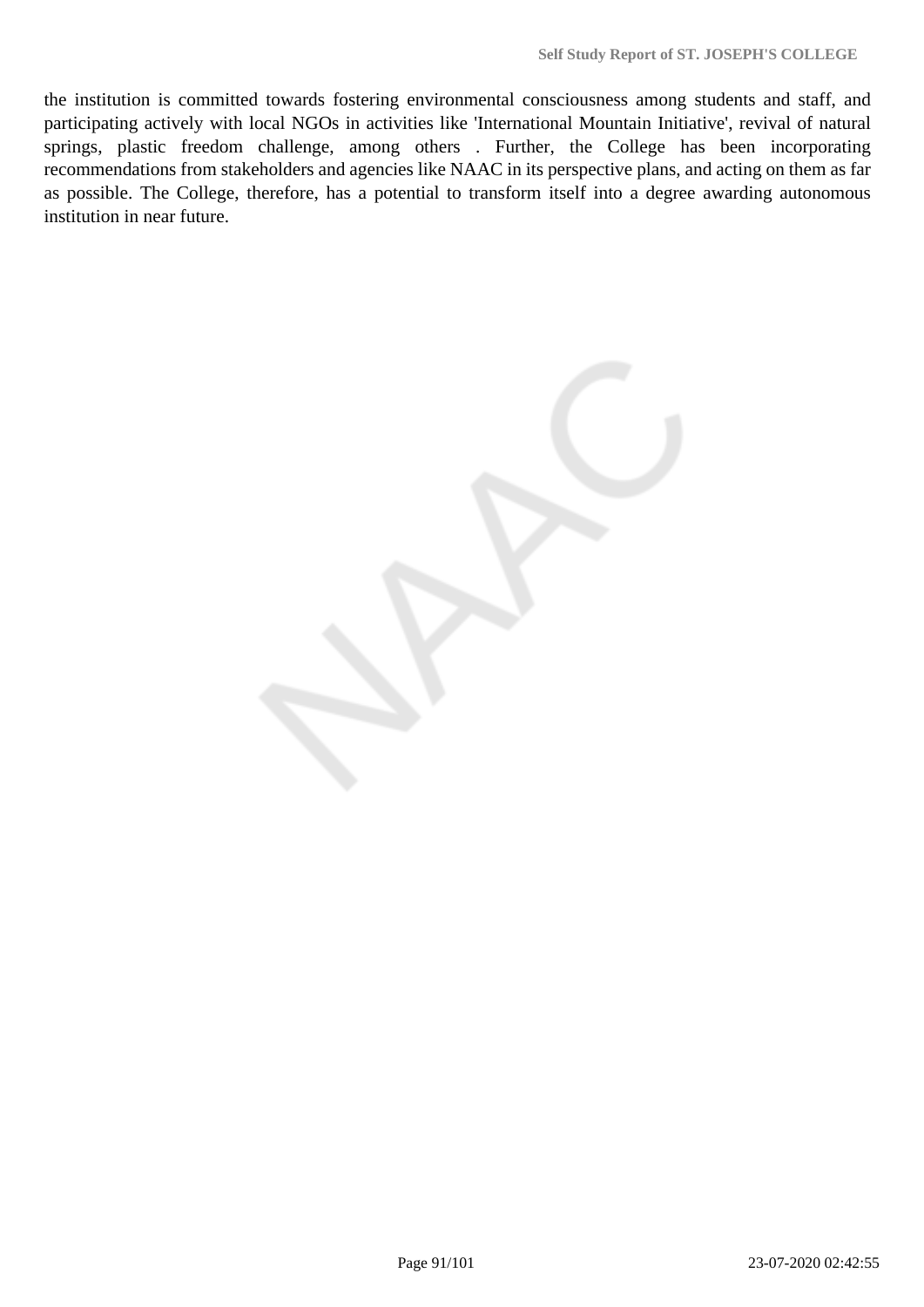# **6.ANNEXURE**

# **1.Metrics Level Deviations**

|       | Metric ID Sub Questions and Answers before and after DVV Verification                                                                                                                        |                                                                                          |                |                |                |                |                                                                                                                                                                                                                                                                                                 |
|-------|----------------------------------------------------------------------------------------------------------------------------------------------------------------------------------------------|------------------------------------------------------------------------------------------|----------------|----------------|----------------|----------------|-------------------------------------------------------------------------------------------------------------------------------------------------------------------------------------------------------------------------------------------------------------------------------------------------|
| 1.1.2 |                                                                                                                                                                                              |                                                                                          |                |                |                |                | Number of certificate/diploma program introduced during the last five years                                                                                                                                                                                                                     |
|       | 1.1.2.1. Number of certificate/diploma programs introduced year-wise during the last five<br>years<br>Answer before DVV Verification:<br>2017-18<br>2014-15<br>2018-19<br>2016-17<br>2015-16 |                                                                                          |                |                |                |                |                                                                                                                                                                                                                                                                                                 |
|       |                                                                                                                                                                                              |                                                                                          |                |                |                |                |                                                                                                                                                                                                                                                                                                 |
|       |                                                                                                                                                                                              |                                                                                          |                |                |                |                |                                                                                                                                                                                                                                                                                                 |
|       |                                                                                                                                                                                              | $\theta$                                                                                 | $\mathbf{1}$   | $\overline{0}$ | 1              | $\overline{0}$ |                                                                                                                                                                                                                                                                                                 |
|       |                                                                                                                                                                                              | <b>Answer After DVV Verification:</b>                                                    |                |                |                |                |                                                                                                                                                                                                                                                                                                 |
|       |                                                                                                                                                                                              | 2018-19                                                                                  | 2017-18        | 2016-17        | 2015-16        | 2014-15        |                                                                                                                                                                                                                                                                                                 |
|       |                                                                                                                                                                                              | $\Omega$                                                                                 | $\overline{0}$ | $\overline{0}$ | 1              | $\overline{0}$ |                                                                                                                                                                                                                                                                                                 |
| 1.1.3 |                                                                                                                                                                                              | Academic Council year-wise during the last five years<br>Answer before DVV Verification: |                |                |                |                | Percentage of participation of full time teachers in various bodies of the Universities/ Autonomous<br>Colleges/ Other Colleges, such as BoS and Academic Council during the last five years<br>1.1.3.1. Number of teachers participating in various bodies of the Institution, such as BoS and |
|       |                                                                                                                                                                                              |                                                                                          |                |                |                |                |                                                                                                                                                                                                                                                                                                 |
|       |                                                                                                                                                                                              | 2018-19                                                                                  | 2017-18        | 2016-17        | 2015-16        | 2014-15        |                                                                                                                                                                                                                                                                                                 |
|       |                                                                                                                                                                                              | 3                                                                                        | $\overline{3}$ | $\overline{2}$ | $\overline{2}$ | $\overline{2}$ |                                                                                                                                                                                                                                                                                                 |
|       |                                                                                                                                                                                              | <b>Answer After DVV Verification:</b>                                                    |                |                |                |                |                                                                                                                                                                                                                                                                                                 |
|       |                                                                                                                                                                                              | 2018-19                                                                                  | 2017-18        | 2016-17        | 2015-16        | 2014-15        |                                                                                                                                                                                                                                                                                                 |
|       |                                                                                                                                                                                              | $\Omega$                                                                                 | $\overline{2}$ | $\mathbf{1}$   | 1              |                |                                                                                                                                                                                                                                                                                                 |
| 1.2.3 |                                                                                                                                                                                              | programs as against the total number of students during the last five years              |                |                |                |                | Average percentage of students enrolled in subject related Certificate/ Diploma programs/Add-on                                                                                                                                                                                                 |
|       | 1.2.3.1. Number of students enrolled in subject related Certificate or Diploma or Add-on programs<br>year-wise during the last five years<br>Answer before DVV Verification:                 |                                                                                          |                |                |                |                |                                                                                                                                                                                                                                                                                                 |
|       |                                                                                                                                                                                              | 2018-19                                                                                  | 2017-18        | 2016-17        | 2015-16        | 2014-15        |                                                                                                                                                                                                                                                                                                 |
|       |                                                                                                                                                                                              | 74                                                                                       | $\overline{0}$ | 56             | 56             | 50             |                                                                                                                                                                                                                                                                                                 |
|       |                                                                                                                                                                                              | Answer After DVV Verification:                                                           |                |                |                |                |                                                                                                                                                                                                                                                                                                 |
|       |                                                                                                                                                                                              | 2018-19                                                                                  | 2017-18        | 2016-17        | 2015-16        | 2014-15        |                                                                                                                                                                                                                                                                                                 |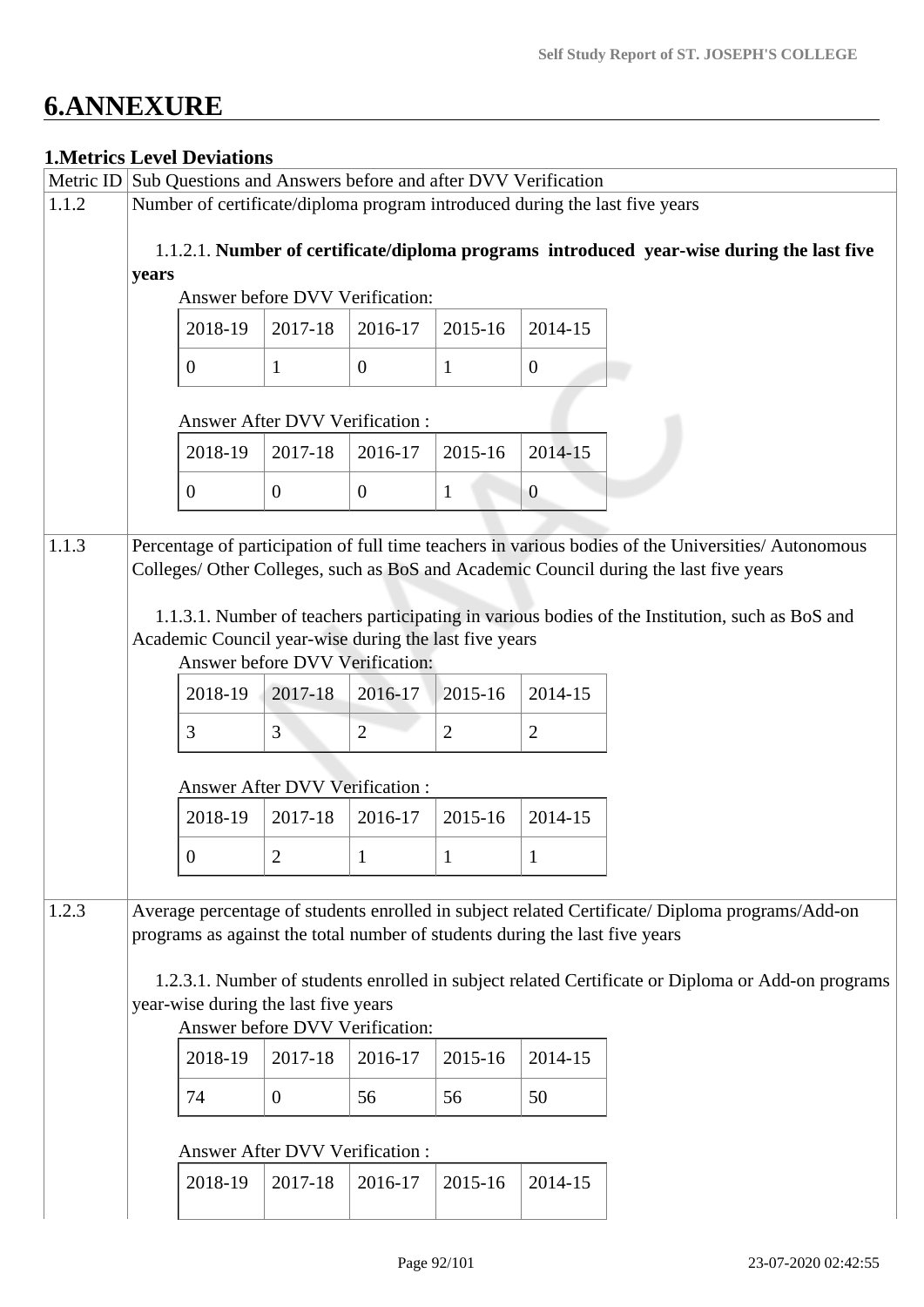|       |                                                                                                                                                                                                                                         | $\overline{0}$            | 25                                                                         | $\mathbf{0}$ | 56                                                              | $\overline{0}$                                                        |                                                                                                                                                                                        |  |  |  |  |  |
|-------|-----------------------------------------------------------------------------------------------------------------------------------------------------------------------------------------------------------------------------------------|---------------------------|----------------------------------------------------------------------------|--------------|-----------------------------------------------------------------|-----------------------------------------------------------------------|----------------------------------------------------------------------------------------------------------------------------------------------------------------------------------------|--|--|--|--|--|
|       | Remark: Revised considering the no. of students for the year 2015-16 as the course is considered<br>in metric 1.1.2 on that year and input for the year 2017-18 is edited as per the newly attached<br>certificates of the same course. |                           |                                                                            |              |                                                                 |                                                                       |                                                                                                                                                                                        |  |  |  |  |  |
| 1.3.2 | Number of value added courses imparting transferable and life skills offered during the last five years                                                                                                                                 |                           |                                                                            |              |                                                                 |                                                                       |                                                                                                                                                                                        |  |  |  |  |  |
|       | 1.3.2.1. Number of value-added courses imparting transferable and life skills offered during the<br>last five years<br>Answer before DVV Verification : 20<br>Answer after DVV Verification: 2                                          |                           |                                                                            |              |                                                                 |                                                                       |                                                                                                                                                                                        |  |  |  |  |  |
| 1.3.3 |                                                                                                                                                                                                                                         |                           |                                                                            |              | Percentage of students undertaking field projects / internships |                                                                       |                                                                                                                                                                                        |  |  |  |  |  |
|       |                                                                                                                                                                                                                                         |                           | Answer before DVV Verification: 1410<br>Answer after DVV Verification: 951 |              |                                                                 | 1.3.3.1. Number of students undertaking field projects or internships |                                                                                                                                                                                        |  |  |  |  |  |
|       |                                                                                                                                                                                                                                         |                           | and field visit reports are attached.                                      |              |                                                                 |                                                                       | Remark : Revised considering the students of the particular departments whose sample projects                                                                                          |  |  |  |  |  |
| 1.4.1 |                                                                                                                                                                                                                                         |                           | Structured feedback received from                                          |              |                                                                 |                                                                       |                                                                                                                                                                                        |  |  |  |  |  |
|       |                                                                                                                                                                                                                                         | Semester wise/year-wise   |                                                                            |              | Answer After DVV Verification: B.Any 3 of the above             | Answer before DVV Verification : B.Any 3 of the above                 | 1) Students, 2)Teachers, 3)Employers, 4)Alumni and 5)Parents for design and review of syllabus-                                                                                        |  |  |  |  |  |
| 1.4.2 |                                                                                                                                                                                                                                         |                           |                                                                            |              |                                                                 | Feedback processes of the institution may be classified as follows:   |                                                                                                                                                                                        |  |  |  |  |  |
|       |                                                                                                                                                                                                                                         |                           |                                                                            |              |                                                                 |                                                                       | Answer before DVV Verification : B. Feedback collected, analysed and action has been taken<br>Answer After DVV Verification: B. Feedback collected, analysed and action has been taken |  |  |  |  |  |
| 2.1.1 |                                                                                                                                                                                                                                         |                           |                                                                            |              |                                                                 |                                                                       | Average percentage of students from other States and Countries during the last five years                                                                                              |  |  |  |  |  |
|       |                                                                                                                                                                                                                                         |                           | Answer before DVV Verification:                                            |              |                                                                 |                                                                       | 2.1.1.1. Number of students from other states and countries year-wise during the last five years                                                                                       |  |  |  |  |  |
|       |                                                                                                                                                                                                                                         | 2018-19                   | 2017-18                                                                    | 2016-17      | 2015-16                                                         | 2014-15                                                               |                                                                                                                                                                                        |  |  |  |  |  |
|       |                                                                                                                                                                                                                                         | 79                        | 102                                                                        | 156          | 156                                                             | 154                                                                   |                                                                                                                                                                                        |  |  |  |  |  |
|       |                                                                                                                                                                                                                                         |                           | <b>Answer After DVV Verification:</b>                                      |              |                                                                 |                                                                       |                                                                                                                                                                                        |  |  |  |  |  |
|       |                                                                                                                                                                                                                                         | 2018-19                   | 2017-18                                                                    | 2016-17      | 2015-16                                                         | 2014-15                                                               |                                                                                                                                                                                        |  |  |  |  |  |
|       |                                                                                                                                                                                                                                         | 25                        | 9                                                                          | 45           | 48                                                              | 63                                                                    |                                                                                                                                                                                        |  |  |  |  |  |
| 2.3.2 |                                                                                                                                                                                                                                         | E-learning resources etc. |                                                                            |              |                                                                 |                                                                       | Percentage of teachers using ICT for effective teaching with Learning Management Systems (LMS),                                                                                        |  |  |  |  |  |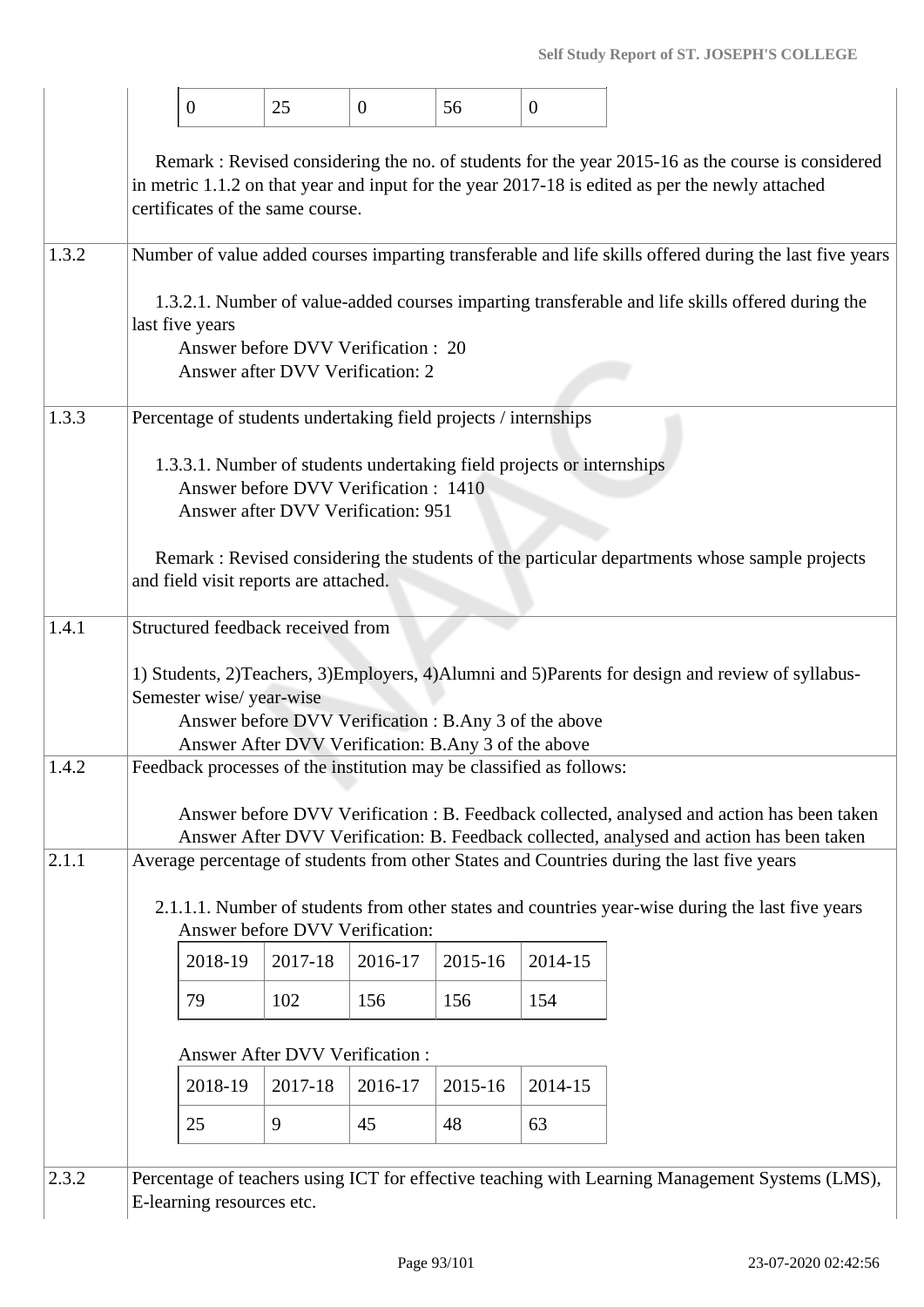|       | 2.3.2.1. Number of teachers using ICT<br>Answer before DVV Verification : 49<br>Answer after DVV Verification: 0 |                                                                         |                                                                           |                |                |                |                                                                                                                                                                          |  |
|-------|------------------------------------------------------------------------------------------------------------------|-------------------------------------------------------------------------|---------------------------------------------------------------------------|----------------|----------------|----------------|--------------------------------------------------------------------------------------------------------------------------------------------------------------------------|--|
|       |                                                                                                                  | provided hence it cannot be accepted.                                   |                                                                           |                |                |                | Remark: Supporting documents are not as per metric and list of teachers using ICT is also not                                                                            |  |
| 3.2.2 |                                                                                                                  | Academia Innovative practices during the last five years                |                                                                           |                |                |                | Number of workshops/seminars conducted on Intellectual Property Rights (IPR) and Industry-                                                                               |  |
|       |                                                                                                                  |                                                                         | Answer before DVV Verification:                                           |                |                |                | 3.2.2.1. Number of workshops/seminars conducted on Intellectual Property Rights (IPR) and<br>Industry-Academia Innovative practices year-wise during the last five years |  |
|       |                                                                                                                  | 2018-19                                                                 | 2017-18                                                                   | 2016-17        | 2015-16        | 2014-15        |                                                                                                                                                                          |  |
|       |                                                                                                                  | 1                                                                       | $\mathbf{1}$                                                              | $\overline{0}$ | 3              | $\mathbf{0}$   |                                                                                                                                                                          |  |
|       |                                                                                                                  |                                                                         | <b>Answer After DVV Verification:</b>                                     |                |                |                |                                                                                                                                                                          |  |
|       |                                                                                                                  | 2018-19                                                                 | 2017-18                                                                   | 2016-17        | 2015-16        | 2014-15        |                                                                                                                                                                          |  |
|       |                                                                                                                  | 1                                                                       | $\overline{0}$                                                            | $\overline{0}$ | $\theta$       | $\overline{0}$ |                                                                                                                                                                          |  |
|       |                                                                                                                  | Remark : Revised considering the activity relevant to this metric only. |                                                                           |                |                |                |                                                                                                                                                                          |  |
| 3.3.2 |                                                                                                                  | recognition/awards                                                      |                                                                           |                |                |                | The institution provides incentives to teachers who receive state, national and international                                                                            |  |
|       |                                                                                                                  |                                                                         | Answer before DVV Verification : Yes<br>Answer After DVV Verification: No |                |                |                |                                                                                                                                                                          |  |
| 3.3.4 | years                                                                                                            |                                                                         |                                                                           |                |                |                | Number of research papers per teacher in the Journals notified on UGC website during the last five                                                                       |  |
|       | years                                                                                                            |                                                                         | Answer before DVV Verification:                                           |                |                |                | 3.3.4.1. Number of research papers in the Journals notified on UGC website during the last five                                                                          |  |
|       |                                                                                                                  | 2018-19                                                                 | 2017-18                                                                   | 2016-17        | 2015-16        | 2014-15        |                                                                                                                                                                          |  |
|       |                                                                                                                  | 21                                                                      | 25                                                                        | 26             | 24             | 36             |                                                                                                                                                                          |  |
|       |                                                                                                                  |                                                                         | Answer After DVV Verification:                                            |                |                |                |                                                                                                                                                                          |  |
|       |                                                                                                                  | 2018-19                                                                 | 2017-18                                                                   | 2016-17        | 2015-16        | 2014-15        |                                                                                                                                                                          |  |
|       |                                                                                                                  | 3                                                                       | $\overline{4}$                                                            | 3              | $\overline{2}$ | 3              |                                                                                                                                                                          |  |
|       |                                                                                                                  | Remark : Unable to locate many journals                                 |                                                                           |                |                |                |                                                                                                                                                                          |  |
| 3.4.3 | Number of extension and outreach Programs conducted in collaboration with Industry, Community                    |                                                                         |                                                                           |                |                |                |                                                                                                                                                                          |  |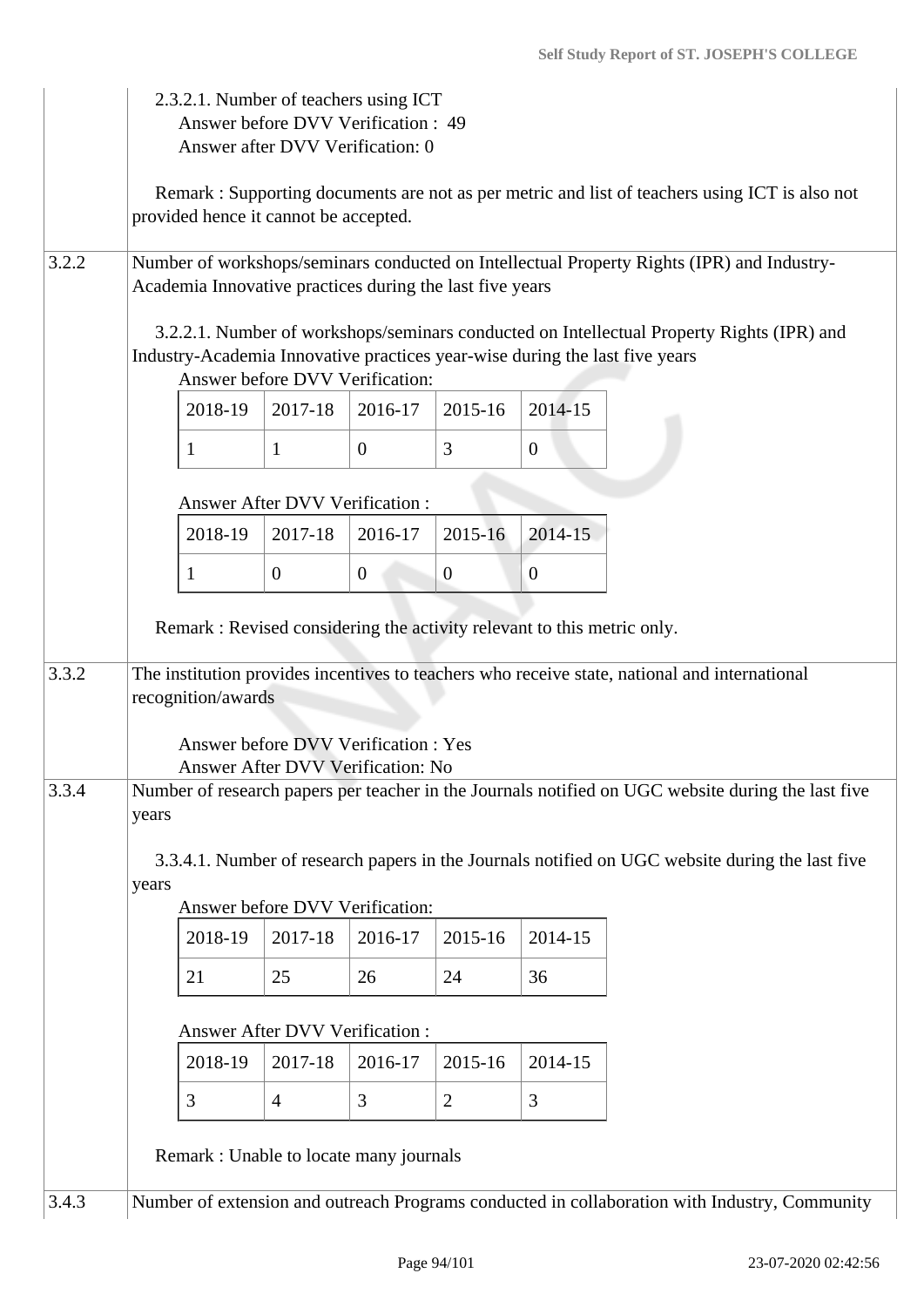and Non- Government Organizations through NSS/ NCC/ Red Cross/ YRC etc., during the last five years

 3.4.3.1. Number of extension and outreach Programs conducted in collaboration with Industry, Community and Non- Government Organizations through NSS/ NCC/ Red Cross/ YRC etc., yearwise during the last five years

|       | Answer before DVV Verification:                                                                                                                                                                                                                                                                                                                                                                                                                                                                                                              |                                       |                                                                           |                |                |                                                                    |                                                                                                                                                                                                                                                                                                                                                                                   |  |  |  |  |
|-------|----------------------------------------------------------------------------------------------------------------------------------------------------------------------------------------------------------------------------------------------------------------------------------------------------------------------------------------------------------------------------------------------------------------------------------------------------------------------------------------------------------------------------------------------|---------------------------------------|---------------------------------------------------------------------------|----------------|----------------|--------------------------------------------------------------------|-----------------------------------------------------------------------------------------------------------------------------------------------------------------------------------------------------------------------------------------------------------------------------------------------------------------------------------------------------------------------------------|--|--|--|--|
|       |                                                                                                                                                                                                                                                                                                                                                                                                                                                                                                                                              | 2018-19                               | 2017-18                                                                   | 2016-17        | 2015-16        | 2014-15                                                            |                                                                                                                                                                                                                                                                                                                                                                                   |  |  |  |  |
|       |                                                                                                                                                                                                                                                                                                                                                                                                                                                                                                                                              | 7                                     | 14                                                                        | 8              | 10             | 17                                                                 |                                                                                                                                                                                                                                                                                                                                                                                   |  |  |  |  |
|       |                                                                                                                                                                                                                                                                                                                                                                                                                                                                                                                                              | <b>Answer After DVV Verification:</b> |                                                                           |                |                |                                                                    |                                                                                                                                                                                                                                                                                                                                                                                   |  |  |  |  |
|       |                                                                                                                                                                                                                                                                                                                                                                                                                                                                                                                                              | 2018-19                               | 2017-18                                                                   | 2016-17        | 2015-16        | 2014-15                                                            |                                                                                                                                                                                                                                                                                                                                                                                   |  |  |  |  |
|       |                                                                                                                                                                                                                                                                                                                                                                                                                                                                                                                                              | $\tau$                                | 14                                                                        | 8              | 10             | 9                                                                  |                                                                                                                                                                                                                                                                                                                                                                                   |  |  |  |  |
| 3.4.4 |                                                                                                                                                                                                                                                                                                                                                                                                                                                                                                                                              |                                       | Issue, etc. during the last five years<br>Answer before DVV Verification: |                |                | Awareness, Gender Issue, etc. year-wise during the last five years | Average percentage of students participating in extension activities with Government Organisations,<br>Non-Government Organisations and programs such as Swachh Bharat, Aids Awareness, Gender<br>3.4.4.1. Total number of students participating in extension activities with Government<br>Organisations, Non-Government Organisations and programs such as Swachh Bharat, Aids |  |  |  |  |
|       |                                                                                                                                                                                                                                                                                                                                                                                                                                                                                                                                              | 2018-19                               | 2017-18                                                                   | 2016-17        | 2015-16        | 2014-15                                                            |                                                                                                                                                                                                                                                                                                                                                                                   |  |  |  |  |
|       |                                                                                                                                                                                                                                                                                                                                                                                                                                                                                                                                              | 397                                   | 1176                                                                      | 847            | 541            | 1172                                                               |                                                                                                                                                                                                                                                                                                                                                                                   |  |  |  |  |
|       |                                                                                                                                                                                                                                                                                                                                                                                                                                                                                                                                              | Answer After DVV Verification:        |                                                                           |                |                |                                                                    |                                                                                                                                                                                                                                                                                                                                                                                   |  |  |  |  |
|       |                                                                                                                                                                                                                                                                                                                                                                                                                                                                                                                                              | 2018-19                               | 2017-18                                                                   | 2016-17        | 2015-16        | 2014-15                                                            |                                                                                                                                                                                                                                                                                                                                                                                   |  |  |  |  |
|       |                                                                                                                                                                                                                                                                                                                                                                                                                                                                                                                                              | $\overline{0}$                        | $\boldsymbol{0}$                                                          | $\overline{0}$ | $\overline{0}$ | $\mathbf{0}$                                                       |                                                                                                                                                                                                                                                                                                                                                                                   |  |  |  |  |
|       |                                                                                                                                                                                                                                                                                                                                                                                                                                                                                                                                              | Remark: No list of students provided  |                                                                           |                |                |                                                                    |                                                                                                                                                                                                                                                                                                                                                                                   |  |  |  |  |
| 3.5.2 | Number of functional MoUs with institutions of National/International importance, Other<br>Institutions, Industries, Corporate houses etc., during the last five years (only functional MoUs with<br>ongoing activities to be considered)<br>3.5.2.1. Number of functional MoUs with institutions of national, international importance, other<br>universities, industries, corporate houses etc. year-wise during the last five years (only functional<br>MoUs with ongoing activities to be considered)<br>Answer before DVV Verification: |                                       |                                                                           |                |                |                                                                    |                                                                                                                                                                                                                                                                                                                                                                                   |  |  |  |  |
|       |                                                                                                                                                                                                                                                                                                                                                                                                                                                                                                                                              | 2018-19                               | 2017-18                                                                   | 2016-17        | 2015-16        | 2014-15                                                            |                                                                                                                                                                                                                                                                                                                                                                                   |  |  |  |  |
|       |                                                                                                                                                                                                                                                                                                                                                                                                                                                                                                                                              | $\overline{4}$                        | 3                                                                         | 3              | 3              | 2                                                                  |                                                                                                                                                                                                                                                                                                                                                                                   |  |  |  |  |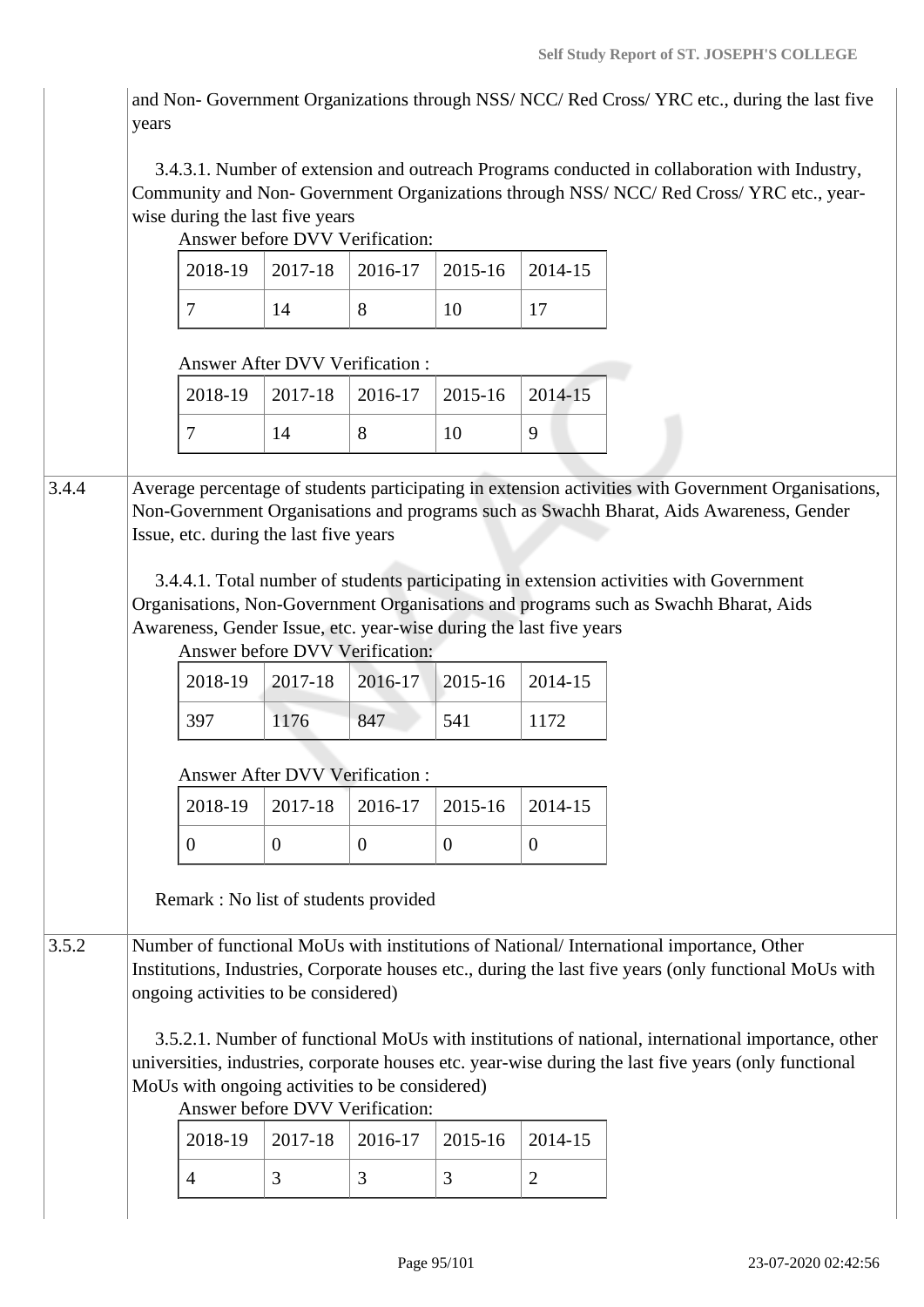|       |                                                                                                                                                                                            | 2018-19  | <b>Answer After DVV Verification:</b><br>2017-18 | 2016-17                                                                                                                                                             | 2015-16        | 2014-15        |  |  |  |
|-------|--------------------------------------------------------------------------------------------------------------------------------------------------------------------------------------------|----------|--------------------------------------------------|---------------------------------------------------------------------------------------------------------------------------------------------------------------------|----------------|----------------|--|--|--|
|       | $\mathbf{2}$                                                                                                                                                                               |          | $\overline{0}$                                   | $\mathbf{1}$                                                                                                                                                        | $\mathbf{0}$   | $\overline{2}$ |  |  |  |
|       |                                                                                                                                                                                            |          |                                                  |                                                                                                                                                                     |                |                |  |  |  |
|       |                                                                                                                                                                                            |          |                                                  | Remark: Revised as per supporting MoUs                                                                                                                              |                |                |  |  |  |
| 4.1.4 | last five years.                                                                                                                                                                           |          |                                                  | Average percentage of budget allocation, excluding salary for infrastructure augmentation during the                                                                |                |                |  |  |  |
|       | 4.1.4.1. Budget allocation for infrastructure augmentation, excluding salary year-wise during the<br>last five years (INR in Lakhs)<br>Answer before DVV Verification:                     |          |                                                  |                                                                                                                                                                     |                |                |  |  |  |
|       |                                                                                                                                                                                            | 2018-19  | 2017-18                                          | 2016-17                                                                                                                                                             | 2015-16        | 2014-15        |  |  |  |
|       |                                                                                                                                                                                            | 60.96873 | 64.45274                                         | 57.44679                                                                                                                                                            | 64.69576       | 45.96577       |  |  |  |
|       |                                                                                                                                                                                            |          | Answer After DVV Verification :                  |                                                                                                                                                                     |                |                |  |  |  |
|       |                                                                                                                                                                                            | 2018-19  | 2017-18                                          | 2016-17                                                                                                                                                             | 2015-16        | 2014-15        |  |  |  |
|       | $\mathbf{0}$                                                                                                                                                                               |          | $\overline{0}$                                   | $\overline{0}$                                                                                                                                                      | $\overline{0}$ | $\overline{0}$ |  |  |  |
| 4.2.3 | Remark : The input cannot be accepted as there is no chartered accountant attestation for the data<br>and no proper balance sheet is provided.<br>Does the institution have the following: |          |                                                  |                                                                                                                                                                     |                |                |  |  |  |
|       | 1. e-journals                                                                                                                                                                              |          |                                                  |                                                                                                                                                                     |                |                |  |  |  |
|       | 2. e-ShodhSindhu                                                                                                                                                                           |          |                                                  |                                                                                                                                                                     |                |                |  |  |  |
|       | 3. Shodhganga Membership                                                                                                                                                                   |          |                                                  |                                                                                                                                                                     |                |                |  |  |  |
|       | 4. e-books                                                                                                                                                                                 |          |                                                  |                                                                                                                                                                     |                |                |  |  |  |
|       | 5. Databases                                                                                                                                                                               |          |                                                  |                                                                                                                                                                     |                |                |  |  |  |
|       |                                                                                                                                                                                            |          |                                                  | Answer before DVV Verification : A. Any 4 of the above<br>Answer After DVV Verification: C. Any 2 of the above<br>Remark : Revised based on the supporting document |                |                |  |  |  |
| 4.3.3 |                                                                                                                                                                                            |          |                                                  | Available bandwidth of internet connection in the Institution (Lease line)                                                                                          |                |                |  |  |  |
|       |                                                                                                                                                                                            |          |                                                  | Answer before DVV Verification: 35-50 MBPS<br>Answer After DVV Verification: 35-50 MBPS                                                                             |                |                |  |  |  |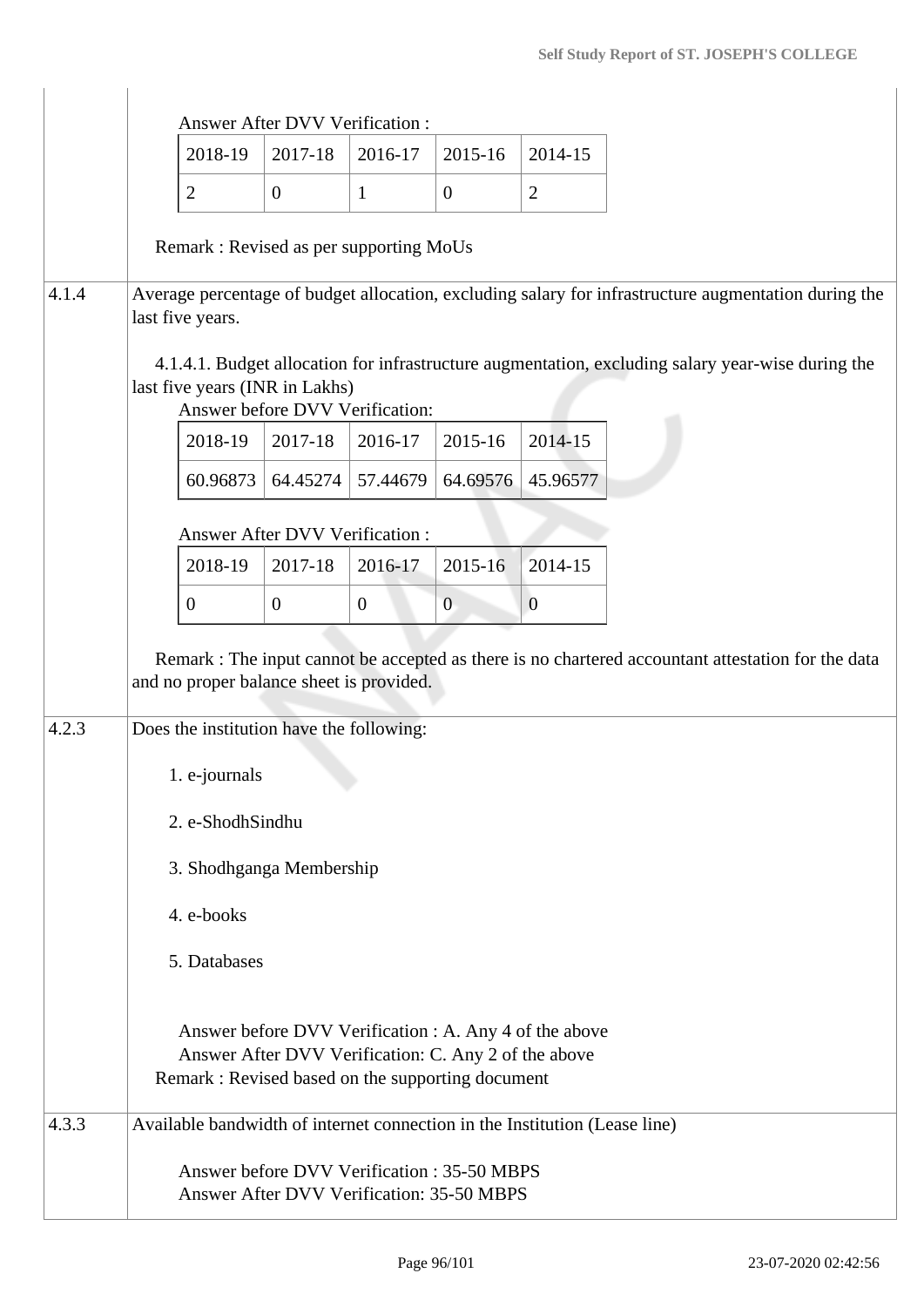| 5.1.1 |                                                                                                                                                                                                                                                            | during the last five years                            |                  |                                 |                  |                | Average percentage of students benefited by scholarships and freeships provided by the Government                                                                                                    |  |  |
|-------|------------------------------------------------------------------------------------------------------------------------------------------------------------------------------------------------------------------------------------------------------------|-------------------------------------------------------|------------------|---------------------------------|------------------|----------------|------------------------------------------------------------------------------------------------------------------------------------------------------------------------------------------------------|--|--|
|       |                                                                                                                                                                                                                                                            | year-wise during the last five years                  |                  | Answer before DVV Verification: |                  |                | 5.1.1.1. Number of students benefited by scholarships and freeships provided by the Government                                                                                                       |  |  |
|       |                                                                                                                                                                                                                                                            | 2018-19                                               | 2017-18          | 2016-17                         | 2015-16          | 2014-15        |                                                                                                                                                                                                      |  |  |
|       |                                                                                                                                                                                                                                                            | 174                                                   | 75               | 29                              | 15               | 18             |                                                                                                                                                                                                      |  |  |
|       |                                                                                                                                                                                                                                                            | Answer After DVV Verification :                       |                  |                                 |                  |                |                                                                                                                                                                                                      |  |  |
|       |                                                                                                                                                                                                                                                            | 2018-19                                               | 2017-18          | 2016-17                         | 2015-16          | 2014-15        |                                                                                                                                                                                                      |  |  |
|       |                                                                                                                                                                                                                                                            | $\overline{0}$                                        | $\overline{0}$   | $\overline{0}$                  | $\boldsymbol{0}$ | $\overline{0}$ |                                                                                                                                                                                                      |  |  |
|       |                                                                                                                                                                                                                                                            |                                                       |                  |                                 |                  |                | Remark : The input cannot be accepted because Govt. sanction letter of scholarship is not<br>uploaded as asked and year-wise list and number of beneficiaries are also not provided properly.        |  |  |
| 5.1.2 |                                                                                                                                                                                                                                                            | besides government schemes during the last five years |                  |                                 |                  |                | Average percentage of students benefited by scholarships, freeships, etc. provided by the institution                                                                                                |  |  |
|       |                                                                                                                                                                                                                                                            |                                                       |                  | Answer before DVV Verification: |                  |                | 5.1.2.1. Total number of students benefited by scholarships, freeships, etc provided by the<br>institution besides government schemes year-wise during the last five years                           |  |  |
|       |                                                                                                                                                                                                                                                            | 2018-19                                               | 2017-18          | 2016-17                         | 2015-16          | 2014-15        |                                                                                                                                                                                                      |  |  |
|       |                                                                                                                                                                                                                                                            | 34                                                    | 30               | 24                              | 39               | 13             |                                                                                                                                                                                                      |  |  |
|       |                                                                                                                                                                                                                                                            | Answer After DVV Verification :                       |                  |                                 |                  |                |                                                                                                                                                                                                      |  |  |
|       |                                                                                                                                                                                                                                                            | 2018-19                                               | 2017-18          | 2016-17                         | 2015-16          | 2014-15        |                                                                                                                                                                                                      |  |  |
|       |                                                                                                                                                                                                                                                            | $\mathbf{0}$                                          | $\boldsymbol{0}$ | $\boldsymbol{0}$                | $\overline{0}$   | $\overline{0}$ |                                                                                                                                                                                                      |  |  |
| 5.3.1 |                                                                                                                                                                                                                                                            |                                                       |                  |                                 |                  |                | Number of awards/medals for outstanding performance in sports/cultural activities at national /<br>international level (award for a team event should be counted as one) during the last five years. |  |  |
|       | 5.3.1.1. Number of awards/medals for outstanding performance in sports/cultural activities at<br>national/international level (award for a team event should be counted as one) year-wise during the<br>last five years<br>Answer before DVV Verification: |                                                       |                  |                                 |                  |                |                                                                                                                                                                                                      |  |  |
|       |                                                                                                                                                                                                                                                            | 2018-19                                               | 2017-18          | 2016-17                         | 2015-16          | 2014-15        |                                                                                                                                                                                                      |  |  |
|       |                                                                                                                                                                                                                                                            | 1                                                     | $\mathbf{1}$     | $\overline{2}$                  | $\overline{2}$   | $\overline{0}$ |                                                                                                                                                                                                      |  |  |
|       |                                                                                                                                                                                                                                                            | Answer After DVV Verification:                        |                  |                                 |                  |                |                                                                                                                                                                                                      |  |  |
|       |                                                                                                                                                                                                                                                            | 2018-19                                               | 2017-18          | 2016-17                         | 2015-16          | 2014-15        |                                                                                                                                                                                                      |  |  |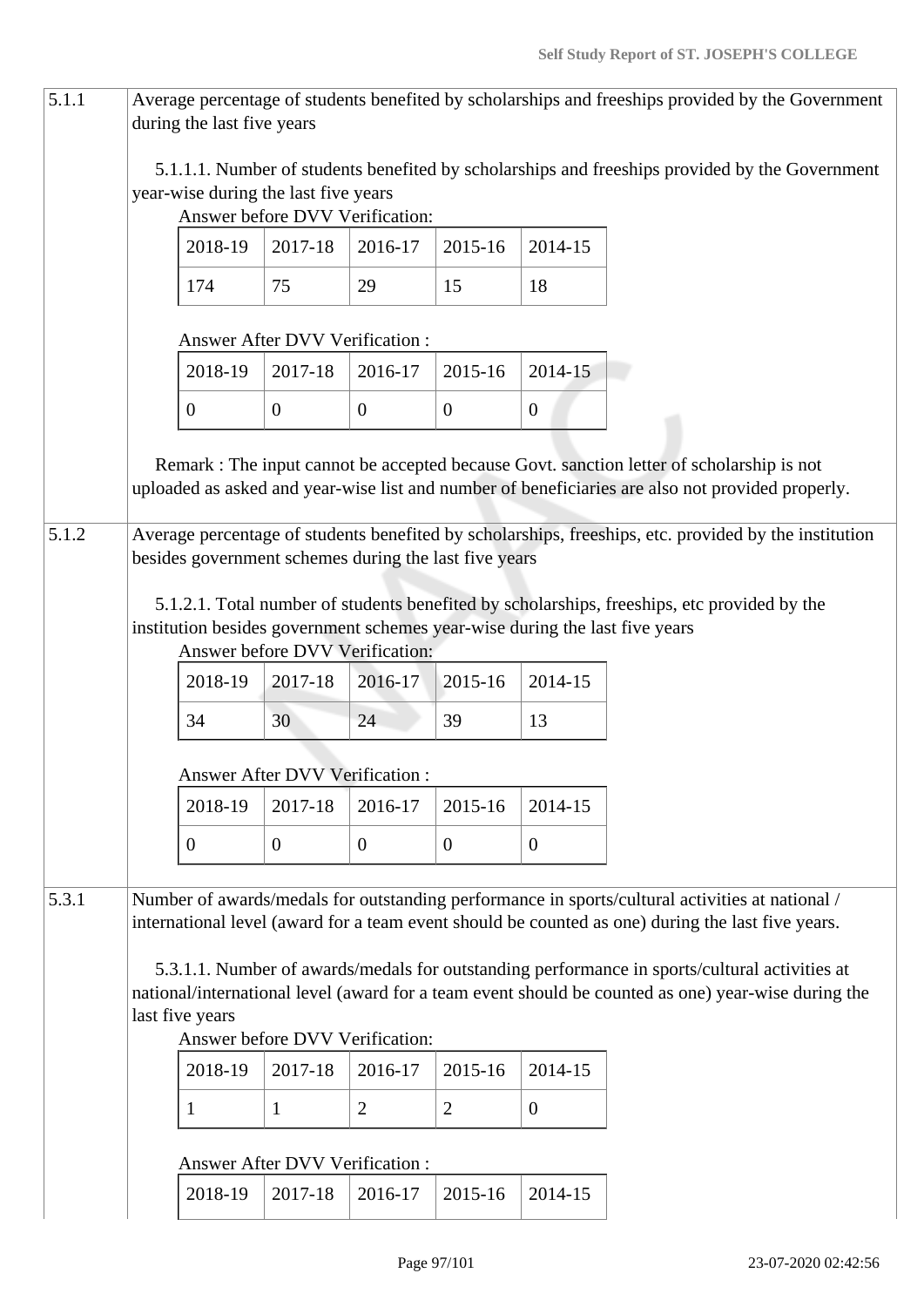| 6.2.3<br>6.3.2<br>6.3.3 | Implementation of e-governance in areas of operation<br>2. Administration<br>5. Examination<br>2018-19<br>$\boldsymbol{0}$ | 1. Planning and Development<br>3. Finance and Accounts<br>4. Student Admission and Support<br>Answer before DVV Verification : A. All 5 of the above<br>Answer After DVV Verification: E. Any 1 of the above<br>Answer before DVV Verification:<br>2017-18<br>$\overline{0}$ | 2016-17<br>6 | 2015-16                                                   | Average percentage of teachers provided with financial support to attend conferences/workshops and<br>towards membership fee of professional bodies during the last five years<br>6.3.2.1. Number of teachers provided with financial support to attend conferences / workshops and<br>towards membership fee of professional bodies year-wise during the last five years<br>2014-15 |  |  |  |  |  |
|-------------------------|----------------------------------------------------------------------------------------------------------------------------|------------------------------------------------------------------------------------------------------------------------------------------------------------------------------------------------------------------------------------------------------------------------------|--------------|-----------------------------------------------------------|--------------------------------------------------------------------------------------------------------------------------------------------------------------------------------------------------------------------------------------------------------------------------------------------------------------------------------------------------------------------------------------|--|--|--|--|--|
|                         |                                                                                                                            |                                                                                                                                                                                                                                                                              |              |                                                           |                                                                                                                                                                                                                                                                                                                                                                                      |  |  |  |  |  |
|                         |                                                                                                                            |                                                                                                                                                                                                                                                                              |              |                                                           |                                                                                                                                                                                                                                                                                                                                                                                      |  |  |  |  |  |
|                         |                                                                                                                            |                                                                                                                                                                                                                                                                              |              |                                                           |                                                                                                                                                                                                                                                                                                                                                                                      |  |  |  |  |  |
|                         |                                                                                                                            |                                                                                                                                                                                                                                                                              |              |                                                           |                                                                                                                                                                                                                                                                                                                                                                                      |  |  |  |  |  |
|                         |                                                                                                                            |                                                                                                                                                                                                                                                                              |              | 7                                                         | $\overline{4}$                                                                                                                                                                                                                                                                                                                                                                       |  |  |  |  |  |
|                         |                                                                                                                            | <b>Answer After DVV Verification:</b>                                                                                                                                                                                                                                        |              |                                                           |                                                                                                                                                                                                                                                                                                                                                                                      |  |  |  |  |  |
|                         | 2018-19                                                                                                                    | 2017-18                                                                                                                                                                                                                                                                      | 2016-17      | 2015-16                                                   | 2014-15                                                                                                                                                                                                                                                                                                                                                                              |  |  |  |  |  |
|                         | $\boldsymbol{0}$                                                                                                           | $\overline{0}$                                                                                                                                                                                                                                                               | 6            | 7                                                         | $\overline{4}$                                                                                                                                                                                                                                                                                                                                                                       |  |  |  |  |  |
|                         | Average number of professional development /administrative training programs organized by the                              |                                                                                                                                                                                                                                                                              |              |                                                           |                                                                                                                                                                                                                                                                                                                                                                                      |  |  |  |  |  |
|                         |                                                                                                                            | Answer before DVV Verification:                                                                                                                                                                                                                                              |              |                                                           | institution for teaching and non teaching staff during the last five years<br>6.3.3.1. Total number of professional development / administrative training programs organized<br>by the Institution for teaching and non teaching staff year-wise during the last five years                                                                                                          |  |  |  |  |  |
|                         | 2018-19                                                                                                                    | 2017-18                                                                                                                                                                                                                                                                      | 2016-17      | 2015-16                                                   | 2014-15                                                                                                                                                                                                                                                                                                                                                                              |  |  |  |  |  |
|                         | 1                                                                                                                          | $\mathbf{0}$                                                                                                                                                                                                                                                                 | 5            | $\mathfrak{2}$                                            | $\overline{0}$                                                                                                                                                                                                                                                                                                                                                                       |  |  |  |  |  |
|                         | Answer After DVV Verification :                                                                                            |                                                                                                                                                                                                                                                                              |              |                                                           |                                                                                                                                                                                                                                                                                                                                                                                      |  |  |  |  |  |
|                         | 2018-19                                                                                                                    | 2017-18                                                                                                                                                                                                                                                                      | 2016-17      | 2015-16                                                   | 2014-15                                                                                                                                                                                                                                                                                                                                                                              |  |  |  |  |  |
|                         | $\boldsymbol{0}$                                                                                                           | $\overline{0}$                                                                                                                                                                                                                                                               | 5            | $\overline{2}$                                            | $\overline{0}$                                                                                                                                                                                                                                                                                                                                                                       |  |  |  |  |  |
|                         | Remark: The year 2019-20 program not conisdered                                                                            |                                                                                                                                                                                                                                                                              |              |                                                           |                                                                                                                                                                                                                                                                                                                                                                                      |  |  |  |  |  |
| 6.5.4                   |                                                                                                                            |                                                                                                                                                                                                                                                                              |              | Quality assurance initiatives of the institution include: |                                                                                                                                                                                                                                                                                                                                                                                      |  |  |  |  |  |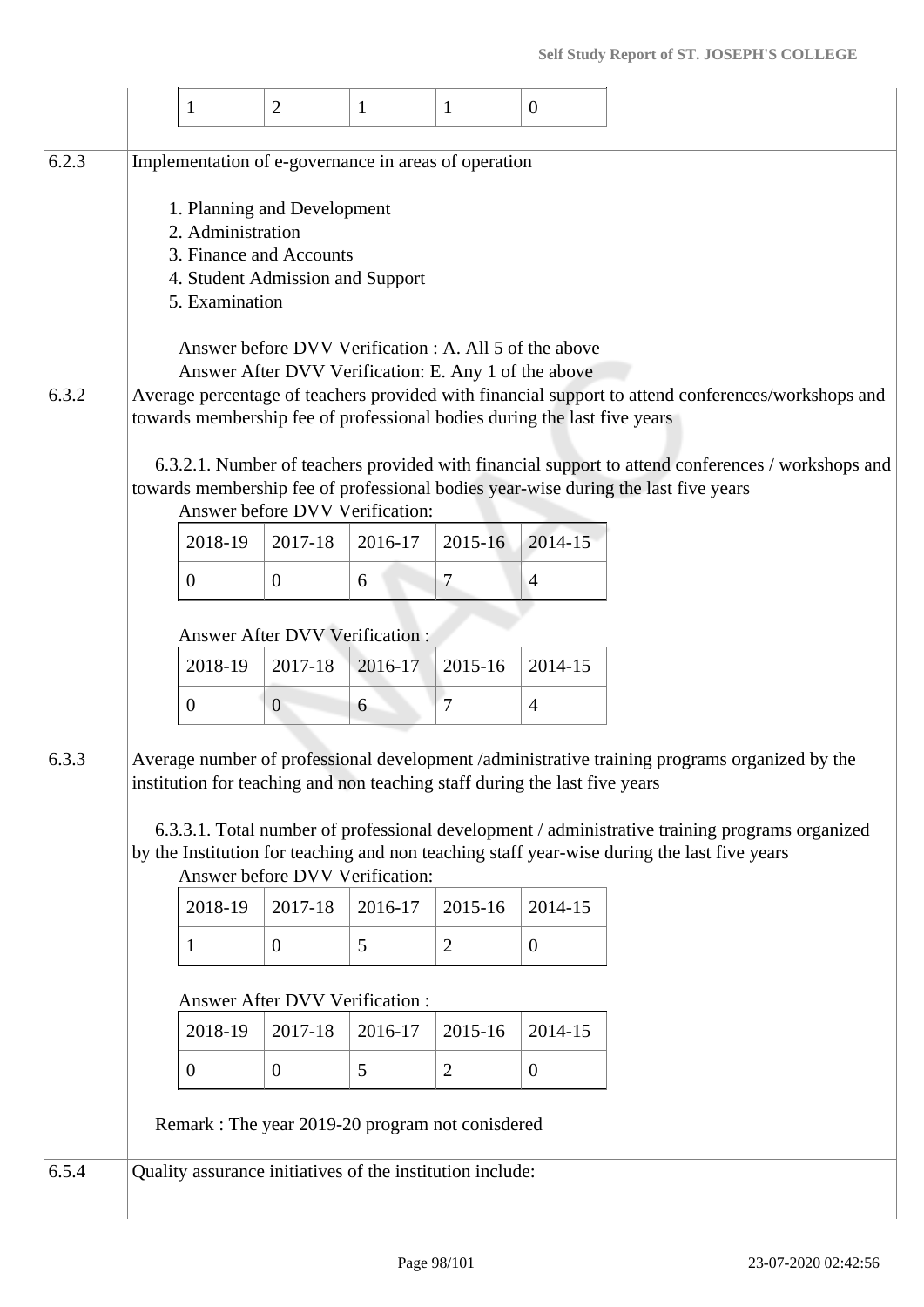|        | improvements                                                                                                                                                                                                                                                                                                             |                                                                                                                          |              |              |                | 1. Regular meeting of Internal Quality Assurance Cell (IQAC); timely submission of Annual<br>Quality Assurance Report (AQAR) to NAAC; Feedback collected, analysed and used for                       |  |  |  |  |  |
|--------|--------------------------------------------------------------------------------------------------------------------------------------------------------------------------------------------------------------------------------------------------------------------------------------------------------------------------|--------------------------------------------------------------------------------------------------------------------------|--------------|--------------|----------------|-------------------------------------------------------------------------------------------------------------------------------------------------------------------------------------------------------|--|--|--|--|--|
|        | 2. Academic Administrative Audit (AAA) and initiation of follow up action<br>3. Participation in NIRF<br>4. ISO Certification                                                                                                                                                                                            |                                                                                                                          |              |              |                |                                                                                                                                                                                                       |  |  |  |  |  |
|        |                                                                                                                                                                                                                                                                                                                          |                                                                                                                          |              |              |                |                                                                                                                                                                                                       |  |  |  |  |  |
|        |                                                                                                                                                                                                                                                                                                                          |                                                                                                                          |              |              |                |                                                                                                                                                                                                       |  |  |  |  |  |
|        | 5. NBA or any other quality audit                                                                                                                                                                                                                                                                                        |                                                                                                                          |              |              |                |                                                                                                                                                                                                       |  |  |  |  |  |
| 7.1.9  |                                                                                                                                                                                                                                                                                                                          | Answer before DVV Verification : A. Any 4 of the above<br>Answer After DVV Verification: A. Any 4 of the above           |              |              |                |                                                                                                                                                                                                       |  |  |  |  |  |
|        | 1. Physical facilities<br>2. Provision for lift<br>3. Ramp / Rails<br>4. Braille Software/facilities<br>5. Rest Rooms<br>6. Scribes for examination<br>7. Special skill development for differently abled students<br>8. Any other similar facility (Specify)<br>Remark: Revised as per facilities available in the link | Answer before DVV Verification : B. At least 6 of the above<br>Answer After DVV Verification: D. At least 2 of the above |              |              |                | Differently abled (Divyangjan) Friendliness Resources available in the institution:                                                                                                                   |  |  |  |  |  |
| 7.1.10 | years<br>year-wise during the last five years<br>2018-19                                                                                                                                                                                                                                                                 | Answer before DVV Verification:<br>2017-18                                                                               | 2016-17      | 2015-16      | 2014-15        | Number of Specific initiatives to address locational advantages and disadvantages during the last five<br>7.1.10.1. Number of specific initiatives to address locational advantages and disadvantages |  |  |  |  |  |
|        | 1                                                                                                                                                                                                                                                                                                                        | 1                                                                                                                        | $\mathbf{1}$ | 1            | 1              |                                                                                                                                                                                                       |  |  |  |  |  |
|        |                                                                                                                                                                                                                                                                                                                          | Answer After DVV Verification :                                                                                          |              |              |                |                                                                                                                                                                                                       |  |  |  |  |  |
|        | 2018-19                                                                                                                                                                                                                                                                                                                  | 2017-18                                                                                                                  | 2016-17      | 2015-16      | 2014-15        |                                                                                                                                                                                                       |  |  |  |  |  |
|        | $\overline{2}$                                                                                                                                                                                                                                                                                                           | $\mathbf{1}$                                                                                                             | $\mathbf{1}$ | $\mathbf{1}$ | $\overline{2}$ |                                                                                                                                                                                                       |  |  |  |  |  |
| 7.1.11 | years (Not addressed elsewhere)                                                                                                                                                                                                                                                                                          |                                                                                                                          |              |              |                | Number of initiatives taken to engage with and contribute to local community during the last five<br>7.1.11.1. Number of initiatives taken to engage with and contribute to local community year-wise |  |  |  |  |  |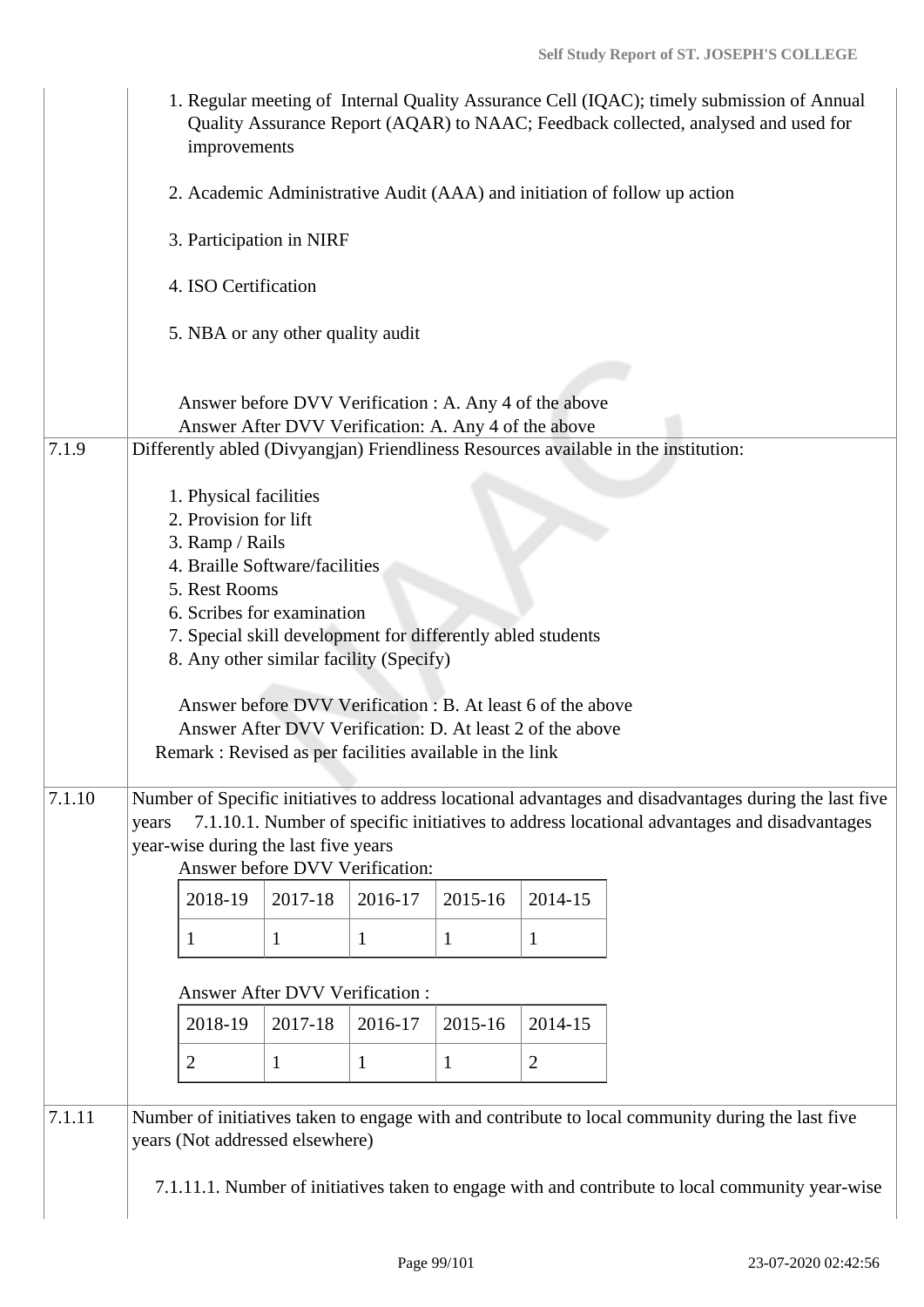|        |             | during the last five years                                   | Answer before DVV Verification:                                          |                |                |                |                                                                                                                                                                                                                                                                                                                                                                                                      |
|--------|-------------|--------------------------------------------------------------|--------------------------------------------------------------------------|----------------|----------------|----------------|------------------------------------------------------------------------------------------------------------------------------------------------------------------------------------------------------------------------------------------------------------------------------------------------------------------------------------------------------------------------------------------------------|
|        |             | 2018-19                                                      | 2017-18                                                                  | 2016-17        | 2015-16        | 2014-15        |                                                                                                                                                                                                                                                                                                                                                                                                      |
|        |             | 1                                                            | $\mathbf{0}$                                                             | 6              | $\overline{4}$ | 6              |                                                                                                                                                                                                                                                                                                                                                                                                      |
|        |             |                                                              | <b>Answer After DVV Verification:</b>                                    |                |                |                |                                                                                                                                                                                                                                                                                                                                                                                                      |
|        |             | 2018-19                                                      | 2017-18                                                                  | 2016-17        | 2015-16        | 2014-15        |                                                                                                                                                                                                                                                                                                                                                                                                      |
|        |             | 1                                                            | $\overline{0}$                                                           | 6              | $\overline{4}$ | 6              |                                                                                                                                                                                                                                                                                                                                                                                                      |
| 7.1.13 |             | Display of core values in the institution and on its website |                                                                          |                |                |                |                                                                                                                                                                                                                                                                                                                                                                                                      |
|        |             | Remark: Value Mission not conisdered as Core Values          | Answer before DVV Verification: Yes<br>Answer After DVV Verification: No |                |                |                |                                                                                                                                                                                                                                                                                                                                                                                                      |
| 7.1.14 | obligations |                                                              | Answer before DVV Verification: Yes<br>Answer After DVV Verification: No |                |                |                | The institution plans and organizes appropriate activities to increase consciousness about national<br>identities and symbols; Fundamental Duties and Rights of Indian citizens and other constitutional                                                                                                                                                                                             |
| 7.1.17 |             |                                                              |                                                                          |                |                |                | Remark : Mere photographs not accepted. No circulars, Brochures, Reports of events provided<br>Number of activities conducted for promotion of universal values (Truth, Righteous conduct, Love,<br>Non-Violence and peace); national values, human values, national integration, communal harmony<br>and social cohesion as well as for observance of fundamental duties during the last five years |
|        |             | during the last five years                                   | Answer before DVV Verification:                                          |                |                |                | 7.1.17.1. Number of activities conducted for promotion of universal values (Truth, Righteous<br>conduct, Love, Non-Violence and peace); national values, human values, national integration,<br>communal harmony and social cohesion as well as for observance of fundamental duties year-wise                                                                                                       |
|        |             | 2018-19                                                      | 2017-18                                                                  | 2016-17        | 2015-16        | 2014-15        |                                                                                                                                                                                                                                                                                                                                                                                                      |
|        |             | 3                                                            | 3                                                                        | 3              | 3              | $\overline{4}$ |                                                                                                                                                                                                                                                                                                                                                                                                      |
|        |             |                                                              | <b>Answer After DVV Verification:</b>                                    |                |                |                |                                                                                                                                                                                                                                                                                                                                                                                                      |
|        |             | 2018-19                                                      | 2017-18                                                                  | 2016-17        | 2015-16        | 2014-15        |                                                                                                                                                                                                                                                                                                                                                                                                      |
|        |             | $\overline{2}$                                               | $\overline{2}$                                                           | $\overline{2}$ | $\overline{2}$ | 3              |                                                                                                                                                                                                                                                                                                                                                                                                      |
|        |             |                                                              |                                                                          |                |                |                |                                                                                                                                                                                                                                                                                                                                                                                                      |

# **2.Extended Profile Deviations**

| $ $ ID      | <b>Extended Questions</b>                                                                   |
|-------------|---------------------------------------------------------------------------------------------|
| $\vert 1.1$ | Number of courses offered by the institution across all programs during the last five years |